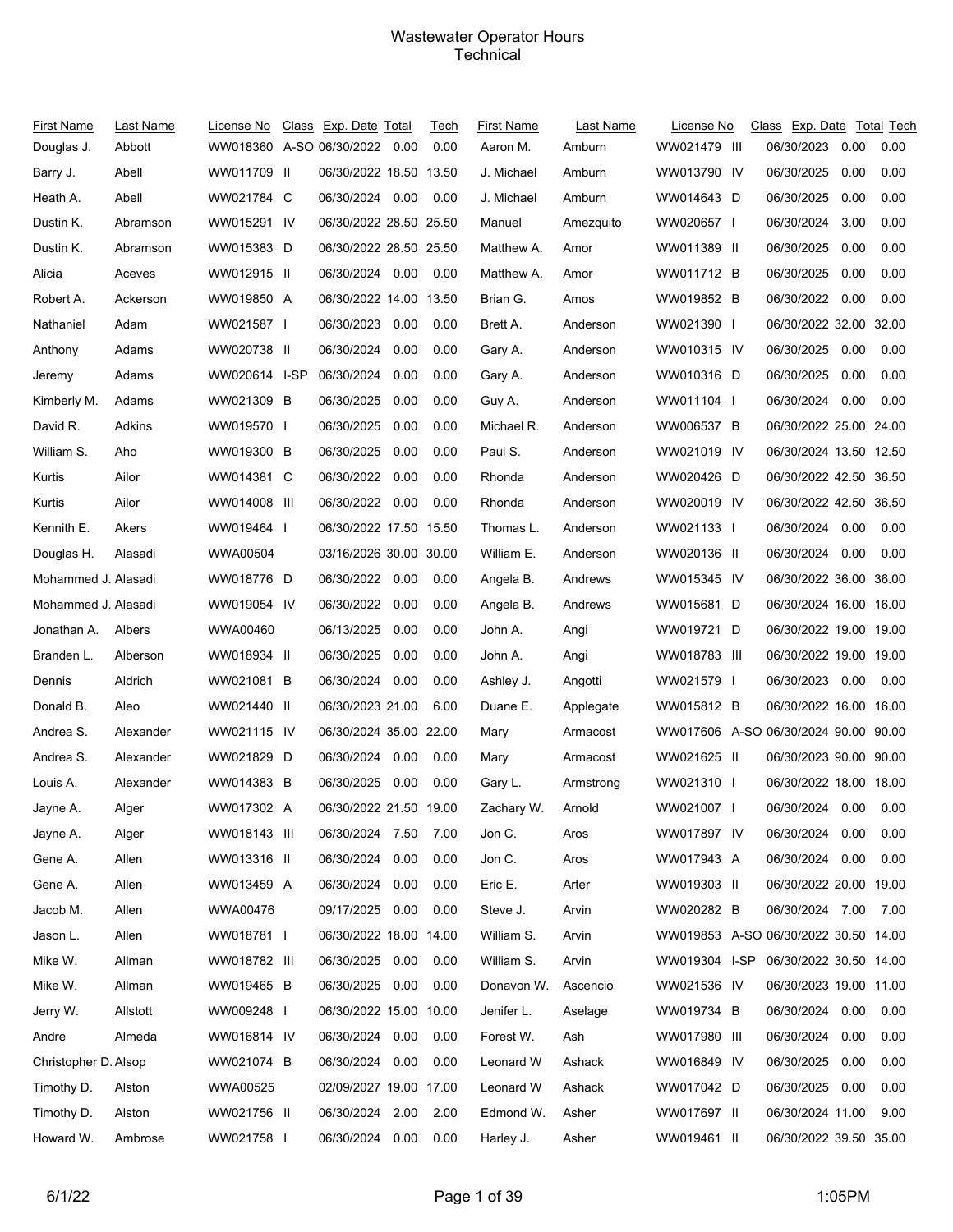| First Name  | Last Name      | License No                    | Class Exp. Date Total  |      | Tech | <b>First Name</b>    | Last Name       | License No      | Class Exp. Date Total Tech |      |      |
|-------------|----------------|-------------------------------|------------------------|------|------|----------------------|-----------------|-----------------|----------------------------|------|------|
| Richard     | Asher          | WW006553 II                   | 06/30/2025             | 0.00 | 0.00 | Lorraine M           | Bank            | WW011718 D      | 06/30/2025 0.00            |      | 0.00 |
| Abe D.      | Aspy           | WW021834 I-SP                 | 06/30/2024             | 0.00 | 0.00 | Erin J.              | <b>Barber</b>   | WW017803 IV     | 06/30/2024 16.00 16.00     |      |      |
| Daniel T    | Astbury        | WW017146 IV                   | 06/30/2022             | 8.00 | 8.00 | Jerry D.             | <b>Barber</b>   | WW014387 B      | 06/30/2022 19.00           |      | 7.50 |
| Daniel T    | Astbury        | WW011393 D                    | 06/30/2022 8.00        |      | 8.00 | Ballard G.           | Barger          | WW014799 IV     | 06/30/2022 30.00 20.00     |      |      |
| Mark R.     | Atchison       | WW020137 C                    | 06/30/2024             | 0.00 | 0.00 | Ballard G.           | Barger          | WW015852 D      | 06/30/2022 30.00 20.00     |      |      |
| Samuel M.   | Atwood         | WW018362 C                    | 06/30/2022 32.00 32.00 |      |      | Kyle A.              | Barker          | WW021538 B      | 06/30/2023 0.00            |      | 0.00 |
| Mark W.     | Aurich         | WW015544 D                    | 06/30/2024 0.00        |      | 0.00 | Lisa R.              | Barker          | WW019720 D      | 06/30/2024 10.00 10.00     |      |      |
| Mark W.     | Aurich         | WW014021 IV                   | 06/30/2024             | 0.00 | 0.00 | John C.              | <b>Barlow</b>   | WW010840 IV     | 06/30/2024 12.50 10.00     |      |      |
| Nathaniel   | Austin         | WW014216 D                    | 06/30/2024 0.00        |      | 0.00 | Alicia G.            | Barnard         | WW021530 B      | 06/30/2023 25.00 17.00     |      |      |
| Nathaniel   | Austin         | WW014244 II                   | 06/30/2024             | 0.00 | 0.00 | Clint J.             | Barnard         | WW021545 A      | 06/30/2023                 | 0.00 | 0.00 |
| Robert E.   | Auterson       | WW018644 I                    | 06/30/2024 9.00        |      | 9.00 | Terry E.             | Barnett         | WW020777 B      | 06/30/2024                 | 0.00 | 0.00 |
| Bryan A.    | Ayers          | WW021066 IV                   | 06/30/2024 10.00 10.00 |      |      | Vinodchandra Barot   |                 | WW017982 IV     | 06/30/2025                 | 0.00 | 0.00 |
| Herbert J.  | Ayers          | WW021414                      | 06/30/2022 5.00        |      | 5.00 | Vinodchandra Barot   |                 | WW018182 D      | 06/30/2025                 | 0.00 | 0.00 |
| Austin E.   | Babb           | WW019305 III                  | 06/30/2025             | 0.00 | 0.00 | Bryant               | Barrera         | WW021833 II     | 06/30/2024                 | 0.00 | 0.00 |
| Austin E.   | Babb           | WW015710 A                    | 06/30/2024 16.00 16.00 |      |      | Travis W.            | Barrett         | WW020704        | 06/30/2024 7.00            |      | 2.00 |
| Jose        | Baca           | WW020138 III                  | 06/30/2024 12.00 12.00 |      |      | Barry D.             | Barry           | WW021573 I      | 06/30/2023 22.00 22.00     |      |      |
| Bruce W.    | Badger         | WW007679 II                   | 06/30/2022 0.00        |      | 0.00 | Lawrence S.          | Barry           | WW018494 I      | 06/30/2022 10.00 10.00     |      |      |
| Bruce W.    | Badger         | WW007858 A                    | 06/30/2022 0.00        |      | 0.00 | Lawrence S.          | Barry           | WW018363 A      | 06/30/2022 10.00 10.00     |      |      |
| Kaitlyn M.  | Baer           | WWA00541                      | 10/19/2027 12.00 11.00 |      |      | Jeffrey W            | <b>Bartels</b>  | WW017023 III    | 06/30/2022 9.00            |      | 9.00 |
| Omar A.     | Bahlool        | WW021681 I                    | 06/30/2024 0.00        |      | 0.00 | Stephen W.           | Bartley         | WW020285 I      | 06/30/2024                 | 0.00 | 0.00 |
| Aaron C.    | Baier          | WW021314 II                   | 06/30/2022 0.00        |      | 0.00 | Stephen W.           | Bartley         | WW020284 A      | 06/30/2024                 | 0.00 | 0.00 |
| Nicholas C. | Bailey         | WW021244 IV                   | 06/30/2022 35.00 35.00 |      |      | Rosella              | Barton          | WW014248 II     | 06/30/2024 10.00 10.00     |      |      |
| Ronald E.   | Bailey         | WW013643 II                   | 06/30/2022 10.00 10.00 |      |      | Rosella              | Barton          | WW017368 B      | 06/30/2022 15.00 15.00     |      |      |
| Douglas A.  | Baird          | WW006754 II                   | 06/30/2022 10.00       |      | 0.00 | Kole D.              | Bassett         | WW020374 I      | 06/30/2024 0.00            |      | 0.00 |
| Barry J.    | Baker          | WW012208 I                    | 06/30/2024             | 0.00 | 0.00 | Michael              | <b>Batemane</b> | WW021220 IV     | 06/30/2024                 | 0.00 | 0.00 |
| James B.    | Baker          | WW019306 D                    | 06/30/2022             | 0.00 | 0.00 | John M.              | <b>Batronis</b> | WW019468 C      | 06/30/2022 29.00 26.00     |      |      |
| James B.    | Baker          | WW018785 IV                   | 06/30/2022 0.00        |      | 0.00 | Christopher C. Bauer |                 | WW017983 IV     | 06/30/2024 19.50 17.50     |      |      |
| Justen D.   | Baker          | WW020607 D                    | 06/30/2024 0.00        |      | 0.00 | Christopher C. Bauer |                 | WW017984 D      | 06/30/2024 19.50 17.50     |      |      |
| Justen D.   | Baker          | WW020608 IV                   | 06/30/2024             | 0.00 | 0.00 | Karl W. R.           | Bauer           | WW017149 B      | 06/30/2025 0.00            |      | 0.00 |
| Larry R     | Baker          | WW017208 II                   | 06/30/2022 0.00        |      | 0.00 | Karl W. R.           | Bauer           | WW018142 III    | 06/30/2024                 | 0.00 | 0.00 |
| Ryan M.     | Baker          | WW021779 I                    | 06/30/2024 16.00 16.00 |      |      | Ellis L.             | Baugher         | <b>WWA00457</b> | 06/05/2025                 | 7.00 | 5.50 |
| Yvette M.   | Baker          | WW015764 A-SO 06/30/2022 5.00 |                        |      | 5.00 | Ellis L.             | Baugher         | WW020946 III    | 06/30/2022 7.00            |      | 5.50 |
| Holli M.    | <b>Baldwin</b> | WW020140 C                    | 06/30/2024 0.00        |      | 0.00 | Ellis L.             | Baugher         | WW020868 A      | 06/30/2022 7.00            |      | 5.50 |
| James A.    | <b>Baldwin</b> | WW005386 C                    | 06/30/2022             | 0.00 | 0.00 | Brian E.             | Baum            | WW018939 II     | 06/30/2022 18.00 18.00     |      |      |
| James R.    | <b>Baldwin</b> | WW008447 C                    | 06/30/2022             | 0.00 | 0.00 | Charles A.           | Baumert         | WW013320 II     | 06/30/2024 0.00            |      | 0.00 |
| John J.     | Balio          | WW021267 IV                   | 06/30/2025             | 0.00 | 0.00 | Timothy L.           | Baur            | WW012907 III    | 06/30/2024 11.00 10.00     |      |      |
| LARRY J.    | <b>BALL</b>    | WW010181 D                    | 06/30/2025             | 0.00 | 0.00 | Timothy L.           | Baur            | WW013321 C      | 06/30/2024 11.00 10.00     |      |      |
| LARRY J.    | <b>BALL</b>    | WW019855 IV                   | 06/30/2025             | 0.00 | 0.00 | Patrick W.           | Beamon          | WW018500 D      | 06/30/2022 23.00 23.00     |      |      |
| Lloyd S.    | Ballard        | WW017068 IV                   | 06/30/2022             | 0.00 | 0.00 | Patrick W.           | Beamon          | WW018365 IV     | 06/30/2022 23.00 23.00     |      |      |
| Lloyd S.    | Ballard        | WW017695 A                    | 06/30/2022 0.00        |      | 0.00 | Lloyd E.             | Beard           | WW019840 III    | 06/30/2024 12.00           |      | 9.00 |
| Lorraine M  | Bank           | WW016552 IV                   | 06/30/2024 36.00 36.00 |      |      | Michael J.           | Beard           | WW021607        | 06/30/2023 21.50 18.50     |      |      |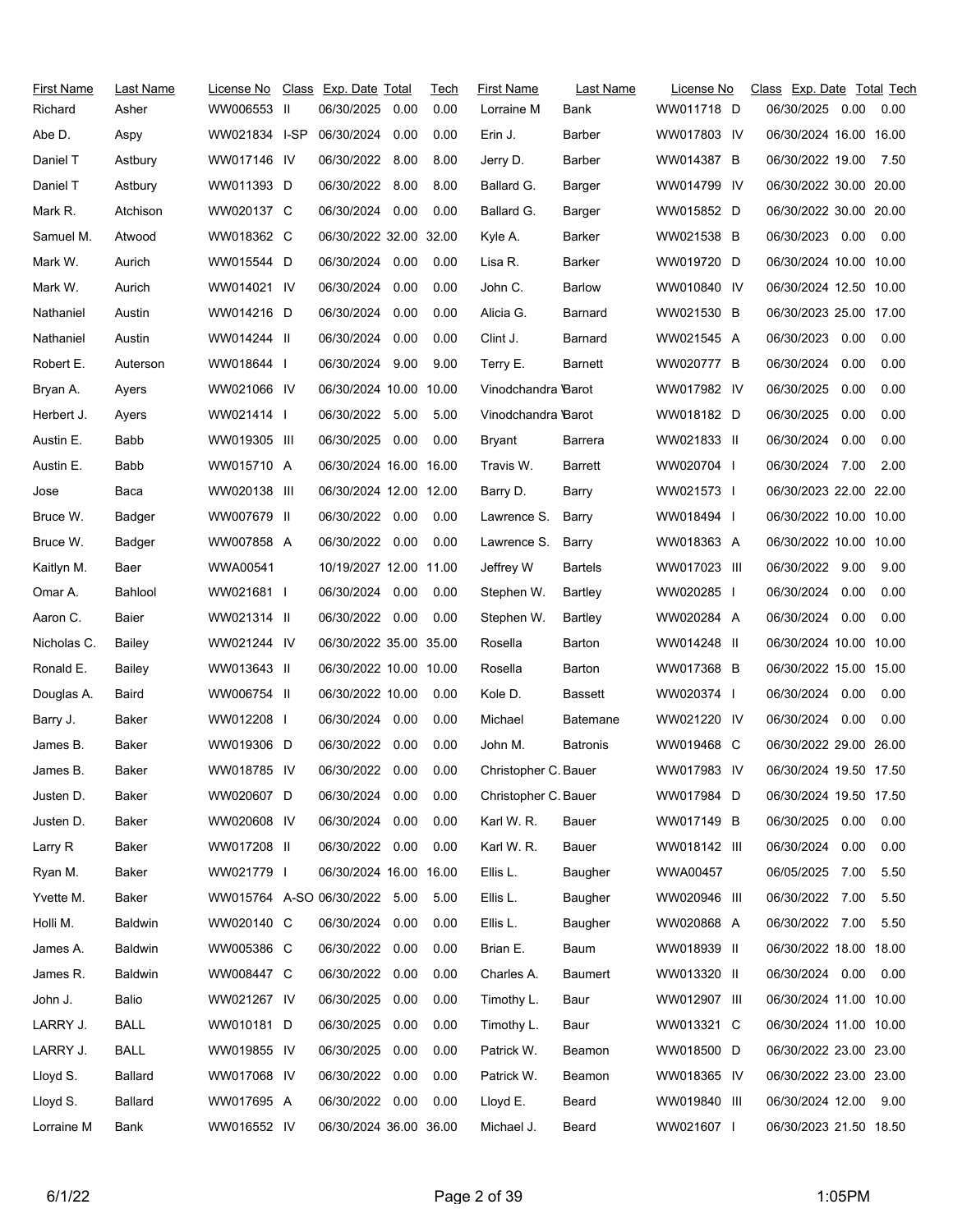| First Name | Last Name      | License No                           | Class Exp. Date Total  |      | Tech | <b>First Name</b>  | Last Name       | License No               | Class Exp. Date Total Tech |      |       |
|------------|----------------|--------------------------------------|------------------------|------|------|--------------------|-----------------|--------------------------|----------------------------|------|-------|
| Brenda L.  | Beatty         | WW015247 IV                          | 06/30/2022             | 4.00 | 4.00 | Bart L.            | Bicknell        | WW016647 D               | 06/30/2022 24.00 23.00     |      |       |
| Brenda L.  | Beatty         | WW012348 D                           | 06/30/2022 4.00        |      | 4.00 | Patrick S.         | Biddle          | WW021669 I               | 06/30/2024 0.00            |      | 0.00  |
| Leonard K. | Beaty          | WW018501 B                           | 06/30/2024             | 0.00 | 0.00 | Aaron M.           | Bieker          | WW021474 A-SO 06/30/2023 |                            | 7.50 | 6.50  |
| Rick       | Beaver         | WW020712 A                           | 06/30/2024             | 5.00 | 5.00 | Kaleb D.           | Bierbaum        | WW021426 A               | 06/30/2023                 | 0.00 | 0.00  |
| Monique D. | Bebley         | WW021038 D                           | 06/30/2024             | 0.00 | 0.00 | Todd H.            | <b>Bigelow</b>  | WW012959 I               | 06/30/2024                 | 9.50 | 7.50  |
| Micah W.   | Beck           | WW019724 II                          | 06/30/2024             | 2.00 | 0.00 | Todd H.            | <b>Bigelow</b>  | WW012013 C               | 06/30/2024                 | 9.50 | 7.50  |
| Michael    | Beck           | WW020145 IV                          | 06/30/2024             | 6.00 | 6.00 | Alan L.            | Biggerstaff     | WW016450 B               | 06/30/2024                 | 0.00 | 0.00  |
| Donna L.   | Becker         | WW020598 II                          | 06/30/2024             | 0.00 | 0.00 | Joseph M.          | Bilyeu          | WW018187 I               | 06/30/2022                 | 6.00 | 6.00  |
| Matthew R. | Beckman        | WW021566 I                           | 06/30/2023             | 0.00 | 0.00 | John               | Binkerd         | WW014250 IV              | 06/30/2024 14.00           |      | 6.50  |
| Allison M. | Beckort        | WW021375 II                          | 06/30/2022 16.50 16.50 |      |      | John               | <b>Binkerd</b>  | WW014648 D               | 06/30/2025                 | 0.00 | 0.00  |
| Brian W.   | Beeler         | WW019311 IV                          | 06/30/2022 36.00 36.00 |      |      | Jerry R.           | Bishir          | WW021331 IV              | 06/30/2022 41.50 30.00     |      |       |
| Brian W.   | Beeler         | WW019310 D                           | 06/30/2022 36.00 36.00 |      |      | Dennis R.          | <b>Bishop</b>   | WW020480 I               | 06/30/2022 47.00 33.00     |      |       |
| Shaun M.   | Begle          | WW021519 I                           | 06/30/2023 23.00 23.00 |      |      | James E.           | <b>Bjork</b>    | WW017985 III             | 06/30/2024 16.00 16.00     |      |       |
| Jamin      | Beisiegel      | WW020497 IV                          | 06/30/2022 20.50 11.50 |      |      | Bryce A.           | Black           | WW020638 III             | 06/30/2024                 | 6.00 | 5.00  |
| Richard N. | Beitman        | WW020728 A-SO 06/30/2024 0.00        |                        |      | 0.00 | Edward L.          | Black           | WW021521 C               | 06/30/2023                 | 0.00 | 0.00  |
| Corey M.   | Bell           | WW021151                             | 06/30/2024 12.00 12.00 |      |      | Gilbert            | Black           | WW014856 I               | 06/30/2024                 | 0.00 | 0.00  |
| Jody R.    | Bell           | WW018766 I                           | 06/30/2024 5.00        |      | 5.00 | Mark A.            | Black           | WW020984 II              | 06/30/2024                 | 0.00 | 0.00  |
| Kristen E. | Bell           | WW021332 A-SO 06/30/2022 10.00 10.00 |                        |      |      | Ronald E.          | Black           | WW019861 I               | 06/30/2022 19.75           |      | 9.00  |
| Michael J. | Bell           | WW021653 B                           | 06/30/2024             | 0.00 | 0.00 | Scott L.           | Blackwell       | WW019592 IV              | 06/30/2024 0.00            |      | 0.00  |
| Michael L. | Bell           | WW021326 A-SO 06/30/2022 6.00        |                        |      | 6.00 | Leroy              | Blair           | WW021355 A               | 06/30/2022 28.00 28.00     |      |       |
| Robert L.  | Bell           | WW019858 A                           | 06/30/2022 5.00        |      | 5.00 | Robert A.          | Blake           | WW019862 III             | 06/30/2022 31.50 31.50     |      |       |
| Stewart A. | Bender         | WW021762 II                          | 06/30/2024             | 8.00 | 6.00 | Todd E.            | Blake           |                          |                            | 0.00 | 0.00  |
| Timothy D. | Benedict       | WW019859 C                           | 06/30/2022             | 0.00 | 0.00 | Dana L.            | Blankinship     | WW015549 I               | 06/30/2024                 | 3.00 | 3.00  |
| Wayne S.   | Benge          | WW013323 D                           | 06/30/2024             | 0.00 | 0.00 | Mary E.            | <b>Blanton</b>  | WW006527 A               | 06/30/2022 9.00            |      | 7.50  |
| Wayne S.   | Benge          | WW013324 IV                          | 06/30/2024             | 0.00 | 0.00 | Rex A.             | <b>Blanton</b>  | WW019741 IV              | 06/30/2024 23.00 13.00     |      |       |
| Donald J.  | <b>Bennett</b> | WW019860 III                         | 06/30/2025             | 0.00 | 0.00 | Rex A.             | <b>Blanton</b>  | WW020624 D               | 06/30/2024 23.00 13.00     |      |       |
| Nathan L.  | Bennett        | WW021376 I                           | 06/30/2022             | 6.00 | 5.00 | Whit V.            | <b>Blattner</b> | WW018790 I               | 06/30/2025                 | 0.00 | 0.00  |
| Rick W.    | Berkey         | WW013648 A                           | 06/30/2022 12.00 12.00 |      |      | John W.            | Bloemer         | WW011406 D               | 06/30/2022 5.00            |      | -5.00 |
| Andrew H.  | Berney         | WW014191 A                           | 06/30/2024 0.00        |      | 0.00 | Kerry L.           | <b>Blondin</b>  | WW021352 II              | 06/30/2022 12.50 12.50     |      |       |
| Andrew H.  | Berney         | WW014024                             | 06/30/2024             | 0.00 | 0.00 | Ben L.             | <b>Bobbitt</b>  | WW020863 II              | 06/30/2025                 | 0.00 | 0.00  |
| Michael S. | Berry          | WW013820 B                           | 06/30/2025 0.00        |      | 0.00 | Timothy M.         | Bock            | WW017986 C               | 06/30/2024 0.00            |      | 0.00  |
| Norman C.  | Berry          | WW008672 IV                          | 06/30/2022 30.00 30.00 |      |      | William A.         | Boetcker        | WW015394 D               | 06/30/2022 58.50 51.50     |      |       |
| Ann N.     | Bersbach       | WW013475 D                           | 06/30/2024 0.00        |      | 0.00 | William A.         | <b>Boetcker</b> | WW015395 IV              | 06/30/2022 58.50 51.50     |      |       |
| Ann N.     | Bersbach       | WW013476 IV                          | 06/30/2024 0.00        |      | 0.00 | Anna Marie WeBogan |                 | WW020611 D               | 06/30/2024 25.75 15.00     |      |       |
| Steven T.  | Berube         | WW021671 B                           | 06/30/2024 13.50       |      | 9.00 | Casey              | Boggs           | WW021221 II              | 06/30/2024 0.00            |      | 0.00  |
| Andrew L.  | Bess           | WW019314 A-SO 06/30/2025             |                        | 0.00 | 0.00 | Joshua L.          | <b>Boggs</b>    | WW020456 II              | 06/30/2022 14.00 14.00     |      |       |
| Nathan J.  | Besse          | WW021750 III                         | 06/30/2024             | 4.00 | 4.00 | Samuel T.          | <b>Boggs</b>    | WW006047 I               | 06/30/2024 0.00            |      | 0.00  |
| Jenny A.   | Betz           | WW017955 A                           | 06/30/2024 5.00        |      | 5.00 | Mason T.           | <b>Boicourt</b> | WW019594 III             | 06/30/2024                 | 5.00 | 5.00  |
| Jenny A.   | Betz           | WW018186 II                          | 06/30/2022 15.00 11.00 |      |      | Randall            | Boisvert        | WW021736 A-SO 06/30/2024 |                            | 0.00 | 0.00  |
| Scott A.   | Betzner        | WW013327 IV                          | 06/30/2024 0.00        |      | 0.00 | Michael L.         | Bokelman        | WW017987 IV              | 06/30/2024 16:00 16:00     |      |       |
| Eric S.    | Bevell         | WW021824                             | 06/30/2024 0.00        |      | 0.00 | Michael L.         | Bokelman        | WW016674 D               | 06/30/2024 17.00 17.00     |      |       |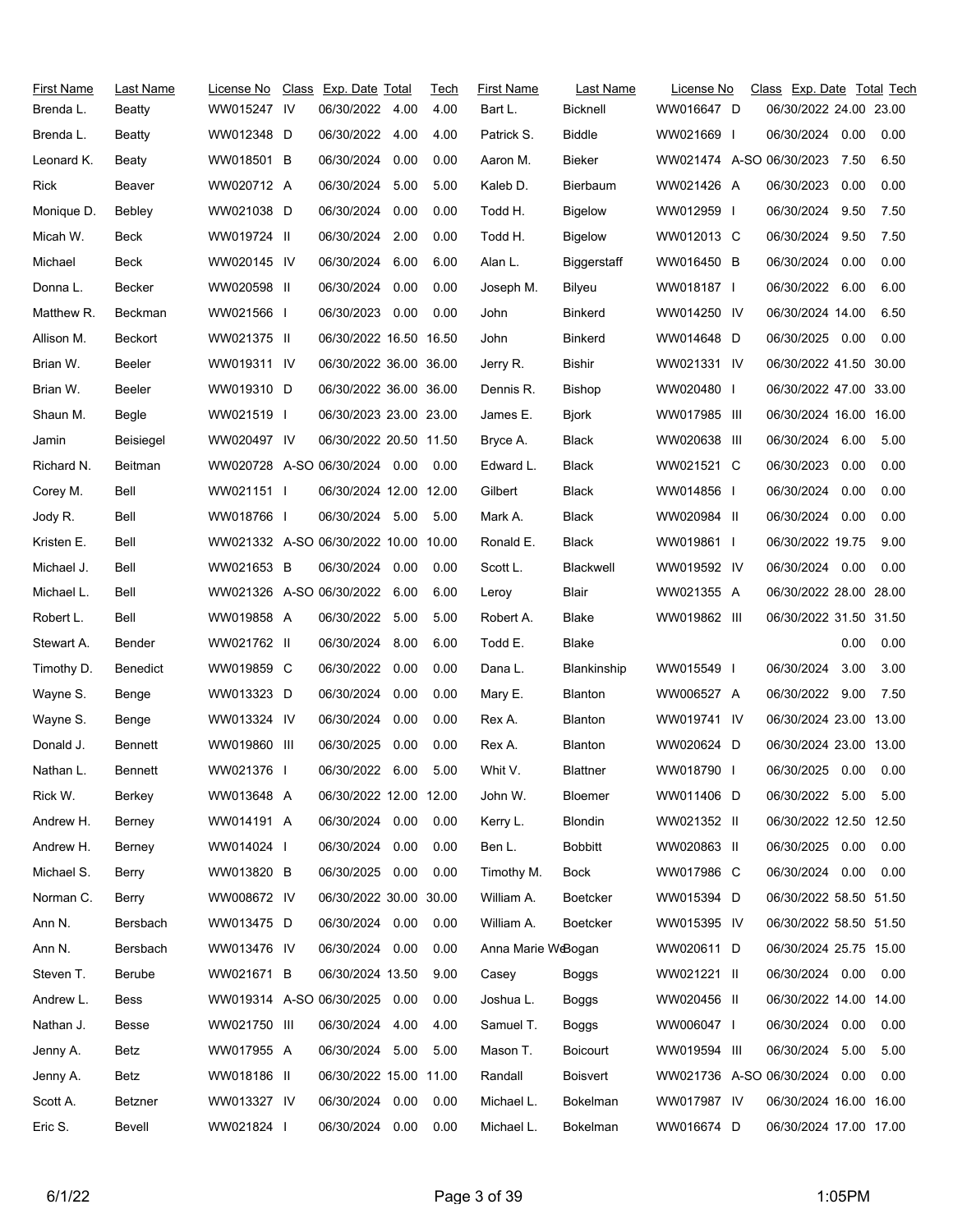| First Name           | Last Name         | License No                     | Class Exp. Date Total  |      | Tech | <b>First Name</b> | Last Name       | License No                           | Class Exp. Date Total Tech |      |      |
|----------------------|-------------------|--------------------------------|------------------------|------|------|-------------------|-----------------|--------------------------------------|----------------------------|------|------|
| Raghbir S.           | Bola              | WW008347 IV                    | 06/30/2024             | 4.50 | 3.50 | Charles E.        | Branham         | WW021513 IV                          | 06/30/2023 15.50 13.50     |      |      |
| Raghbir S.           | Bola              | WW008858 C                     | 06/30/2024             | 4.50 | 3.50 | Blake D.          | Branum          | WW021582 III                         | 06/30/2023 12.00 12.00     |      |      |
| Grant F.             | Bolen             | WW020023 II                    | 06/30/2025             | 0.00 | 0.00 | John J.           | <b>Brasseur</b> | WW009899 C                           | 06/30/2024                 | 0.00 | 0.00 |
| James M.             | <b>Boles</b>      | WW015550 I                     | 06/30/2024 8.50        |      | 8.00 | Lance H.          | <b>Bratcher</b> | WW021036 A                           | 06/30/2024                 | 0.00 | 0.00 |
| James M.             | Boley             | WW021420 I                     | 06/30/2023             | 7.00 | 7.00 | Thomas L.         | <b>Bratcher</b> | WW018374 A                           | 06/30/2022                 | 0.00 | 0.00 |
| Timothy M.           | Boman             | WW015911                       | 06/30/2022             | 5.00 | 5.00 | Thomas L.         | <b>Bratcher</b> | WW018485 I                           | 06/30/2022                 | 0.00 | 0.00 |
| Michael S.           | Bone              | WW015894 I                     | 06/30/2022 0.00        |      | 0.00 | Joseph L          | Braun           | WW018195 II                          | 06/30/2022                 | 0.00 | 0.00 |
| Michael S.           | Bone              | WW015723 A                     | 06/30/2022             | 0.00 | 0.00 | Peter R.          | Brennan         | WW021256 IV                          | 06/30/2022 17.00 13.00     |      |      |
| Kelsey L.            | <b>Bonhivert</b>  | WW020378 I                     | 06/30/2024 0.00        |      | 0.00 | Kevin             | <b>Brenner</b>  | WWA00435                             | 11/01/2024 35.50 35.50     |      |      |
| Kelsey L.            | Bonhivert         | WW021539 C                     | 06/30/2023             | 0.00 | 0.00 | Michael E.        | <b>Brewer</b>   | WW008453 C                           | 06/30/2022 0.00            |      | 0.00 |
| Stuart W.            | <b>Bookwalter</b> | WW021595 I                     | 06/30/2023 16.00 16.00 |      |      | Sharon M.         | Brian           | WW019317 IV                          | 06/30/2025                 | 0.00 | 0.00 |
| Daniel G.            | Boone             | WW018190 C                     | 06/30/2022 39.00 34.50 |      |      | Timothy D.        | Brill           | WW010328 IV                          | 06/30/2025                 | 0.00 | 0.00 |
| Bruce R.             | Borawski          | WW020855 III                   | 06/30/2022 0.00        |      | 0.00 | Timothy D.        | <b>Brill</b>    | WW010329 D                           | 06/30/2025                 | 0.00 | 0.00 |
| David E.             | Borer             | WW021721 II                    | 06/30/2024             | 3.00 | 3.00 | Terry L.          | <b>Brindley</b> | WW015397 II                          | 06/30/2022 20.00 20.00     |      |      |
| Thomas M.            | Bork              | WW018347 I                     | 06/30/2024             | 3.00 | 3.00 | James R.          | <b>Brines</b>   | WW019743 A-SO 06/30/2024 0.00        |                            |      | 0.00 |
| Thomas M.            | Bork              | WW018191 A                     | 06/30/2022             | 6.00 | 6.00 | Benjamin J.       | <b>Brinkman</b> | WW021364 A-SO 06/30/2022 30.00 17.00 |                            |      |      |
| Trey                 | Boswell           | WW021401 I                     | 06/30/2022 41.00 21.00 |      |      | Bret M.           | <b>Britton</b>  | WW018794 I                           | 06/30/2022 10.00 10.00     |      |      |
| Michael              | <b>Bottomley</b>  | WW020549 I                     | 06/30/2025 0.00        |      | 0.00 | Dan               | Brock           | WW010497 D                           | 06/30/2024 0.00            |      | 0.00 |
| Christopher W.Boulet |                   | WW017988 I                     | 06/30/2024             | 0.00 | 0.00 | Dan               | <b>Brock</b>    | WW011416 IV                          | 06/30/2022 25.00 25.00     |      |      |
| Calvin W.            | <b>Boultbee</b>   | WW019596 IV                    | 06/30/2024 0.00        |      | 0.00 | David W.          | Brock           | WW020698 II                          | 06/30/2024 40.00 40.00     |      |      |
| Wendy S.             | <b>Bouvier</b>    | WW018504 D                     | 06/30/2024 14.00 14.00 |      |      | William R.        | Brock           | WW017209 A                           | 06/30/2022 12.00 12.00     |      |      |
| Robert L.            | Bovee             | WW015774 B                     | 06/30/2022 0.00        |      | 0.00 | Eric R.           | <b>Brooks</b>   | WW011123 B                           | 06/30/2024 0.00            |      | 0.00 |
| Robert L.            | Bovee             | WW017273 I                     | 06/30/2022 0.00        |      | 0.00 | Richard           | Brooks          | WW019073 A-SO 06/30/2024             |                            | 0.00 | 0.00 |
| Danny L.             | Bowman            | WW020872 A-SO 06/30/2022 12.00 |                        |      | 5.00 | Kent L.           | <b>Brosier</b>  | WW021077 II                          | 06/30/2024                 | 0.00 | 0.00 |
| Zachary A.           | Bowman            | WW021304 B                     | 06/30/2022 0.00        |      | 0.00 | Matthew           | Brough          | WW018197 II                          | 06/30/2025                 | 0.00 | 0.00 |
| Brian N.             | Bowyer            | WW021699 I                     | 06/30/2024 16.00 16.00 |      |      | Benjamin          | Brown           | WW009678 II                          | 06/30/2024                 | 0.00 | 0.00 |
| <b>Brent</b>         | Boyle             | WW012357 A-SO 06/30/2022 9.50  |                        |      | 9.50 | Bernard E.        | Brown           | WW021274 IV                          | 06/30/2025                 | 0.00 | 0.00 |
| Todd J.              | Boyle             | WW020739 IV                    | 06/30/2024             | 9.00 | 7.50 | Conan L.          | <b>Brown</b>    | WW008861 III                         | 06/30/2024 0.00            |      | 0.00 |
| Lynn A.              | <b>Brabec</b>     | WW011894 IV                    | 06/30/2025             | 0.00 | 0.00 | Conan L.          | Brown           | WW008454 C                           | 06/30/2022 0.00            |      | 0.00 |
| Lynn A.              | <b>Brabec</b>     | WW011895 D                     | 06/30/2025             | 0.00 | 0.00 | Fredrick D.       | Brown           | WW021366 IV                          | 06/30/2022 35.00 27.50     |      |      |
| Thomas L.            | <b>Brabec</b>     | WW021495 I                     | 06/30/2023             | 0.00 | 0.00 | Gregory R.        | Brown           | WW015045 B                           | 06/30/2024 6.00            |      | 6.00 |
| Mark J.              | Brace             | WW021723 A-SO 06/30/2024       |                        | 6.00 | 2.00 | Gregory R.        | Brown           | WW015044 II                          | 06/30/2024                 | 6.00 | 6.00 |
| Emily M.             | Bradbury          | WW021441 I                     | 06/30/2023 17.50 13.00 |      |      | Joshua C.         | Brown           | WW019075 III                         | 06/30/2024 0.00            |      | 0.00 |
| Thomas L.            | <b>Brading</b>    | WW018192 I                     | 06/30/2022 6.00        |      | 6.00 | Kevin             | Brown           | WW021284 I                           | 06/30/2022 18.00 12.00     |      |      |
| DeKoven D.           | <b>Bradley</b>    | WWA00538                       | 09/08/2027             | 0.00 | 0.00 | Kevin             | Brown           | WW020029 IV                          | 06/30/2022 5.50            |      | 5.50 |
| DeKoven D.           | <b>Bradley</b>    | WW021597 III                   | 06/30/2023             | 0.00 | 0.00 | Kimberly          | Brown           | WW020637 III                         | 06/30/2024 18.00 14.00     |      |      |
| David J.             | Bradway           | WW021437 C                     | 06/30/2023 19.50 18.00 |      |      | Marty E.          | Brown           | WW019318 I-SP                        | 06/30/2025                 | 0.00 | 0.00 |
| David J.             | Bradway           | WW018791 II                    | 06/30/2022 31.50 27.50 |      |      | Matthew J.        | Brown           | WW020151 I                           | 06/30/2024                 | 0.00 | 0.00 |
| Eric G.              | Brady             | WW016015 IV                    | 06/30/2022 0.00        |      | 0.00 | Pamela S.         | Brown           | WW020881 A                           | 06/30/2022                 | 0.00 | 0.00 |
| Daniel K.            | Brancheau         | WW019864 A                     | 06/30/2022 0.00        |      | 0.00 | Randal H.         | Brown           | WW021203 B                           | 06/30/2022 15.00 15.00     |      |      |
| Sara N.              | Brandau           | WW020755                       | 06/30/2024 2.00        |      | 1.00 | Russell G.        | <b>Brown</b>    | WW019319 A-SO 06/30/2022 0.00        |                            |      | 0.00 |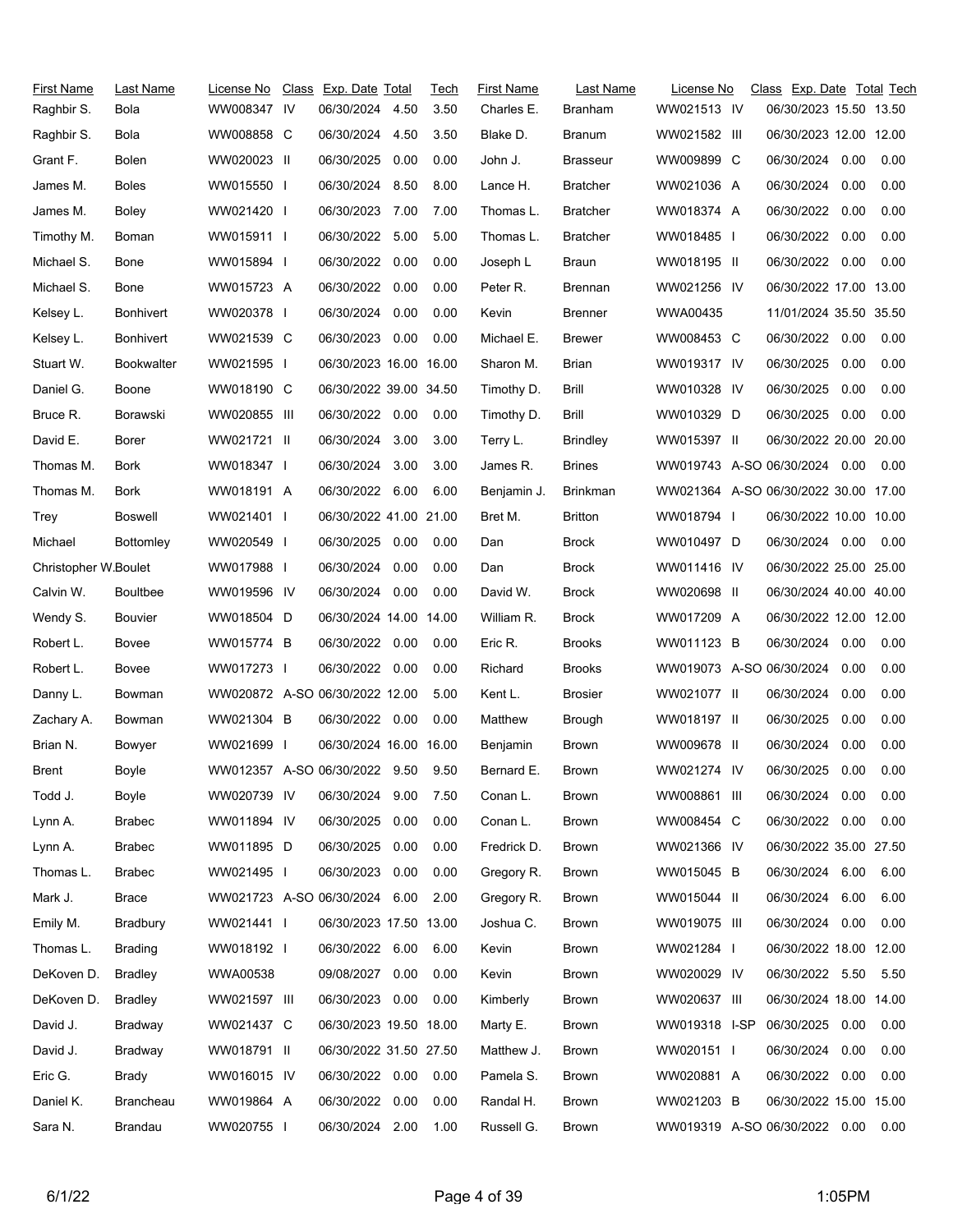| First Name<br>Sally K. | Last Name<br>Brown        | License No<br>WW015173 A | Class Exp. Date Total<br>06/30/2024 19.00 18.00 |      | Tech | <b>First Name</b><br>George A. | Last Name<br><b>Burnett</b> | License No<br>WW014660 II            | Class Exp. Date Total Tech<br>06/30/2022 16.00 16.00 |      |      |
|------------------------|---------------------------|--------------------------|-------------------------------------------------|------|------|--------------------------------|-----------------------------|--------------------------------------|------------------------------------------------------|------|------|
| Sally K.               | Brown                     | WW014805 IV              | 06/30/2022 62.00 52.00                          |      |      | Malinda                        | <b>Burnett</b>              | WW015947 II                          | 06/30/2022 16.00 16.00                               |      |      |
| Steven D.              | Brown                     | WW020687 B               | 06/30/2024 13.50 10.50                          |      |      | Michael F.                     | Burnett                     | WW020701 C                           | 06/30/2024                                           | 0.00 | 0.00 |
| Tawana L.              | Brown                     | WW021293 IV              | 06/30/2022 30.50 30.50                          |      |      | Tony H.                        | <b>Burnside</b>             | WW021455 I                           | 06/30/2023                                           | 9.50 | 6.00 |
| Tony C.                | <b>Brown</b>              | WW015553 I               | 06/30/2024                                      | 0.00 | 0.00 | Paul D.                        | <b>Burris</b>               | WW014993 IV                          | 06/30/2024 18.00 18.00                               |      |      |
| Travis M.              | <b>Brown</b>              | WW021200 I               | 06/30/2024                                      | 0.00 | 0.00 | Daniel                         | Burt                        | WW020404                             | 06/30/2024                                           | 0.00 | 0.00 |
| Travis M.              | <b>Brown</b>              | WW021201 A               | 06/30/2024                                      | 0.00 | 0.00 | Michael                        | <b>Burton</b>               | WW020966 A-SO 06/30/2022 0.00        |                                                      |      | 0.00 |
| Walter M.              | <b>Brown</b>              | WW021769 A-SO 06/30/2024 |                                                 | 0.00 | 0.00 | Damon P.                       | Bush                        | WW021237 II                          | 06/30/2022 15.00 15.00                               |      |      |
| Angela R.              | <b>Brubaker</b>           | WW020945 I               | 06/30/2022 90.00 90.00                          |      |      | Roger B.                       | Bush                        | WW019321 III                         | 06/30/2022 26.00 25.00                               |      |      |
| Mark A.                | <b>Brubaker</b>           | WW019320 II              | 06/30/2025                                      | 0.00 | 0.00 | Douglas P.                     | <b>Busse</b>                | WW021248 I                           | 06/30/2022 22.00 15.00                               |      |      |
| Mark A.                | <b>Brubaker</b>           | WW018171 A               | 06/30/2025                                      | 0.00 | 0.00 | Verlin C.                      | Butcher                     | WW011737 C                           | 06/30/2022 31.00 31.00                               |      |      |
| Mark                   | <b>Bruce</b>              | WW015992 III             | 06/30/2022                                      | 4.00 | 0.00 | Verlin C.                      | <b>Butcher</b>              | WW012488 IV                          | 06/30/2022 31.00 31.00                               |      |      |
| Mark                   | <b>Bruce</b>              | WW015816 C               | 06/30/2022                                      | 4.00 | 0.00 | Bryan C.                       | <b>Butler</b>               | WW017508 B                           | 06/30/2022 46.00 45.00                               |      |      |
| Adam P.                | Bruggenschmidt WW021507 C |                          | 06/30/2023                                      | 0.00 | 0.00 | Bryan C.                       | <b>Butler</b>               | WW019478 IV                          | 06/30/2022 38.00 37.00                               |      |      |
| James A                | Brumbaugh                 | WW016844 D               | 06/30/2025                                      | 0.00 | 0.00 | Jim W.                         | <b>Butler</b>               | WW019083 II                          | 06/30/2024                                           | 0.00 | 0.00 |
| James A                | Brumbaugh                 | WW017942 I               | 06/30/2025                                      | 0.00 | 0.00 | Jim W.                         | <b>Butler</b>               | WW020908 D                           | 06/30/2025                                           | 0.00 | 0.00 |
| Alan W.                | <b>Bruner</b>             | WW009082 B               | 06/30/2024                                      | 0.00 | 0.00 | Joshua J.                      | Butler                      | WWA00436                             | 11/07/2024 29.00 28.00                               |      |      |
| Christopher J. Bryant  |                           | WW021514 II              | 06/30/2023                                      | 6.00 | 6.00 | Stephanie J.                   | Butler                      | <b>WWA00557</b>                      | 04/21/2028 0.00                                      |      | 0.00 |
| Justin S.              | Bryant                    | WW020724 III             | 06/30/2024 30.00 28.00                          |      |      | Robert A.                      | <b>Buttice</b>              | WW017370 II                          | 06/30/2024 21.00 21.00                               |      |      |
| Christopher W.Buchanan |                           | WW021033 A               | 06/30/2024 0.00                                 |      | 0.00 | Robert M.                      | Buzzee                      | WW018943 A-SO 06/30/2022 16.00 12.50 |                                                      |      |      |
| Michael R.             | <b>Bucheit</b>            | WW014658 I               | 06/30/2025                                      | 0.00 | 0.00 | Shane L.                       | Byrd                        | WW021815                             | 06/30/2024                                           | 0.00 | 0.00 |
| Jack E.                | Buckley                   | WW021812 B               | 06/30/2024                                      | 0.00 | 0.00 | Kelly D.                       | Byrer                       | WW017995 I                           | 06/30/2024                                           | 7.00 | 7.00 |
| Gregory E.             | <b>Buckner</b>            | WW011646 II              | 06/30/2022 10.50                                |      | 9.50 | Kevin D.                       | Byrer                       | WW012489 II                          | 06/30/2025                                           | 0.00 | 0.00 |
| Gregory E.             | Buckner                   | WW013977 A               | 06/30/2022 10.50                                |      | 9.50 | Joe A.                         | Cain                        | WW021764 II                          | 06/30/2024                                           | 0.00 | 0.00 |
| Jerome                 | <b>Buening</b>            | WW016363 II              | 06/30/2024 12.00                                |      | 9.00 | John R                         | Cain                        | WW017114 C                           | 06/30/2024                                           | 0.00 | 0.00 |
| Douglas R.             | <b>Buffington</b>         | WW019600 B               | 06/30/2024                                      | 0.00 | 0.00 | Christian K.                   | Caldwell                    | WW019200 IV                          | 06/30/2024                                           | 8.00 | 8.00 |
| Colin E.               | <b>Bullock</b>            | WW017259 A               | 06/30/2024 7.00                                 |      | 7.00 | Christian K.                   | Caldwell                    | WW019746 D                           | 06/30/2024                                           | 8.00 | 8.00 |
| Colin E.               | <b>Bullock</b>            | WW013827 IV              | 06/30/2022 44.50 40.00                          |      |      | Mark D                         | Caldwell                    | WW017047 A-SO 06/30/2022 10.00       |                                                      |      | 0.00 |
| Tim L.                 | <b>Bullock</b>            | WW011366 III             | 06/30/2024 0.00                                 |      | 0.00 | Reginald D.                    | Caldwell                    | WW012362 IV                          | 06/30/2022 30.00 30.00                               |      |      |
| Richard A.             | Bunch                     | WW016660 I               | 06/30/2024 16.00 16.00                          |      |      | Reginald D.                    | Caldwell                    | WW012023 C                           | 06/30/2022 30.00 30.00                               |      |      |
| Richard A.             | Bunch                     | WW017935 A               | 06/30/2024 16.00 16.00                          |      |      | Travis W.                      | Calhoun                     | WW021565 IV                          | 06/30/2023 36.50 34.50                               |      |      |
| Robert W.              | Bunch                     | WW016383 I               | 06/30/2024 10.00                                |      | 0.00 | Travis W.                      | Calhoun                     | WW020291 A                           | 06/30/2024 30.50 29.50                               |      |      |
| Charles L.             | Bundy                     | WW019080 II              | 06/30/2024                                      | 0.00 | 0.00 | Joseph D.                      | Callahan                    | WW017660 IV                          | 06/30/2024 8.00                                      |      | 8.00 |
| Matthew T.             | <b>Bunner</b>             | WW015756 A-SO 06/30/2022 |                                                 | 3.00 | 3.00 | Robert J.                      | Calvert                     | WW015398 B                           | 06/30/2022                                           | 0.00 | 0.00 |
| Ralph E.               | Bunyard                   | WW018378 C               | 06/30/2022                                      | 6.00 | 4.00 | Robert J.                      | Calvert                     | WW015536 I                           | 06/30/2022                                           | 0.00 | 0.00 |
| Ralph E.               | Bunyard                   | WW016075 I               | 06/30/2022                                      | 6.00 | 4.00 | Sebastian                      | Cameron                     | WW021609 I                           | 06/30/2023                                           | 0.00 | 0.00 |
| Robin R.               | Burch                     | WW020441 II              | 06/30/2025                                      | 0.00 | 0.00 | Brian L.                       | Campbell                    | WW015288 A-SO 06/30/2022             |                                                      | 8.00 | 6.00 |
| Neil R.                | Burchard                  | WW020535 D               | 06/30/2022 20.00 20.00                          |      |      | David L.                       | Campbell                    | WW013654 I                           | 06/30/2022 10.00 10.00                               |      |      |
| Derek J.               | <b>Burge</b>              | WW021800 I               | 06/30/2024                                      | 0.00 | 0.00 | Duane C.                       | Campbell                    | WW021427 A-SO 06/30/2023 15.00 11.50 |                                                      |      |      |
| James L.               | <b>Burgess</b>            | WW018202 A-SO 06/30/2022 |                                                 | 0.00 | 0.00 | John E.                        | Campbell                    | WW007082 III                         | 06/30/2024 0.00                                      |      | 0.00 |
| Kevin A.               | <b>Burkett</b>            | WW021407 D               | 06/30/2022 37.00 28.00                          |      |      | Curt B.                        | Campos                      | WW008868 II                          | 06/30/2024                                           | 0.00 | 0.00 |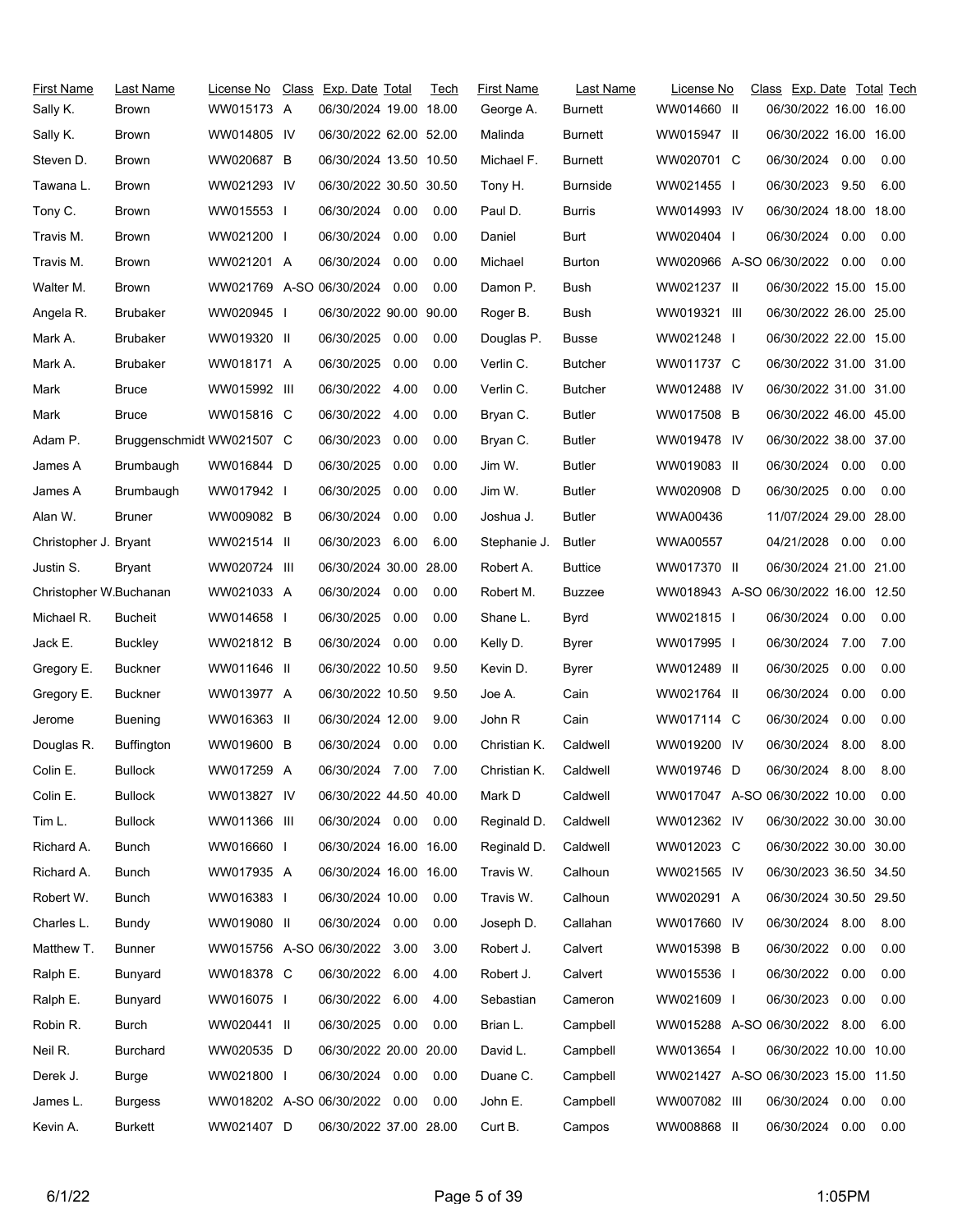| First Name<br>William M. | Last Name<br>Canfield | License No<br>WW018798 II | Class Exp. Date Total<br>06/30/2022 15.00 15.00 |      | Tech | <b>First Name</b><br>Matthew C. | Last Name<br>Chandler | License No<br>WW020293 B             | Class Exp. Date Total Tech<br>06/30/2024 5.50 |      | 4.00 |
|--------------------------|-----------------------|---------------------------|-------------------------------------------------|------|------|---------------------------------|-----------------------|--------------------------------------|-----------------------------------------------|------|------|
| Robert S                 | Canter                | WW016764 III              | 06/30/2024 0.00                                 |      | 0.00 | Jack B.                         | Chapman               | WW020406 C                           | 06/30/2024 10.00 10.00                        |      |      |
| Roger                    | Canterbury            | WW015814 B                | 06/30/2022                                      | 0.00 | 0.00 | Jack B.                         | Chapman               | WW020361 II                          | 06/30/2024 10.00 10.00                        |      |      |
| Robert K.                | Capo                  | WW021650 III              | 06/30/2024 19.50 12.00                          |      |      | Rex L.                          | Chapman               | WW009476 I                           | 06/30/2022 0.00                               |      | 0.00 |
| Nelson                   | Cardona               | WW005872 IV               | 06/30/2022 2.00                                 |      | 2.00 | Rex L.                          | Chapman               | WW014638 A                           | 06/30/2022                                    | 0.00 | 0.00 |
| David L.                 | Carl                  | WW021754 II               | 06/30/2024 10.50 10.50                          |      |      | Craig A.                        | Charles               | WW012846 D                           | 06/30/2024                                    | 0.00 | 0.00 |
| Rick D.                  | Carlson               | WWA00496                  | 01/02/2026 0.00                                 |      | 0.00 | Debra S.                        | Chelf                 | WW015560 A                           | 06/30/2024                                    | 0.00 | 0.00 |
| Rick D.                  | Carlson               | WWA00479                  | 10/03/2025                                      | 0.00 | 0.00 | Shihua                          | Chen                  | WW018946 A-SO 06/30/2022 43.75 16.50 |                                               |      |      |
| Robert W.                | Carpenter             | WW004244 D                | 06/30/2024 0.00                                 |      | 0.00 | Shihua                          | Chen                  | WW021260 II                          | 06/30/2022 43.75 16.50                        |      |      |
| Lynn W.                  | Carper                | WW011739 II               | 06/30/2022 30.00 26.00                          |      |      | Todd                            | Chimel                | WW013487 D                           | 06/30/2024                                    | 0.00 | 0.00 |
| Jill E.                  | Carr                  | WW020792 III              | 06/30/2022 21.75 13.50                          |      |      | Todd                            | Chimel                | WW013488 IV                          | 06/30/2024                                    | 0.00 | 0.00 |
| Brian K.                 | Carroll               | WW020656 II               | 06/30/2024 10.00                                |      | 1.00 | Eric                            | Chris                 | WW019872 D                           | 06/30/2025                                    | 0.00 | 0.00 |
| Clarence E.              | Carroll               | WW019601 III              | 06/30/2024 20.00 14.00                          |      |      | Melissa M.                      | Christian             | WW020577 A-SO 06/30/2025             |                                               | 0.00 | 0.00 |
| Danny L.                 | Carroll               | WW021574 B                | 06/30/2023 4.00                                 |      | 0.00 | Michael S.                      | Christman             | WW021732 A-SO 06/30/2024             |                                               | 0.00 | 0.00 |
| Philip D.                | Carson                | WW015302 B                | 06/30/2022 0.00                                 |      | 0.00 | Joe A.                          | Christmas             | WW015561 I                           | 06/30/2024                                    | 4.00 | 2.00 |
| Brandi N.                | Carter                | WW020008 IV               | 06/30/2022 4.00                                 |      | 4.00 | Steven A.                       | Christmas             | WW021561 I-SP                        | 06/30/2023                                    | 6.00 | 5.00 |
| Ernest C.                | Carter                | WW011425 IV               | 06/30/2022 12.00 12.00                          |      |      | Thomas                          | Christophel           | WW019873 B                           | 06/30/2022 17.00 11.00                        |      |      |
| Kent A.                  | Carter                | WW019457 I                | 06/30/2022 24.25 19.50                          |      |      | Andrew L.                       | Cintron               | WW021187 II                          | 06/30/2024 8.00                               |      | 6.00 |
| Shannon L.               | Carter                | WW018381 III              | 06/30/2022 38.50 36.50                          |      |      | Larry J.                        | Clady                 | WW020153 I-SP                        | 06/30/2024                                    | 1.00 | 0.00 |
| Danny R.                 | Casad                 | WW009051                  | 06/30/2024 0.00                                 |      | 0.00 | Craig S.                        | Clark                 | WW021296 C                           | 06/30/2025                                    | 0.00 | 0.00 |
| Ellenia M.               | Casanova              | WW021731 II               | 06/30/2024                                      | 0.00 | 0.00 | Eric                            | Clark                 | WW020031 II                          | 06/30/2022                                    | 4.00 | 4.00 |
| Dustin R.                | Casey                 | WW019480 C                | 06/30/2022 0.00                                 |      | 0.00 | Jeffrey                         | Clark                 | WW021626 C                           | 06/30/2023                                    | 0.00 | 0.00 |
| Joyce A.                 | Casillas              | WW019324 D                | 06/30/2022 15.00 14.00                          |      |      | Kevin C.                        | Clark                 | WW019291 II                          | 06/30/2024                                    | 6.00 | 2.50 |
| Joyce A.                 | Casillas              | WW019325 IV               | 06/30/2022 15.00 14.00                          |      |      | Paul M.                         | Clark                 | WW013288 I                           | 06/30/2022                                    | 0.00 | 0.00 |
| Brian L.                 | Cassidy               | WW015049 C                | 06/30/2024                                      | 0.00 | 0.00 | Stephen R.                      | Clark                 | WW015980 II                          | 06/30/2025                                    | 0.00 | 0.00 |
| Fred W.                  | Cassidy               | WW016781 A                | 06/30/2024                                      | 0.00 | 0.00 | Cory L.                         | Clarke                | WW019747 III                         | 06/30/2024                                    | 0.00 | 0.00 |
| Fred W.                  | Cassidy               | WW015399 II               | 06/30/2022 0.00                                 |      | 0.00 | Brittney M.                     | Classick              | WWA00531                             | 05/24/2027 17.00 17.00                        |      |      |
| Gregory H.               | Castilow              | WW018945 D                | 06/30/2025                                      | 0.00 | 0.00 | Nancy P.                        | Clay                  | WW019843 IV                          | 06/30/2024 1.00                               |      | 0.00 |
| Gregory H.               | Castilow              | WW018800 IV               | 06/30/2025                                      | 0.00 | 0.00 | Bradley E.                      | Clayton               | WW020719 III                         | 06/30/2024                                    | 8.25 | 1.00 |
| Earnest W.               | Castle                | WW020958 IV               | 06/30/2025                                      | 0.00 | 0.00 | Edward J.                       | Clements              | WW021823 A-SO 06/30/2024             |                                               | 0.00 | 0.00 |
| Michael A.               | Cates                 | WW020292 IV               | 06/30/2024 20.00 20.00                          |      |      | Lucian R.                       | Clements              | WW019328 B                           | 06/30/2022 10.00 10.00                        |      |      |
| Travis C.                | Catlin                | WW021425 C                | 06/30/2023                                      | 9.00 | 2.00 | J. R.                           | Clemons               | WW020998 IV                          | 06/30/2024                                    | 0.00 | 0.00 |
| Christopher L. Catron    |                       | WW014402 C                | 06/30/2025 0.00                                 |      | 0.00 | Jason L.                        | Clemons               | WW019874 II                          | 06/30/2025                                    | 0.00 | 0.00 |
| Jimmie L.                | Catron                | WW020030 B                | 06/30/2022 32.00 32.00                          |      |      | Kelly J.                        | Clemons               | WW019330 III                         | 06/30/2022                                    | 0.00 | 0.00 |
| Jimmie L.                | Catron                | WW019869 II               | 06/30/2022 32.00 32.00                          |      |      | Kelly J.                        | Clemons               | WW018176 A                           | 06/30/2024                                    | 0.00 | 0.00 |
| Kelly K.                 | Caudell               | WW011132 I                | 06/30/2024 5.00                                 |      | 5.00 | Jeremy M.                       | Cleveland             | WW021788 II                          | 06/30/2024                                    | 5.00 | 5.00 |
| Todd R.                  | Cavender              | WW017441 C                | 06/30/2022 0.00                                 |      | 0.00 | Michael D.                      | Cline                 | WW020883 I                           | 06/30/2022 34.00 27.00                        |      |      |
| Stephanie E. Cerling     |                       | WW020859 II               | 06/30/2022 27.50 12.00                          |      |      | Paul M                          | Clingerman            | WW015713 I                           | 06/30/2022 0.00                               |      | 0.00 |
| George A.                | Chadwell              | WW018384 B                | 06/30/2025 0.00                                 |      | 0.00 | Douglas E.                      | Clodfelter            | WW009478 II                          | 06/30/2022 32.00 13.00                        |      |      |
| Kevin R.                 | Chaffee               | WW008752 III              | 06/30/2022 28.00 25.50                          |      |      | Douglas E.                      | Clodfelter            | WW012935 A                           | 06/30/2022 32.00 13.00                        |      |      |
| Matthew C.               | Chandler              | WW020861 II               | 06/30/2022 16.00 12.00                          |      |      | Richard S.                      | Clossin               | WW017999 II                          | 06/30/2024 6.00                               |      | 6.00 |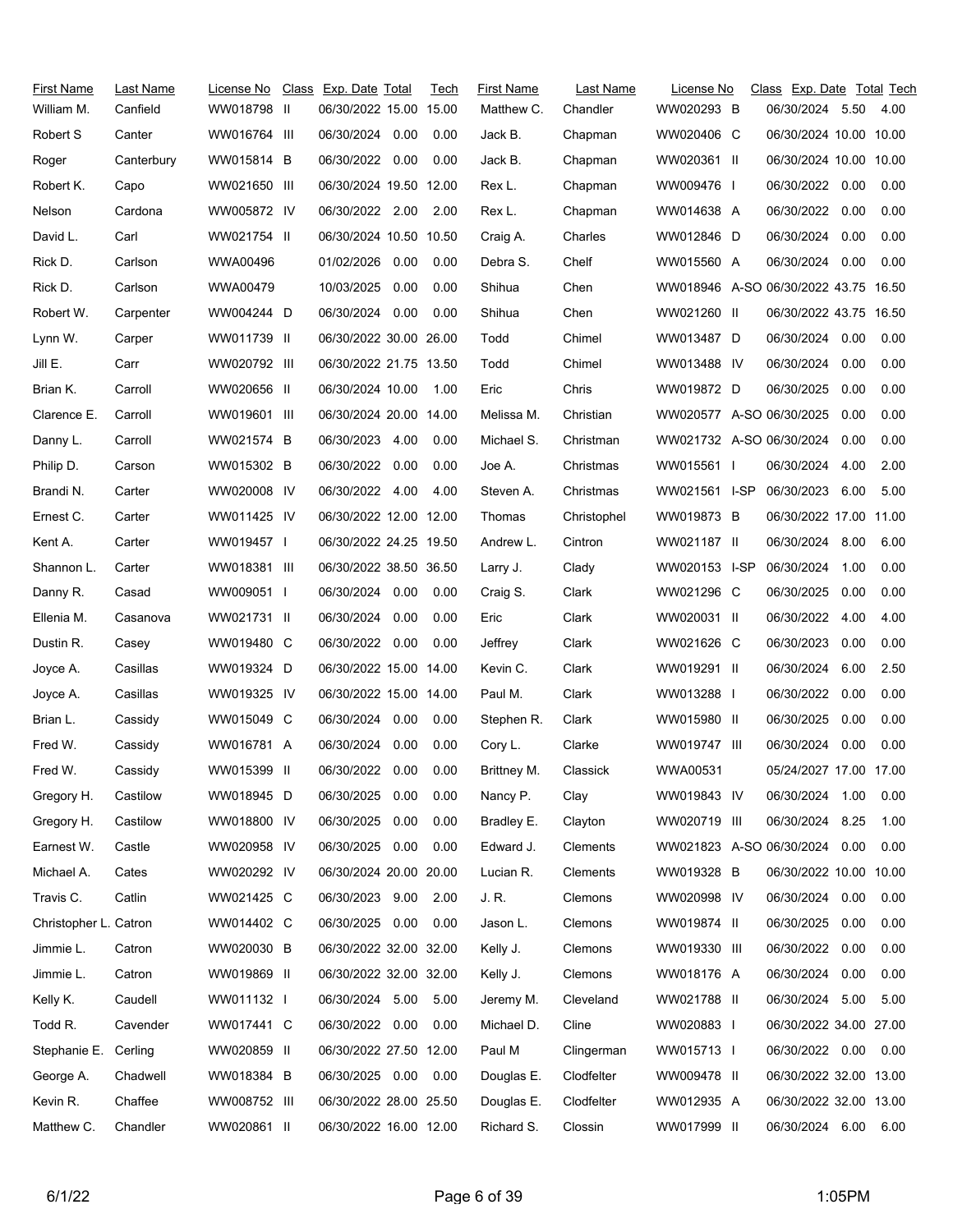| First Name<br>David J. | Last Name<br>Clouse | License No<br>WW018386   | Class Exp. Date Total<br>06/30/2022 13.00 12.00 |      | Tech | <b>First Name</b><br>Patrick M. | Last Name<br>Comerford | License No<br>WW021768 C | Class Exp. Date Total Tech<br>06/30/2024 0.00 |      | 0.00 |
|------------------------|---------------------|--------------------------|-------------------------------------------------|------|------|---------------------------------|------------------------|--------------------------|-----------------------------------------------|------|------|
| Sarah                  | Coad                | WW021593 A-SO 06/30/2023 |                                                 | 5.00 | 5.00 | Kyle E.                         | Conner                 | WW021496 II              | 06/30/2023 15.00 15.00                        |      |      |
| Wesley T.              | Cobb                | WW020391 A-SO 06/30/2024 |                                                 | 0.00 | 0.00 | Christopher K. Conrad           |                        | WW015890 I               | 06/30/2022 10.00 10.00                        |      |      |
| Richard P.             | Cochran             | WW012367 B               | 06/30/2025                                      | 0.00 | 0.00 | Rick C.                         | Conrad                 | WW019752 IV              | 06/30/2024 19.50 16.00                        |      |      |
| Garrett D.             | Cockrum             | WW020803 A-SO 06/30/2022 |                                                 | 0.00 | 0.00 | Cameron J.                      | Conwell                | WWA00548                 | 02/01/2028 6.00                               |      | 6.00 |
| Tracy A.               | Coder               | WW015564 B               | 06/30/2024                                      | 0.00 | 0.00 | Andrew L.                       | Cook                   | WW018387 I               | 06/30/2022 16.00 14.50                        |      |      |
| Marcia K.              | Coe                 | WW011571 III             | 06/30/2022 22.00 18.00                          |      |      | Barrett L.                      | Cook                   | WW015991 III             | 06/30/2022 25.00 15.00                        |      |      |
| Joseph W.              | Coffman             | WW020154 II              | 06/30/2024 7.00                                 |      | 6.00 | Barry L.                        | Cook                   | WW014667 IV              | 06/30/2022 0.00                               |      | 0.00 |
| James D.               | Coget               | WW021571 C               | 06/30/2023 26.00 24.00                          |      |      | Barry L.                        | Cook                   | WW014407 D               | 06/30/2022 0.00                               |      | 0.00 |
| Robert D.              | Coghill             | WW007007 A               | 06/30/2024 0.00                                 |      | 0.00 | Mike C.                         | Cook                   | WW018006 III             | 06/30/2024 28.50 14.50                        |      |      |
| Ronald L.              | Cohee               | WW007008 A               | 06/30/2024                                      | 0.00 | 0.00 | Jonathan                        | Cooks                  | WW021079 D               | 06/30/2024 0.00                               |      | 0.00 |
| Charles B.             | Cohoon              | WW021687 I               | 06/30/2024                                      | 9.00 | 8.00 | Jonathan                        | Cooks                  | WW021080 IV              | 06/30/2024                                    | 0.00 | 0.00 |
| Benjamin A.            | Colbert             | WW021696 III             | 06/30/2024                                      | 0.00 | 0.00 | Bradley S.                      | Coomer                 | WW021196 IV              | 06/30/2024 20.00 17.00                        |      |      |
| Benjamin A.            | Colbert             | WW021695 C               | 06/30/2024                                      | 0.00 | 0.00 | Alfred J.                       | Cooper                 | WW009088 II              | 06/30/2024 0.00                               |      | 0.00 |
| Chad K.                | Colby               | WW017796 III             | 06/30/2024 0.00                                 |      | 0.00 | Christopher L. Cooper           |                        | WW014668 IV              | 06/30/2022 31.00 30.00                        |      |      |
| Annelise               | Cole                | WW020484 A               | 06/30/2022 15.00 13.00                          |      |      | Gerald W.                       | Cooper                 | WW021707 I               | 06/30/2024 0.00                               |      | 0.00 |
| Devin L.               | Cole                | WW020416 I               | 06/30/2022 10.00 10.00                          |      |      | Patricia A.                     | Cooper                 | WW021378 III             | 06/30/2025                                    | 0.00 | 0.00 |
| Jacob A.               | Cole                | WW021835 I               | 06/30/2024 0.00                                 |      | 0.00 | Patricia A.                     | Cooper                 | WW020264 C               | 06/30/2024                                    | 0.00 | 0.00 |
| James                  | Cole                | WW010506 D               | 06/30/2024                                      | 0.00 | 0.00 | Randy                           | Cooper                 | WW006587 I               | 06/30/2025                                    | 0.00 | 0.00 |
| James G.               | Cole                | WW013657 I               | 06/30/2025                                      | 0.00 | 0.00 | Terry J.                        | Cooper                 | WW006868 II              | 06/30/2025                                    | 0.00 | 0.00 |
| Robert A.              | Cole                | WW010340 C               | 06/30/2025                                      | 0.00 | 0.00 | Terry J.                        | Cooper                 | WW007856 A               | 06/30/2025                                    | 0.00 | 0.00 |
| Terri L.               | Cole                | WW020033 B               | 06/30/2022                                      | 5.00 | 5.00 | Amanda R.                       | Cope                   | WW020499 III             | 06/30/2025                                    | 0.00 | 0.00 |
| Jace H.                | Collier             | WW021421 I               | 06/30/2023                                      | 0.00 | 0.00 | Amanda R.                       | Cope                   | WW020498 C               | 06/30/2025                                    | 0.00 | 0.00 |
| James D.               | Collier             | WW020911 III             | 06/30/2025                                      | 0.00 | 0.00 | Edward C.                       | Copeland               | WW010509 D               | 06/30/2024                                    | 0.00 | 0.00 |
| Jeff J.                | Collier             | WW019751 B               | 06/30/2024                                      | 0.00 | 0.00 | Edward L.                       | Corbin                 | WW016736 A               | 06/30/2024 16.00 16.00                        |      |      |
| Christy                | Collings            | WW021564 A-SO 06/30/2023 |                                                 | 0.00 | 0.00 | Edward L.                       | Corbin                 | WW019877 III             | 06/30/2022 32.00 32.00                        |      |      |
| Shawn C.               | Collingsworth       | WW018516                 | 06/30/2024 0.00                                 |      | 0.00 | Kimberly S.                     | Corman                 | WW020751 B               | 06/30/2024  0.00  0.00                        |      |      |
| John M                 | Collins             | WW017069 D               | 06/30/2022 37.00 34.00                          |      |      | Aaron D.                        | Cornelius              |                          | WW021361 A-SO 06/30/2022 0.00                 |      | 0.00 |
| John M                 | Collins             | WW014803 IV              | 06/30/2022 37.00 34.00                          |      |      | Kevin M.                        | Corsaro                | WW014670 IV              | 06/30/2022 24.00 18.00                        |      |      |
| Joseph C.              | Collins             | WW021415 II              | 06/30/2025 0.00                                 |      | 0.00 | Kevin M.                        | Corsaro                | WW014871 D               | 06/30/2024 24.00 18.00                        |      |      |
| Ronald L.              | Collins             | WW012495 II              | 06/30/2022 3.00                                 |      | 3.00 | Peter N.                        | Corsaro                | WW008696 D               | 06/30/2022 38.00 30.50                        |      |      |
| Ronald L.              | Collins             | WW012496 B               | 06/30/2022                                      | 3.00 | 3.00 | Peter N.                        | Corsaro                | WW008755 IV              | 06/30/2022 38.00 30.50                        |      |      |
| Stephen F.             | Collins             | WW019837 II              | 06/30/2024                                      | 3.00 | 0.00 | Matthew C.                      | Corwin                 | WW020155 I               | 06/30/2024 5.00                               |      | 5.00 |
| Thomas M.              | Collins             | WW020500 B               | 06/30/2022                                      | 0.00 | 0.00 | Mark                            | Couch                  | WW020575 III             | 06/30/2025                                    | 0.00 | 0.00 |
| Bradley G.             | Colter              | WW020548 IV              | 06/30/2025                                      | 0.00 | 0.00 | Brian J.                        | Counterman             | WW020366 II              | 06/30/2024                                    | 6.00 | 5.00 |
| Danny J.               | Combs               | WW019331 B               | 06/30/2022 16.00 15.00                          |      |      | Karen E.                        | Court                  | WW021193 I               | 06/30/2024                                    | 4.00 | 0.00 |
| Harold D.              | Combs               | WW018004 IV              | 06/30/2024                                      | 3.00 | 3.00 | Michael R.                      | Cousins                | WW017352 II              | 06/30/2022                                    | 0.00 | 0.00 |
| Jason B.               | Combs               | WW017969 A               | 06/30/2025                                      | 0.00 | 0.00 | Michael R.                      | Cousins                | WW016791 A               | 06/30/2022 0.00                               |      | 0.00 |
| Jason B.               | Combs               | WW016687 III             | 06/30/2025                                      | 0.00 | 0.00 | Andrew L.                       | Coverdale              | WW020035 II              | 06/30/2022 32.00 32.00                        |      |      |
| Robbie L.              | Combs               | WW019876 B               | 06/30/2022                                      | 0.00 | 0.00 | Thomas L.                       | Covey                  | WW020693 I               | 06/30/2024 0.00                               |      | 0.00 |
| Patrick A.             | Comer               | WW014001 III             | 06/30/2022 9.00                                 |      | 9.00 | Duane L.                        | Cox                    | WW014408 B               | 06/30/2025 0.00                               |      | 0.00 |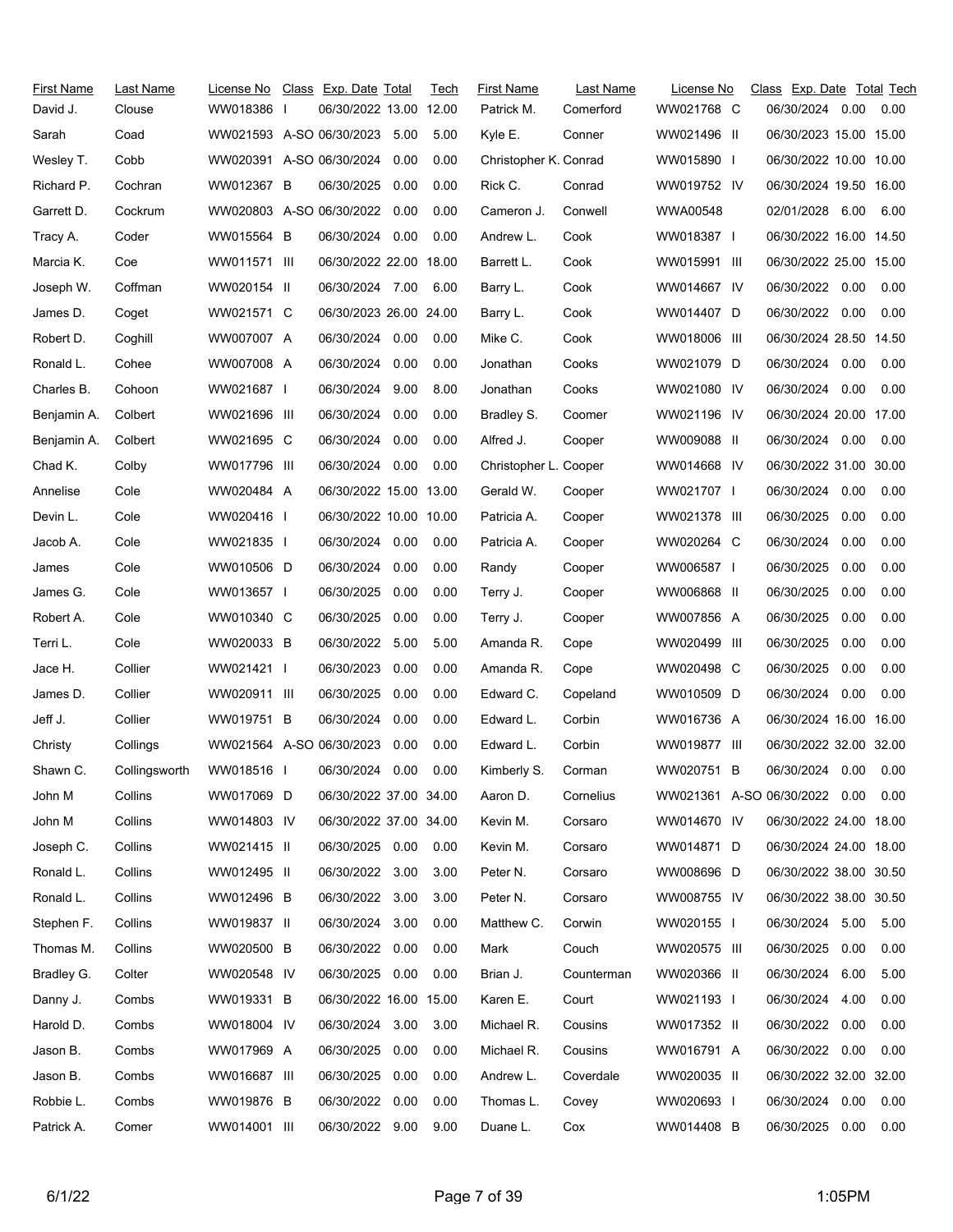| First Name           | Last Name | License No   | Class Exp. Date Total         |      | Tech | <b>First Name</b>    | Last Name   | License No               | Class Exp. Date Total Tech     |      |      |
|----------------------|-----------|--------------|-------------------------------|------|------|----------------------|-------------|--------------------------|--------------------------------|------|------|
| Jeffrey M.           | Cox       | WW016782 A   | 06/30/2024 10.00 10.00        |      |      | Roger R              | Cumberworth | WW017064                 | 06/30/2022                     | 0.00 | 0.00 |
| Jeffrey M.           | Cox       | WW014987 II  | 06/30/2024 10.00 10.00        |      |      | Kelly K.             | Cummins     | WW013842 B               | 06/30/2025                     | 0.00 | 0.00 |
| Michael K.           | Cox       | WW020297 B   | 06/30/2024                    | 0.00 | 0.00 | Bruce A.             | Cunningham  |                          | WW015056 A-SO 06/30/2024 20.00 |      | 4.00 |
| Michael L.           | Cox       | WW012502 A   | 06/30/2022 3.00               |      | 3.00 | Matthew              | Cunningham  | WW021055 III             | 06/30/2024 9.00                |      | 7.00 |
| Samuel P.            | Cox       | WW021634 II  | 06/30/2023                    | 0.00 | 0.00 | Mark E.              | Curtis      | WW021638 IV              | 06/30/2023 42.00 35.50         |      |      |
| Steven M.            | Cox       | WW019332 D   | 06/30/2022                    | 0.00 | 0.00 | Ryan N.              | Curtis      | WW018147 A               | 06/30/2024                     | 0.00 | 0.00 |
| Anthony W.           | Coy       | WW021043 A   | 06/30/2024                    | 0.00 | 0.00 | Ryan N.              | Curtis      | WW017747 I               | 06/30/2024                     | 0.00 | 0.00 |
| Dennis L.            | Crabtree  | WW008357 II  | 06/30/2024                    | 0.00 | 0.00 | Veronica J.          | Curtis      | WW020124 III             | 06/30/2022 30.00 30.00         |      |      |
| Ryan B.              | Cramer    | WW021302 II  | 06/30/2022 17.00 16.00        |      |      | Chadwick L.          | Cutliff     | WW021520 A               | 06/30/2023                     | 0.00 | 0.00 |
| Dennis M.            | Crandall  | WW014873 D   | 06/30/2024 0.00               |      | 0.00 | David W.             | Cutshall    | WW021551 A-SO 06/30/2023 |                                | 0.00 | 0.00 |
| Dennis M.            | Crandall  | WW015007 IV  | 06/30/2024                    | 0.00 | 0.00 | Kara K.              | Czechowski  | WW020653 C               | 06/30/2024                     | 0.00 | 0.00 |
| Jeffrey              | Crandall  | WW021211     | 06/30/2024                    | 3.00 | 1.00 | Judith M.            | D'Agostino  | WW014050 D               | 06/30/2024 30.00 30.00         |      |      |
| Donald G.            | Crawford  | WW013178 I   | 06/30/2025 0.00               |      | 0.00 | Kyle A.              | Dado        | WW021777 IV              | 06/30/2024 0.00                |      | 0.00 |
| Timothy L.           | Crawford  | WW013156 IV  | 06/30/2022 31.25 26.00        |      |      | Darren W.            | Dafforn     | WW021124 III             | 06/30/2024 19.50 19.50         |      |      |
| Timothy L.           | Crawford  | WW018166 A   | 06/30/2022 31.25 26.00        |      |      | Kyle Z.              | Dafoe       | WW021276 I               | 06/30/2022 9.00                |      | 9.00 |
| Brett A.             | Crays     | WW020507 II  | 06/30/2022 15.00 15.00        |      |      | Michael A.           | Dahlquist   | WW012735 D               | 06/30/2024                     | 0.00 | 0.00 |
| Joseph C.            | Creager   | WW019333 II  | 06/30/2022 17.00 17.00        |      |      | Michael A.           | Dahlquist   | WW012736 IV              | 06/30/2024                     | 0.00 | 0.00 |
| Michael P.           | Creager   | WW019334 II  | 06/30/2022 33.50 33.50        |      |      | John T.              | Dailey      | WW016508 B               | 06/30/2024 14.00 14.00         |      |      |
| Michael P.           | Creager   | WW017630 A   | 06/30/2022 33.50 33.50        |      |      | John T.              | Dailey      | WW020536 III             | 06/30/2025                     | 0.00 | 0.00 |
| Scott M.             | Creager   | WW021555 D   | 06/30/2023 6.00               |      | 6.00 | Kurtis L.            | Dailey      | WW016187 II              | 06/30/2024 32.75               |      | 7.00 |
| Scott M.             | Creager   | WW021621 IV  | 06/30/2023                    | 6.00 | 6.00 | Gary S.              | Dale        | WW016151                 | 06/30/2024 0.00                |      | 0.00 |
| Kevin V.             | Crecelius | WW018008 II  | 06/30/2024                    | 4.00 | 4.00 | James S.             | Dalrymple   | WW012048 I               | 06/30/2024 48.00 37.50         |      |      |
| Ronald D.            | Crider    | WW010511 II  | 06/30/2024                    | 0.00 | 0.00 | James S.             | Dalrymple   | WW018356 A               | 06/30/2022 79.50 56.00         |      |      |
| Anthony J.           | Crill     | WW019205 I   | 06/30/2024                    | 0.00 | 0.00 | Danny J.             | Dalton      | WW021148                 | 06/30/2024 0.00                |      | 0.00 |
| Christopher T. Cripe |           | WWA00394     | 11/01/2023                    | 0.00 | 0.00 | Patrick J.           | Daly        | WW018392 I               | 06/30/2022 20.25 10.50         |      |      |
| Gerald E.            | Crisp     | WW018806 IV  | 06/30/2022 33.00 27.50        |      |      | Lavaughn             | Daniel      | WW019881 C               | 06/30/2022 0.00                |      | 0.00 |
| Gerald E.            | Crisp     | WW015779 B   | 06/30/2022 33.00 27.50        |      |      | Michael J.           | Darter      | WW009227 IV              | 06/30/2024 12.00 12.00         |      |      |
| Darrel L.            | Criss     | WW008274 A   | 06/30/2024 7.00               |      | 3.00 | Michael J.           | Darter      | WW009883 D               | 06/30/2024 12.00 12.00         |      |      |
| Darrel L.            | Criss     | WW008143     | 06/30/2024 7.00               |      | 3.00 | Christopher I. Dauby |             | WW016322 D               | 06/30/2024 62.00 24.00         |      |      |
| Christopher W.Cross  |           | WW019754 III | 06/30/2024                    | 0.00 | 0.00 | Christopher I. Dauby |             | WW016323 IV              | 06/30/2024 62.00 24.00         |      |      |
| Jon                  | Cross     | WW016169 III | 06/30/2024 0.00               |      | 0.00 | Byron K.             | Daugherty   | WW020452 II              | 06/30/2022 0.00                |      | 0.00 |
| Richard              | Cross     | WW021239 I   | 06/30/2022 0.00               |      | 0.00 | Michael T.           | Dauterman   | WW020038 IV              | 06/30/2025                     | 0.00 | 0.00 |
| Bobbi J.             | Crouch    | WWA00512     | 09/29/2026 19.00 19.00        |      |      | Michael T.           | Dauterman   | WW019730 D               | 06/30/2025                     | 0.00 | 0.00 |
| Brad A.              | Crowe     | WW012217     | 06/30/2024 25.00 24.00        |      |      | Joshua R.            | Davich      | WW020890 IV              | 06/30/2022                     | 8.00 | 7.00 |
| Brad A.              | Crowe     | WW012837 D   | 06/30/2024 25.00 24.00        |      |      | Joshua R.            | Davich      | WW020889 D               | 06/30/2022 8.00                |      | 7.00 |
| Patricia K.          | Crowe     | WW012987 A   | 06/30/2022 0.00               |      | 0.00 | Charles R.           | Davidson    | WW012509 IV              | 06/30/2022 20.00 20.00         |      |      |
| Patricia K.          | Crowe     | WW013299 I   | 06/30/2022 0.00               |      | 0.00 | Chris D.             | Davidson    | WW011937 IV              | 06/30/2025                     | 0.00 | 0.00 |
| Peter J.             | Crowl     | WW013340 III | 06/30/2024 23.00 21.00        |      |      | Chris D.             | Davidson    | WW013180 D               | 06/30/2025                     | 0.00 | 0.00 |
| Bryan S.             | Crowley   |              | WW020797 A-SO 06/30/2025 0.00 |      | 0.00 | Donnie E.            | Davidson    | WW011756 IV              | 06/30/2025                     | 0.00 | 0.00 |
| Andrew A.            | Croyle    | WW018653 I   | 06/30/2024 28.00 18.00        |      |      | Donnie E.            | Davidson    | WW012050 D               | 06/30/2025                     | 0.00 | 0.00 |
| Jeffrey N.           | Culver    | WW006594 II  | 06/30/2022 16.00 16.00        |      |      | Lysle E.             | Davidson    | WW012185 B               | 06/30/2024 23.00 16.00         |      |      |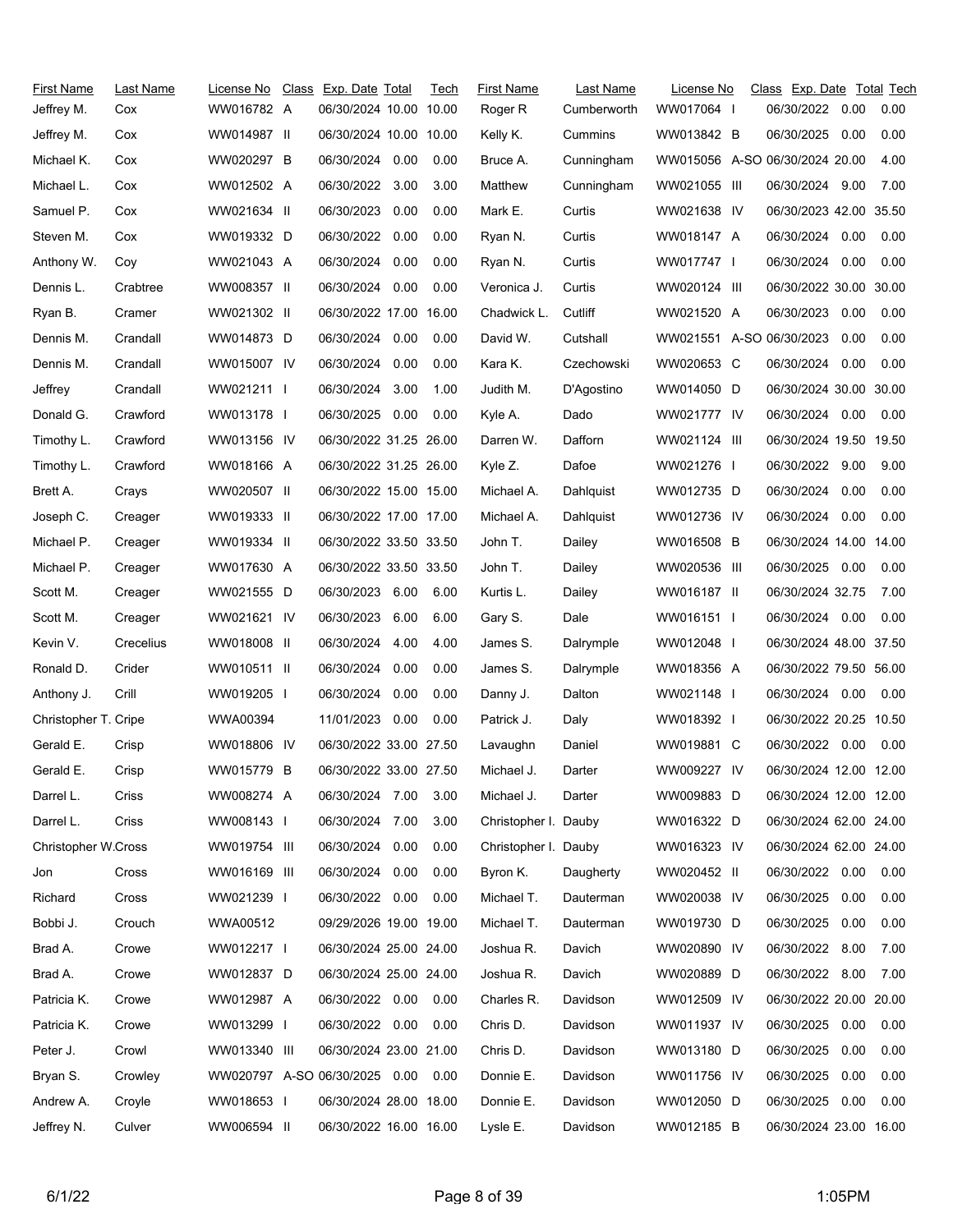| First Name         | Last Name | License No   | Class Exp. Date Total         |      | Tech | <b>First Name</b> | Last Name   | License No                     | Class Exp. Date Total Tech |      |       |
|--------------------|-----------|--------------|-------------------------------|------|------|-------------------|-------------|--------------------------------|----------------------------|------|-------|
| Lysle E.           | Davidson  | WW011936 II  | 06/30/2024 23.00 16.00        |      |      | John A.           | Delph       | WW018952 II                    | 06/30/2022 16.00 11.00     |      |       |
| Dan                | Davin     |              | WW019882 A-SO 06/30/2022 0.00 |      | 0.00 | JOSH L.           | DENLINGER   | WW019090 II                    | 06/30/2024 2.50            |      | 1.50  |
| Alice M.           | Davis     | WW021051 III | 06/30/2024                    | 0.00 | 0.00 | Tyler J.          | Dennis      | WW021489 I                     | 06/30/2023                 | 0.00 | 0.00  |
| Brian E.           | Davis     | WW020039 IV  | 06/30/2022 30.00 30.00        |      |      | Dennis M.         | Deplanty    | WW021488                       | 06/30/2023                 | 0.00 | 0.00  |
| Brian G.           | Davis     | WW020790 C   | 06/30/2022 30.00 29.00        |      |      | Allen L.          | Deter       | WW018218 I                     | 06/30/2022                 | 0.00 | 0.00  |
| Brian G.           | Davis     | WW020715 III | 06/30/2024 15.00 14.00        |      |      | Bruce E.          | Deters      | WW018524 I                     | 06/30/2024                 | 5.00 | 4.00  |
| Carmen M.          | Davis     | WW020513 III | 06/30/2022 30.00 30.00        |      |      | Timothy L.        | Detterline  | WW014054 B                     | 06/30/2024                 | 0.00 | 0.00  |
| Carmen M.          | Davis     | WW020479 C   | 06/30/2022 30.00 30.00        |      |      | John W.           | DeVience    | WW019611 C                     | 06/30/2024                 | 0.00 | 0.00  |
| Dennis D.          | Davis     | WW008464 B   | 06/30/2022 0.00               |      | 0.00 | John T.           | Devine      | WW016044 II                    | 06/30/2024                 | 0.00 | 0.00  |
| Diana L.           | Davis     | WW021400 II  | 06/30/2022 22.00 22.00        |      |      | Michael J.        | Devir       | WW020778 B                     | 06/30/2024                 | 0.00 | 0.00  |
| Henry              | Davis     | WW015571 D   | 06/30/2024 0.00               |      | 0.00 | Vincent E.        | Devost      | WW020591 I                     | 06/30/2024                 | 0.00 | 0.00  |
| Henry              | Davis     | WW015407 IV  | 06/30/2024                    | 0.00 | 0.00 | Shawn E.          | Devoy       | WW021598 II                    | 06/30/2023 14.00 14.00     |      |       |
| Kimberly S.        | Davis     | WW018808 B   | 06/30/2022 0.00               |      | 0.00 | Brian M.          | Dewitt      | WW018954 IV                    | 06/30/2025 0.00            |      | 0.00  |
| Kimberly S.        | Davis     | WW018809 II  | 06/30/2022                    | 0.00 | 0.00 | Nicholas R.       | Dezelan     | WW020468 IV                    | 06/30/2022 30.00 25.00     |      |       |
| Kimberly S.        | Davis     | WWA00399     | 11/30/2023 19.50 17.50        |      |      | Nicholas R.       | Dezelan     | WW021135 D                     | 06/30/2024 4.00 4.00       |      |       |
| Michael E.         | Davis     | WW020784     | 06/30/2024                    | 0.00 | 0.00 | Stephen L.        | Dickerson   | WW021289 IV                    | 06/30/2022 63.00 58.00     |      |       |
| Michael R.         | Davis     | WW013342 IV  | 06/30/2024 8.00               |      | 3.00 | Darrin S.         | Dickey      | WW019755 II                    | 06/30/2024 5.00            |      | -5.00 |
| Nathanael A. Davis |           | WW020299 IV  | 06/30/2024 0.00               |      | 0.00 | Joseph            | Dickman     | WW015411 D                     | 06/30/2022 28.00 28.00     |      |       |
| Robert A.          | Davis     | WW019335 B   | 06/30/2022 0.00               |      | 0.00 | Joseph            | Dickman     | WW015575 IV                    | 06/30/2024 0.00            |      | 0.00  |
| Timothy D.         | Davis     | WW018810 III | 06/30/2022 39.50 33.00        |      |      | Jon B.            | Diebold     | WW019091 B                     | 06/30/2024                 | 0.00 | 0.00  |
| Vincent G.         | Davis     | WW015406 II  | 06/30/2022 9.00               |      | 8.50 | Heath E.          | Dill        | WW019757 D                     | 06/30/2024                 | 0.00 | 0.00  |
| Vincent G.         | Davis     | WW017970 A   | 06/30/2024                    | 2.00 | 2.00 | Heath E.          | Dill        | WW019756 IV                    | 06/30/2024 0.00            |      | 0.00  |
| William M          | Davis     | WW017019 I   | 06/30/2022                    | 6.00 | 6.00 | Kathleen D.       | Dillon      | WW014611 A                     | 06/30/2022 47.50 38.00     |      |       |
| Brian J.           | Davison   | WW018216 D   | 06/30/2025                    | 0.00 | 0.00 | Kathleen D.       | Dillon      | WW013119 IV                    | 06/30/2022 47.50 38.00     |      |       |
| Brian J.           | Davison   | WW018215 IV  | 06/30/2025                    | 0.00 | 0.00 | Kyle F.           | Dillon      | WW018014 A-SO 06/30/2024       |                            | 0.00 | 0.00  |
| Michael A.         | Dawson    | WW021270 I   | 06/30/2022                    | 0.00 | 0.00 | John K.           | Dimitriadis | WW021034                       | 06/30/2024                 | 0.00 | 0.00  |
| Barry D.           | Day       | WW021098 II  | 06/30/2024 0.00               |      | 0.00 | Aaron S.          | Dixon       | WW021216 III                   | 06/30/2024                 | 0.00 | 0.00  |
| Leslie S.          | Day       | WW021226 IV  | 06/30/2024 8.00               |      | 1.00 | Carl D.           | Dixon       | WW012839 B                     | 06/30/2024 0.00            |      | 0.00  |
| John N.            | Dayton    | WW021641 D   | 06/30/2024 16.00 16.00        |      |      | James R.          | Dodson      | WW020870 D                     | 06/30/2025 0.00            |      | 0.00  |
| John N.            | Dayton    | WW017386 II  | 06/30/2022 16.00 16.00        |      |      | Timothy E.        | Dodt        | WW021017 I                     | 06/30/2024 12.00 12.00     |      |       |
| Nathan K.          | Deal      | WW020702 II  | 06/30/2024 5.00               |      | 5.00 | Nick A.           | Doerner     | WW021529 A                     | 06/30/2023 10.00           |      | 9.00  |
| Steve A.           | Deal      | WW008360 II  | 06/30/2024                    | 9.50 | 5.00 | Tim F.            | Doersam     | WW015752 A-SO 06/30/2022 27.00 |                            |      | 6.00  |
| John P.            | Deatrick  | WW020271 III | 06/30/2024 0.00               |      | 0.00 | David N.          | Donathen    | WW014884 C                     | 06/30/2024 0.00            |      | 0.00  |
| Rodney L.          | Deckard   | WW020713 II  | 06/30/2024                    | 5.00 | 5.00 | David N.          | Donathen    | WW014883 III                   | 06/30/2024 0.00            |      | 0.00  |
| Brady S.           | Decker    | WW021771     | 06/30/2024                    | 0.00 | 0.00 | Andy E.           | Donham      | WW020520 I                     | 06/30/2022 15.00 15.00     |      |       |
| Randy R.           | Decker    | WW020040 II  | 06/30/2022 9.00               |      | 5.00 | John E.           | Doolin      | WW020545 B                     | 06/30/2025 0.00            |      | 0.00  |
| Aaron B.           | Deeter    | WW019066 II  | 06/30/2022 26.00 20.50        |      |      | Robert L.         | Doran       | WW018816 IV                    | 06/30/2022 30.00 30.00     |      |       |
| Derrick G.         | DeGraw    | WW021738 II  | 06/30/2024 0.00               |      | 0.00 | Michael J.        | Dorsett     | WW019337 A                     | 06/30/2022 5.00            |      | 1.00  |
| Derrick W.         | Deininger | WW019206 II  | 06/30/2024 16.00 12.00        |      |      | Robert            | Dorzback    | WW020044 A                     | 06/30/2025                 | 0.00 | 0.00  |
| Stephen A.         | Delong    | WW020449 C   | 06/30/2022 0.00               |      | 0.00 | Mark A.           | Dossett     | WW021362 A                     | 06/30/2022 11.00           |      | 9.00  |
| Daniel L.          | Delp      | WW020815 C   | 06/30/2022 30.00 29.00        |      |      | Matthew A.        | Dotson      | WW019885 II                    | 06/30/2022 19.50 18.50     |      |       |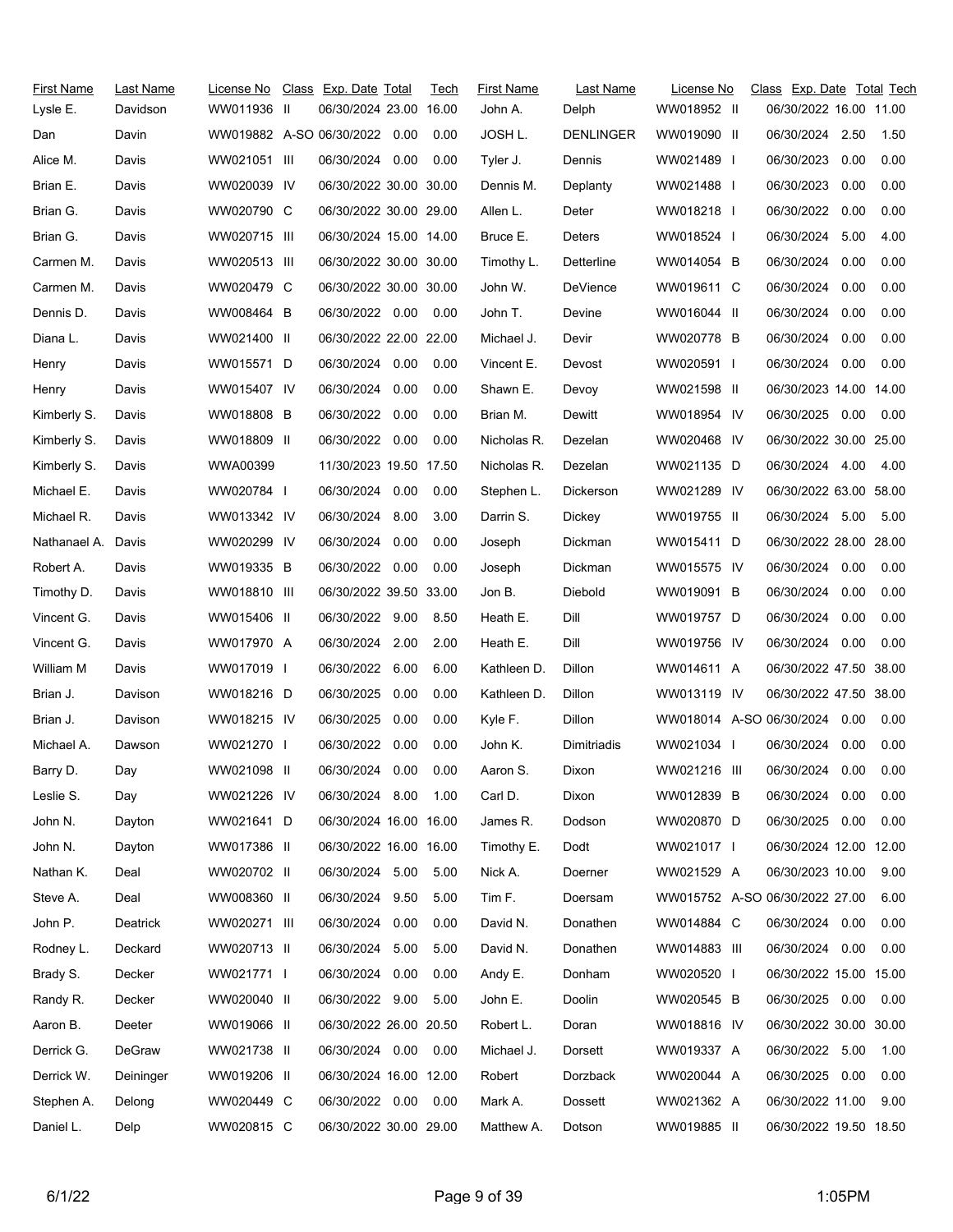| First Name<br>Bret W. | Last Name<br>Doub | License No<br>WW021461 IV | Class Exp. Date Total<br>06/30/2023 35.50 24.00 |      | Tech | <b>First Name</b><br>Dennis A. | Last Name<br>Eberhart | License No<br>WW007485 III     |              | Class Exp. Date Total Tech<br>06/30/2024 10.50 |      | 9.50 |
|-----------------------|-------------------|---------------------------|-------------------------------------------------|------|------|--------------------------------|-----------------------|--------------------------------|--------------|------------------------------------------------|------|------|
| Bret W.               | Doub              | WW021462 D                | 06/30/2023 35.50 24.00                          |      |      | Stanley N.                     | Eck                   | WW016051                       |              | 06/30/2024 10.00 10.00                         |      |      |
| Bobby J.              | Douglas           | WW020996 D                | 06/30/2024                                      | 0.00 | 0.00 | Bryan J.                       | Eckert                | WW019095 III                   |              | 06/30/2024 2.00                                |      | 2.00 |
| Joshua D.             | Douglas           | WW018527                  | 06/30/2024 0.00                                 |      | 0.00 | Mark                           | Eckstein              | WW019096 III                   |              | 06/30/2024 0.00                                |      | 0.00 |
| Curtis D.             | Dowell            | WW019094 III              | 06/30/2024 15.50 13.00                          |      |      | Roger F.                       | Edlin                 | WW015212 A-SO 06/30/2022 12.25 |              |                                                |      | 3.00 |
| David A               | Downey            | WW018015 D                | 06/30/2024 8.00                                 |      | 3.50 | David A.                       | Edward                | WW020633 C                     |              | 06/30/2024 0.00                                |      | 0.00 |
| David A               | Downey            | WW017690 IV               | 06/30/2024                                      | 8.00 | 3.50 | James N.                       | Edwards               | WWA00431                       |              | 09/24/2024 21.00 21.00                         |      |      |
| Patricia A.           | Downey            | WW015357 B                | 06/30/2022                                      | 0.00 | 0.00 | Louis S.                       | Edwards               | WW010525 II                    |              | 06/30/2024                                     | 0.00 | 0.00 |
| Carlos L.             | Doyle             | WW002878 D                | 06/30/2024                                      | 2.00 | 2.00 | Nicholas S.                    | Edwards               | WW020013 I                     |              | 06/30/2022                                     | 0.00 | 0.00 |
| Carlos L.             | Doyle             | WW002061 IV               | 06/30/2024                                      | 2.00 | 2.00 | Ryan H.                        | Egolf                 | WW018663 I                     |              | 06/30/2024                                     | 5.00 | 5.00 |
| Tristen L.            | Drake             | WW021589 I-SP             | 06/30/2023                                      | 5.00 | 3.50 | Russell E.                     | Eiler                 | WW019339 D                     |              | 06/30/2022 25.00 21.50                         |      |      |
| Gregory A.            | Driscoll          | WW019612 A                | 06/30/2024                                      | 0.00 | 0.00 | Russell E.                     | Eiler                 | WW019487 IV                    |              | 06/30/2022 25.00 21.50                         |      |      |
| Darlene A.            | Druley            | WW011163 D                | 06/30/2024                                      | 0.00 | 0.00 | David                          | Elden                 | WW021559 A                     |              | 06/30/2023                                     | 0.00 | 0.00 |
| Darlene A.            | Druley            | WW009038 IV               | 06/30/2024                                      | 0.00 | 0.00 | Justin M.                      | Elder                 | WW021264 A-SO 06/30/2022       |              |                                                | 6.00 | 6.00 |
| Joseph P.             | Duckworth         | WW019759 I                | 06/30/2024 21.50                                |      | 5.00 | Benjamin D                     | Eldridge              | WW017089 II                    |              | 06/30/2022 5.00                                |      | 1.00 |
| Randall               | Duckworth         | WW014885 IV               | 06/30/2024 42.00 31.00                          |      |      | Max L.                         | Eldridge              | WW005738 II                    |              | 06/30/2022 26.00 21.00                         |      |      |
| Randall               | Duckworth         | WW014339 C                | 06/30/2024 42.00 31.00                          |      |      | Max L.                         | Eldridge              | WW011456 B                     |              | 06/30/2022 26.00 21.00                         |      |      |
| Kevin J.              | Dudley            | WW021783 I                | 06/30/2024 0.00                                 |      | 0.00 | Robert L.                      | Elkins                | WW020379 IV                    |              | 06/30/2024 10.00 10.00                         |      |      |
| Kelsie                | Duehmig           | WW021402 l                | 06/30/2022 7.50                                 |      | 6.50 | Lucian A.                      | Eller                 | WW019340 I                     |              | 06/30/2022 18.00 14.50                         |      |      |
| Brad M.               | Dues              | WW020766 III              | 06/30/2024 14:00                                |      | 7.00 | Bryan A.                       | Ellerbruck            | WW020599 D                     |              | 06/30/2024                                     | 0.00 | 0.00 |
| John R.               | Dufresne          | WW019299 I                | 06/30/2024                                      | 0.00 | 0.00 | Bryan A.                       | Ellerbruck            | WW020600 IV                    |              | 06/30/2024                                     | 0.00 | 0.00 |
| John R.               | Dufresne          | WW017749 C                | 06/30/2024 0.00                                 |      | 0.00 | Ethan T.                       | Elleser               | WWA00516                       |              | 11/24/2026 20.00 18.00                         |      |      |
| Jason F.              | Duncan            | WWA00380                  | 07/17/2023 22.00 19.50                          |      |      | Ethan T.                       | Elleser               | WWA00532                       |              | 05/25/2027 20.00 18.00                         |      |      |
| Kenneth G.            | Dunivan           | WW021552 B                | 06/30/2023 10.00 10.00                          |      |      | Ethan T.                       | Elleser               | WW021718 II                    |              | 06/30/2024                                     | 4.00 | 4.00 |
| Douglas C.            | Dunlevy           | WW016967 II               | 06/30/2022 23.00 19.50                          |      |      | Steven T.                      | Elless                | WW021269 II                    |              | 06/30/2025                                     | 0.00 | 0.00 |
| Daniel J.             | Dupont            | WW018222 D                | 06/30/2022 0.00                                 |      | 0.00 | William E.                     | Ellinger              | WW021770 B                     |              | 06/30/2024                                     | 0.00 | 0.00 |
| Johnathan             | Durcholz          | WW009039                  | 06/30/2024 0.00                                 |      | 0.00 | Hilda M.                       | Ellington             | WW021730                       | $\mathbf{I}$ | 06/30/2024                                     | 5.00 | 5.00 |
| David R.              | Duvall            | WW019209 D                | 06/30/2024                                      | 0.00 | 0.00 | Lynda M.                       | Ellington             | WW020421 I                     |              | 06/30/2022 15.00 15.00                         |      |      |
| David L.              | Dye               | WW017417 D                | 06/30/2025                                      | 0.00 | 0.00 | Alex                           | Ellis                 | WW021294 I                     |              | 06/30/2022 24.00 16.00                         |      |      |
| David L.              | Dye               | WW017418 IV               | 06/30/2025                                      | 0.00 | 0.00 | Wayne L.                       | Ellis                 | WW012518 I                     |              | 06/30/2022 10.00 10.00                         |      |      |
| Timothy W.            | Dyer              | WW019486 II               | 06/30/2025 0.00                                 |      | 0.00 | Carey W.                       | Embs                  | WW021275 D                     |              | 06/30/2022 28.00 28.00                         |      |      |
| Stephen E.            | Dyke              | WWA00530                  | 05/10/2027 85.00 83.00                          |      |      | Jay M.                         | Emery                 | WW021448 A-SO 06/30/2023 4.50  |              |                                                |      | 4.50 |
| Jeffrey M.            | Dzurovcak         | WW018660 IV               | 06/30/2024 13.00 12.00                          |      |      | Steven A.                      | Emmert                | WW019762 I-SP                  |              | 06/30/2024 15.00 10.00                         |      |      |
| Richard L.            | Eads              | WW021472 II               | 06/30/2023 10.00                                |      | 9.00 | Bill E.                        | England               | WW020160 I                     |              | 06/30/2024 0.00                                |      | 0.00 |
| Shirley A.            | Eads              | WW015320 IV               | 06/30/2022 0.00                                 |      | 0.00 | Allan L.                       | Engle                 | WW020470 I                     |              | 06/30/2022 24.00 14.50                         |      |      |
| Russell               | Eagan             | WW021386 II               | 06/30/2022 20.00 18.00                          |      |      | William T.                     | Enstrom               | WW010048 II                    |              | 06/30/2024 5.00                                |      | 5.00 |
| Arlyn                 | Eaglebarger       | WW020641 A                | 06/30/2024 0.00                                 |      | 0.00 | Brandon A.                     | Epison                | WW020451 IV                    |              | 06/30/2022 32.00 23.00                         |      |      |
| Kevin L.              | Eakright          | WW021822 C                | 06/30/2024                                      | 0.00 | 0.00 | Brandon A.                     | Epison                | WW020450 D                     |              | 06/30/2022 32.00 23.00                         |      |      |
| Mark T.               | Easterling        | WW007258 B                | 06/30/2024 0.00                                 |      | 0.00 | Paul M.                        | Eppolito              | WW010245 IV                    |              | 06/30/2022 30.00 30.00                         |      |      |
| David R.              | Eberenz           | WW014420 IV               | 06/30/2022 40.00 40.00                          |      |      | Paul M.                        | Eppolito              | WW010246 D                     |              | 06/30/2022 30.00 30.00                         |      |      |
| David R.              | Eberenz           | WW014421 D                | 06/30/2022 40.00 40.00                          |      |      | Ryan D.                        | Ernst                 | WW019890 II                    |              | 06/30/2022 22.00                               |      | 7.00 |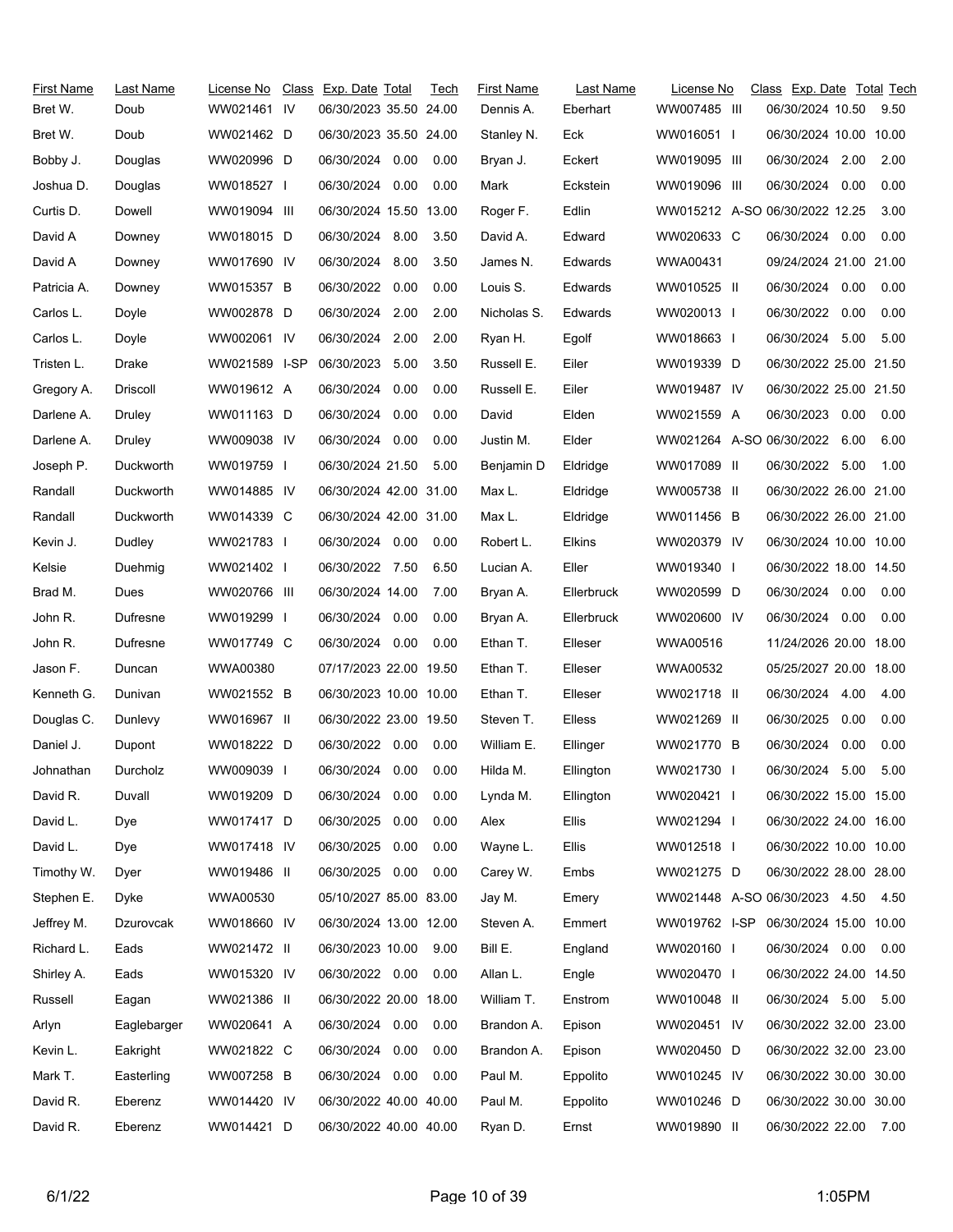| First Name             | Last Name | License No                    | Class Exp. Date Total  |      | Tech | <b>First Name</b>    | Last Name  | License No                           | Class Exp. Date Total Tech |      |      |
|------------------------|-----------|-------------------------------|------------------------|------|------|----------------------|------------|--------------------------------------|----------------------------|------|------|
| Guadalupe              | Esparza   | WW021243 I                    | 06/30/2022 11.00       |      | 3.00 | Bradley T.           | Felver     | WW016229 II                          | 06/30/2024 15.00           |      | 3.00 |
| William C.             | Eubanks   | WW015250 IV                   | 06/30/2025             | 0.00 | 0.00 | Brandon L.           | Fenley     | WW021748                             | 06/30/2024 0.00            |      | 0.00 |
| Trent K.               | Euler     | WW021385 III                  | 06/30/2022             | 0.00 | 0.00 | Keith                | Ferger     | WW021295 B                           | 06/30/2022 12.00           |      | 9.00 |
| Brandon U.             | Everling  | WW018398 II                   | 06/30/2022 18.00 18.00 |      |      | Anthony W.           | Ferguson   | WW018666                             | 06/30/2024 5.00            |      | 5.00 |
| Christopher D. Eviston |           | WW014618 D                    | 06/30/2022 0.00        |      | 0.00 | Nicholas D.          | Ferguson   | WW021501 IV                          | 06/30/2023                 | 6.00 | 0.00 |
| Warren C.              | Ewalt     | WW009292 D                    | 06/30/2022 0.00        |      | 0.00 | Nicholas D.          | Ferguson   | WW021694 B                           | 06/30/2024                 | 0.00 | 0.00 |
| Larry J.               | Ewen      | WW021086 B                    | 06/30/2024 0.00        |      | 0.00 | Shannon D.           | Ferguson   | WWA00411                             | 04/12/2024                 | 0.00 | 0.00 |
| Cory N.                | Ewer      | WW021511 D                    | 06/30/2023 18.50 16.00 |      |      | William M.           | Ferguson   | WW020164 I                           | 06/30/2024                 | 0.00 | 0.00 |
| Cory N.                | Ewer      | WW021512 IV                   | 06/30/2023 18.50 16.00 |      |      | Raul A.              | Feria      | WW021765 D                           | 06/30/2024 0.00            |      | 0.00 |
| Kenny L.               | Ewing     | WWA00364                      | 04/02/2023 16.50 16.00 |      |      | Adam J.              | Ferree     | WW018956 A-SO 06/30/2022 21.00 12.50 |                            |      |      |
| Scot R.                | Ewing     | WW019891 B                    | 06/30/2022 31.00 31.00 |      |      | Alan D.              | Fessel     | WW015260 I                           | 06/30/2022 15.00 15.00     |      |      |
| Scot R.                | Ewing     | WW019892 IV                   | 06/30/2022 31.00 31.00 |      |      | Larry J.             | Fessel     | WW018227 III                         | 06/30/2022 26.00 24.00     |      |      |
| William J.             | Eyre      | WW020471 A-SO 06/30/2022 6.25 |                        |      | 5.50 | William J.           | Fessler    | WW019098 II                          | 06/30/2024 3.00            |      | 0.00 |
| David A.               | Fagan     | WW021504                      | 06/30/2023             | 6.00 | 6.00 | Anthony L.           | Fey        | WW021073 IV                          | 06/30/2024 25.00 24.50     |      |      |
| Cody L.                | Fagg      | WW020616 B                    | 06/30/2024 0.00        |      | 0.00 | Nick A.              | Fickle     | WW021061 I                           | 06/30/2024 7.00            |      | 4.00 |
| Anthony A.             | Fahel     | WWA00348                      | 09/09/2022 29:00 20:00 |      |      | Steven D.            | Fickle     | WW017307 A                           | 06/30/2022 7.00            |      | 2.00 |
| Anthony A.             | Fahel     | WW021395 B                    | 06/30/2022 17.00       |      | 7.00 | Rebekah J.           | Fiedler    | WWA00390                             | 10/04/2023 27.50 20.50     |      |      |
| Rodger L               | Fain      | WW017090 IV                   | 06/30/2022 12.00 12.00 |      |      | Larry                | Fifer      | WW021182 C                           | 06/30/2024 0.00            |      | 0.00 |
| Rodger L               | Fain      | WW017203 D                    | 06/30/2022 12.00 12.00 |      |      | Brian S.             | Figel      | WW015586 I                           | 06/30/2024                 | 0.00 | 0.00 |
| Nathaniel L.           | Faith     | WW020625 III                  | 06/30/2024 10.00       |      | 5.00 | Kenneth M.           | Fincher    | WW010786 D                           | 06/30/2022                 | 0.00 | 0.00 |
| Jonathan C.            | Fannin    | WW021509 II                   | 06/30/2023 5.00        |      | 5.00 | Kenneth M.           | Fincher    | WW010358 IV                          | 06/30/2022                 | 0.00 | 0.00 |
| Daniel A.              | Fanning   | WW018225 II                   | 06/30/2022 0.00        |      | 0.00 | Robert A.            | Fincher    | WW010359 D                           | 06/30/2024                 | 0.00 | 0.00 |
| Hannah                 | Fanzini   | WW021451 B                    | 06/30/2023             | 0.00 | 0.00 | Robert A.            | Fincher    | WW009874 IV                          | 06/30/2024                 | 0.00 | 0.00 |
| Jeff S.                | Farmer    | WW016731 A                    | 06/30/2024             | 7.00 | 7.00 | Audi                 | Findley    | WW021664 A-SO 06/30/2024             |                            | 5.00 | 1.00 |
| Jeff S.                | Farmer    | WW014343 IV                   | 06/30/2024             | 7.00 | 7.00 | Scott J.             | Fischer    | WW009704 II                          | 06/30/2024 11.00 11.00     |      |      |
| Richard I.             | Farnham   | WW006194 D                    | 06/30/2024             | 2.00 | 1.00 | James D.             | Fish       | WW020912 III                         | 06/30/2022 14:00 13:00     |      |      |
| Richard I.             | Farnham   | WW006297 IV                   | 06/30/2024 2.00        |      | 1.00 | James D.             | Fish       | WWA00499                             | 01/30/2026 14.00 13.00     |      |      |
| Jason A.               | Farrar    | WW021773 II                   | 06/30/2024 0.00        |      | 0.00 | Jeffery A.           | Fish       | WW014684 C                           | 06/30/2025 0.00            |      | 0.00 |
| Jeremy W.              | Farrar    | WW017474 C                    | 06/30/2024 18.00       |      | 4.50 | Jeffery A.           | Fish       | WW018667 IV                          | 06/30/2024 42.50 20.50     |      |      |
| Jeremy W.              | Farrar    | WW017475 III                  | 06/30/2024 18.00       |      | 4.50 | Michael A.           | Fishburn   | WW021035 II                          | 06/30/2024 0.00            |      | 0.00 |
| Danny P.               | Farrell   | WW020982 I                    | 06/30/2024 12.00 12.00 |      |      | Vanessa R.           | Fisher     | WW021419 II                          | 06/30/2023 58.00 53.00     |      |      |
| Edward P.              | Farrell   | WW014682                      | 06/30/2022 32.00 32.00 |      |      | Vanessa R.           | Fisher     | <b>WWA00524</b>                      | 02/07/2027 44.00 41.00     |      |      |
| Edward P.              | Farrell   | WW014811 A                    | 06/30/2024 16:00 16:00 |      |      | Vanessa R.           | Fisher     | WWA00518                             | 11/30/2026 49.00 46.00     |      |      |
| Steven J.              | Farris    | WW021411 A                    | 06/30/2022 0.00        |      | 0.00 | Vanessa R.           | Fisher     | WW021828 B                           | 06/30/2024 0.00            |      | 0.00 |
| Daniel J.              | Fasbinder | WW017481 B                    | 06/30/2022 18.00 18.00 |      |      | Thomas L.            | Fishero    | WW015587 I                           | 06/30/2024                 | 0.00 | 0.00 |
| Paul M.                | Fathauer  | WW013674 B                    | 06/30/2022 0.00        |      | 0.00 | Bradley E.           | Fix        | WW019343 D                           | 06/30/2025                 | 0.00 | 0.00 |
| Joseph W.              | Faucett   | WW019620 IV                   | 06/30/2024             | 0.00 | 0.00 | Bradley E.           | Fix        | WW009103 IV                          | 06/30/2024 15.25           |      | 7.50 |
| Adam T.                | Federau   | WW021502 III                  | 06/30/2023             | 0.00 | 0.00 | Kevin R.             | Flaherty   | WW021724 I                           | 06/30/2024 0.00            |      | 0.00 |
| Howard E.              | Feeler    | WW021120 II                   | 06/30/2024             | 5.75 | 0.00 | Christopher M. Flaig |            | WW020942 B                           | 06/30/2025                 | 0.00 | 0.00 |
| Stephen M.             | Fejes     | WW020537 III                  | 06/30/2022 0.00        |      | 0.00 | Daniel Q.            | Flanagan   | WW019763 II                          | 06/30/2024 0.00            |      | 0.00 |
| Donald A.              | Feller    | WW021367 III                  | 06/30/2022 10.00       |      | 4.00 | Dwight C.            | Flaspohler | WW013348 II                          | 06/30/2024 11.00 11.00     |      |      |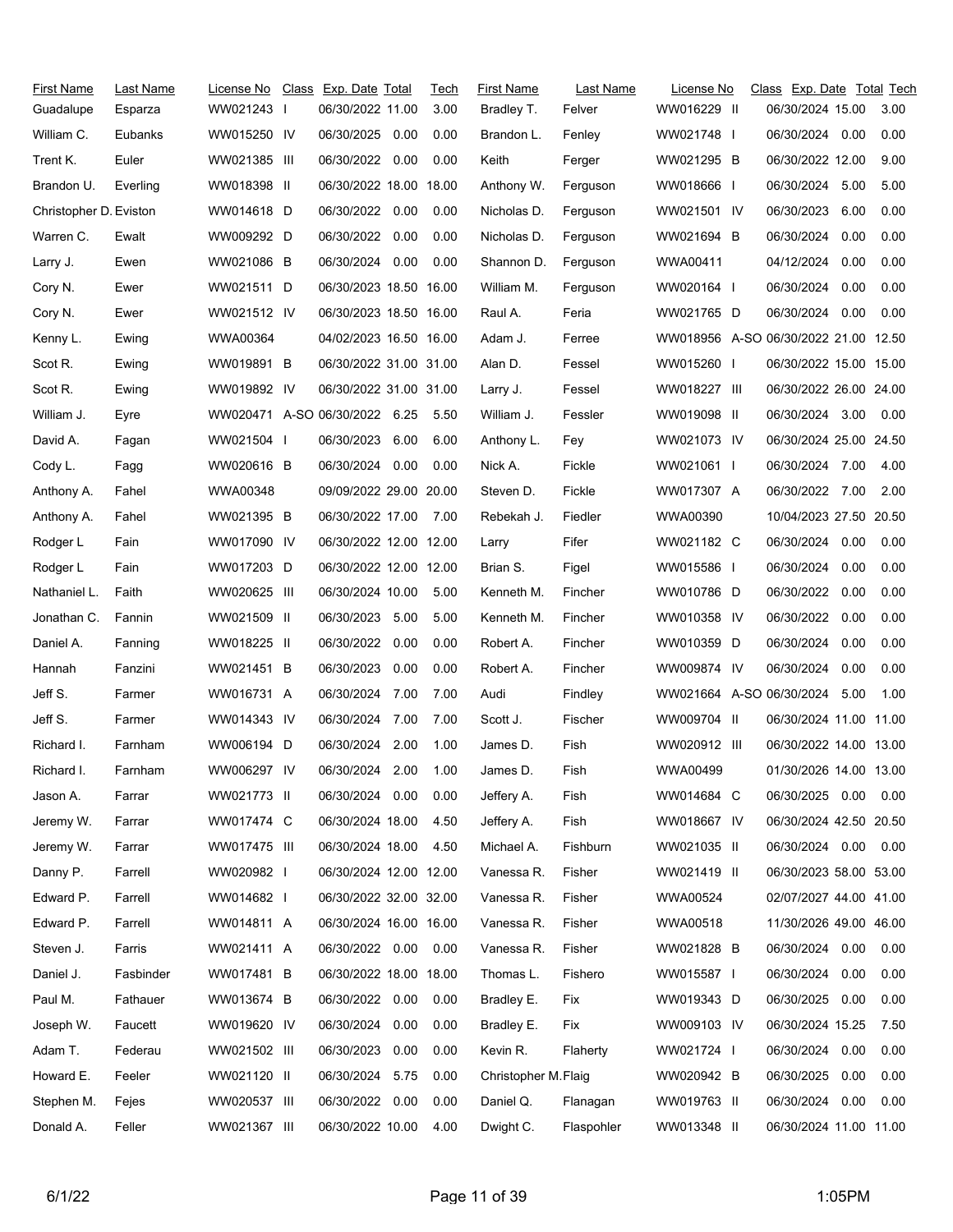| <b>First Name</b>     | Last Name      | License No                    | Class Exp. Date Total  |      | Tech | <b>First Name</b>   | Last Name     | License No                    | Class Exp. Date Total Tech |      |      |
|-----------------------|----------------|-------------------------------|------------------------|------|------|---------------------|---------------|-------------------------------|----------------------------|------|------|
| Joshua A.             | Fleener        | WWA00522                      | 01/05/2027 0.00        |      | 0.00 | Gerald R.           | Fox           | WW018351                      | 06/30/2024                 | 0.00 | 0.00 |
| Justin K.             | Fleetwood      | WW020940 A                    | 06/30/2022 36.00 34.00 |      |      | Leigh A.            | Fozkos        | WW020167 A                    | 06/30/2024                 | 0.00 | 0.00 |
| Justin K.             | Fleetwood      | WW021517 III                  | 06/30/2023 19.00 18.00 |      |      | Rebecca J.          | Frakes        | WW020302 IV                   | 06/30/2024 16.00 14.00     |      |      |
| Robert P.             | Flesher        | WW018957 II                   | 06/30/2022 27.00 20.00 |      |      | Brandon L.          | France        | WW018230 C                    | 06/30/2022 35.00 25.50     |      |      |
| Daniel A.             | Fletcher       | WW015696 I                    | 06/30/2024 0.00        |      | 0.00 | Johnny              | Francis       | WW020168 IV                   | 06/30/2024                 | 1.00 | 1.00 |
| Durwin A.             | Fletcher       | WW021313 IV                   | 06/30/2022 14.00 12.00 |      |      | Darren A.           | Franckowski   | WWA00469                      | 08/14/2025                 | 0.00 | 0.00 |
| James A.              | Fletcher       | WW008903 B                    | 06/30/2024 13.50 11.00 |      |      | David               | Frankenberger | WW021142 IV                   | 06/30/2024 10.00 10.00     |      |      |
| James A.              | Fletcher       | WW010248 IV                   | 06/30/2025             | 0.00 | 0.00 | Robert F.           | Frankenberger | WW018536 A                    | 06/30/2024                 | 0.00 | 0.00 |
| Terry J.              | Flickinger     | WW017703 II                   | 06/30/2024 0.00        |      | 0.00 | Ryan G.             | Frauhiger     | WW019211 A-SO 06/30/2024      |                            | 0.00 | 0.00 |
| Scott D.              | Flickner       | WW021095 I                    | 06/30/2024             | 0.00 | 0.00 | Gregory A.          | Frazier       | WW021265 A                    | 06/30/2022 30.00 28.00     |      |      |
| Jeff A.               | Flint          | WW019099 IV                   | 06/30/2024 2.00        |      | 2.00 | Kyle                | Freeman       | WW021753 A-SO 06/30/2024 0.00 |                            |      | 0.00 |
| Timothy E.            | Flodder        | WW018229 I                    | 06/30/2022 16.00 15.00 |      |      | Monica F.           | Freeman       | WWA00534                      | 07/14/2027 10.00 10.00     |      |      |
| Fred J.               | Flook          | WW008371 II                   | 06/30/2024 5.00        |      | 5.00 | Scott A.            | Freeman       | WW019625 B                    | 06/30/2024                 | 0.00 | 0.00 |
| Jerome M              | Flook          | WW017177 I                    | 06/30/2022             | 0.00 | 0.00 | Lane C.             | Freiberger    | WW020457 C                    | 06/30/2025                 | 0.00 | 0.00 |
| Phillip J.            | Flora          | WW008470 A                    | 06/30/2022 0.00        |      | 0.00 | Rick W.             | Freiburger    | WWA00558                      | 04/26/2028                 | 0.00 | 0.00 |
| Thomas P.             | Florkowski     | WW019894 IV                   | 06/30/2022 42.50 39.00 |      |      | Michael J.          | French        | WW018402 C                    | 06/30/2022                 | 0.00 | 0.00 |
| Aaron D.              | <b>Flowers</b> | WW020403 II                   | 06/30/2024 0.00        |      | 0.00 | Michael J.          | French        | WW018401 III                  | 06/30/2022                 | 0.00 | 0.00 |
| Terry J.              | Fluke          | WW011679 I                    | 06/30/2022 0.00        |      | 0.00 | Christine S.        | Frostick      | WWA00349                      | 09/14/2022                 | 5.00 | 2.00 |
| Ted W.                | Folck          | WW011893 IV                   | 06/30/2022 0.00        |      | 0.00 | Paul W.             | Fry           | WW011185 C                    | 06/30/2024                 | 0.00 | 0.00 |
| Bryan                 | Foley          | WW021343 A                    | 06/30/2022 22.00 22.00 |      |      | Ronald W.           | Fuchs         | WW008160 I                    | 06/30/2024 16.00           |      | 8.00 |
| Bryan                 | Foley          | WW021549 III                  | 06/30/2023 12.00 12.00 |      |      | Karey A.            | Fuelling      | WW021452 III                  | 06/30/2023 22.50 20.00     |      |      |
| Douglas A.            | Foli           | WW021739 III                  | 06/30/2024 3.00        |      | 2.00 | Cynthia S.          | Fuhrman       | WW019897 II                   | 06/30/2022 4.50            |      | 4.50 |
| Erika L.              | Foo            | WW021259 D                    | 06/30/2025             | 0.00 | 0.00 | Cynthia S.          | Fuhrman       | WW019896 B                    | 06/30/2022 4.50            |      | 4.50 |
| Erika L.              | Foo            | WW021257 IV                   | 06/30/2025             | 0.00 | 0.00 | John A.             | Fujawa        | WW018767 C                    | 06/30/2024 15.00 15.00     |      |      |
| James A.              | Ford           | WW012526 B                    | 06/30/2022             | 0.00 | 0.00 | John A.             | Fujawa        | WW019100 III                  | 06/30/2024 15.00 15.00     |      |      |
| Darla J.              | Forester       | WW018664 C                    | 06/30/2024             | 0.00 | 0.00 | Luke A.             | Fullenkamp    | WW009228 A                    | 06/30/2025 0.00            |      | 0.00 |
| John D.               | Forker         | WW011769 II                   | 06/30/2022 15.25       |      | 5.50 | Katlin L.           | Fuller        | WW021348                      | 06/30/2022 15.00 15.00     |      |      |
| Terry L.              | Forker         | WW011770 II                   | 06/30/2022 24.25 14.50 |      |      | Katlin L.           | Fuller        | WW021347 A                    | 06/30/2022 15.00 15.00     |      |      |
| Leslie B.             | Forkner        | WW018400 II                   | 06/30/2025  0.00  0.00 |      |      | Adam T.             | Fulp Dishman  | WW021810 II                   | 06/30/2024                 | 0.00 | 0.00 |
| Cynthia L.            | Fort           | WW010362 IV                   | 06/30/2022 29.00 26.00 |      |      | Andrea D.           | Furiak        | WW015844 D                    | 06/30/2025                 | 0.00 | 0.00 |
| Dustin F.             | Fortney        | WW020510 II                   | 06/30/2022 34.00 18.50 |      |      | Robert A.           | Furnas        | WW019212 III                  | 06/30/2024                 | 5.00 | 5.00 |
| Wenona H.             | Fosselman      | WW020166 A-SO 06/30/2024 0.00 |                        |      | 0.00 | Jerald L.           | Fussell       | WW014690 C                    | 06/30/2022                 | 6.00 | 0.00 |
| Clarence R. A. Foster |                | WW021632 C                    | 06/30/2023 0.00        |      | 0.00 | Raoul P.            | Gabhart       | WW021134 D                    | 06/30/2024                 | 0.00 | 0.00 |
| Clarence R. A. Foster |                | WW021633 III                  | 06/30/2023 0.00        |      | 0.00 | Christopher D. Gach |               | WW013622 IV                   | 06/30/2024 13.00           |      | 7.00 |
| Eric L.               | Foster         | WW011182 D                    | 06/30/2024 16.00 16.00 |      |      | Adam J.             | Gacsy         | WW019899 IV                   | 06/30/2025                 | 0.00 | 0.00 |
| Holly H.              | Foster         | WW021677 II                   | 06/30/2024 10.00 10.00 |      |      | Adam J.             | Gacsy         | WW019898 D                    | 06/30/2025                 | 0.00 | 0.00 |
| Leonel R.             | Foust          | WW021685 I                    | 06/30/2024 25.00 25.00 |      |      | Jeffrey S.          | Gaff          | WW019844 III                  | 06/30/2024 21.00 20.00     |      |      |
| Daniel                | Fox            | WW015589 III                  | 06/30/2024  0.00  0.00 |      |      | Brandon L.          | Gaines        | WW019764 I                    | 06/30/2024                 | 0.00 | 0.00 |
| Daniel                | Fox            | WW013858 A                    | 06/30/2022 20.00 20.00 |      |      | Rebecca J.          | Gaines        | WW019765 II                   | 06/30/2024                 | 0.00 | 0.00 |
| Donna J.              | Fox            | WW021576 III                  | 06/30/2023 0.00        |      | 0.00 | David L.            | Gaither       | WW019627                      | 06/30/2024                 | 3.00 | 0.00 |
| Gerald R.             | Fox            | WW016391 D                    | 06/30/2024 0.00        |      | 0.00 | Jacob T.            | Galik         | WW021477 I-SP                 | 06/30/2023                 | 0.00 | 0.00 |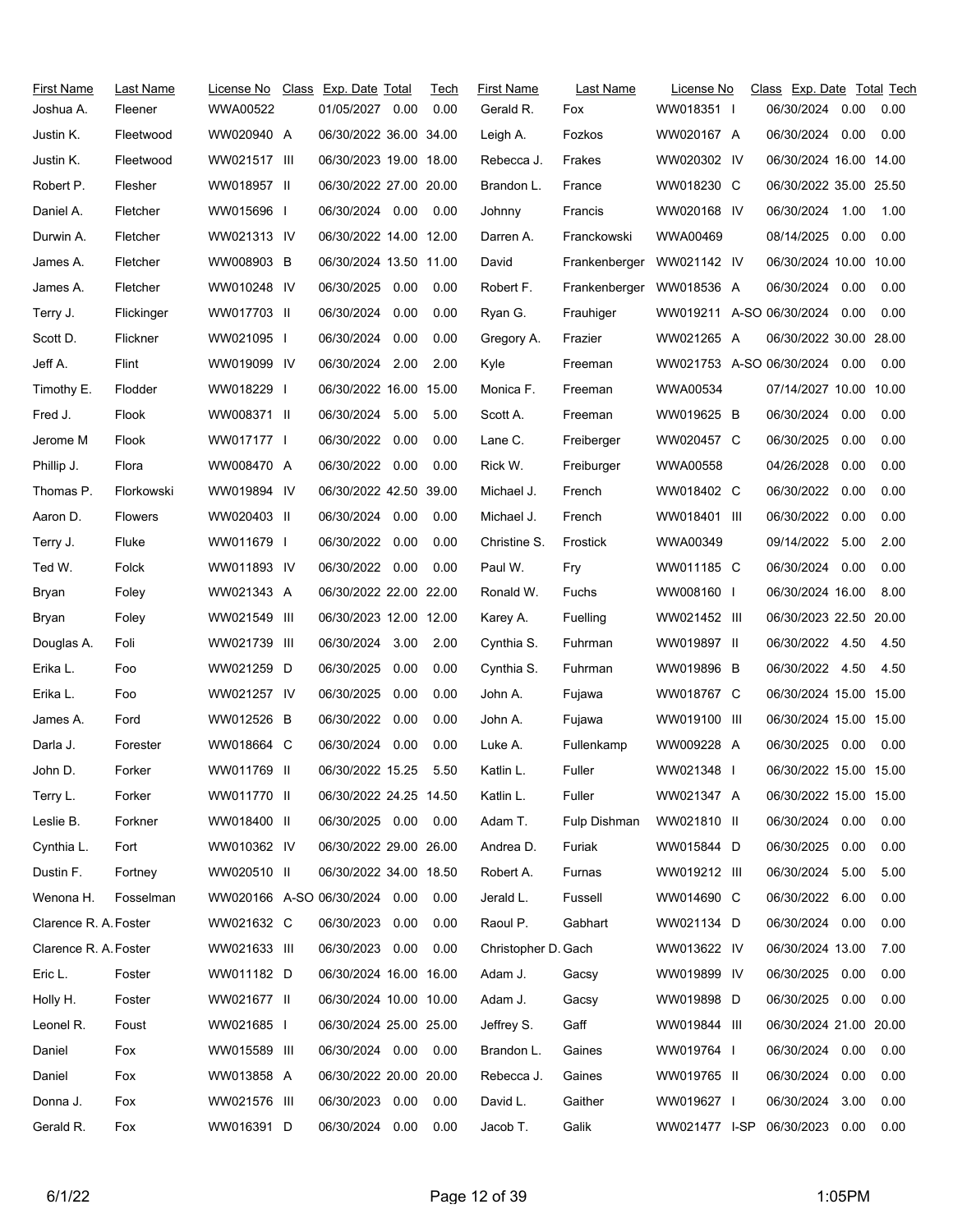| <b>First Name</b><br>Desiree R. | Last Name<br>Gamble | License No<br>WW020927         | Class Exp. Date Total<br>06/30/2022 19.00 14.50 |      | Tech | First Name<br>Garry | Last Name<br>Gillespie | License No<br>WW021123 I | Class Exp. Date Total Tech<br>06/30/2024 16.00 10.00 |      |      |
|---------------------------------|---------------------|--------------------------------|-------------------------------------------------|------|------|---------------------|------------------------|--------------------------|------------------------------------------------------|------|------|
| Jonathan M.                     | Ganshorn            | WW021787 II                    | 06/30/2024 0.00                                 |      | 0.00 | Michael J.          | Gillespie              | WW018031 C               | 06/30/2024 0.00                                      |      | 0.00 |
| Daniel P.                       | Garcia              | WW018824 A-SO 06/30/2022       |                                                 | 0.00 | 0.00 | Michael J.          | Gillespie              | WW021188 IV              | 06/30/2024                                           | 0.00 | 0.00 |
| William P.                      | Garland             | WW019726 D                     | 06/30/2024                                      | 0.00 | 0.00 | Ray A.              | Gillespie              | WW019628 II              | 06/30/2024                                           | 6.00 | 0.00 |
| William P.                      | Garland             | WW019766 IV                    | 06/30/2024                                      | 0.00 | 0.00 | Matthew J.          | Gillock                | WW019492 II              | 06/30/2022 5.00                                      |      | 5.00 |
| Lance B.                        | Garman              | WW020303 I                     | 06/30/2024 4.00                                 |      | 4.00 | Vernon D.           | Gillum                 | WW011912 I               | 06/30/2022 20.00 14.00                               |      |      |
| Darin K.                        | Garrett             | WW015979 II                    | 06/30/2022 24.00 16.00                          |      |      | Joshua              | Ginder                 | WW020174 IV              | 06/30/2024 10.00 10.00                               |      |      |
| Robert D.                       | Garriott            | WW020169 I                     | 06/30/2024 0.00                                 |      | 0.00 | Jeffrey L.          | Gindhart               | WW021463 I               | 06/30/2023 9.00                                      |      | 9.00 |
| Chris L.                        | Garrison            | WW020170 IV                    | 06/30/2024 0.00                                 |      | 0.00 | Matthew J.          | Gindling               | WW014066 A               | 06/30/2024 10.00                                     |      | 3.00 |
| Chris L.                        | Garrison            | WW020904 D                     | 06/30/2022 32.00 32.00                          |      |      | Stephen D.          | Gipson                 | WW016809 D               | 06/30/2022 24.00 12.00                               |      |      |
| Theresa C.                      | Garrod              | WW020882 C                     | 06/30/2022 31.00 28.00                          |      |      | Stephen D.          | Gipson                 | WW016810 IV              | 06/30/2022 24.00 12.00                               |      |      |
| Roger A.                        | Gassert             | WW020532 C                     | 06/30/2022 0.00                                 |      | 0.00 | Rodney D.           | Givens                 | WW018233 IV              | 06/30/2022 0.00                                      |      | 0.00 |
| John R.                         | Gassner             | WW019103 II                    | 06/30/2024                                      | 0.00 | 0.00 | Rodney D.           | Givens                 | WW018830 D               | 06/30/2022                                           | 0.00 | 0.00 |
| Kenneth R.                      | Gaudet              | WW020675 B                     | 06/30/2024                                      | 0.00 | 0.00 | Steven B.           | Gladding               | WW021460 D               | 06/30/2023                                           | 0.00 | 0.00 |
| Brice E.                        | Gavin               | WW020853 III                   | 06/30/2025                                      | 0.00 | 0.00 | Jarin M.            | Gladstein              | WW019629 IV              | 06/30/2024                                           | 9.00 | 9.00 |
| Ryan                            | Gayler              | WW020988 C                     | 06/30/2024                                      | 0.00 | 0.00 | Ryan D.             | Glaze                  | WW018484 A               | 06/30/2022 16.00 16.00                               |      |      |
| <b>GREGORY</b>                  | <b>GEAR</b>         | WW019104 II                    | 06/30/2024 0.00                                 |      | 0.00 | Ryan D.             | Glaze                  | WW018408                 | 06/30/2022 16.00 16.00                               |      |      |
| Dustin L.                       | Geatches            | WW020511 II                    | 06/30/2022 22.00 12.50                          |      |      | Micheal             | Glymph                 | WW014273 IV              | 06/30/2024 9.00                                      |      | 3.00 |
| Zachary P.                      | Geiger              | WW021279 II                    | 06/30/2022 10.00 10.00                          |      |      | Dwayne H.           | Godbolt                | WW020051 II              | 06/30/2022                                           | 0.00 | 0.00 |
| Christopher W.Geisman           |                     | WW021533 II                    | 06/30/2023 27.00 27.00                          |      |      | Steven P.           | Godlove                | WW013511                 | 06/30/2024                                           | 0.00 | 0.00 |
| Donald E.                       | Gellinger           | WW020836 I                     | 06/30/2022 20.00 20.00                          |      |      | Kenneth P.          | Gomez                  | WW021581 II              | 06/30/2023 17.00 12.50                               |      |      |
| Daniel                          | Gemmecke            | WW018156 I                     | 06/30/2024 8.00                                 |      | 2.50 | Albert W.           | Goodman                | WW004246 D               | 06/30/2024 19.00 18.00                               |      |      |
| Daniel                          | Gemmecke            | WW018030 A                     | 06/30/2024 8.00                                 |      | 2.50 | Albert W.           | Goodman                | WW004589 IV              | 06/30/2022 41.00 37.00                               |      |      |
| Dennis R.                       | Gentry              | WW015330 I                     | 06/30/2022 18.00                                |      | 6.00 | James M.            | Goodman                | WW020652 A               | 06/30/2024 0.00                                      |      | 0.00 |
| Brandon S.                      | George              | WW021070 C                     | 06/30/2024                                      | 0.00 | 0.00 | Ronald J.           | Goodnight              | WW020925 III             | 06/30/2022 40.00 40.00                               |      |      |
| Darryl W.                       | George              | WW011958 I                     | 06/30/2024                                      | 6.00 | 6.00 | Ronald J.           | Goodnight              | WW021102 C               | 06/30/2024                                           | 0.00 | 0.00 |
| Donald J.                       | Gerardot            | WW017611 I-SP                  | 06/30/2024 0.00                                 |      | 0.00 | William W.          | Goodrich               | WW015215 IV              | 06/30/2022 0.00                                      |      | 0.00 |
| Gale A.                         | Gerber              | WW006311 I                     | 06/30/2024 31.50 11.50                          |      |      | William W.          | Goodrich               | WW015853 D               | 06/30/2022 0.00                                      |      | 0.00 |
| Derek                           | Gertzen             | WW020173 I                     | 06/30/2024 0.00                                 |      | 0.00 | Christiana M.       | Goodwin                | WW018388                 | 06/30/2022 15.00 14.50                               |      |      |
| Robert                          | Gertzen             | WW014890 IV                    | 06/30/2024                                      | 0.00 | 0.00 | James M.            | Gorman                 | WW016300 IV              | 06/30/2024 10.00 10.00                               |      |      |
| Robert                          | Gertzen             | WW014891 D                     | 06/30/2024 0.00                                 |      | 0.00 | Patrick M.          | Gorman                 | WW009310 D               | 06/30/2022 28.00 22.00                               |      |      |
| Christopher H. Getz             |                     | WW020305 III                   | 06/30/2024                                      | 7.00 | 4.00 | Patrick M.          | Gorman                 | WW009512 IV              | 06/30/2022 28.00 22.00                               |      |      |
| Thomas J.                       | Getz                | WW007019 B                     | 06/30/2024                                      | 2.00 | 2.00 | Joshua J.           | Grable                 | WW021818 D               | 06/30/2024 0.00                                      |      | 0.00 |
| Tim D.                          | Gholson             | WW020306 A-SO 06/30/2024       |                                                 | 0.00 | 0.00 | Brian K.            | Graf                   |                          | WW016701 A-SO 06/30/2022 8.00                        |      | 8.00 |
| Kevin H.                        | Gibson              | WW021690 I                     | 06/30/2024                                      | 0.00 | 0.00 | Jeffery D.          | Graham                 | WW021087 B               | 06/30/2024 24.00 23.00                               |      |      |
| Michael J.                      | Gibson              | WW013860 D                     | 06/30/2025                                      | 0.00 | 0.00 | Jeffery J.          | Graham                 | WW013863 C               | 06/30/2022 44.00 39.00                               |      |      |
| Michael J.                      | Gibson              | WW013861 IV                    | 06/30/2025                                      | 0.00 | 0.00 | Jeffery J.          | Graham                 | WW013514                 | 06/30/2024 16.00 15.00                               |      |      |
| Michael                         | Gierscher           | WW020885 A-SO 06/30/2022 18.50 |                                                 |      | 8.00 | John C.             | Graham                 | WW008164 II              | 06/30/2024 0.00                                      |      | 0.00 |
| Glenn                           | Giles               | WW014065 IV                    | 06/30/2022 0.00                                 |      | 0.00 | John L.             | Graham                 | WW014070 A               | 06/30/2024 7.50                                      |      | 7.50 |
| Glenn                           | Giles               | WW015838 D                     | 06/30/2022 0.00                                 |      | 0.00 | Thomas              | Grainger               | WW014441 A               | 06/30/2022                                           | 0.00 | 0.00 |
| Dean A.                         | Gillam              | WW018964 I                     | 06/30/2022 15.00 15.00                          |      |      | Don A.              | Gramlich               |                          | WW020920 A-SO 06/30/2025 0.00                        |      | 0.00 |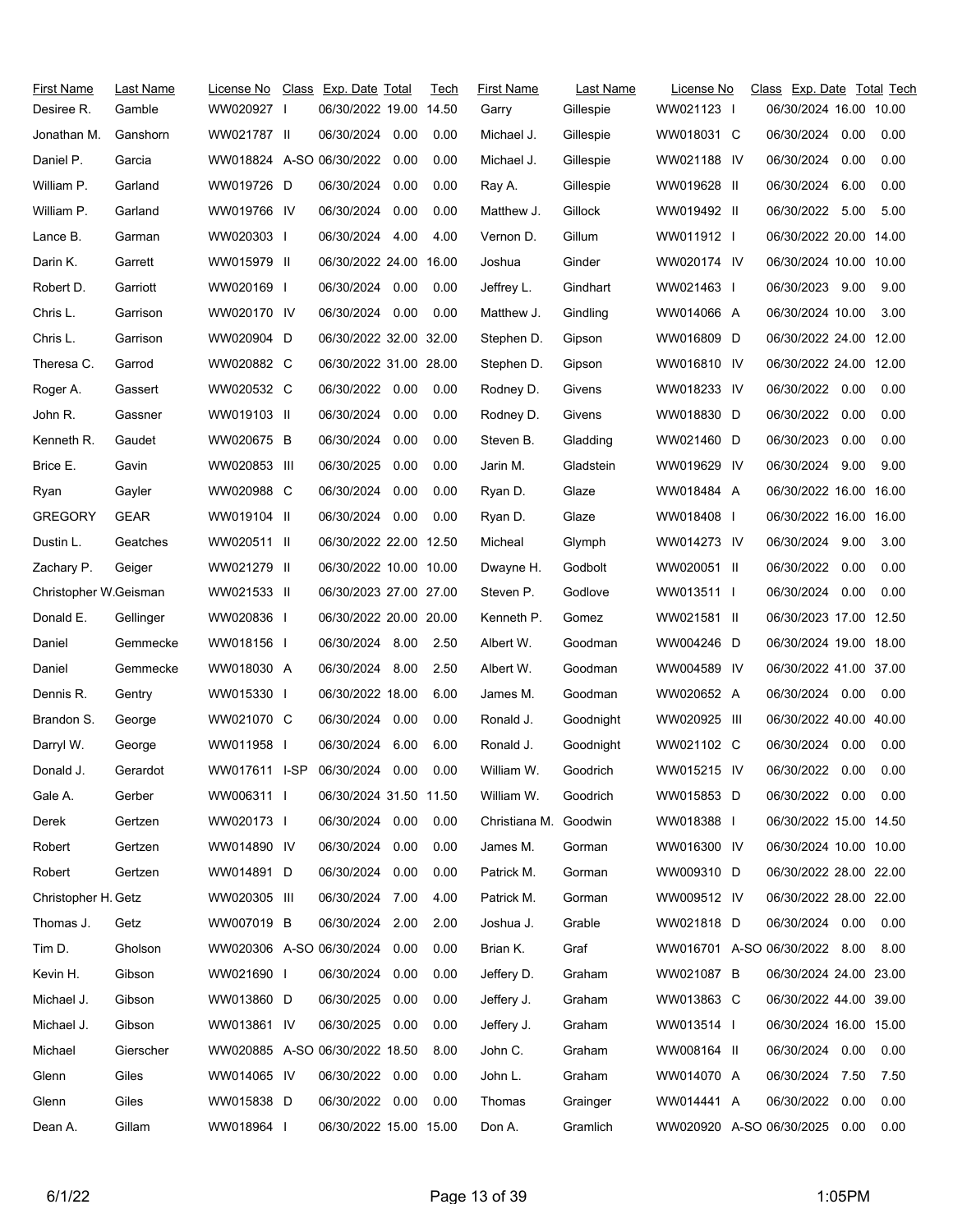| <b>First Name</b> | Last Name  | License No                           | Class Exp. Date Total  |      | Tech | <b>First Name</b> | Last Name | License No               | Class Exp. Date Total Tech |      |      |
|-------------------|------------|--------------------------------------|------------------------|------|------|-------------------|-----------|--------------------------|----------------------------|------|------|
| Anthony J.        | Grandstaff | WWA00398                             | 11/27/2023 96.00 73.50 |      |      | Richard E.        | Griner    | WW018833 I               | 06/30/2022 10.00           |      | 9.50 |
| Frank T.          | Grannan    | WW020973 IV                          | 06/30/2024 0.00        |      | 0.00 | John M.           | Griswold  | WW019634 C               | 06/30/2024 0.00            |      | 0.00 |
| Frank T.          | Grannan    | WW020974 D                           | 06/30/2024             | 0.00 | 0.00 | Benjamin J.       | Groeneweg | <b>WWA00547</b>          | 12/21/2027                 | 2.50 | 0.00 |
| Michael S.        | Grant      | WW020858 II                          | 06/30/2025             | 0.00 | 0.00 | Ronald T.         | Groeschen | WW008472 B               | 06/30/2022 22.00 20.00     |      |      |
| Lew K.            | Grasser    | WW021726 A-SO 06/30/2024             |                        | 0.00 | 0.00 | Ronald T.         | Groeschen | WW009117 IV              | 06/30/2024 0.00            |      | 0.00 |
| Greg A.           | Gratner    | WW014275 II                          | 06/30/2024 29.00 21.50 |      |      | John B.           | Gross     | WW011475 I               | 06/30/2022                 | 0.00 | 0.00 |
| Greg A.           | Gratner    | WW014616 B                           | 06/30/2022 36.00 28.50 |      |      | John              | Grossman  | WW015843 D               | 06/30/2025                 | 0.00 | 0.00 |
| Eric R.           | Graver     | WW018965 II                          | 06/30/2025             | 0.00 | 0.00 | Lindsay R.        | Grossmann | WW021534 D               | 06/30/2023 14.00           |      | 9.00 |
| Ashleen C.        | Graves     | WW020758 C                           | 06/30/2024 0.00        |      | 0.00 | Lindsay R.        | Grossmann | WW021535 IV              | 06/30/2023 14.00           |      | 9.00 |
| Adam              | Gray       | WW021234 II                          | 06/30/2025             | 0.00 | 0.00 | Loren G.          | Grosvenor | WW020434 III             | 06/30/2022 11.50           |      | 2.50 |
| Amber L.          | Gray       | WW021711 A                           | 06/30/2024             | 0.00 | 0.00 | Monte G.          | Grubaugh  | WW018929 C               | 06/30/2025                 | 0.00 | 0.00 |
| Charles E.        | Gray       | WW021141 II                          | 06/30/2024 4.50        |      | 0.00 | Monte G.          | Grubaugh  | WW018928 III             | 06/30/2025                 | 0.00 | 0.00 |
| Charles E.        | Gray       | WW016981 A-SO 06/30/2022 27.00 22.00 |                        |      |      | Steven K.         | Grubb     | WW010546 I               | 06/30/2024                 | 0.00 | 0.00 |
| Chris T.          | Gray       | WW019632 II                          | 06/30/2024 0.00        |      | 0.00 | Ryan T.           | Grunden   | WW021740 I               | 06/30/2024                 | 5.00 | 5.00 |
| Kevin A           | Gray       | WW017014 I                           | 06/30/2022 26.00       |      | 2.00 | Timothy E.        | Guedel    | WW021751 D               | 06/30/2024 17.00 17.00     |      |      |
| Lance P.          | Gray       | WW016801 II                          | 06/30/2022 24.00 17.50 |      |      | Shannon T.        | Guimaraes | WW021618 I               | 06/30/2023 13.00           |      | 6.50 |
| Michele           | Gray       | WW015851 D                           | 06/30/2022 2.00        |      | 2.00 | Edward P.         | Guindon   | WW002712 D               | 06/30/2024                 | 0.00 | 0.00 |
| Michele           | Gray       | WW013982 IV                          | 06/30/2022 2.00        |      | 2.00 | James O.          | Guritz    | WW014898 A-SO 06/30/2024 |                            | 0.00 | 0.00 |
| Robert E.         | Gray       | WW014442 III                         | 06/30/2022 25.00 22.50 |      |      | Chris L.          | Guthrie   | WW021318 D               | 06/30/2025                 | 0.00 | 0.00 |
| Robert EugeneGray |            | WW020055 II                          | 06/30/2025 0.00        |      | 0.00 | Chris L.          | Guthrie   | WW021319 IV              | 06/30/2025                 | 0.00 | 0.00 |
| David A.          | Grcich     | WW021053 B                           | 06/30/2024             | 0.00 | 0.00 | Tony              | Hacker    | WW018543 II              | 06/30/2024 7.00            |      | 3.00 |
| Keith A.          | Greasby    | WW019218 III                         | 06/30/2024             | 0.00 | 0.00 | Terry D.          | Hafstrom  | WW002014 II              | 06/30/2024                 | 5.00 | 5.00 |
| Alvin P.          | Greek      | WW009514 IV                          | 06/30/2025             | 0.00 | 0.00 | April D.          | Hahn      | WW020661 II              | 06/30/2024                 | 6.00 | 6.00 |
| Alvin P.          | Greek      | WW009515 D                           | 06/30/2025             | 0.00 | 0.00 | Leighanne         | Hahn      | WW021223 D               | 06/30/2024                 | 6.00 | 6.00 |
| Adam T.           | Green      | WW021032 A-SO 06/30/2024             |                        | 0.00 | 0.00 | Leighanne         | Hahn      | WW021192 IV              | 06/30/2024                 | 6.00 | 6.00 |
| Jacob             | Green      | WW021161 III                         | 06/30/2024             | 0.00 | 0.00 | Brandon K.        | Hailey    | WW021368 II              | 06/30/2025                 | 0.00 | 0.00 |
| Maurice L.        | Green      | WW014615 B                           | 06/30/2022 0.00        |      | 0.00 | Gregory K.        | Haisley   | WW019904 A               | 06/30/2022                 | 0.00 | 0.00 |
| Roger D.          | Green      | WW008772 II                          | 06/30/2022 29.00       |      | 9.50 | Jim L.            | Hale      | WW014446 B               | 06/30/2022 16.00 15.00     |      |      |
| Tony K.           | Greene     | WW021028 C                           | 06/30/2024 0.00        |      | 0.00 | Jim L.            | Hale      | WW014699 II              | 06/30/2022 16.00 15.00     |      |      |
| Tony K.           | Greene     | WW021029 III                         | 06/30/2024 0.00        |      | 0.00 | Eugene C.         | Hale Jr   | WW014698 IV              | 06/30/2022 32.50           |      | 7.50 |
| Tony K.           | Greene     | WWA00426                             | 08/29/2024 62.00 60.00 |      |      | Patricia D.       | Haler     | WW021617 III             | 06/30/2023 0.00            |      | 0.00 |
| Tony K.           | Greene     | WWA00425                             | 08/30/2024 62.00 60.00 |      |      | Bradley E.        | Hall      | WW020707 B               | 06/30/2024 15.00 15.00     |      |      |
| Mark E.           | Greenwood  | WW014276 II                          | 06/30/2024 0.00        |      | 0.00 | Bradley E.        | Hall      | WW020708 II              | 06/30/2024 15.00 15.00     |      |      |
| Mark E.           | Greenwood  | WW018033 B                           | 06/30/2024 0.00        |      | 0.00 | David A.          | Hall      | WW020901 B               | 06/30/2025 0.00            |      | 0.00 |
| Karl E.           | Greer      | WW019349 III                         | 06/30/2022 0.00        |      | 0.00 | Devon M.          | Hall      | WW021774 II              | 06/30/2024 0.00            |      | 0.00 |
| Douglas W.        | Gregory    | WW021637 III                         | 06/30/2023 15.00 14.00 |      |      | Diane             | Hall      | WW017598 A               | 06/30/2022 18.00 18.00     |      |      |
| Brian             | Griesemer  | WW020919 B                           | 06/30/2022 0.00        |      | 0.00 | Diane             | Hall      | WW018237 II              | 06/30/2022 18.00 18.00     |      |      |
| Mark A.           | Griffith   | WW018035 A-SO 06/30/2024 0.00        |                        |      | 0.00 | Justin N.         | Hall      | WW020179 B               | 06/30/2024 18.00 18.00     |      |      |
| Paul J.           | Grimsley   | WW018967 II                          | 06/30/2022 10.00 10.00 |      |      | Michael L.        | Hall      | WW020521 D               | 06/30/2025 0.00            |      | 0.00 |
| Lowell D.         | Griner     | WW017213 I                           | 06/30/2022 41.50 35.00 |      |      | Robert E.         | Hall      | WW021599 I               | 06/30/2023 20.00 14.00     |      |      |
| Lowell D.         | Griner     | WW017937 A                           | 06/30/2022 41.50 35.00 |      |      | Robert W.         | Hall      | WW012537 IV              | 06/30/2025 0.00            |      | 0.00 |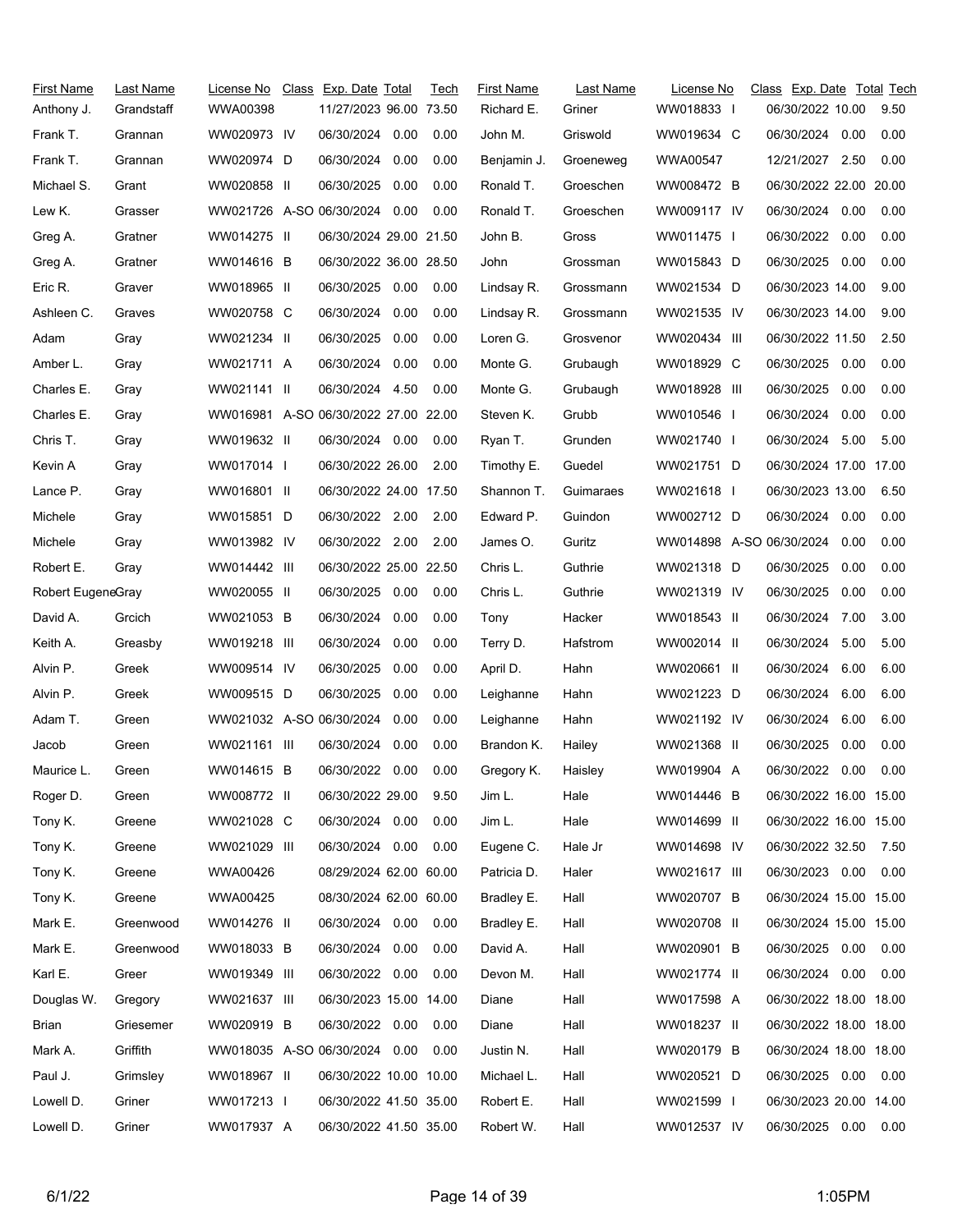| First Name<br>Ryan J. | Last Name<br>Hall | License No<br>WW018039 A      | Class Exp. Date Total<br>06/30/2024 18.00 18.00 |      | Tech | <b>First Name</b><br>Jack L. | Last Name<br>Harrison | License No<br>WW018681 IV     | Class Exp. Date Total Tech<br>06/30/2024 | 6.00 | 6.00 |
|-----------------------|-------------------|-------------------------------|-------------------------------------------------|------|------|------------------------------|-----------------------|-------------------------------|------------------------------------------|------|------|
| Timothy G.            | Hall              | WW019581                      | 06/30/2022 23.00 23.00                          |      |      | John T.                      | Harrison              | WW020602 D                    | 06/30/2024                               | 0.00 | 0.00 |
| Joshua T.             | Halon             | WW021173 IV                   | 06/30/2024                                      | 0.00 | 0.00 | Philip J.                    | Harshey               | WW021499 I                    | 06/30/2023                               | 0.00 | 0.00 |
| Marcus J. A.          | Halterman         | WW020875 III                  | 06/30/2025                                      | 0.00 | 0.00 | Cyril J.                     | Hart                  | WW018242 II                   | 06/30/2025                               | 0.00 | 0.00 |
| Kate M.               | Hamblin           | WW020823 A-SO 06/30/2022      |                                                 | 0.00 | 0.00 | Christopher A. Hartman       |                       | WW021013 II                   | 06/30/2024                               | 3.00 | 2.50 |
| Sara R.               | Hamidovic         | WW020879 A-SO 06/30/2022      |                                                 | 8.00 | 8.00 | Paul A.                      | Hartman               | WW008708 D                    | 06/30/2022                               | 0.00 | 0.00 |
| Randy M               | Hamilton          | WW017599 A                    | 06/30/2022 2.50                                 |      | 1.50 | Kelby K.                     | Harvey                | WW014077 II                   | 06/30/2024 0.00                          |      | 0.00 |
| Randy M               | Hamilton          | WW014702 IV                   | 06/30/2022 2.50                                 |      | 1.50 | Luke T.                      | Harvey                | WW021006 III                  | 06/30/2024 15.00 15.00                   |      |      |
| Nick J.               | Hammer            | WW018678 B                    | 06/30/2024 0.00                                 |      | 0.00 | Joseph E.                    | Haselden              | WW019905 I                    | 06/30/2022 0.00                          |      | 0.00 |
| Curtis J.             | Hamner            | WW012384 C                    | 06/30/2022 24.00 24.00                          |      |      | Joseph E.                    | Haselden              | WW019906 A                    | 06/30/2022                               | 0.00 | 0.00 |
| Winde F.              | Hamrick           | WW013360 D                    | 06/30/2024 17.00 17.00                          |      |      | Matthew R.                   | Hasenour              | WW021371 A-SO 06/30/2022      |                                          | 0.00 | 0.00 |
| Michael L.            | Haney             | WW018970 III                  | 06/30/2022 30.00 21.00                          |      |      | Christopher L. Haskell       |                       | WW018682 D                    | 06/30/2024                               | 0.00 | 0.00 |
| Susanne M.            | Hanf              | WW015753 A-SO 06/30/2022 0.00 |                                                 |      | 0.00 | Christopher L. Haskell       |                       | WW016871 IV                   | 06/30/2022                               | 5.00 | 5.00 |
| Martin J.             | Hanka             | WW015839 D                    | 06/30/2022 5.00                                 |      | 5.00 | Bradley J.                   | Haskins               | WW020525 A-SO 06/30/2022 8.00 |                                          |      | 5.00 |
| Noel                  | Hankey            | WW018411 I                    | 06/30/2025 0.00                                 |      | 0.00 | Larry E.                     | Hatcher               | WW018683 D                    | 06/30/2024 33.50 33.50                   |      |      |
| Joshua L.             | Hannebaum         | WW021568 II                   | 06/30/2023 12.00 12.00                          |      |      | Larry E.                     | Hatcher               | WW018544 IV                   | 06/30/2024 33.50 33.50                   |      |      |
| Joshua L.             | Hannebaum         | WW021735 B                    | 06/30/2024 10.00 10.00                          |      |      | Benjamin J.                  | Hatfield              | WW021610 I                    | 06/30/2023                               | 0.00 | 0.00 |
| Augustine O. Hansen   |                   | WW018412 A-SO 06/30/2025 0.00 |                                                 |      | 0.00 | Benjamin J.                  | Hatfield              | WW021654 A                    | 06/30/2024                               | 0.00 | 0.00 |
| Christopher E. Hansen |                   | WW013866 C                    | 06/30/2022                                      | 0.00 | 0.00 | John W.                      | Hatfield              | WW019768 A-SO 06/30/2024      |                                          | 8.00 | 8.00 |
| Christopher E. Hansen |                   | WW017568 I                    | 06/30/2022 0.00                                 |      | 0.00 | Nathan S.                    | Hathaway              | WW020645 II                   | 06/30/2024                               | 6.00 | 6.00 |
| Jeffrey W.            | Hansen            | WW019636 II                   | 06/30/2024                                      | 0.00 | 0.00 | Mark J.                      | Hathcote              | WW021213 A-SO 06/30/2024      |                                          | 0.00 | 0.00 |
| Jeffrey W.            | Hansen            | WW019637 B                    | 06/30/2024                                      | 0.00 | 0.00 | Herbert G.                   | Hatheway              | WWA00480                      | 10/02/2025 21.00 21.00                   |      |      |
| Jon                   | Harbison          | WW021092 A-SO 06/30/2024      |                                                 | 0.00 | 0.00 | Herbert G.                   | Hatheway              | WW020765 III                  | 06/30/2024                               | 0.00 | 0.00 |
| Rose M.               | Harden            | WW011680 I                    | 06/30/2022 1.00                                 |      | 0.50 | William E.                   | Havens                | WW021531 C                    | 06/30/2023                               | 0.00 | 0.00 |
| Chase W.              | Hardin            | WW021567 IV                   | 06/30/2023 30.00 30.00                          |      |      | Melissa L.                   | Hawk                  | WW015758 A-SO 06/30/2022      |                                          | 5.00 | 5.00 |
| Scott E.              | Hardy             | WW011968 C                    | 06/30/2024 24.00 23.00                          |      |      | Rodney                       | Hawk                  | WW021143 I-SP 06/30/2024      |                                          | 8.00 | 4.00 |
| Wallace D.            | Hare              | WW014625 A                    | 06/30/2022 0.00 0.00                            |      |      | Billy J.                     | <b>Hawkins</b>        | WW020807 A-SO 06/30/2022      |                                          | 6.00 | 6.00 |
| Karen G.              | Harkins           | WW021144 A-SO 06/30/2024      |                                                 | 0.00 | 0.00 | Isaac                        | Hawkins               | WW021647 I                    | 06/30/2024                               | 0.00 | 0.00 |
| Lisa J.               | Harlow            | WW018240 II                   | 06/30/2022                                      | 0.00 | 0.00 | Wesley S.                    | Hawkins               | WW018684 II                   | 06/30/2024 0.00                          |      | 0.00 |
| Mark A.               | Harlow            | WW017593 I                    | 06/30/2024                                      | 0.00 | 0.00 | Wesley S.                    | Hawkins               | WW020546 B                    | 06/30/2022 16.00 16.00                   |      |      |
| Mark A.               | Harlow            | WW017959 A                    | 06/30/2024 0.00                                 |      | 0.00 | Susan A.                     | Hayenga               | WW009848 II                   | 06/30/2024 0.00                          |      | 0.00 |
| Ki C.                 | Harmon            | WW021101 A-SO 06/30/2024      |                                                 | 0.00 | 0.00 | Gary T.                      | Hayes                 | WW021356 I                    | 06/30/2022                               | 0.00 | 0.00 |
| Nancy K.              | Harmon            | WW014839 A                    | 06/30/2024 21.00                                |      | 7.00 | Melissa                      | Hayes                 | WW020309 A-SO 06/30/2024      |                                          | 0.00 | 0.00 |
| Nancy K.              | Harmon            | WW016120 III                  | 06/30/2024 21.00                                |      | 7.00 | Richard L.                   | Hayes                 | WW018972 I                    | 06/30/2022 21.00 14.50                   |      |      |
| Daniel A.             | Harp              | WW012385 IV                   | 06/30/2025                                      | 0.00 | 0.00 | Leather M.                   | Haynes                | WW015428 I                    | 06/30/2022 15.00 13.00                   |      |      |
| Daniel A.             | Harp              | WW012386 D                    | 06/30/2025                                      | 0.00 | 0.00 | Michael                      | Hearn                 | WW020310 A-SO 06/30/2024 0.00 |                                          |      | 0.00 |
| Fred A.               | Harris            | WW008174                      | 06/30/2024                                      | 0.00 | 0.00 | Kevin J.                     | Heath                 | WW020058 II                   | 06/30/2022 15.50 15.00                   |      |      |
| Samuel G.             | Harris            | WW021373 B                    | 06/30/2022 0.00                                 |      | 0.00 | James P.                     | Heatherly             | WW020865 D                    | 06/30/2025                               | 0.00 | 0.00 |
| William D.            | Harris            | WW019638 A                    | 06/30/2024                                      | 6.00 | 6.00 | Richard A.                   | Hedge                 | WW008919 IV                   | 06/30/2024                               | 0.00 | 0.00 |
| Christopher           | Harrison          | WW010373 III                  | 06/30/2022 28.50 10.00                          |      |      | Richard A.                   | Hedge                 | WW008918 D                    | 06/30/2024                               | 0.00 | 0.00 |
| Dana M.               | Harrison          | WW019219 C                    | 06/30/2024 0.00                                 |      | 0.00 | Fredrick D.                  | Hedges                | WW020644 IV                   | 06/30/2024 10.00                         |      | 4.00 |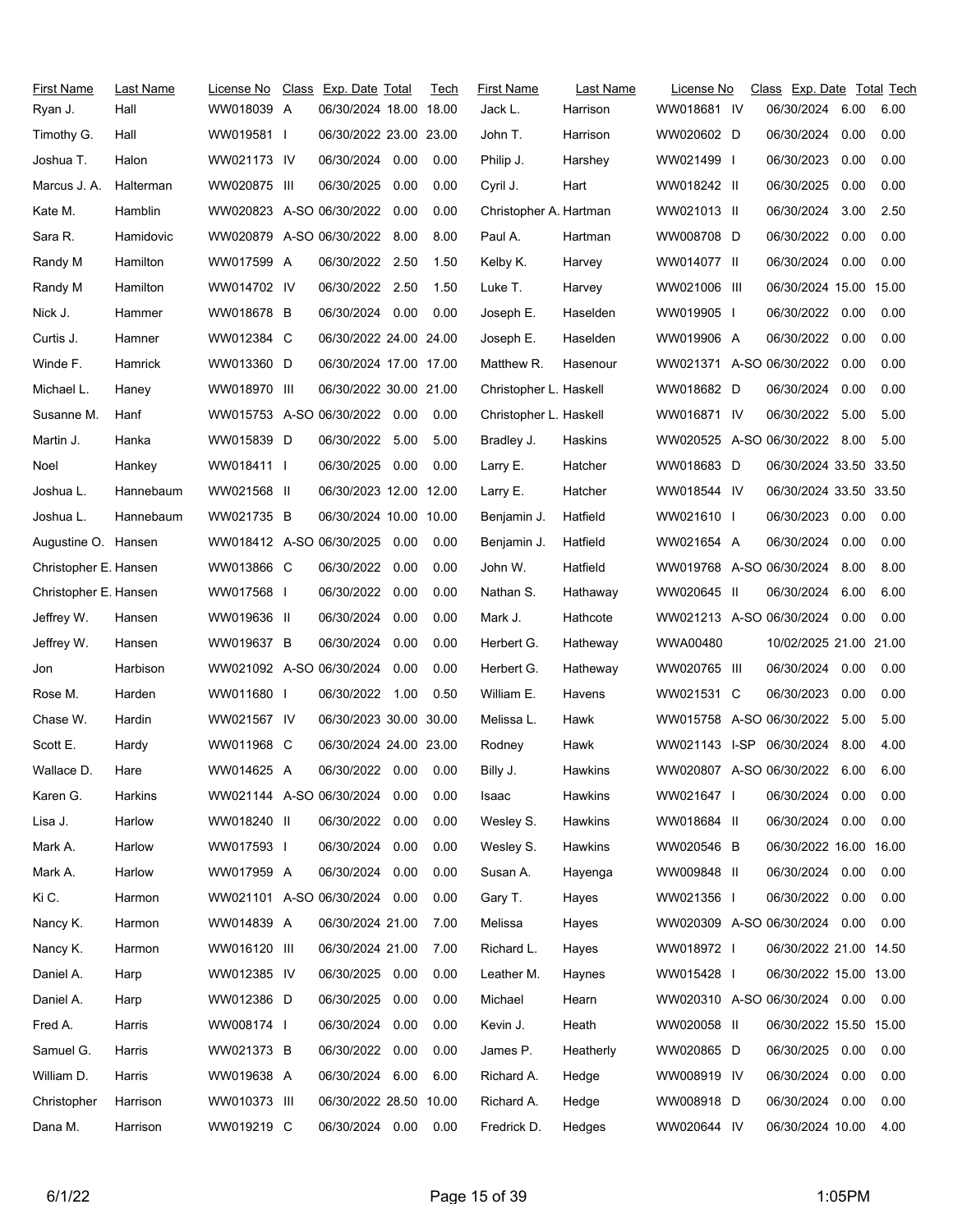| First Name<br>Richard H. | Last Name<br>Hediger | License No<br>WW017849 B | Class Exp. Date Total<br>06/30/2024 21.00 15.00 |      | Tech | First Name<br>David L. | Last Name<br>Hicks       | License No<br>WW020747 D | Class Exp. Date Total Tech<br>06/30/2024 | 0.00 | 0.00 |
|--------------------------|----------------------|--------------------------|-------------------------------------------------|------|------|------------------------|--------------------------|--------------------------|------------------------------------------|------|------|
| Nathan D.                | Hedrick              | WWA00539                 | 09/26/2027 0.00                                 |      | 0.00 | David L.               | Hicks                    | WW020748 IV              | 06/30/2024                               | 0.00 | 0.00 |
| Herbert W.               | Heeke                | WW018246 I               | 06/30/2022 15.00 15.00                          |      |      | Michele R.             | Higdon                   | WW010294 I               | 06/30/2025                               | 0.00 | 0.00 |
| Jason E.                 | Hefner               | WW013868 C               | 06/30/2022 15.00 15.00                          |      |      | RANDALL L.             | HIGGINBOTHAMWW016818 III |                          | 06/30/2022 47.00 12.00                   |      |      |
| Andrew L.                | Heiliger             | WW019110 II              | 06/30/2024 8.50                                 |      | 8.00 | Jeremy L.              | <b>Highers</b>           | WW019772 II              | 06/30/2024                               | 0.00 | 0.00 |
| MARK W.                  | HEIN                 | WW015520 IV              | 06/30/2025                                      | 0.00 | 0.00 | Kody M                 | Hildebrand               |                          | WW021210 A-SO 06/30/2024 12.00           |      | 0.00 |
| MARK W.                  | <b>HEIN</b>          | WW019499 D               | 06/30/2025                                      | 0.00 | 0.00 | Deborah K.             | Hildebrandt              | WWA00509                 | 08/30/2026 6.00                          |      | 6.00 |
| Richard A.               | Helm                 | WW019908 II              | 06/30/2022                                      | 0.00 | 0.00 | Ronald M.              | Hileman                  | WW011783 I               | 06/30/2022 22.00 14.00                   |      |      |
| Robert C.                | Helms                | WW020060 III             | 06/30/2022 16.00 16.00                          |      |      | Chip D.                | Hill                     | WW014336 II              | 06/30/2024 2.50                          |      | 1.00 |
| Catlyn I.                | Helmuth              | WW021523 III             | 06/30/2023 17.50 17.50                          |      |      | Cynthia L.             | Hill                     | WW011205 B               | 06/30/2024                               | 0.00 | 0.00 |
| Derek G.                 | Helton               | WW018247 II              | 06/30/2022 2.00                                 |      | 2.00 | Jonathon M.            | Hill                     | WW020928 B               | 06/30/2022                               | 0.00 | 0.00 |
| David S.                 | Henderson            | WW015352 D               | 06/30/2022 30.00 24.50                          |      |      |                        |                          | WW020393 D               | 06/30/2024                               | 0.00 | 0.00 |
| David S.                 |                      |                          | 06/30/2024 22.50 17.50                          |      |      | Lauren ElizabeHill     |                          |                          | 06/30/2022 44.00 40.00                   |      |      |
|                          | Henderson            | WW013367 IV              |                                                 |      |      | Matthew G.             | Hill                     | WW019909 IV              |                                          |      |      |
| Wayne E.                 | Henderson            | WW009121 III             | 06/30/2024 10.00 10.00                          |      |      | Steven L.              | Hill                     | WW014823 IV              | 06/30/2022 22.50 21.50                   |      |      |
| Michael S.               | Hendricks            | WW013869 IV              | 06/30/2025 0.00                                 |      | 0.00 | Terry A.               | Hill                     | WW004678 C               | 06/30/2022 0.00                          |      | 0.00 |
| Donald A.                | Hendrickson          | WW008034 A               | 06/30/2022 12.00                                |      | 8.00 | Arber                  | Himaj                    | WW020604 III             | 06/30/2024                               | 0.00 | 0.00 |
| Donald A.                | Hendrickson          | WW007727 II              | 06/30/2022 12.00                                |      | 8.00 | Thom L.                | Hiner                    | WW019221 I               | 06/30/2024 15.00 15.00                   |      |      |
| Terry R.                 | Hendrickson          | WW015595 I               | 06/30/2024                                      | 0.00 | 0.00 | Jordan T.              | Hines                    | WW020311 II              | 06/30/2024 1.00                          |      | 1.00 |
| Brian E.                 | Henkel               | WW018248 II              | 06/30/2022                                      | 0.00 | 0.00 | Neil M.                | Hines                    | WW018976 II              | 06/30/2022 15.00 15.00                   |      |      |
| Donald                   | Henneberg            | WWA00415                 | 05/13/2024                                      | 0.00 | 0.00 | Mark D.                | Hipskind                 | WW018977 A               | 06/30/2022 11.00 11.00                   |      |      |
| Amanda                   | Hennessy             | WW020184 A-SO 06/30/2024 |                                                 | 0.00 | 0.00 | John R.                | Hite                     | WW021156 A               | 06/30/2024                               | 0.00 | 0.00 |
| James                    | Henrich              | WWA00521                 | 12/22/2026                                      | 0.00 | 0.00 | Joseph W.              | Hite                     | WW020737 I               | 06/30/2024                               | 5.00 | 5.00 |
| Allison A.               | Henry                | WWA00438                 | 12/02/2024                                      | 0.00 | 0.00 | Jase L.                | Hixson                   | WW021340 I               | 06/30/2025                               | 0.00 | 0.00 |
| Jason E.                 | Henry                | WW021383 II              | 06/30/2022 34.00 33.00                          |      |      | Daniel                 | Hjelm                    | WW020643 II              | 06/30/2024 31.00 23.00                   |      |      |
| Mark A.                  | Henry                | WW020376 D               | 06/30/2024                                      | 0.00 | 0.00 | Bradly S.              | Hobson                   | WW020902 II              | 06/30/2022 21.00 21.00                   |      |      |
| Scott W.                 | Henry                | WW016483 II              | 06/30/2024                                      | 0.00 | 0.00 | Todd M.                | Hobson                   | WW021714 IV              | 06/30/2024 6.00                          |      | 6.00 |
| Robert S.                | Hensley              | WW015301 I               | 06/30/2022 20.00 20.00                          |      |      | John L.                | Hodge                    | WW018546 IV              | 06/30/2024                               | 9.00 | 8.00 |
| Marvin R.                | Henson               | WW019359 III             | 06/30/2022 32.00 32.00                          |      |      | Randall L.             | Hoffman                  | WW021742                 | 06/30/2024 17.00 17.00                   |      |      |
| Marvin R.                | Henson               | WW017319 A               | 06/30/2022 32.00 32.00                          |      |      | Alex P.                | Hohl                     | WW019775 III             | 06/30/2024                               | 0.00 | 0.00 |
| Franklin G.              | Herington            | WW016198 A               | 06/30/2024 12.00 12.00                          |      |      | Daniel R.              | Holderread               | WW021229 II              | 06/30/2024 1.50                          |      | 0.50 |
| Franklin G.              | Herington            | WW017951 I               | 06/30/2024 12.00 12.00                          |      |      | Scott R.               | Hollan                   | WW018841 C               | 06/30/2025                               | 0.00 | 0.00 |
| Jay G.                   | Hermans              | WWA00433                 | 10/18/2024 10.00 10.00                          |      |      | James E.               | Hollenbaugh              | WW020725 B               | 06/30/2024                               | 0.00 | 0.00 |
| Charles A.               | Herring              | WW013521 D               | 06/30/2024 0.00                                 |      | 0.00 | Greg E.                | Hollinden                | WW019289 III             | 06/30/2024 15.50                         |      | 9.00 |
| Charles A.               | Herring              | WW013369 IV              | 06/30/2024                                      | 0.00 | 0.00 | Ronald L.              | Holloman                 | WW020834 III             | 06/30/2025 0.00                          |      | 0.00 |
| James M.                 | Herrmann             | WW012244 B               | 06/30/2024                                      | 9.00 | 9.00 | Rodney D.              | Holmes                   | WW019363 II              | 06/30/2022 10.00 10.00                   |      |      |
| James M.                 | Herrmann             | WW013455                 | 06/30/2024                                      | 9.00 | 9.00 | Gregory A.             | Hommel                   | WW020187 IV              | 06/30/2024                               | 0.00 | 0.00 |
| Robert J.                | Herrmann             | WW018975 IV              | 06/30/2025                                      | 0.00 | 0.00 | Gregory A.             | Hommel                   | WW021806 D               | 06/30/2024 0.00                          |      | 0.00 |
| Robert J.                | Herrmann             | WW018839 D               | 06/30/2025                                      | 0.00 | 0.00 | Troy M.                | Hooker                   | WW016277 IV              | 06/30/2024 15.00 15.00                   |      |      |
| Adam                     | Hershberger          | WW021298 II              | 06/30/2022 11.75                                |      | 5.50 | Troy M.                | Hooker                   | WW015793 B               | 06/30/2022 37.00 32.00                   |      |      |
| Matthew A.               | Hertel               | WW021763 III             | 06/30/2024 5.00                                 |      | 5.00 | Aaron D.               | Hoover                   | WW019644 B               | 06/30/2024 24.00 18.00                   |      |      |
| Jim                      | Hickman              | WW020619 II              | 06/30/2024 12.00 12.00                          |      |      | Aaron D.               | Hoover                   | WW019643 II              | 06/30/2024 24.00 18.00                   |      |      |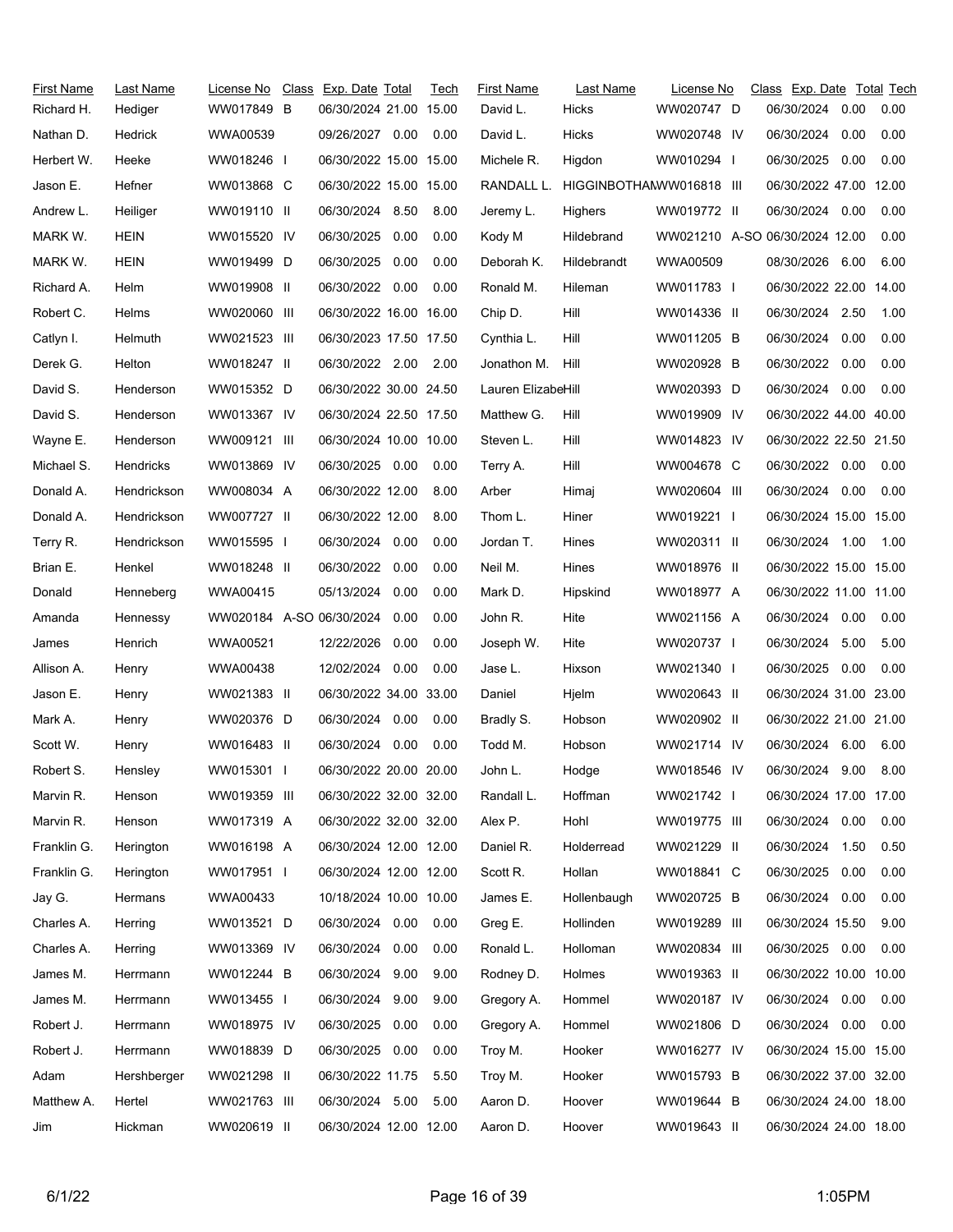| First Name          | Last Name  | License No   | Class Exp. Date Total  |      | Tech | <b>First Name</b> | Last Name                 | License No               | Class Exp. Date Total Tech |      |      |
|---------------------|------------|--------------|------------------------|------|------|-------------------|---------------------------|--------------------------|----------------------------|------|------|
| J. Mark             | Hopkins    | WW018046 B   | 06/30/2024 4.00        |      | 3.00 | John J.           | Hulewicz                  | WW008475 C               | 06/30/2022 18.00 18.00     |      |      |
| Michael D.          | Hopkins    | WW018547 III | 06/30/2024 20.00 20.00 |      |      | John J.           | Hulewicz                  | WW008593 III             | 06/30/2022 18.00 18.00     |      |      |
| Tena M.             | Hopkins    | WW018695 A   | 06/30/2024 0.00        |      | 0.00 | Carl M.           | Hull                      | WW020191 I               | 06/30/2024                 | 0.00 | 0.00 |
| Micah J.            | Hopper     | WW021590 II  | 06/30/2023             | 0.00 | 0.00 | Blake J.          | Hull-Cochran              | WW020812                 | 06/30/2022                 | 0.00 | 0.00 |
| Dale L.             | Horst      | WW020064     | 06/30/2025             | 0.00 | 0.00 | Luke A.           | Huls                      | WW013787 B               | 06/30/2022                 | 0.00 | 0.00 |
| Johnathon W. Horton |            | WW020190 C   | 06/30/2024             | 0.00 | 0.00 | James C.          | Humbarger                 | WW017693 A               | 06/30/2025                 | 0.00 | 0.00 |
| Nicholas E.         | Horton     | WW020382 II  | 06/30/2024             | 0.00 | 0.00 | James C.          | Humbarger                 | WW015998 III             | 06/30/2025                 | 0.00 | 0.00 |
| Robert M.           | Horvath    | WW014463 B   | 06/30/2022 0.00        |      | 0.00 | Allen J.          | Humerickhouse WW021291 IV |                          | 06/30/2025                 | 0.00 | 0.00 |
| Jeffrey L.          | Horwith    | WWA00498     | 01/20/2026 0.00        |      | 0.00 | Juan              | Hummel                    | WW020454 D               | 06/30/2022 30.00 29.00     |      |      |
| Jenniffer L.        | Hosier     | WW016006 IV  | 06/30/2022 27.50 17.50 |      |      | Juan              | Hummel                    | WW020455 IV              | 06/30/2022 30.00 29.00     |      |      |
| Matthew T.          | Hosier     | WW015086 D   | 06/30/2024 0.00        |      | 0.00 | David W.          | Humpal                    | WW016380 IV              | 06/30/2024 0.00            |      | 0.00 |
| Matthew T.          | Hosier     | WW014714 IV  | 06/30/2024 0.00        |      | 0.00 | David W.          | Humpal                    | WW019915 A               | 06/30/2022 17.50 17.50     |      |      |
| Clinton W.          | Houseworth | WW015999 III | 06/30/2022 28.00 28.00 |      |      | Ronda L.          | Humphrey                  | WW018933 II              | 06/30/2022 18.00 16.50     |      |      |
| Robert W.           | Houshour   | WW021202 II  | 06/30/2024 1.00        |      | 0.50 | Patricia G.       | Humphries                 | WW011213 D               | 06/30/2024 12.00 12.00     |      |      |
| Christian S.        | Howard     | WW021655 B   | 06/30/2024 0.00        |      | 0.00 | Patricia G.       | Humphries                 | WW010277 IV              | 06/30/2025                 | 0.00 | 0.00 |
| Jeff R.             | Howard     | WWA00554     | 04/07/2028             | 0.00 | 0.00 | Charles G.        | Hungler                   | WW018979 I               | 06/30/2025                 | 0.00 | 0.00 |
| John                | Howard     | WW014085 D   | 06/30/2024             | 3.00 | 3.00 | Terrence L.       | Hungler                   | WW018980 I               | 06/30/2025                 | 0.00 | 0.00 |
| Lowell R.           | Howard     | WW012392 III | 06/30/2022             | 0.00 | 0.00 | Melvin L.         | Hunsucker                 | WW005115 II              | 06/30/2024 2.00            |      | 2.00 |
| Steven R.           | Howard     | WW020491 II  | 06/30/2025             | 0.00 | 0.00 | Melvin L.         | Hunsucker                 | WW018353 A               | 06/30/2022 19.00 11.00     |      |      |
| Nathan W.           | Howell     | WW013693 III | 06/30/2022             | 0.00 | 0.00 | Scott             | Hunsucker                 | WW013792 A               | 06/30/2024 35.00 28.00     |      |      |
| Nathan W.           | Howell     | WW016624 C   | 06/30/2024             | 0.00 | 0.00 | Scott             | Hunsucker                 | WW014089 III             | 06/30/2024 35.00 28.00     |      |      |
| Patrick E.          | Howell     | WW021278 IV  | 06/30/2025             | 0.00 | 0.00 | Donald            | Hunt                      | WW020192 C               | 06/30/2024                 | 0.00 | 0.00 |
| Daniel J.           | Howorth    | WW021050 I   | 06/30/2024             | 0.00 | 0.00 | Travis M.         | Hunt                      | WW020280 II              | 06/30/2024                 | 0.00 | 0.00 |
| Jody K.             | Howton     | WW021636 I   | 06/30/2023             | 0.00 | 0.00 | Holly M.          | Hurlburt                  | WW021722 I               | 06/30/2024 15.00 15.00     |      |      |
| David P.            | Hric       | WW021708 B   | 06/30/2024             | 0.00 | 0.00 | Jason S.          | Hurley                    | WW019365 B               | 06/30/2022 15.00 15.00     |      |      |
| James M.            | Hubbard    | WW005719 II  | 06/30/2025             | 0.00 | 0.00 | Michael J.        | Hurst                     | WW021359 IV              | 06/30/2022 19.00 19.00     |      |      |
| Jeffery S.          | Hubbs      | WW017425 B   | 06/30/2022             | 0.00 | 0.00 | Logan J.          | Huskey                    | WW020971<br>$\mathbf{I}$ | 06/30/2022 20.00 12.00     |      |      |
| Matthew C.          | Huckstep   | WW019914 II  | 06/30/2025  0.00  0.00 |      |      | Bradley D.        | Hutchins                  | WW020796 II              | 06/30/2022 23.00 19.50     |      |      |
| Matthew C.          | Huckstep   | WW020685 A   | 06/30/2024 23.50 21.50 |      |      | Andrew R.         | Hutchison                 | WW021394 IV              | 06/30/2025 0.00            |      | 0.00 |
| Michael L.          | Huddleston | WW014464 I   | 06/30/2022 0.00 0.00   |      |      | Marilyn S.        | Hutslar                   | WW015965 II              | 06/30/2025 0.00            |      | 0.00 |
| Daniel M.           | Hudson     | WW016014 IV  | 06/30/2022 58.25 36.50 |      |      | Karrie L.         | Hutson                    | WW014090 IV              | 06/30/2024 39.50 29.00     |      |      |
| James M.            | Huff       | WW019118 II  | 06/30/2024 0.00        |      | 0.00 | Karrie L.         | Hutson                    | WW014466 D               | 06/30/2024 39.50 29.00     |      |      |
| James M.            | Huff       | WW021271 D   | 06/30/2022 40.00 27.50 |      |      | Mark E.           | Hutson                    | WW012558 II              | 06/30/2022 19.50 16.50     |      |      |
| Nicholas R.         | Huff       | WW021255 III | 06/30/2022 29.00 29.00 |      |      | Patrick A.        | Huwe                      | WW021606 D               | 06/30/2023 16.00 16.00     |      |      |
| Rhonda M.           | Huffer     | WW014465 I   | 06/30/2022 42.50 34.50 |      |      | Patrick A.        | Huwe                      | WW021588 IV              | 06/30/2023 16.00 16.00     |      |      |
| Rhonda M.           | Huffer     | WW014819 B   | 06/30/2022 42.50 34.50 |      |      | Robert A.         | Hyatt                     | WW015961 II              | 06/30/2025 0.00            |      | 0.00 |
| Joseph E.           | Hughes     | WW021473 II  | 06/30/2023 0.00        |      | 0.00 | Larry D.          | Hyden                     | WW018338 I               | 06/30/2022 18.00 18.00     |      |      |
| Larry W.            | Hughes     | WW018696 I   | 06/30/2024 2.00        |      | 2.00 | Larry D.          | Hyden                     | WW018345 A               | 06/30/2024 18.00 18.00     |      |      |
| Randy D.            | Hughes     | WW014088 II  | 06/30/2024 6.50        |      | 0.00 | David J.          | Ice                       | WW021363 II              | 06/30/2022 0.00 0.00       |      |      |
| Richard H.          | Hughes     | WWA00550     | 03/20/2028 0.00        |      | 0.00 | Alexander J.      | Indrutz                   | WW021676 I               | 06/30/2024 12.00 12.00     |      |      |
| Dennis R.           | Hughey     | WW018254 C   | 06/30/2022 30.00 28.00 |      |      | Steven L.         | Ingle                     | WW019779 I               | 06/30/2024 6.00 0.00       |      |      |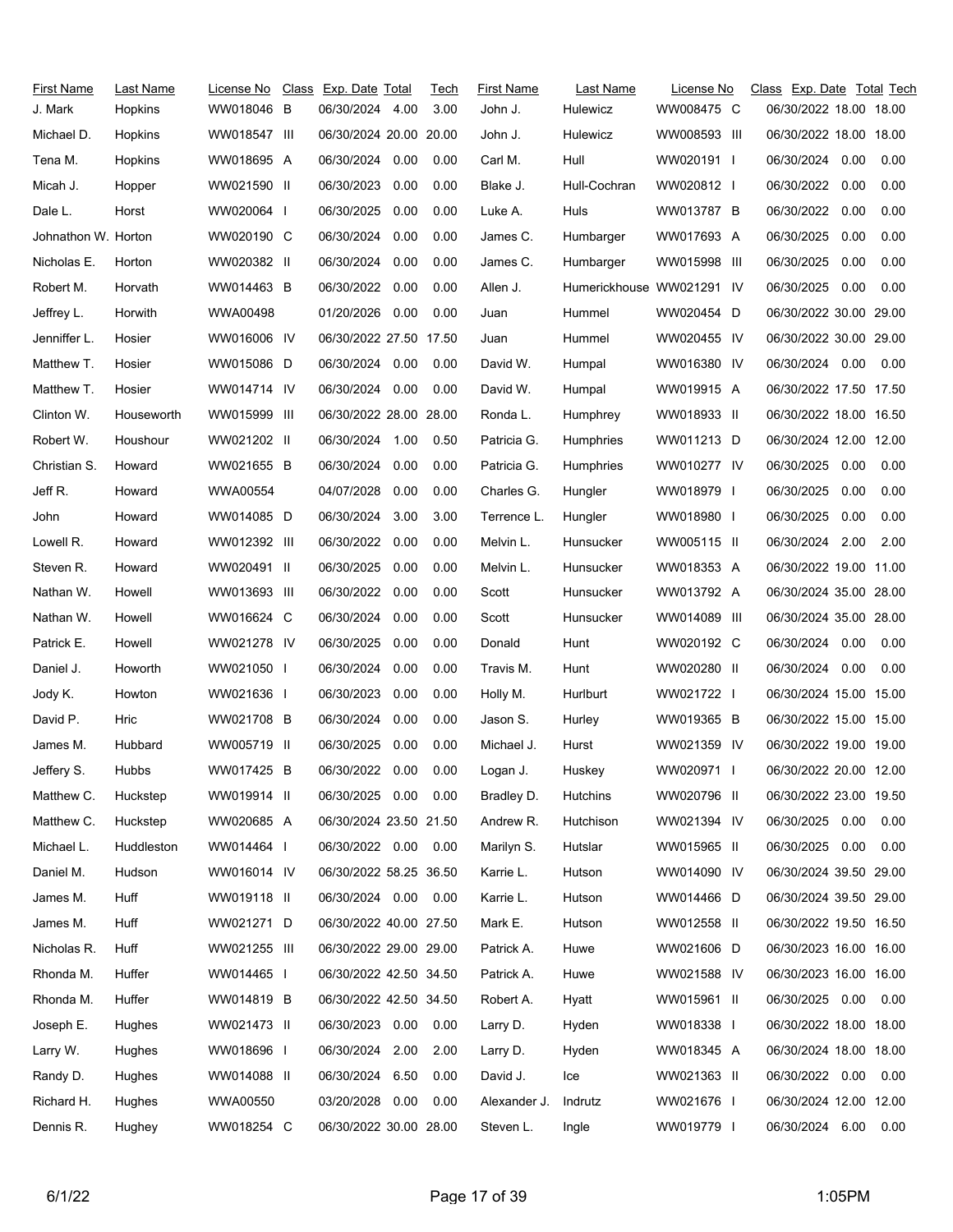| <b>First Name</b><br>Joseph W. | Last Name<br>Ingram | License No<br>WW019916 II | Class Exp. Date Total<br>06/30/2022 13.00 13.00 |      | Tech | First Name<br>Dale F. | Last Name<br>Johnson | License No<br>WW011355 IV            | Class Exp. Date Total Tech<br>06/30/2024 | 0.00 | 0.00 |
|--------------------------------|---------------------|---------------------------|-------------------------------------------------|------|------|-----------------------|----------------------|--------------------------------------|------------------------------------------|------|------|
| Keith                          | Ingram              | WW019294 III              | 06/30/2024 0.00                                 |      | 0.00 | Dale F.               | Johnson              | WW010847 D                           | 06/30/2024 0.00                          |      | 0.00 |
| Thomas J.                      | Ingram              | WW020785 IV               | 06/30/2022 35.50 35.50                          |      |      | Donald E.             | Johnson              | WW019921 III                         | 06/30/2022 41.00 38.00                   |      |      |
| Michael A.                     | Irving              | WW021558 IV               | 06/30/2023 0.00                                 |      | 0.00 | DuWayne A.            | Johnson              | WW015842 D                           | 06/30/2022 49.00 49.00                   |      |      |
| Justin                         | Irwin               | WW021450 I                | 06/30/2023 10.00 10.00                          |      |      | DuWayne A.            | Johnson              | WW016017 IV                          | 06/30/2022 49.00 49.00                   |      |      |
| J. Scott                       | Isaacs              | WW015805 B                | 06/30/2022 0.00                                 |      | 0.00 | Erin L.               | Johnson              | WW021556 D                           | 06/30/2023 36.50 28.50                   |      |      |
| Robert W.                      | lvin.               | WW020832 III              | 06/30/2022 18.00 17.00                          |      |      | Erin L.               | Johnson              | WW021557 IV                          | 06/30/2023 36.50 28.50                   |      |      |
| Brian R.                       | Jackson             | WW020786 II               | 06/30/2025                                      | 0.00 | 0.00 | Izeal                 | Johnson              | WW020069 II                          | 06/30/2022 0.00                          |      | 0.00 |
| Jarred L.                      | Jackson             | WW021713 I                | 06/30/2024 0.00                                 |      | 0.00 | Joe E.                | Johnson              | WW014346 IV                          | 06/30/2024 5.00                          |      | 5.00 |
| Jerry P.                       | Jackson             | WW011793 D                | 06/30/2025                                      | 0.00 | 0.00 | Jonah B.              | Johnson              | WW020795 IV                          | 06/30/2022 36.00 21.00                   |      |      |
| Jerry P.                       | Jackson             | WW011496 IV               | 06/30/2025                                      | 0.00 | 0.00 | Kristopher S.         | Johnson              | WW021285 I                           | 06/30/2022 0.00                          |      | 0.00 |
| Shannon M.                     | Jackson             | WW020193 III              | 06/30/2024 14.50 13.50                          |      |      | Logan H.              | Johnson              | WW021640 I                           | 06/30/2023                               | 0.00 | 0.00 |
| Mark A.                        | Jacobs              | WW017288 I                | 06/30/2022 15.00 12.00                          |      |      | Michael E.            | Johnson              | WW003149 D                           | 06/30/2024                               | 0.00 | 0.00 |
| Nicholas S.                    | Jaeger              |                           | WW020981 A-SO 06/30/2024 0.00                   |      | 0.00 | Monte E.              | Johnson              | WW021406 A-SO 06/30/2022 37.00 15.00 |                                          |      |      |
| Lawrence W. James              |                     | WW006649 IV               | 06/30/2022 0.00                                 |      | 0.00 | Roger A.              | Johnson              | WW021498 A-SO 06/30/2023 21.00 12.50 |                                          |      |      |
| Lawrence W. James              |                     | WW019509 D                | 06/30/2022 0.00                                 |      | 0.00 | Ted A.                | Johnson              | WW010105 B                           | 06/30/2024 0.00                          |      | 0.00 |
| Katherine                      | Jamriska            |                           | WW020568 A-SO 06/30/2022 8.00                   |      | 5.00 | Ted A.                | Johnson              | WW018150 I                           | 06/30/2024                               | 0.00 | 0.00 |
| Lisa                           | Janes               | WW014467 B                | 06/30/2025 0.00                                 |      | 0.00 | Lorean                | Johnston             | WW020527 II                          | 06/30/2025                               | 0.00 | 0.00 |
| Anthony G.                     | Janeway             | WW021482 I                | 06/30/2023 18.00                                |      | 7.50 | Maurice L.            | Joiner               | WW020315 IV                          | 06/30/2024                               | 0.00 | 0.00 |
| Mark S.                        | Jansma              | WW020194 III              | 06/30/2024 16.00 16.00                          |      |      | Barry E.              | Jolliffe             | WW019368 I                           | 06/30/2022 20.00 20.00                   |      |      |
| Mark S.                        | Jansma              | WW017954 A                | 06/30/2024 16.00 16.00                          |      |      | Marcus A.             | Jolly                | WW019646 III                         | 06/30/2024 2.00                          |      | 2.00 |
| Annette M.                     | Jaske               | WW018256 B                | 06/30/2022 0.00                                 |      | 0.00 | Marcus A.             | Jolly                | WW020196 B                           | 06/30/2024                               | 2.00 | 2.00 |
| Jesse J.                       | Jaynes              | WW019919 B                | 06/30/2022 0.00                                 |      | 0.00 | Charles D.            | Jonas                | WW014093 I                           | 06/30/2024                               | 1.00 | 1.00 |
| Brian W.                       | Jean                | WW021666 A                | 06/30/2024                                      | 0.00 | 0.00 | Michael J.            | Jonas                | WW015601 IV                          | 06/30/2024                               | 0.00 | 0.00 |
| Yvener                         | Jean Baptiste       | WW021747 III              | 06/30/2024                                      | 0.00 | 0.00 | Michael J.            | Jonas                | WW014815 C                           | 06/30/2022 22.50 19.00                   |      |      |
| Yvener                         | Jean Baptiste       | WW020960 A                | 06/30/2022 12.00 12.00                          |      |      | Darian C.             | Jones                | WW021300 A-SO 06/30/2022 0.00        |                                          |      | 0.00 |
| William M                      | Jeffirs             | WW016937 B                | 06/30/2022 18.00 18.00                          |      |      | Deana J.              | Jones                | WW020267 A-SO 06/30/2024 0.00        |                                          |      | 0.00 |
| Charles R.                     | <b>Jeffries</b>     | WW021662                  | 06/30/2024                                      | 0.00 | 0.00 | Gregg M.              | Jones                | WW019781 III                         | 06/30/2024                               | 5.00 | 5.00 |
| Hazel E.                       | Jenkins             | WW015897 I                | 06/30/2022                                      | 0.00 | 0.00 | Heath A.              | Jones                | WW021761 II                          | 06/30/2024 9.00                          |      | 9.00 |
| Jeffrey W.                     | Jenkins             | WW013532 C                | 06/30/2024                                      | 0.00 | 0.00 | Jesse L.              | Jones                | WW020933 II                          | 06/30/2022 15.00 14.00                   |      |      |
| Michael                        | Jenkins             | WW021649 II               | 06/30/2024                                      | 1.00 | 1.00 | John R.               | Jones                | WW021670 IV                          | 06/30/2024 10.00 10.00                   |      |      |
| Todd A.                        | Jenkins             | WW020746 II               | 06/30/2024                                      | 7.00 | 7.00 | John R.               | Jones                | WW021667 D                           | 06/30/2024 10.00 10.00                   |      |      |
| Gregory L.                     | Jenkinson           |                           | WW018984 A-SO 06/30/2025 0.00                   |      | 0.00 | Kendra T.             | Jones                | WW019922 IV                          | 06/30/2022 2.50                          |      | 2.50 |
| Robert D.                      | Jessie              | WW021516 I                | 06/30/2023 21.00 10.00                          |      |      | Kyle A.               | Jones                | WW021067 II                          | 06/30/2024 15.00 15.00                   |      |      |
| Roger A.                       | Jewell              | WW019366 II               | 06/30/2022 19.00 15.00                          |      |      | Mark D.               | Jones                | WW014725 II                          | 06/30/2025                               | 0.00 | 0.00 |
| Randy C.                       | Jobst               | WW018986 III              | 06/30/2022 21.00 20.00                          |      |      | Matt W.               | Jones                | WW020788 II                          | 06/30/2022                               | 8.00 | 8.00 |
| Randy C.                       | Jobst               | WW018152 A                | 06/30/2022 21.00 20.00                          |      |      | Matt W.               | Jones                | WW020787 B                           | 06/30/2022                               | 8.00 | 8.00 |
| Bruce L.                       | Johns               | WW013376 D                | 06/30/2024 0.00                                 |      | 0.00 | Ryan D.               | Jones                | WW020317 A                           | 06/30/2024                               | 0.00 | 0.00 |
| Christopher M. Johnson         |                     | WW018988 D                | 06/30/2022                                      | 0.00 | 0.00 | Steven P.             | Jones                | WW009536 II                          | 06/30/2022 28.00 24.00                   |      |      |
| Christopher M. Johnson         |                     | WW019225 IV               | 06/30/2022                                      | 0.00 | 0.00 | Timothy               | Jones                | WW017814 B                           | 06/30/2024 0.00                          |      | 0.00 |
| Curtis R.                      | Johnson             | WW021272 B                | 06/30/2025                                      | 0.00 | 0.00 | Eric D.               | Jordan               | WW021185 I                           | 06/30/2024 0.00                          |      | 0.00 |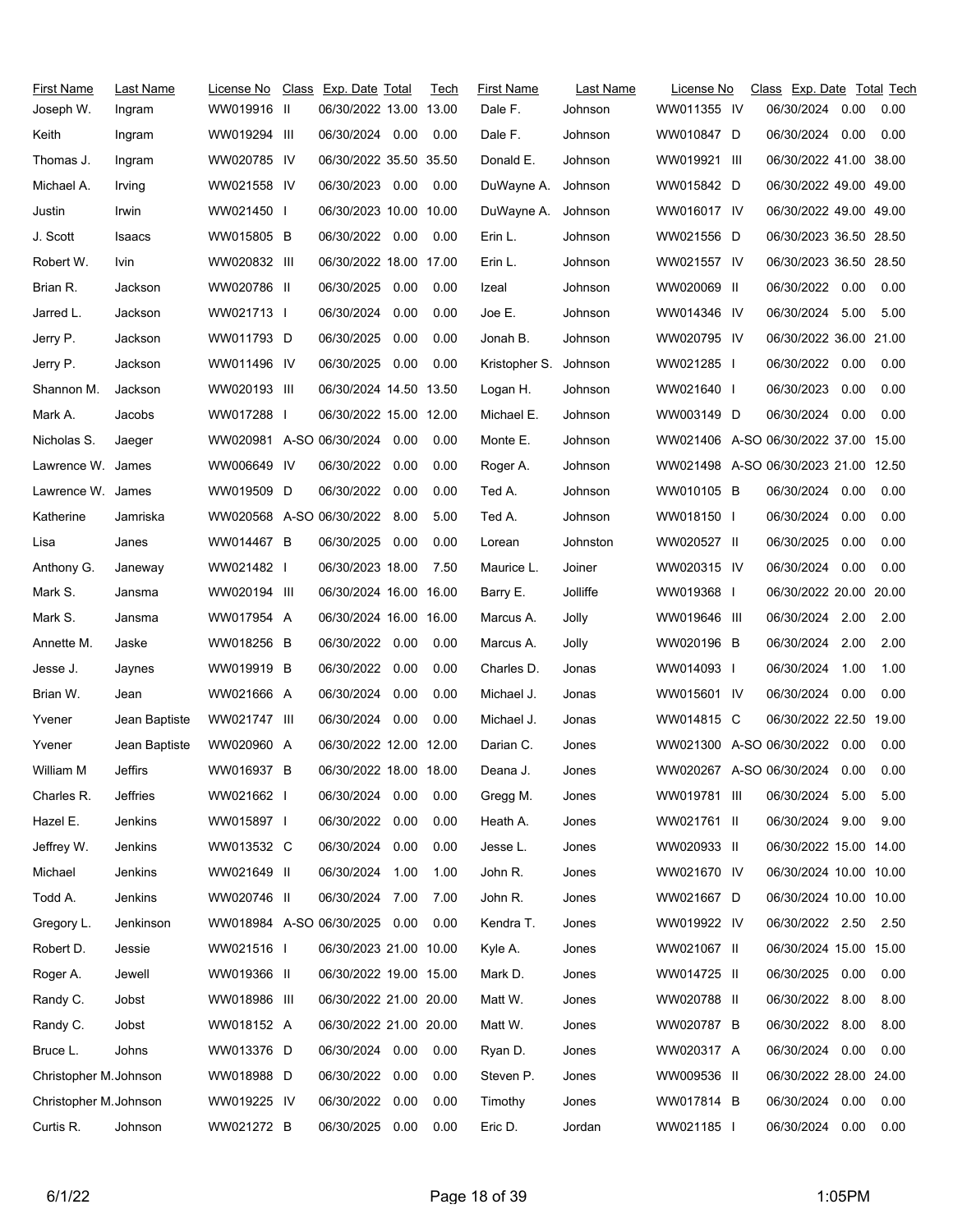| First Name            | Last Name  | License No Class Exp. Date Total     |                        |      | Tech | <b>First Name</b>      | Last Name   | License No                    | Class Exp. Date Total Tech |      |      |
|-----------------------|------------|--------------------------------------|------------------------|------|------|------------------------|-------------|-------------------------------|----------------------------|------|------|
| Mathew R.             | Jordan     | WW014726 II                          | 06/30/2022 0.00        |      | 0.00 | Michael H.             | Kemp        | WW015993 III                  | 06/30/2025 0.00            |      | 0.00 |
| Thomas L.             | Jordan     | WW013534 II                          | 06/30/2024 12.00 12.00 |      |      | Kris E.                | Kendall     | WW020550 II                   | 06/30/2022 27.00 25.00     |      |      |
| Mark S.               | Joslin     | WW011986 IV                          | 06/30/2024             | 2.00 | 2.00 | Patrick M.             | Kendall     | WW021752 I                    | 06/30/2024                 | 0.00 | 0.00 |
| Mark S.               | Joslin     | WW015168 A                           | 06/30/2024 2.00        |      | 2.00 | Christopher R. Kennedy |             | WW021056 IV                   | 06/30/2024 8.50            |      | 4.00 |
| Robert T.             | Jureczko   | WW017332 I                           | 06/30/2022 14.00 14.00 |      |      | Damien C.              | Kennedy     | WWA00483                      | 10/23/2025                 | 0.00 | 0.00 |
| Larry L.              | Kadinger   | WW014094                             | 06/30/2024             | 0.00 | 0.00 | Steven R.              | Kennedy     | WW009131 C                    | 06/30/2024                 | 0.00 | 0.00 |
| Larry L.              | Kadinger   | WW014189 A                           | 06/30/2024 0.00        |      | 0.00 | Thomas                 | Kennedy     | WW019785 IV                   | 06/30/2024                 | 0.00 | 0.00 |
| Robert D.             | Kahle      | WW021449 C                           | 06/30/2023 23.00 18.00 |      |      | James D.               | Kerezman    | WW010284 C                    | 06/30/2022 65.00 53.50     |      |      |
| Richard A.            | Kain       | WW014911 C                           | 06/30/2024 0.00        |      | 0.00 | James D.               | Kerezman    | WW012181 IV                   | 06/30/2024 12.50 10.50     |      |      |
| Richard A.            | Kain       | WW014825 III                         | 06/30/2024             | 0.00 | 0.00 | Shaun J.               | Kern        | WW021179 IV                   | 06/30/2024 19.50 17.50     |      |      |
| Koye B.               | Kaiser     | WW021384 A-SO 06/30/2022 9.50        |                        |      | 9.50 | George E.              | Kestler     | WW019374 A-SO 06/30/2022 0.00 |                            |      | 0.00 |
| Louis G.              | Kamber     | WW020896 A                           | 06/30/2025             | 0.00 | 0.00 | James D.               | Ketchem     | WW019190 D                    | 06/30/2024                 | 0.00 | 0.00 |
| Sara J.               | Kamp       | WW020894 I                           | 06/30/2025 0.00        |      | 0.00 | Leon R.                | Key         | WW007031 C                    | 06/30/2024                 | 0.00 | 0.00 |
| George D.             | Kane       | WW019923 III                         | 06/30/2022 30.50 26.50 |      |      | Leon R.                | Key         | WW006337 IV                   | 06/30/2024                 | 0.00 | 0.00 |
| Raymond E.            | Kapera     | WW011678 I                           | 06/30/2022 4.00 4.00   |      |      | Dennis R.              | Kilgore     | WW021184 I                    | 06/30/2024 14.00           |      | 9.00 |
| Kimberly L.           | Kapp       | WW021745 II                          | 06/30/2024 15.00 15.00 |      |      | Richard                | Kindler     | WW019125 II                   | 06/30/2024 8.00            |      | 6.00 |
| Scott A.              | Karanovich | WW020918 III                         | 06/30/2025             | 0.00 | 0.00 | Dallas G.              | King        | WW021377 III                  | 06/30/2022 21.00 20.00     |      |      |
| Raymond L.            | Kassab     | WW019226 D                           | 06/30/2024             | 0.00 | 0.00 | Darryl A.              | King        | WW021697 II                   | 06/30/2024 0.00            |      | 0.00 |
| Brendan G.            | Kassel     | WWA00456                             | 05/22/2025             | 0.00 | 0.00 | Kenneth W.             | King        | WW021799 II                   | 06/30/2024                 | 0.00 | 0.00 |
| Brant A.              | Kaufman    | WW015944 II                          | 06/30/2022 5.00        |      | 5.00 | Mary B.                | King        | WW021486 A                    | 06/30/2023 18.00 18.00     |      |      |
| Barry C.              | Kazmierski | WW007748 I                           | 06/30/2022             | 2.00 | 0.00 | Oscar E.               | King        | WW019126 IV                   | 06/30/2024 10.00           |      | 9.00 |
| Lori A.               | Kearney    | WW020463 IV                          | 06/30/2025             | 0.00 | 0.00 | Travis J.              | King        | WW021543 A                    | 06/30/2023 11.00 11.00     |      |      |
| Jeffrey F.            | Keaton     | WW020199 I                           | 06/30/2024             | 0.00 | 0.00 | Robbie L.              | Kinkead     | WW020626 III                  | 06/30/2024 10.00 10.00     |      |      |
| Michael W.            | Keay       | WW016744 A                           | 06/30/2024             | 0.00 | 0.00 | Forrest W.             | Kinker      | WW014732 II                   | 06/30/2022 16.00 16.00     |      |      |
| Aaron D.              | Keehn      | WW021299 A-SO 06/30/2022 12.00 12.00 |                        |      |      | Thomas M.              | Kinney      | WW021778 I                    | 06/30/2024                 | 2.00 | 2.00 |
| John W.               | Keene      | WW008784 I                           | 06/30/2022 7.00        |      | 6.00 | Timothy L.             | Kirch       | WW009985 D                    | 06/30/2024                 | 0.00 | 0.00 |
| Kenneth D.            | Keesee     | WW013021 IV                          | 06/30/2022 0.00        |      | 0.00 | Andrew                 | Kirk        | WW020628 IV                   | 06/30/2024                 | 3.00 | 0.00 |
| Kenneth D.            | Keesee     | WW013698 D                           | 06/30/2022 0.00        |      | 0.00 | Pamela S.              | Kirklin     | WW018259 C                    | 06/30/2022 32.50 28.50     |      |      |
| Christopher J Keeslar |            | WW017769 I                           | 06/30/2024 0.00        |      | 0.00 | Pamela S.              | Kirklin     | WW018260 III                  | 06/30/2022 32.50 28.50     |      |      |
| Dustin D.             | Kehr       | WW020884 III                         | 06/30/2022 29.00 27.50 |      |      | Anthony J.             | Kirkpatrick | WW020072 III                  | 06/30/2025 0.00            |      | 0.00 |
| Dustin D.             | Kehr       | WW018342 A                           | 06/30/2022 29.00 27.50 |      |      | Anthony J.             | Kirkpatrick | WW020200 B                    | 06/30/2024 6.50            |      | 6.00 |
| Larry C.              | Keil       | WW009540 C                           | 06/30/2022 29.50 27.50 |      |      | Grant D.               | Kissel      | WW018053 II                   | 06/30/2024                 | 2.00 | 2.00 |
| Larry C.              | Keil       | WW007515 II                          | 06/30/2024 0.00 0.00   |      |      | Terrance               | Kissel      | WW020745 A-SO 06/30/2024 4.50 |                            |      | 4.50 |
| Jason D.              | Keim       | WW020320 II                          | 06/30/2024 0.00        |      | 0.00 | David L.               | Kistler     | WW021026 B                    | 06/30/2024 8.00            |      | 6.00 |
| Michael P.            | Keleman    | WW013699 C                           | 06/30/2024 17.25 14.25 |      |      | Michael J.             | Klavinski   | WW020854 III                  | 06/30/2022 23.00 14.00     |      |      |
| Michael P.            | Keleman    | WW014097 IV                          | 06/30/2024 17.25 14.25 |      |      | Bryan R.               | Klein       | WW014733 II                   | 06/30/2022 24.50 22.50     |      |      |
| Ted M.                | Keller     | WW013380 I-SP                        | 06/30/2024 0.00        |      | 0.00 | Jordan J.              | Kleinsmith  | WW015515 IV                   | 06/30/2022 56.75 43.25     |      |      |
| Dean                  | Kelley     | WW018992 II                          | 06/30/2022 8.00        |      | 8.00 | David                  | Klene       | WW020690 A-SO 06/30/2024 8.00 |                            |      | 8.00 |
| Heath E.              | Kelly      | WW021629 I-SP                        | 06/30/2023             | 0.00 | 0.00 | Andrew J.              | Klescht     | WW020915 II                   | 06/30/2022 19.00           |      | 6.00 |
| Jerry D.              | Kelly      | WW013022 IV                          | 06/30/2022 28.00 28.00 |      |      | Duane E.               | Kline       | WW013628 A                    | 06/30/2024 0.00            |      | 0.00 |
| Darin S.              | Kemp       | WW020321 A-SO 06/30/2024 14.50 0.00  |                        |      |      | Earl H.                | Kline       | WW006543 D                    | 06/30/2022 0.00            |      | 0.00 |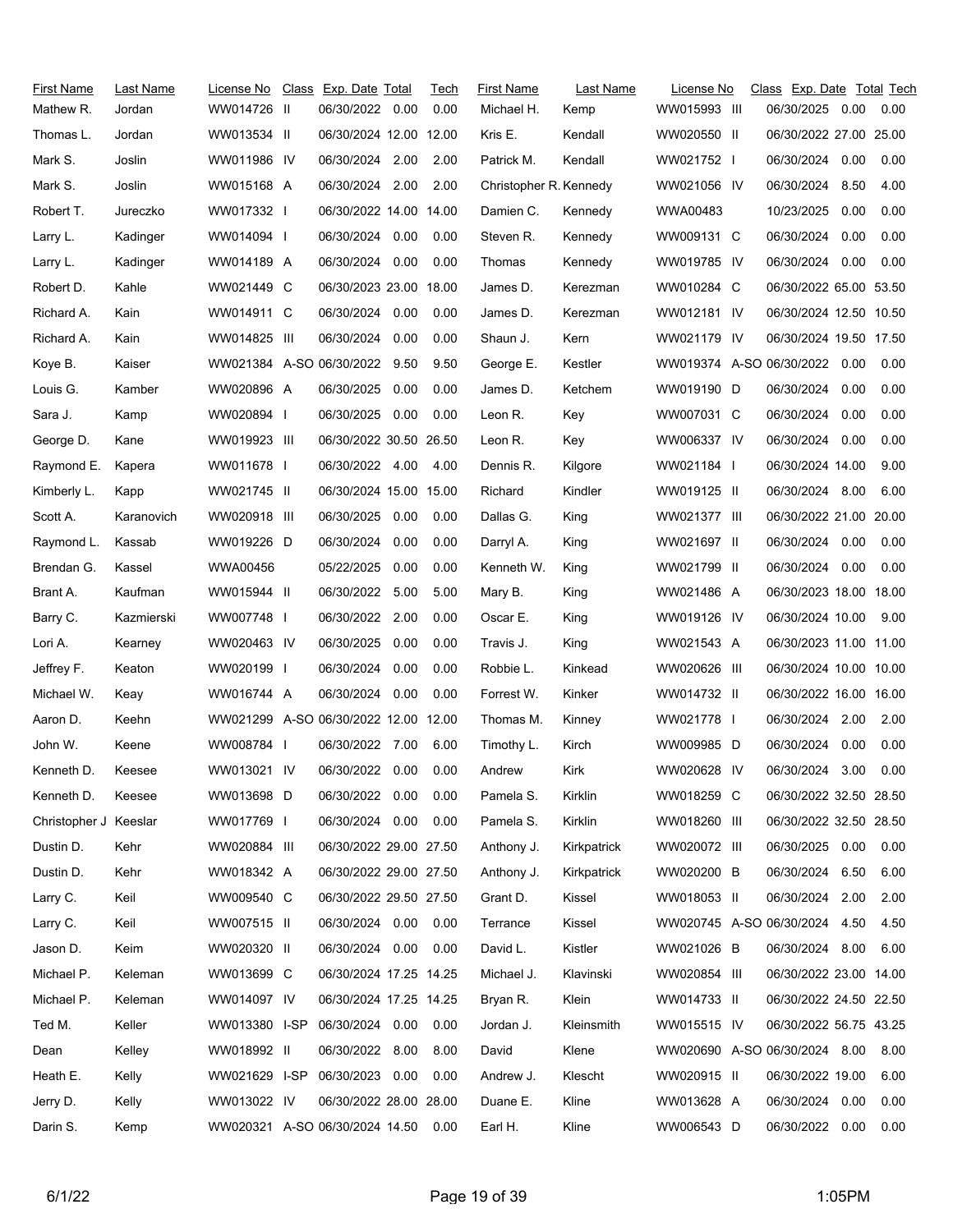| First Name          | Last Name    | License No Class Exp. Date Total |                        |      | Tech | <b>First Name</b>      | Last Name   | License No                     | Class Exp. Date Total Tech |      |      |
|---------------------|--------------|----------------------------------|------------------------|------|------|------------------------|-------------|--------------------------------|----------------------------|------|------|
| Randy R.            | Kline        | WW014624 A                       | 06/30/2022             | 4.50 | 4.50 | Joseph A.              | Kraus       | WW020436 A-SO 06/30/2022       |                            | 0.00 | 0.00 |
| Randy R.            | Kline        | WW014476 II                      | 06/30/2022 4.50        |      | 4.50 | John C.                | Krauss      | WW021022 A                     | 06/30/2024 0.00            |      | 0.00 |
| Scott E.            | Kling        | WW020551 II                      | 06/30/2025             | 0.00 | 0.00 | Kevin J.               | Kredit      | WW021076 D                     | 06/30/2024 22.00 21.00     |      |      |
| Bryan               | Klopenstine  | WW021446                         | 06/30/2023 0.00        |      | 0.00 | Kevin J.               | Kredit      | WW021040 IV                    | 06/30/2024 22.00 21.00     |      |      |
| Jerome G.           | Kluesner     | WW019231 C                       | 06/30/2024 14.00 14.00 |      |      | Richard A.             | Kreischer   | WW019232 III                   | 06/30/2024 0.00            |      | 0.00 |
| Shawn W.            | Kluesner     | WW013993 A                       | 06/30/2022 15.50       |      | 3.50 | Stephen C.             | Krentz      | WW019516 D                     | 06/30/2022 30.00 27.00     |      |      |
| Shawn W.            | Kluesner     | WW011802 III                     | 06/30/2022 15.50       |      | 3.50 | Charley                | Krieg       | WW014735 II                    | 06/30/2025                 | 0.00 | 0.00 |
| Thomas J.           | Kmiatek      | WW018054 IV                      | 06/30/2024 16.00 15.00 |      |      | Ronald T.              | Krise       | WW021325 I                     | 06/30/2022 9.00            |      | 9.00 |
| Thomas R.           | Knapke       | WW019929 D                       | 06/30/2025 0.00        |      | 0.00 | Jeffery A.             | Krotke      | WW019060 III                   | 06/30/2022 39.00 37.00     |      |      |
| Heather R.          | Knies        | <b>WWA00555</b>                  | 04/06/2028             | 4.00 | 4.00 | Jeffery A.             | Krotke      | WW019061 C                     | 06/30/2022 39.00 37.00     |      |      |
| Paul E.             | Knott        | WW021560 D                       | 06/30/2023 30.00 28.00 |      |      | Lauren N.              | Krueckeberg | WW021817 A-SO 06/30/2024 0.00  |                            |      | 0.00 |
| Paul E.             | Knott        | WW020914 III                     | 06/30/2025 0.00        |      | 0.00 | Henry C.               | Krueger     | WW013538 II                    | 06/30/2024                 | 2.00 | 0.00 |
| Erik M.             | Knowles      | WW020322 A-SO 06/30/2024         |                        | 0.00 | 0.00 | Daniel L.              | Kruthaupt   | WW011804 II                    | 06/30/2022                 | 5.00 | 5.00 |
| Terry J.            | Knueven      | WW015606 II                      | 06/30/2024             | 0.00 | 0.00 | Paul M.                | Kunkel      | WW015446 A-SO 06/30/2022       |                            | 0.00 | 0.00 |
| Lawrence N. Kobylka |              | WW013536 I                       | 06/30/2024             | 0.00 | 0.00 | Anthony M.             | Kunkler     | WW016467 C                     | 06/30/2024                 | 0.00 | 0.00 |
| Justin M.           | Koehler      | WWA00491                         | 12/01/2025             | 6.00 | 4.00 | Anthony M.             | Kunkler     | WW016466 III                   | 06/30/2024                 | 0.00 | 0.00 |
| Abraham M.          | Koehne       | WW021337 I                       | 06/30/2022 22.00 12.00 |      |      | Nicholas L.            | Kuntz       | WW021811 A-SO 06/30/2024       |                            | 0.00 | 0.00 |
| Patrick A.          | Kohn         | WW018706 IV                      | 06/30/2024 18.50 10.00 |      |      | Kirk D.                | Kuroiwa     | WW019128 A-SO 06/30/2024 2.00  |                            |      | 0.00 |
| Megan M.            | Kolaczyk     | WW020898 B                       | 06/30/2022 40.00 33.00 |      |      | Michael P.             | Kuss        | WW011507 D                     | 06/30/2022 45.00 44.00     |      |      |
| Thomas C.           | Kolbus       | WW013219 D                       | 06/30/2022 15.00       |      | 8.00 | Michael P.             | Kuss        | WW011508 IV                    | 06/30/2022 45.00 44.00     |      |      |
| Laura E.            | Kolo         | WW015094 IV                      | 06/30/2024             | 6.00 | 6.00 | Jason L.               | Kutche      | WW021830 A                     | 06/30/2024                 | 0.00 | 0.00 |
| Laura E.            | Kolo         | WW015095 D                       | 06/30/2024             | 6.00 | 6.00 | Dana G.                | Kyle        | WW019933 A-SO 06/30/2022       |                            | 0.00 | 0.00 |
| Charles E.          | Komosa       | WW021683 A                       | 06/30/2024             | 0.00 | 0.00 | Rolland R.             | Ladyga      | WW021596 I                     | 06/30/2023                 | 0.00 | 0.00 |
| Terry L             | Kongar       | WW018177 A                       | 06/30/2024             | 0.00 | 0.00 | Tyler J.               | LaFlash     | WW021623 I                     | 06/30/2023 14.00 12.00     |      |      |
| Terry L             | Kongar       | WW017648 II                      | 06/30/2024             | 0.00 | 0.00 | Christopher D. Lagaly  |             | WW020073 IV                    | 06/30/2025                 | 0.00 | 0.00 |
| James               | Konuch       | WW014283 D                       | 06/30/2024             | 0.00 | 0.00 | John                   | LaGrange    | WW010594 D                     | 06/30/2024                 | 0.00 | 0.00 |
| Joshua E.           | Koontz       | WW020993 II                      | 06/30/2024 12.50       |      | 7.00 | Jeff A.                | Lahue       | WW018847 II                    | 06/30/2022 13.00 11.00     |      |      |
| Roger E.            | Koors        | WW018262 D                       | 06/30/2022 32.00 32.00 |      |      | Eric D.                | Laker       | WW020552 A-SO 06/30/2022 29.00 |                            |      | 9.00 |
| Karl R.             | Kopec        | WW009982 D                       | 06/30/2024 3.50        |      | 2.00 | Christopher L. LaLonde |             | WW020203 II                    | 06/30/2024 36.00 18.00     |      |      |
| Karl R.             | Kopec        | WW009731 IV                      | 06/30/2024 3.50        |      | 2.00 | Michael A.             | Lamb        | WW013539 D                     | 06/30/2024 0.00            |      | 0.00 |
| Zach                | Kopka        | WW021789 I                       | 06/30/2024 0.00        |      | 0.00 | Michael A.             | Lamb        | WW018058 IV                    | 06/30/2024 0.00            |      | 0.00 |
| Gary R.             | Kopp         | WW019377 I                       | 06/30/2022 28.25 14.25 |      |      | Robert M.              | Lambert     | WW018059 I                     | 06/30/2024 0.00            |      | 0.00 |
| Frank W.            | Korreckt     | WW021578 I                       | 06/30/2023 10.00 10.00 |      |      | Lloyd F.               | Lamberton   | WW013386 D                     | 06/30/2024 16.50 10.50     |      |      |
| Jeremy A.           | Kosior-Stout | WW020953 III                     | 06/30/2022 21.50 13.00 |      |      | Lloyd F.               | Lamberton   | WW012831 IV                    | 06/30/2024 16.50 10.50     |      |      |
| Patrick J.          | Kotter       | WW014477 D                       | 06/30/2022 12.00 12.00 |      |      | Jason L.               | Lambright   | WW021230 II                    | 06/30/2024 1.00            |      | 0.00 |
| Patrick J.          | Kotter       | WW014478 IV                      | 06/30/2022 12.00 12.00 |      |      | Frederick J.           | Landstrom   | WW020074                       | 06/30/2022 0.00            |      | 0.00 |
| Paul                | Kraft        | WW021172 II                      | 06/30/2024 0.00 0.00   |      |      | Thomas                 | Lane        | WW021693 I                     | 06/30/2024 36.00 31.00     |      |      |
| Paul                | Kraft        | WW021261 B                       | 06/30/2022 90.00 90.00 |      |      | Dennis A.              | Lankford    | WW011512 IV                    | 06/30/2022 46.50 25.50     |      |      |
| John C.             | Kramer       | WW021069 II                      | 06/30/2024 0.00        |      | 0.00 | Dennis A.              | Lankford    | WW011513 D                     | 06/30/2022 46.50 25.50     |      |      |
| Thomas A.           | Kramer       | WW015097 D                       | 06/30/2024             | 0.00 | 0.00 | Michelle J.            | Lansdale    | WW018557 A-SO 06/30/2024 4.50  |                            |      | 4.50 |
| Thomas A.           | Kramer       | WW017740 IV                      | 06/30/2024 0.00        |      | 0.00 | Brian                  | LaPaglia    | WWA00545                       | 12/01/2027 0.00            |      | 0.00 |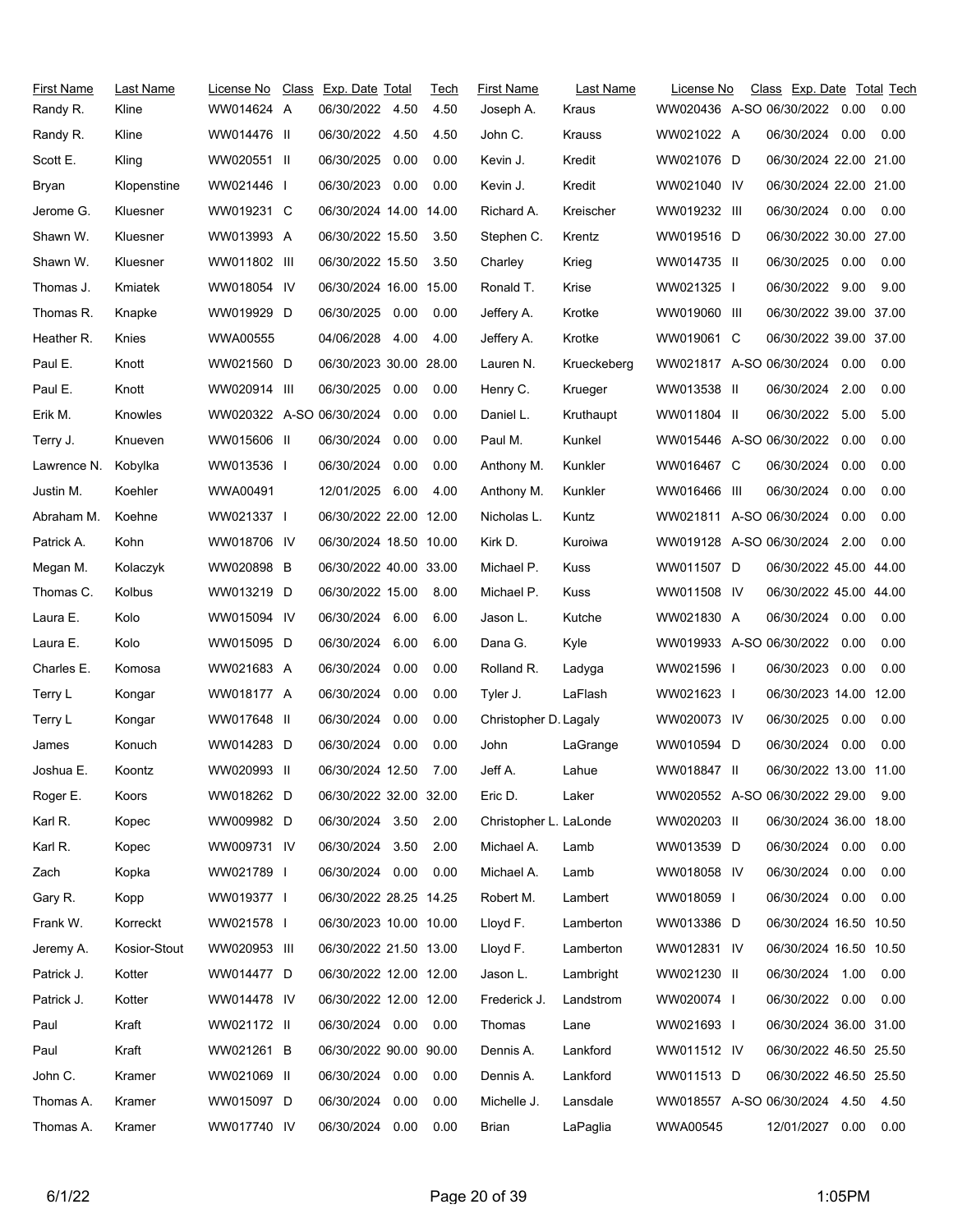| <b>First Name</b><br>William J. | Last Name<br>Lapkiewicz | License No<br>WW012168 II     | Class Exp. Date Total<br>06/30/2024 0.00 |      | Tech<br>0.00 | <b>First Name</b><br>Thomas J. | Last Name<br>Lichtenberger | License No<br>WW019936 B | Class Exp. Date Total Tech<br>06/30/2025 | 0.00 | 0.00 |
|---------------------------------|-------------------------|-------------------------------|------------------------------------------|------|--------------|--------------------------------|----------------------------|--------------------------|------------------------------------------|------|------|
| Jennifer E.                     | Lash                    | WW020324 IV                   | 06/30/2024 32.00 16.00                   |      |              | Dennis R.                      | Lienhart                   | WW010604 B               | 06/30/2024                               | 0.00 | 0.00 |
| Jennifer E.                     | Lash                    | WW020325 D                    | 06/30/2024 32.00 16.00                   |      |              | Bradley J.                     | Lillpop                    | WW017830 A-SO 06/30/2024 |                                          | 8.50 | 2.00 |
| John                            | Lashbrook               | WW018995 A-SO 06/30/2025 0.00 |                                          |      | 0.00         | Randall S.                     | Lindborg                   | WWA00474                 | 09/13/2025                               | 0.00 | 0.00 |
| John R.                         | Lasley                  | WW020663 IV                   | 06/30/2024 10.00 10.00                   |      |              | Robert C.                      | Lindemann                  | WW011229 IV              | 06/30/2024                               | 0.00 | 0.00 |
| John R.                         | Lasley                  | WW020756 D                    | 06/30/2024 10.00 10.00                   |      |              | Robert C.                      | Lindemann                  | WW010295 D               | 06/30/2022 7.00                          |      | 7.00 |
| Rondel S.                       | Lattea                  | WW019233 B                    | 06/30/2024 0.00                          |      | 0.00         | Tim C.                         | Lindewald                  | WW018159 A               | 06/30/2024                               | 2.50 | 0.00 |
| Garry D.                        | Lauber                  | WW013030 C                    | 06/30/2022 10.00 10.00                   |      |              | Tim C.                         | Lindewald                  | WW018066 I               | 06/30/2024 2.50                          |      | 0.00 |
| Dennis A.                       | Laudick                 | WW021251 IV                   | 06/30/2022 22.00 19.00                   |      |              | Jessica A.                     | Lindley                    | WW021410 III             | 06/30/2022 23.50 16.50                   |      |      |
| Cecil D.                        | Lawless                 | WW010600 I                    | 06/30/2024 0.00                          |      | 0.00         | Robert E.                      | Lindley                    | WW016562 III             | 06/30/2024 19.00 15.00                   |      |      |
| Kevin R.                        | Lawrence                | WW020541 II                   | 06/30/2022 11.00 11.00                   |      |              | Robert E.                      | Lindley                    | WW016745 A               | 06/30/2024 19.00 15.00                   |      |      |
| Harry H.                        | Lawson                  | WW009551 IV                   | 06/30/2022 30.00 30.00                   |      |              | Gerard P.                      | Lindquist                  | WW021336 D               | 06/30/2025 0.00                          |      | 0.00 |
| James R.                        | Lawson                  | WW018268 IV                   | 06/30/2022 0.00                          |      | 0.00         | Jennifer M.                    | Lindsey                    | WW021432 D               | 06/30/2023 16.00 16.00                   |      |      |
| Mark E.                         | Lay                     | WW019234 I                    | 06/30/2024 0.00                          |      | 0.00         | Jennifer M.                    | Lindsey                    | WW021433 IV              | 06/30/2023 16.00 16.00                   |      |      |
| Timothy D.                      | Leach                   | WW011995 I                    | 06/30/2024 10.00 10.00                   |      |              | James J.                       | Lindstrom                  | WW017961 A               | 06/30/2024 0.00                          |      | 0.00 |
| Warren T.                       | Lease                   | WW018996 IV                   | 06/30/2022 0.00                          |      | 0.00         | James J.                       | Lindstrom                  | WW017751 II              | 06/30/2024                               | 0.00 | 0.00 |
| Nicole L.                       | LeCrone                 | WW019549 I                    | 06/30/2025                               | 0.00 | 0.00         | Wesley H.                      | Link                       | WW021698 III             | 06/30/2024 0.00                          |      | 0.00 |
| James D.                        | Lederle                 | WW010293 C                    | 06/30/2025                               | 0.00 | 0.00         | Roger P.                       | Linkmeyer                  | WW020488 IV              | 06/30/2022 24.00 21.00                   |      |      |
| J. Daniel                       | Lee                     | WW018060 D                    | 06/30/2024                               | 0.00 | 0.00         | Bradley T.                     | Lips                       | WW021786 I               | 06/30/2024 5.00                          |      | 5.00 |
| James S.                        | Lee                     | WW019935 I                    | 06/30/2025                               | 0.00 | 0.00         | David R.                       | Lisak                      | WW011999 D               | 06/30/2024                               | 0.00 | 0.00 |
| Richard                         | Lee                     | WW020278 II                   | 06/30/2024                               | 4.00 | 4.00         | David D.                       | Litherland                 | WW016137 D               | 06/30/2024                               | 0.00 | 0.00 |
| Scott                           | Lee                     | WW020205 I-SP                 | 06/30/2024 15.00                         |      | 8.00         | David D.                       | Litherland                 | WW016138 IV              | 06/30/2024 0.00                          |      | 0.00 |
| Sue A.                          | Lehman                  | WW012774 IV                   | 06/30/2024 0.00                          |      | 0.00         | Brandon J.                     | Litmer                     | WW018710 I               | 06/30/2024 13.00 10.00                   |      |      |
| Sue A.                          | Lehman                  | WW012929 D                    | 06/30/2024                               | 0.00 | 0.00         | Charles (Rick) Littleton       |                            | WW010041 IV              | 06/30/2024 10.00 10.00                   |      |      |
| Robert G.                       | Leible                  | WW014480 A-SO 06/30/2022      |                                          | 0.00 | 0.00         | Charles (Rick) Littleton       |                            | WW008267 A               | 06/30/2024 10.00 10.00                   |      |      |
| LEAH S.                         | LEIMBACHER              | WW020950 II                   | 06/30/2025                               | 0.00 | 0.00         | David W.                       | Littleton                  | WW018271 C               | 06/30/2022 33.00 24.00                   |      |      |
| Nicholas J.                     | Leisure                 | WW018560 D                    | 06/30/2024 0.00                          |      | 0.00         | David W.                       | Littleton                  | WW018068 II              | 06/30/2022 33.00 24.00                   |      |      |
| Adam D.                         | Lenz                    | WW021282 B                    | 06/30/2022 16.00 16.00                   |      |              | Jerome W.                      | Livernois                  | WW021657 III             | 06/30/2024 0.00                          |      | 0.00 |
| Mark D.                         | Lepley                  | WW018431 III                  | 06/30/2022 20.00 20.00                   |      |              | Thomas R.                      | Lloyd                      | WW021303 II              | 06/30/2022 16.50                         |      | 8.50 |
| Alan E.                         | Leuck                   | WW012400 II                   | 06/30/2022 0.00 0.00                     |      |              | Daniel W.                      | Lockhart                   | WW021510 III             | 06/30/2023                               | 5.00 | 5.00 |
| Jason M.                        | Lewin                   | WW019380 C                    | 06/30/2022 32.50 31.00                   |      |              | Todd                           | Logan                      | WW021191 D               | 06/30/2024 0.00                          |      | 0.00 |
| Jason M.                        | Lewin                   | WW021116 IV                   | 06/30/2024 14.50 14.00                   |      |              | Derek A.                       | Logsdon                    | WW019652 C               | 06/30/2024 20.00 19.00                   |      |      |
| Jon G.                          | Lewis                   | WW021111 B                    | 06/30/2024 0.00                          |      | 0.00         | I. Lee                         | Lohman                     | WW018433 B               | 06/30/2022 23.00 11.00                   |      |      |
| Jon G.                          | Lewis                   | WW020851 III                  | 06/30/2025 0.00                          |      | 0.00         | Jeff                           | Lohmoeller                 | WW020327 IV              | 06/30/2024 0.00                          |      | 0.00 |
| Teresa L.                       | Lewis                   | WW013898 IV                   | 06/30/2022 35.75 30.25                   |      |              | Brandon M.                     | Long                       | WWA00414                 | 05/11/2024 48.00 48.00                   |      |      |
| Venus V.                        | Lewis                   | WW021673 I                    | 06/30/2024 6.00                          |      | 6.00         | Brittany R.                    | Long                       | WWA00434                 | 09/28/2024 0.00                          |      | 0.00 |
| Peng                            | Li                      | WW020849 IV                   | 06/30/2022 0.00                          |      | 0.00         | Brittany R.                    | Long                       | WWA00546                 | 12/06/2027 0.00                          |      | 0.00 |
| Jerry A.                        | Libby                   | WW015985 III                  | 06/30/2022 29.00 25.50                   |      |              | DONALD L.                      | LONG                       | WW016150 I               | 06/30/2024                               | 0.00 | 0.00 |
| Jerry A.                        | Libby                   | WW014840 A                    | 06/30/2024 5.00                          |      | 5.00         | Gregory A.                     | Long                       | WW019236 C               | 06/30/2024                               | 0.00 | 0.00 |
| Mark W.                         | Libby                   | WW007965 I                    | 06/30/2022 15.00 15.00                   |      |              | Sally A.                       | Louks                      | WW014740 IV              | 06/30/2022                               | 5.00 | 5.00 |
| Thomas J.                       | Lichtenberger           | WW019937 II                   | 06/30/2025  0.00  0.00                   |      |              | Sally A.                       | Louks                      | WW015538 A               | 06/30/2022 5.00                          |      | 5.00 |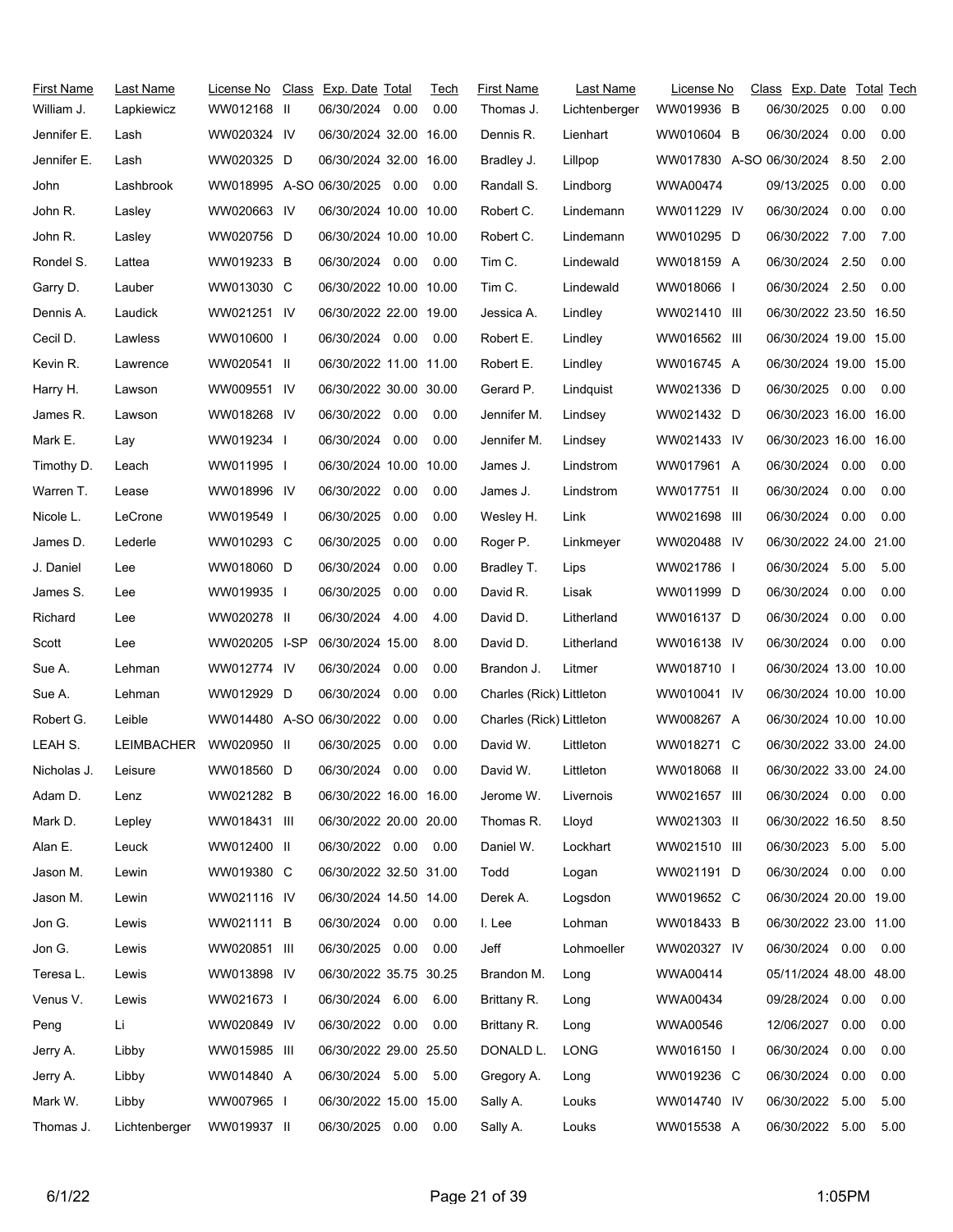| First Name               | Last Name     | License No               | Class Exp. Date Total  |      | Tech | First Name           | Last Name  | License No                     | Class Exp. Date Total Tech |      |      |
|--------------------------|---------------|--------------------------|------------------------|------|------|----------------------|------------|--------------------------------|----------------------------|------|------|
| Christopher A. Lovegrove |               | WW021688 II              | 06/30/2024             | 0.00 | 0.00 | Nara J.              | Manor      | WW010298 D                     | 06/30/2025                 | 0.00 | 0.00 |
| <b>Bradley E</b>         | Loveless      | WW017040 II              | 06/30/2022             | 0.00 | 0.00 | Nara J.              | Manor      | WW009477 IV                    | 06/30/2025                 | 0.00 | 0.00 |
| <b>Bradley E</b>         | Loveless      | WW017270 B               | 06/30/2022             | 0.00 | 0.00 | Jerome B.            | Mansfield  | WW018565 I                     | 06/30/2024 16.00 16.00     |      |      |
| Robert O.                | Lovell        | WW019939 IV              | 06/30/2022 11.00       |      | 8.00 | Richard D.           | Manthei    | WW012054                       | 06/30/2024 5.00            |      | 5.00 |
| Faith U.                 | Lovett-Wilson | WW014917 D               | 06/30/2024             | 0.00 | 0.00 | Roy A.               | Manzi      | WW011238 I                     | 06/30/2024                 | 0.00 | 0.00 |
| Faith U.                 | Lovett-Wilson | WW014180 III             | 06/30/2024             | 0.00 | 0.00 | Charles W.           | Manzione   | WW014161 B                     | 06/30/2024 14.00 13.00     |      |      |
| Amara D.                 | Lowe          | WW020852 A               | 06/30/2022 8.00        |      | 8.00 | Jamison E.           | March      | WW011524 II                    | 06/30/2022 0.00            |      | 0.00 |
| Ramona K.                | Lowery        | WWA00542                 | 11/21/2027             | 0.00 | 0.00 | Terry L.             | Marcum     | WW015888                       | 06/30/2022                 | 0.00 | 0.00 |
| Douglas A.               | Lozier        | WW015450 A               | 06/30/2022 0.00        |      | 0.00 | James F.             | Market     | WW010620 II                    | 06/30/2024                 | 0.00 | 0.00 |
| Jeffery W.               | Lubker        | WW015171 A               | 06/30/2024             | 0.00 | 0.00 | James F.             | Market     | WW010835 D                     | 06/30/2024                 | 0.00 | 0.00 |
| Jeffery W.               | Lubker        | WW015610 II              | 06/30/2024             | 0.00 | 0.00 | Brian D.             | Markley    | WW015788 B                     | 06/30/2022                 | 0.00 | 0.00 |
| Bradley S.               | Lucas         | WW020460 I               | 06/30/2022             | 0.00 | 0.00 | Christopher A. Marks |            | WW019519 A                     | 06/30/2022                 | 1.00 | 0.00 |
| Kevin W.                 | Lucas         | WW015309 D               | 06/30/2022 0.00        |      | 0.00 | Christopher A. Marks |            | WW019520                       | 06/30/2022                 | 1.00 | 0.00 |
| Kevin W.                 | Lucas         | WW015611 IV              | 06/30/2024             | 0.00 | 0.00 | Gregory S.           | Marks      | WW021162 IV                    | 06/30/2024                 | 0.00 | 0.00 |
| Larry J.                 | Lucas         | WW021491 I               | 06/30/2023             | 0.00 | 0.00 | Carl M.              | Marlett    | WW021054 II                    | 06/30/2024                 | 0.00 | 0.00 |
| Thomas J.                | Lucas         | WW018434 C               | 06/30/2025             | 0.00 | 0.00 | Greg R.              | Maroska    | WW018436 C                     | 06/30/2022                 | 0.50 | 0.50 |
| Greg W.                  | Luebke        | WW015339 IV              | 06/30/2022 0.00        |      | 0.00 | Steven W.            | Marquart   | WW020899 II                    | 06/30/2025                 | 0.00 | 0.00 |
| Robert G.                | Lugar         | WW016425 B               | 06/30/2024 14.00       |      | 3.00 | Kenny E.             | Marquis    | WW012585 I-SP                  | 06/30/2022 10.50           |      | 6.00 |
| Robert G.                | Lugar         | WW015451 II              | 06/30/2025             | 0.00 | 0.00 | Timothy M.           | Marsee     | WW018437 I                     | 06/30/2022 15.00 15.00     |      |      |
| Jerry W.                 | Luna          | WW019941 A               | 06/30/2022 0.00        |      | 0.00 | Douglas A.           | Marshall   | WW018569 I                     | 06/30/2024 0.00            |      | 0.00 |
| Randall W.               | Lunsford      | WW019517 I               | 06/30/2022 90.00 90.00 |      |      | Shawn E.             | Marshall   | WW020736 I                     | 06/30/2024 17.50 12.00     |      |      |
| William E                | Lush          | WW017156 IV              | 06/30/2022 19.50 19.50 |      |      | Thomas F.            | Marshall   | WW020495 I                     | 06/30/2022 5.50            |      | 5.00 |
| William E                | Lush          | WW017157 D               | 06/30/2022 19.50 19.50 |      |      | Tracie L.            | Marshall   | WW020263 B                     | 06/30/2024 0.00            |      | 0.00 |
| Russell L.               | Luthy         | WW017007 III             | 06/30/2022 17.00 16.00 |      |      | Christopher W.Martin |            | WW016763 III                   | 06/30/2024 27.00 20.00     |      |      |
| Jeffrey B.               | Lynn          | WW018564 C               | 06/30/2024 15.00 15.00 |      |      | James E.             | Martin     | WW020843 A-SO 06/30/2022 10.00 |                            |      | 0.00 |
| Charles A.               | Mack          | WW012402 I               | 06/30/2022 12.50       |      | 9.50 | Martha S.            | Martin     | WW012586 D                     | 06/30/2025                 | 0.00 | 0.00 |
| Gregory G.               | Mackley       | WW011520 D               | 06/30/2022 30.00 30.00 |      |      | Martha S.            | Martin     | WW013905 IV                    | 06/30/2025                 | 0.00 | 0.00 |
| Jeffrey D.               | Maddux        | WW018274 II              | 06/30/2022 28.00 14.00 |      |      | Phillip D.           | Martin     | WW013041 I                     | 06/30/2022                 | 0.00 | 0.00 |
| Norman J.                | Maddux        | WW020206 I               | 06/30/2024 4.50        |      | 1.00 | Thomas H.            | Martin     | WW011899 IV                    | 06/30/2025                 | 0.00 | 0.00 |
| Annick                   | Maenhout      | WW015455 A-SO 06/30/2025 |                        | 0.00 | 0.00 | Thomas H.            | Martin     | WW004670 D                     | 06/30/2025                 | 0.00 | 0.00 |
| Craig M.                 | Magan         | WW021728 II              | 06/30/2024 16.00 16.00 |      |      | G. Ricardo           | Martinez   | WW020208 D                     | 06/30/2024 0.00            |      | 0.00 |
| Dennis G.                | Mahoney       | WW019000 II              | 06/30/2022 5.00        |      | 5.00 | Paula A.             | Martinez   | WW011580 II                    | 06/30/2022 30.50 21.50     |      |      |
| John M.                  | Mahoney       | WW016010 IV              | 06/30/2022 19.00 13.00 |      |      | David M.             | Mason      | WW009564 IV                    | 06/30/2022 0.00            |      | 0.00 |
| Matthew R.               | Mahrenholz    | WW021570 B               | 06/30/2023             | 0.00 | 0.00 | Jeffrey B.           | Massey     | WW013286 IV                    | 06/30/2025                 | 0.00 | 0.00 |
| Jason S.                 | Maisonneuve   | WW021005                 | 06/30/2024             | 0.00 | 0.00 | Jeffrey B.           | Massey     | WW020209 D                     | 06/30/2025                 | 0.00 | 0.00 |
| Curtiss L.               | Malicoat      | WW019655 I               | 06/30/2024             | 0.00 | 0.00 | Jordon L.            | Massey     | WW021674                       | 06/30/2024 10.00           |      | 8.00 |
| David A.                 | Maloney       | WW017688 IV              | 06/30/2024             | 0.00 | 0.00 | Kristina M.          | Massey     | WW020504 D                     | 06/30/2022 30.50 14.50     |      |      |
| David A.                 | Maloney       | WW017971 A               | 06/30/2024 0.00        |      | 0.00 | Kristina M.          | Massey     | WW020505 IV                    | 06/30/2022 30.50 14.50     |      |      |
| Michael T.               | Manion        | WW019001 I               | 06/30/2022 10.00 10.00 |      |      | Shawn                | Massingale | WW018717 IV                    | 06/30/2024 0.00            |      | 0.00 |
| Thomas M.                | Mann          | WW014108 IV              | 06/30/2024 22.00 19.50 |      |      | James W.             | Masters    | WW021712 I                     | 06/30/2024                 | 5.00 | 5.00 |
| Thomas M.                | Mann          | WW013223 B               | 06/30/2022 53.00 41.00 |      |      | Seth J.              | Masterson  | WWA00501                       | 02/12/2026 0.00            |      | 0.00 |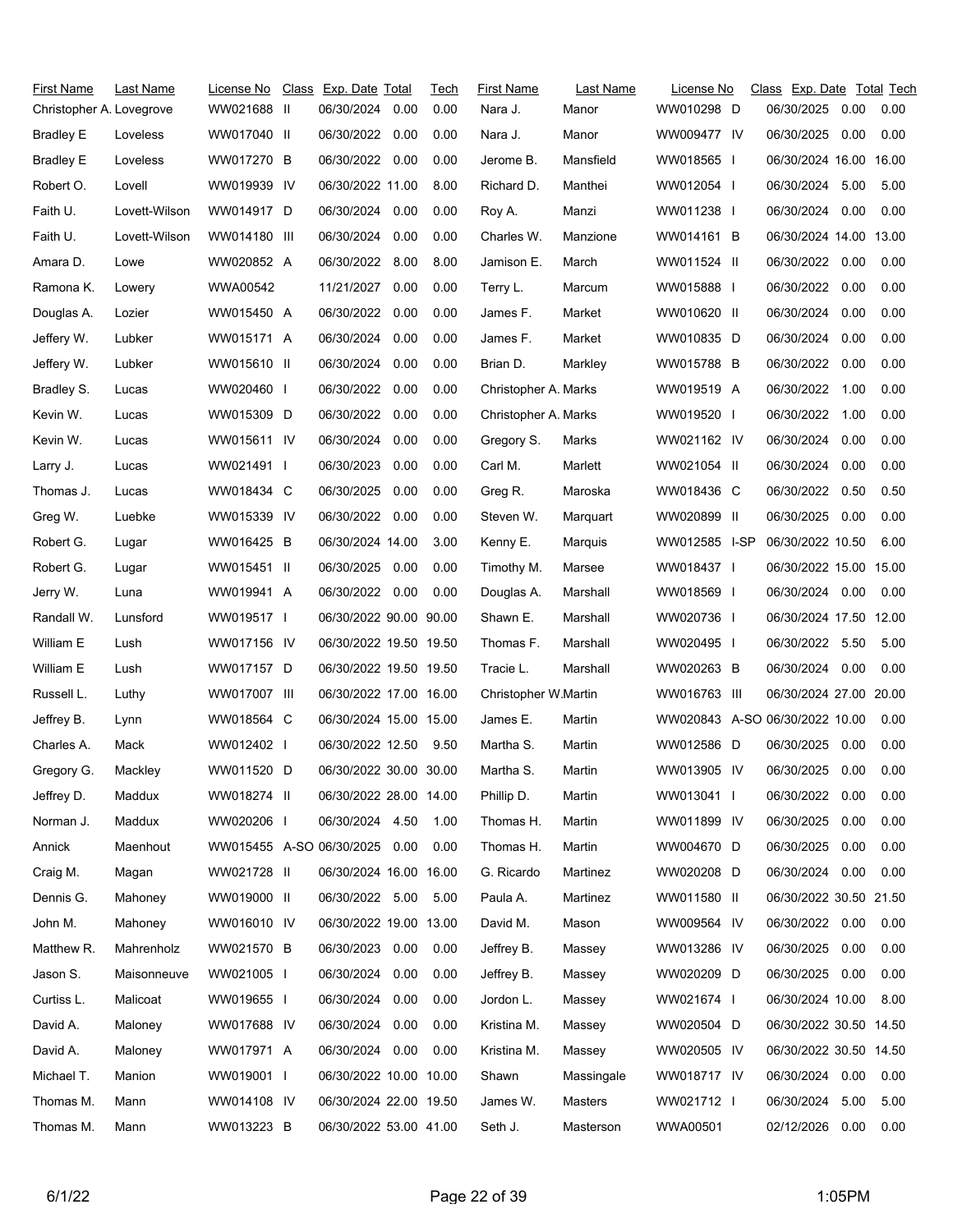| First Name  | Last Name        | License No               | Class Exp. Date Total  |      | Tech | <b>First Name</b>       | Last Name        | License No               | Class Exp. Date Total Tech           |      |      |
|-------------|------------------|--------------------------|------------------------|------|------|-------------------------|------------------|--------------------------|--------------------------------------|------|------|
| Lisa D.     | Mathena          | WW021775 A-SO 06/30/2024 |                        | 0.00 | 0.00 | Verlin                  | McCoy            | WW020986 D               | 06/30/2024 14.00 14.00               |      |      |
| Robert      | Matson           | WW021554 B               | 06/30/2023             | 8.50 | 7.50 | Verlin                  | McCoy            | WW021052 IV              | 06/30/2024 14.00 14.00               |      |      |
| Michael J.  | Mauk             | WW020967 IV              | 06/30/2025             | 0.00 | 0.00 | Jeff J.                 | McCrobie         | WW019525 I               | 06/30/2025                           | 0.00 | 0.00 |
| Bradley D.  | Maurer           | WW021475 A               | 06/30/2023             | 0.00 | 0.00 | Brian W.                | <b>McDermott</b> | WW021831 I               | 06/30/2024                           | 0.00 | 0.00 |
| Bradley D.  | Maurer           | WWA00528                 | 04/13/2027             | 0.00 | 0.00 | James M.                | McDonald         | WW021039 II              | 06/30/2024                           | 0.00 | 0.00 |
| Timothy W.  | Maurer           | WW019577 II              | 06/30/2022             | 3.00 | 3.00 | Keith N.                | <b>McDonald</b>  | WW018439 D               | 06/30/2022                           | 0.00 | 0.00 |
| Timothy W.  | Maurer           | WW019576 B               | 06/30/2022 3.00        |      | 3.00 | Thomas O.               | McElhaney        | WW012187 I               | 06/30/2024 0.00                      |      | 0.00 |
| Justin S.   | Maxwell          | WW021360 IV              | 06/30/2025             | 0.00 | 0.00 | Bruce L.                | McElheny         | WW021719 II              | 06/30/2024 12.00 12.00               |      |      |
| Justin S.   | Maxwell          | WW021324 D               | 06/30/2025 0.00        |      | 0.00 | George T.               | McEntire         | WW018573 C               | 06/30/2024 0.00                      |      | 0.00 |
| Greg D.     | May              | WW020954 I               | 06/30/2022 11.00 11.00 |      |      | Michael L.              | McFadden         | WW010780 III             | 06/30/2022                           | 0.00 | 0.00 |
| Brian A.    | Mayne            | WW021716 II              | 06/30/2024 16.00 16.00 |      |      | Bryan C.                | McGaha           | WW018440 III             | 06/30/2022 0.00                      |      | 0.00 |
| Marvin L.   | Mays             | WW012266 II              | 06/30/2024 0.00        |      | 0.00 | Natalie J.              | McGill           | WW019474 I               | 06/30/2022 20.00 20.00               |      |      |
| John B.     | Maze             | WW019132 B               | 06/30/2024 0.00        |      | 0.00 | Natalie J.              | McGill           | WW019475 A               | 06/30/2022 20.00 20.00               |      |      |
| John D.     | McAdams          | WW009146 D               | 06/30/2024 8.00        |      | 8.00 | Frank                   | McGinley         | WW021231 II              | 06/30/2024 15.00                     |      | 6.00 |
| John D.     | <b>McAdams</b>   | WW008795 III             | 06/30/2022 32.00 30.00 |      |      | Aaron M.                | McGinnis         | WW020752 I-SP            | 06/30/2024 10.00                     |      | 9.00 |
| Steven P.   | McAfee           | WW021214 III             | 06/30/2024 0.00        |      | 0.00 | Thomas M.               | McGlasson        | WW019134 A               | 06/30/2024                           | 0.00 | 0.00 |
| Charles K.  | McBride          | WW015990 III             | 06/30/2022 37.50 27.00 |      |      | Erroll                  | McGowen          | WW021635 A-SO 06/30/2023 |                                      | 0.00 | 0.00 |
| Charles K.  | McBride          | WW015380 A               | 06/30/2022 37.50 27.00 |      |      | Steven D.               | McGuinness       | WW010307 I               | 06/30/2022 5.00                      |      | 5.00 |
| Donald R.   | McBride          | WW021627 A               | 06/30/2023             | 0.00 | 0.00 | Lisa A.                 | McIntire         | WW019659 II              | 06/30/2024                           | 5.00 | 5.00 |
| John W.     | McBride          | WW008841 IV              | 06/30/2024 5.00        |      | 5.00 | Larry W.                | McIntosh         |                          | WW018442 A-SO 06/30/2022 26.00 13.50 |      |      |
| Michael C.  | McBride          | WW017972 A               | 06/30/2025             | 0.00 | 0.00 | Matthew J.              | McIntosh         | WW020659 III             | 06/30/2024 14.00 13.00               |      |      |
| Michael C.  | McBride          | WW020584 IV              | 06/30/2024             | 0.00 | 0.00 | Matthew J.              | McIntosh         | WW020947 C               | 06/30/2025 0.00                      |      | 0.00 |
| Kevin B.    | McCammack        | WW019003 I               | 06/30/2022 0.00        |      | 0.00 | Thomas A.               | McInturff        | WW010633 III             | 06/30/2024 20.00 19.00               |      |      |
| Ralph J.    | McCampbell       | WW020329 D               | 06/30/2024 17.00 17.00 |      |      | Mark R.                 | McIver           | WW014487 D               | 06/30/2022 36.00 36.00               |      |      |
| Timothy L.  | McCandless       | WW020330 II              | 06/30/2024 29.00 11.00 |      |      | Mark R.                 | McIver           | WW014292 IV              | 06/30/2024                           | 0.00 | 0.00 |
| Roy R.      | McCarty          | WW019004 II              | 06/30/2022 0.00        |      | 0.00 | Neal L.                 | McKee            | WW021807 II              | 06/30/2024 3.50                      |      | 0.00 |
| William L   | McCarty          | WW013625 III             | 06/30/2024 31.50 30.50 |      |      | Neal L.                 | McKee            | WW016023 A               | 06/30/2022 30.75                     |      | 6.00 |
| William L   | McCarty          | WW017128 A               | 06/30/2024 31.50 30.50 |      |      | Krista M.               | McKenna          | WW018321 D               | 06/30/2025                           | 0.00 | 0.00 |
| Paul G.     | McCauley         | WW012590 C               | 06/30/2022 0.00        |      | 0.00 | Krista M.               | McKenna          | WW019946 IV              | 06/30/2025                           | 0.00 | 0.00 |
| Duane D.    | <b>McCauslin</b> | WW019657 II              | 06/30/2024 0.00        |      | 0.00 | Randy T.                | McKenzie         | WW018276 I               | 06/30/2022 16.00 16.00               |      |      |
| Cole S.     | McClain          | WW021737 I               | 06/30/2024 0.00        |      | 0.00 | Louis C.                | McKinney         | WW008614 IV              | 06/30/2025                           | 0.00 | 0.00 |
| Nicholas J. | McClain          | WW021224 C               | 06/30/2024 13.00 13.00 |      |      | Louis C.                | McKinney         | WW012876 D               | 06/30/2024                           | 0.00 | 0.00 |
| Tyler A.    | McClain          | WW021586 I-SP            | 06/30/2023 19.00 12.00 |      |      | Michael E.              | McKinney         | WW019789 III             | 06/30/2024                           | 0.00 | 0.00 |
| Mark J.     | Mcclaran         | WW021563 III             | 06/30/2023             | 2.00 | 0.00 | Michael T.              | McKinstry        | WW020821 IV              | 06/30/2025 0.00                      |      | 0.00 |
| Frank E.    | McClellan        | WW021114 IV              | 06/30/2024             | 5.00 | 0.00 | Ben                     | McKnight         | WW020810 B               | 06/30/2024 17.50 11.00               |      |      |
| John R.     | McClure          | WW017974 A               | 06/30/2024             | 0.00 | 0.00 | Phillip W               | McLary           | WW016865 III             | 06/30/2025                           | 0.00 | 0.00 |
| John R.     | McClure          | WW019524 II              | 06/30/2025             | 0.00 | 0.00 | Phillip W               | McLary           | WW015362 A               | 06/30/2025                           | 0.00 | 0.00 |
| Ronald E.   | McConnell        | WW018774 III             | 06/30/2024 10.00 10.00 |      |      | Matthew Mark McLaughlin |                  | WW019790 II              | 06/30/2024                           | 3.50 | 3.00 |
| Sue A.      | McCormack        | WW020686 A-SO 06/30/2024 |                        | 0.00 | 0.00 | Matthew Mike McLaughlin |                  | WW019947 C               | 06/30/2022 0.00                      |      | 0.00 |
| David A.    | McCorvie         | WW008085 D               | 06/30/2024             | 0.00 | 0.00 | Brian                   | McLemore         | WW018278 A               | 06/30/2022 12.00 12.00               |      |      |
| David A.    | McCorvie         | WW006346 IV              | 06/30/2024             | 0.00 | 0.00 | James K.                | McMahon          | WW013309 IV              | 06/30/2024 9.00                      |      | 9.00 |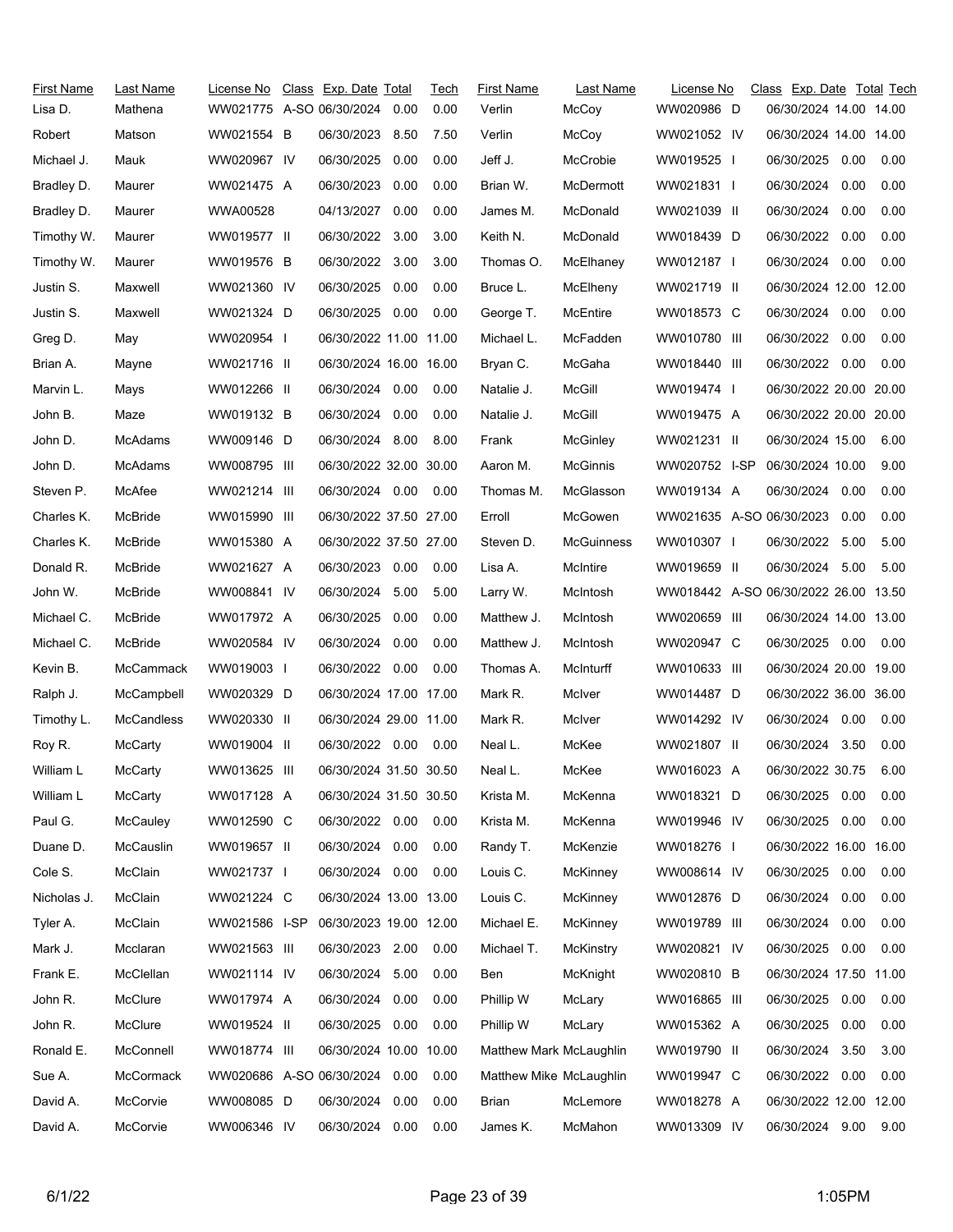| <b>First Name</b>      | Last Name        | License No                           | Class Exp. Date Total  |      | Tech | <b>First Name</b>    | Last Name | License No                     | Class Exp. Date Total Tech |      |      |
|------------------------|------------------|--------------------------------------|------------------------|------|------|----------------------|-----------|--------------------------------|----------------------------|------|------|
| James K.               | McMahon          | WW011821 B                           | 06/30/2022 28.50 24.50 |      |      | Jonathan E.          | Michael   | WW018076 A-SO 06/30/2024       |                            | 0.00 | 0.00 |
| Anthony J.             | McNeal           | WW021701 I-SP                        | 06/30/2024 5.00        |      | 5.00 | Craig A.             | Michaels  | WW019949 B                     | 06/30/2022 12.00 12.00     |      |      |
| Corey J.               | McNew            | WW021181 B                           | 06/30/2024             | 0.00 | 0.00 | Joseph               | Michaels  | WW018577 A                     | 06/30/2024                 | 0.00 | 0.00 |
| Fred                   | McPhearson       | WW019385 B                           | 06/30/2022 0.00        |      | 0.00 | Rodney               | Michaels  | WW018578                       | 06/30/2024                 | 0.00 | 0.00 |
| Charlene R.            | McQuarter        | WW020808 C                           | 06/30/2022 0.00        |      | 0.00 | Ronald C.            | Michaels  | WW015251 II                    | 06/30/2022                 | 0.00 | 0.00 |
| Joshua                 | McQueary         | WW019791 II                          | 06/30/2024 0.00        |      | 0.00 | Mel M.               | Mickelson | WW020586 A                     | 06/30/2024                 | 0.00 | 0.00 |
| Dana M.                | <b>McRoberts</b> | WW021469 III                         | 06/30/2023 15.00 15.00 |      |      | Douglas              | Middleton | WW020333 II                    | 06/30/2024                 | 0.00 | 0.00 |
| Dana M.                | <b>McRoberts</b> | WW021594 C                           | 06/30/2023 15.00 15.00 |      |      | Steven J.            | Mikel     | WW019527 A-SO 06/30/2022 0.00  |                            |      | 0.00 |
| Randall J.             | McVay            | WW018575 II                          | 06/30/2024 6.50        |      | 3.00 | Daniel R.            | Miklos    | WW007772 IV                    | 06/30/2022 27.25 25.00     |      |      |
| Stephen                | Meck             | WW003516 I                           | 06/30/2024 0.00        |      | 0.00 | Milorad              | Milatovic | WW005482 IV                    | 06/30/2022 30.50 24.00     |      |      |
| Hector J.              | Medina           | WW009353 IV                          | 06/30/2025             | 0.00 | 0.00 | Milorad              | Milatovic | WW005819 D                     | 06/30/2022 30.50 24.00     |      |      |
| Hector J.              | Medina           | WW009354 D                           | 06/30/2025             | 0.00 | 0.00 | Kevin J.             | Miles     | WW016717 D                     | 06/30/2024 0.00            |      | 0.00 |
| Shawn R.               | Medsker          | WW021250 A-SO 06/30/2022 10.00 10.00 |                        |      |      | Anthony C.           | Miller    | WW020437 I                     | 06/30/2025                 | 0.00 | 0.00 |
| Ann M.                 | Mehay            | WW020212 D                           | 06/30/2024 0.00        |      | 0.00 | Brandon S.           | Miller    | WW020987 D                     | 06/30/2024 18.00 18.00     |      |      |
| Jennifer M.            | Mehring          | WW018488 A                           | 06/30/2022 3.00        |      | 0.00 | Brent A.             | Miller    | WW015254 C                     | 06/30/2022 12.50 12.50     |      |      |
| Jennifer M.            | Mehring          | WW017320 I                           | 06/30/2022 3.00        |      | 0.00 | Dale L.              | Miller    | WW021197 II                    | 06/30/2024 13.50 13.50     |      |      |
| Austin J.              | Meissnest        | WW019948 II                          | 06/30/2022 15.50 15.00 |      |      | Dennis A.            | Miller    | WW019950 II                    | 06/30/2025 0.00            |      | 0.00 |
| Christopher F. Melcher |                  | WW021117 C                           | 06/30/2024 12.00 12.00 |      |      | Donald A.            | Miller    | WW021605 III                   | 06/30/2023 27.00 27.00     |      |      |
| Gilbert P.             | Mellendorf       | WW014293 II                          | 06/30/2024 10.00 10.00 |      |      | Glen C.              | Miller    | WW018078 A-SO 06/30/2024 13.50 |                            |      | 3.50 |
| Charles R.             | Meloche          | WW021062 III                         | 06/30/2024 0.00        |      | 0.00 | Gregg L.             | Miller    | WW015465 A-SO 06/30/2022 29.00 |                            |      | 7.50 |
| David                  | Menefee          | WW021628 III                         | 06/30/2023 31.00 29.50 |      |      | lan C.               | Miller    | WW020991 C                     | 06/30/2024                 | 0.00 | 0.00 |
| David                  | Menefee          | WWA00559                             | 04/28/2028 0.00        |      | 0.00 | Joshua J.            | Miller    | WWA00490                       | 11/24/2025                 | 0.00 | 0.00 |
| Robin L.               | Merchant         | WW018444 III                         | 06/30/2022 27.50 13.50 |      |      | Kathryn              | Miller    | WW021159 A-SO 06/30/2024       |                            | 0.00 | 0.00 |
| Robin L.               | Merchant         | WW018445 C                           | 06/30/2022 27.50 13.50 |      |      | Kelly D.             | Miller    | WW021354 B                     | 06/30/2022                 | 0.00 | 0.00 |
| Nick                   | Meriwether       | WW015464 A-SO 06/30/2022 0.00        |                        |      | 0.00 | Michael A.           | Miller    | WW020874 III                   | 06/30/2022 34.00 20.00     |      |      |
| Jace M.                | Merkel           | WW021253 A-SO 06/30/2022 32.50 17.00 |                        |      |      | Nicholas A.          | Miller    | WW021686 I                     | 06/30/2024 6.00            |      | 0.00 |
| Jeremy J.              | Merkel           | WW021614 II                          | 06/30/2023 22.00 22.00 |      |      | Phillip D.           | Miller    | WW019723 II                    | 06/30/2024                 | 0.00 | 0.00 |
| Jeffrey W.             | Merrick          | WW017005 IV                          | 06/30/2022 30.00 30.00 |      |      | Ronald J.            | Miller    | WW016632 I                     | 06/30/2024 2.00            |      | 2.00 |
| Jeffrey W.             | Merrick          | WW017268 D                           | 06/30/2022 30.00 30.00 |      |      | Steven C.            | Miller    | WW018579 I                     | 06/30/2024                 | 8.00 | 8.00 |
| Gary J.                | Merrill          | WW020383 I                           | 06/30/2024 10.00 10.00 |      |      | Thomas A.            | Miller    | WW011824 III                   | 06/30/2022 0.00            |      | 0.00 |
| Richard L              | Mesaros          | WW017080 A-SO 06/30/2022 2.00        |                        |      | 1.50 | Chad M.              | Mills     | WWA00406                       | 01/17/2024 9.00            |      | 9.00 |
| John E.                | Metzger          | WWA00556                             | 04/11/2028             | 0.00 | 0.00 | Christopher T. Mills |           | WW015374 III                   | 06/30/2022 21.00 21.00     |      |      |
| David J.               | Meuninck         | WW016653 I                           | 06/30/2024 5.00        |      | 5.00 | Christopher T. Mills |           | WW016746 A                     | 06/30/2025 0.00            |      | 0.00 |
| Gordon C.              | Meyer            | WW011823 II                          | 06/30/2025 0.00        |      | 0.00 | Jennifer H.          | Mills     | WW021705 II                    | 06/30/2024 2.00            |      | 2.00 |
| Larry R.               | Meyer            | WW014750 II                          | 06/30/2022 15.00 15.00 |      |      | Howard K.            | Millsaps  | WW005416 III                   | 06/30/2022 30.00 30.00     |      |      |
| Larry R.               | Meyer            | WW014609 A                           | 06/30/2022 15.00 15.00 |      |      | Howard K.            | Millsaps  | WW014348 A                     | 06/30/2024 0.00            |      | 0.00 |
| Patrick R.             | Meyer            | WW020937 I-SP                        | 06/30/2022 1.00        |      | 0.00 | Joseph R.            | Milroy    | WW016027 II                    | 06/30/2022 32.50 18.50     |      |      |
| Richard B.             | Meyers           | WW008957 I                           | 06/30/2024             | 0.00 | 0.00 | Perry L.             | Mincy     | WW011826 B                     | 06/30/2022 18.00 13.50     |      |      |
| Terence S.             | Mican            | WW018446 IV                          | 06/30/2025             | 0.00 | 0.00 | Donald W.            | Mink      | WW002526 III                   | 06/30/2024 0.00            |      | 0.00 |
| Charles A.             | Michael          | WW021317 III                         | 06/30/2025             | 0.00 | 0.00 | Zachary M.           | Minnick   | WW021816 II                    | 06/30/2024                 | 0.00 | 0.00 |
| Jeffrey L.             | Michael          | WW018576 B                           | 06/30/2024 0.00        |      | 0.00 | Zackary R.           | Mires     | WW020482 I-SP                  | 06/30/2025 0.00            |      | 0.00 |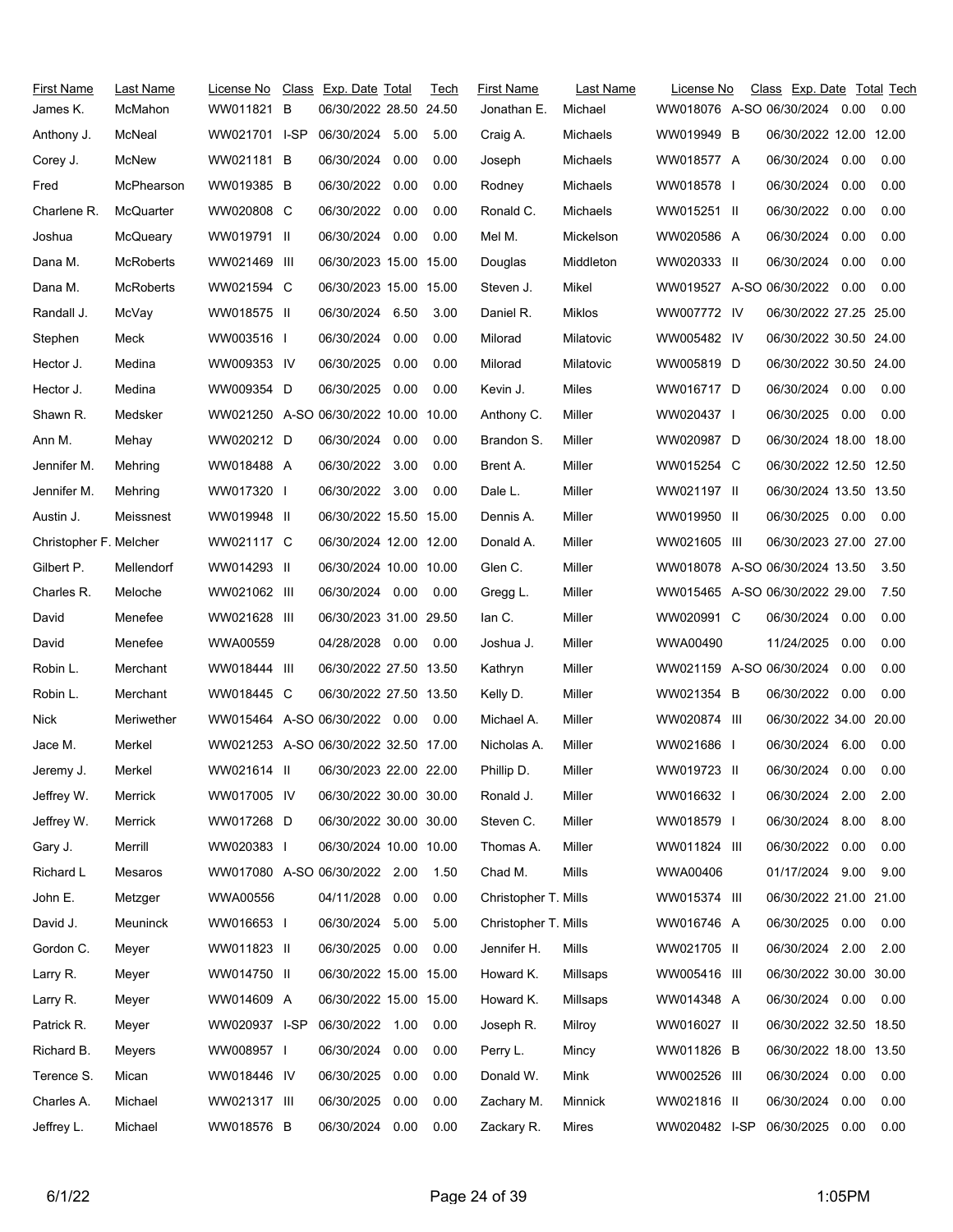| First Name<br>Jonathon D. | Last Name<br>Mitchell | License No<br>WW021592 III           | Class Exp. Date Total<br>06/30/2023 22.50 22.50 |      | Tech | <b>First Name</b><br>Edwin C. | Last Name<br>Morris | License No<br>WW019795 B | Class Exp. Date Total Tech<br>06/30/2024 | 0.00 | 0.00 |
|---------------------------|-----------------------|--------------------------------------|-------------------------------------------------|------|------|-------------------------------|---------------------|--------------------------|------------------------------------------|------|------|
| Joshua E.                 | Mitchell              | WW019389 B                           | 06/30/2022 24.00 24.00                          |      |      | Shawn R.                      | Morris              | WW021140 II              | 06/30/2024                               | 0.00 | 0.00 |
| Joshua E.                 | Mitchell              | WW019388 II                          | 06/30/2022 24.00 24.00                          |      |      | Sherry M.                     | Morris              | WW021793 I               | 06/30/2024                               | 0.00 | 0.00 |
| Scott E.                  | Mitchell              | WW010416 IV                          | 06/30/2022 0.00                                 |      | 0.00 | Donald V.                     | Morrison            | WW002772 B               | 06/30/2024 28.00 20.00                   |      |      |
| Jeffrey K.                | Mitchner              | WW019663 I                           | 06/30/2024                                      | 0.00 | 0.00 | Donald V.                     | Morrison            | WW003830 IV              | 06/30/2024 16.00 10.00                   |      |      |
| John D.                   | Mobley                | WW018860 IV                          | 06/30/2025                                      | 0.00 | 0.00 | Jason A.                      | Morrison            | WW021049 A               | 06/30/2024                               | 0.00 | 0.00 |
| John D.                   | Mobley                | WW018859 D                           | 06/30/2025                                      | 0.00 | 0.00 | Gregory A.                    | Morrow              | WW015182 C               | 06/30/2024                               | 5.00 | 5.00 |
| Keith B.                  | Modglin               | WW018448 C                           | 06/30/2022                                      | 0.00 | 0.00 | Tammy L.                      | Morton              | WW019796 B               | 06/30/2024                               | 0.00 | 0.00 |
| Dwight D.                 | Mondary               | WW015937 II                          | 06/30/2022 5.00                                 |      | 5.00 | Mark M.                       | Mosier              | WW020502 II              | 06/30/2022                               | 0.00 | 0.00 |
| Jonathan T.               | Moneta                | WW021399 B                           | 06/30/2022                                      | 0.00 | 0.00 | Seth A.                       | Mosley              | WW019298 II              | 06/30/2024                               | 0.00 | 0.00 |
| Ronald J.                 | Montania              | WW007638 D                           | 06/30/2022                                      | 0.00 | 0.00 | Viorel                        | Mota                | WW021328 A-SO 06/30/2022 |                                          | 6.00 | 6.00 |
| Christopher               | Montgomery            | WW020262 D                           | 06/30/2024                                      | 0.00 | 0.00 | Chris A                       | Motteler            | WW013726 I               | 06/30/2022                               | 0.00 | 0.00 |
| Brad S.                   | Monton                | WWA00468                             | 08/13/2025 30.00 28.00                          |      |      | Terri L.                      | Mounce              | WW021720 D               | 06/30/2024                               | 0.00 | 0.00 |
| Gary D                    | Moody                 | WW016803 I                           | 06/30/2025                                      | 0.00 | 0.00 | Ronald L.                     | Mowrer              | WW021288 II              | 06/30/2022 15.00 15.00                   |      |      |
| Rhett                     | Moody                 | WW020891 D                           | 06/30/2022                                      | 0.00 | 0.00 | David A.                      | Moye                | WW021204 D               | 06/30/2024                               | 0.00 | 0.00 |
| Barry J.                  | Moore                 | WW021658 I                           | 06/30/2024                                      | 0.00 | 0.00 | Eric L.                       | Moyer               | WW009753 C               | 06/30/2024                               | 0.00 | 0.00 |
| Billy D.                  | Moore                 | WW018280 IV                          | 06/30/2022 44.00 44.00                          |      |      | Robert V.                     | Mullett             | WW021321 I               | 06/30/2022 32.00 32.00                   |      |      |
| Billy D.                  | Moore                 | WW017774 C                           | 06/30/2024 16.00 16.00                          |      |      | Terry J.                      | Mullis              | WW021104 III             | 06/30/2024 0.00                          |      | 0.00 |
| Brian L.                  | Moore                 | WW019008 IV                          | 06/30/2022 33.50 31.00                          |      |      | Samuel A.                     | Mulvihill           | WW020990 C               | 06/30/2024 12.00 12.00                   |      |      |
| Brian L.                  | Moore                 | WW020856 C                           | 06/30/2022 33.50 31.00                          |      |      | Jon D.                        | Munson              | WW021805 I               | 06/30/2024 16.00 16.00                   |      |      |
| Cindy L.                  | Moore                 | WW018350 A                           | 06/30/2022 42.50 36.50                          |      |      | Jon D.                        | Munson              | WW020213 A               | 06/30/2024 16.00 16.00                   |      |      |
| Cindy L.                  | Moore                 | WW014753 II                          | 06/30/2022 42.50 36.50                          |      |      | Bruce W.                      | Murphy              | WW015957 II              | 06/30/2022 10.00 10.00                   |      |      |
| David L.                  | Moore                 | WW020082 A-SO 06/30/2022 20.00 20.00 |                                                 |      |      | Desiree D.                    | Murphy              | WW020679 B               | 06/30/2024 11.00 11.00                   |      |      |
| Dean D.                   | Moore                 | WW020083 II                          | 06/30/2022 33.50 19.00                          |      |      | George R.                     | Murphy              | WW021757 A               | 06/30/2024                               | 0.00 | 0.00 |
| Howard D.                 | Moore                 | WW015258 IV                          | 06/30/2022 15.00 15.00                          |      |      | Ronald L                      | Murphy              | WW017162 II              | 06/30/2022                               | 0.00 | 0.00 |
| Howard D.                 | Moore                 | WW015119 D                           | 06/30/2024                                      | 0.00 | 0.00 | William D.                    | Murphy              | WW018582 A               | 06/30/2024                               | 0.00 | 0.00 |
| James C.                  | Moore                 | WW021219 D                           | 06/30/2024                                      | 0.00 | 0.00 | Christopher L. Murray         |                     | WW019952 IV              | 06/30/2022 34.00 30.50                   |      |      |
| Jedidiah D.               | Moore                 | WW019241 III                         | 06/30/2024 7.00 7.00                            |      |      | Christopher L. Murray         |                     | WW015010 A               | 06/30/2024 20.00 19.00                   |      |      |
| Joshua P.                 | Moore                 | WW018763 IV                          | 06/30/2024 22.00 22.00                          |      |      | Tori A.                       | Murry               | WW021350 II              | 06/30/2022 12.00 12.00                   |      |      |
| Mark S.                   | Moore                 | WW008797 IV                          | 06/30/2022 25.50 23.50                          |      |      | Andrew J.                     | Musante             | WW021194 C               | 06/30/2024 0.00                          |      | 0.00 |
| Mark S.                   | Moore                 | WW009159 D                           | 06/30/2024 6.00 6.00                            |      |      | Jon B.                        | Musick              | WW009373 IV              | 06/30/2022 44.00 44.00                   |      |      |
| Matthew A.                | Moore                 | WW020542 B                           | 06/30/2022 14.00 14.00                          |      |      | Jon B.                        | Musick              | WW010420 D               | 06/30/2022 44.00 44.00                   |      |      |
| Ryan S.                   | Moore                 | WW021792 I                           | 06/30/2024 16.00 16.00                          |      |      | James F.                      | Musser              | WW021476 IV              | 06/30/2023 37.50 30.00                   |      |      |
| Thomas D.                 | Moore                 | WW021572 C                           | 06/30/2023                                      | 0.00 | 0.00 | James F.                      | Musser              | WW021480 D               | 06/30/2023 37.50 30.00                   |      |      |
| David                     | Moore-Stamps          | WW021152 IV                          | 06/30/2024                                      | 0.00 | 0.00 | Gary P.                       | Muston              | WW006930 IV              | 06/30/2022 0.00                          |      | 0.00 |
| Brian H.                  | Morgan                | WW019665 A                           | 06/30/2024                                      | 0.00 | 0.00 | Matthew J.                    | Muta                | WW021797 IV              | 06/30/2024                               | 0.00 | 0.00 |
| Gregory D.                | Morgan                | WW009369 B                           | 06/30/2022 10.00 10.00                          |      |      | Adam J.                       | Myers               | WW020214 IV              | 06/30/2024 25.00 25.00                   |      |      |
| Ross E.                   | Morgan                | WW021468 A                           | 06/30/2023  0.00  0.00                          |      |      | Brian R.                      | Myers               | WW015275 B               | 06/30/2022 45.00 10.00                   |      |      |
| Stephen R.                | Morgan                | WW019138 IV                          | 06/30/2024 15.00 15.00                          |      |      | Charity M.R.                  | Myers               | WW018083 A               | 06/30/2024 10.00 10.00                   |      |      |
| Stephen R.                | Morgan                | WW018080 D                           | 06/30/2024 15.00 15.00                          |      |      | Charity M.R.                  | Myers               | WW018084                 | 06/30/2024 10.00 10.00                   |      |      |
| David M.                  | Morris                | WW019009 I                           | 06/30/2025  0.00  0.00                          |      |      | Gregory A.                    | Myers               | WW008798 II              | 06/30/2025 0.00                          |      | 0.00 |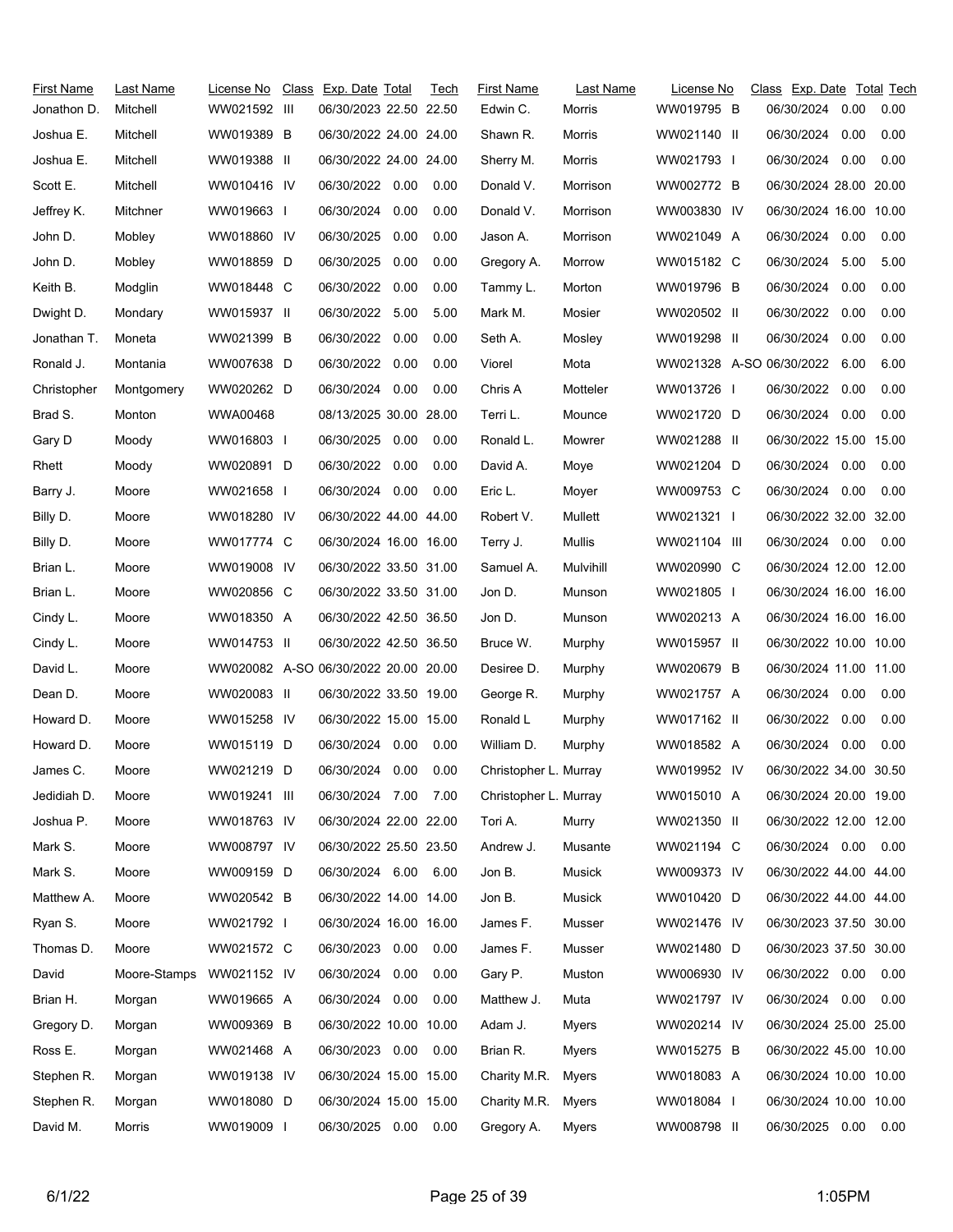| First Name   | Last Name       | License No                    | Class Exp. Date Total  |      | Tech | <b>First Name</b> | Last Name     | License No    | Class Exp. Date Total Tech |      |      |
|--------------|-----------------|-------------------------------|------------------------|------|------|-------------------|---------------|---------------|----------------------------|------|------|
| John W.      | Myers           | WW018285 A                    | 06/30/2022 16.00 16.00 |      |      | Jami L.           | Norris        | WW021741 II   | 06/30/2024 0.00            |      | 0.00 |
| Robert A.    | Myers           | WW020516 III                  | 06/30/2025             | 0.00 | 0.00 | Wendy S.          | Norris        | WW019395 C    | 06/30/2022 36.00 36.00     |      |      |
| Timothy W.   | Myers           | WW019529 D                    | 06/30/2025             | 0.00 | 0.00 | William W.        | Norris        | WW019533 II   | 06/30/2025                 | 0.00 | 0.00 |
| Timothy W.   | Myers           | WW015513 III                  | 06/30/2025             | 0.00 | 0.00 | Jill I.           | Norton        | WW018290 IV   | 06/30/2025                 | 0.00 | 0.00 |
| Hamilton C.  | Nattermann      | WW021505 II                   | 06/30/2023             | 0.00 | 0.00 | Jill I.           | Norton        | WW018289 D    | 06/30/2025                 | 0.00 | 0.00 |
| Hamilton C.  | Nattermann      | WW021431 C                    | 06/30/2023             | 0.00 | 0.00 | Nathan A.         | Novy          | WW018291 IV   | 06/30/2022 49.50 39.50     |      |      |
| Robert A.    | Nattermann      | WW014214 D                    | 06/30/2024             | 0.00 | 0.00 | Nicholas P.       | Nowakowski    | WW021795 III  | 06/30/2024 12.00 12.00     |      |      |
| Alicia V.    | Nava            | WW018449 IV                   | 06/30/2025             | 0.00 | 0.00 | Lonnie M.         | Nowling       | WW020711 I    | 06/30/2024 15.00 14.00     |      |      |
| Randall L.   | Needler         | WW014500 A-SO 06/30/2022 0.00 |                        |      | 0.00 | Jeffrey D.        | Null          | WW021155 B    | 06/30/2024 0.00            |      | 0.00 |
| Sean M.      | Neeley          | WW020871 II                   | 06/30/2022 13.00 13.00 |      |      | David B.          | Nutty         | WW019955 II   | 06/30/2022 21.00 15.00     |      |      |
| Alan E.      | Neff            | WW010707 III                  | 06/30/2022 33.00 29.00 |      |      | Mark H.           | Nye           | WW009377 II   | 06/30/2022 22.50 11.50     |      |      |
| Karl M.      | Nelson          | WW018286 IV                   | 06/30/2025 0.00        |      | 0.00 | Michael J.        | O'Brien       | WW018868 IV   | 06/30/2022 0.00            |      | 0.00 |
| Karl M.      | <b>Nelson</b>   | WW018160 A                    | 06/30/2025             | 0.00 | 0.00 | Charles J.        | Oakes         | WW020217 II   | 06/30/2024                 | 0.00 | 0.00 |
| Stephen T.   | Nelson          | WW019140 IV                   | 06/30/2024             | 0.00 | 0.00 | Roger C.          | Oakley        | WW021749 II   | 06/30/2024                 | 1.00 | 0.00 |
| Stephen T.   | Nelson          | WW020670 D                    | 06/30/2024 0.00        |      | 0.00 | Heath A.          | Oaks          | WW017855      | 06/30/2024                 | 6.00 | 6.00 |
| Timothy M.   | Nelson          | WW014503 A                    | 06/30/2022 19.00       |      | 9.50 | Heath A.          | Oaks          | WW017953 A    | 06/30/2024                 | 6.00 | 6.00 |
| Timothy M.   | Nelson          | WW014504 I                    | 06/30/2022 19.00       |      | 9.50 | Larry J.          | Oberley       | WW018093 I-SP | 06/30/2024                 | 6.00 | 0.00 |
| Tyler W.     | Nevill          | WW021417 IV                   | 06/30/2023 18.00 13.00 |      |      | Stephen M.        | Ocheltree     | WW021755 III  | 06/30/2024 0.00            |      | 0.00 |
| Steven W.    | Newberry        | WW020501 A-SO 06/30/2022 0.00 |                        |      | 0.00 | Shaunacy V.       | Odom          | WW021157 II   | 06/30/2024 15.50 14.00     |      |      |
| David A.     | Newhart         | WW020334 I                    | 06/30/2024 0.00        |      | 0.00 | Owen N.           | Oliphant      | WW020975 A    | 06/30/2024 0.00            |      | 0.00 |
| Michael F.   | Newkirk         | WW006935 II                   | 06/30/2022 8.00        |      | 8.00 | Harold B.         | Oliver        | WW020543 III  | 06/30/2022                 | 4.00 | 0.00 |
| Aaron D.     | Newman          | WW019530 A-SO 06/30/2022 0.00 |                        |      | 0.00 | Scott R.          | Ondas         | WW021490 I    | 06/30/2023                 | 0.00 | 0.00 |
| Anna M.      | Newman          | WW020699 II                   | 06/30/2024 18.50 16.50 |      |      | Michael J.        | Ondo          | WW018095 A    | 06/30/2024                 | 6.00 | 6.00 |
| Anna M.      | Newman          | WW021646 B                    | 06/30/2024 18.50 16.50 |      |      | Joanna F.         | Orem          | WW012273 IV   | 06/30/2025                 | 0.00 | 0.00 |
| William A.   | Neyer           | WW018584 IV                   | 06/30/2024 3.00        |      | 2.00 | Joanna F.         | Orem          | WW012607 D    | 06/30/2025                 | 0.00 | 0.00 |
| Jason C.     | Nichols         | WW021584 II                   | 06/30/2023 16.00 16.00 |      |      | Lee M             | Orosz         | WW016856 B    | 06/30/2022 22.00 22.00     |      |      |
| Elizabeth A. | Nicklaus        | WW019053 III                  | 06/30/2022 32.00 31.00 |      |      | Tim L.            | Orrill        | WW017375 D    | 06/30/2022 46.00 46.00     |      |      |
| Jody L.      | Nihart          | WW017776 B                    | 06/30/2024 0.00 0.00   |      |      | Tim L.            | Orrill        | WW017376 IV   | 06/30/2022 46.00 46.00     |      |      |
| John         | <b>Nikoloff</b> | WW015943 II                   | 06/30/2022 21.00 15.00 |      |      | Michael T.        | Orsburn       | WW021703 I    | 06/30/2024 8.00            |      | 6.00 |
| Justin E.    | Niles           | WW019531 IV                   | 06/30/2022 12.00 11.00 |      |      | Federico          | Ortiz         | WW021344 C    | 06/30/2025 0.00            |      | 0.00 |
| Justin E.    | Niles           | WW019532 D                    | 06/30/2022 12.00 11.00 |      |      | Hector J.         | Ortiz-Sanchez | WW020906 IV   | 06/30/2022 49.00 38.00     |      |      |
| David K.     | Nix             | WW019243 I-SP                 | 06/30/2024 0.00        |      | 0.00 | Hector J.         | Ortiz-Sanchez | WW020833 D    | 06/30/2022 49.00 38.00     |      |      |
| Terry J      | Nobbe           | WW015802 B                    | 06/30/2022 15.00 15.00 |      |      | Caleb M.          | Osborne       | WW020218 III  | 06/30/2024 11.50           |      | 6.00 |
| Terry J      | Nobbe           | WW017002 II                   | 06/30/2022 15.00 15.00 |      |      | Jeffrey J.        | Osborne       | WW021809 II   | 06/30/2024 0.00            |      | 0.00 |
| Dena R.      | Noble           | WW019954 II                   | 06/30/2022 4.00        |      | 4.00 | Sarah R.          | Oskins        | WW021544 B    | 06/30/2023                 | 0.00 | 0.00 |
| Dena R.      | Noble           | WW018288 A                    | 06/30/2022 4.00        |      | 4.00 | Michael J.        | Oslos         | WW018096 B    | 06/30/2024                 | 0.00 | 0.00 |
| Michael A.   | Noe             | WW019839 III                  | 06/30/2024             | 0.00 | 0.00 | Todd A.           | Oster         | WW020587 D    | 06/30/2024 0.00            |      | 0.00 |
| Brian T.     | Nole            | WW020762 C                    | 06/30/2024 0.00        |      | 0.00 | Seth A.           | Ostler        | WW020528 III  | 06/30/2022 30.00 30.00     |      |      |
| Brett L.     | Nordmann        | WW010650 C                    | 06/30/2024             | 0.00 | 0.00 | Richard M.        | Otero         | WW013234 I    | 06/30/2022 0.00            |      | 0.00 |
| Jason T.     | Norman          | WW021485 II                   | 06/30/2023             | 0.00 | 0.00 | Kenneth W.        | Oviatt        | WW021836 I    | 06/30/2024                 | 0.00 | 0.00 |
| Gregory J.   | Norris          | WW021548 II                   | 06/30/2023             | 0.00 | 0.00 | Charles D.        | Owens         | WW019245 C    | 06/30/2024 0.00            |      | 0.00 |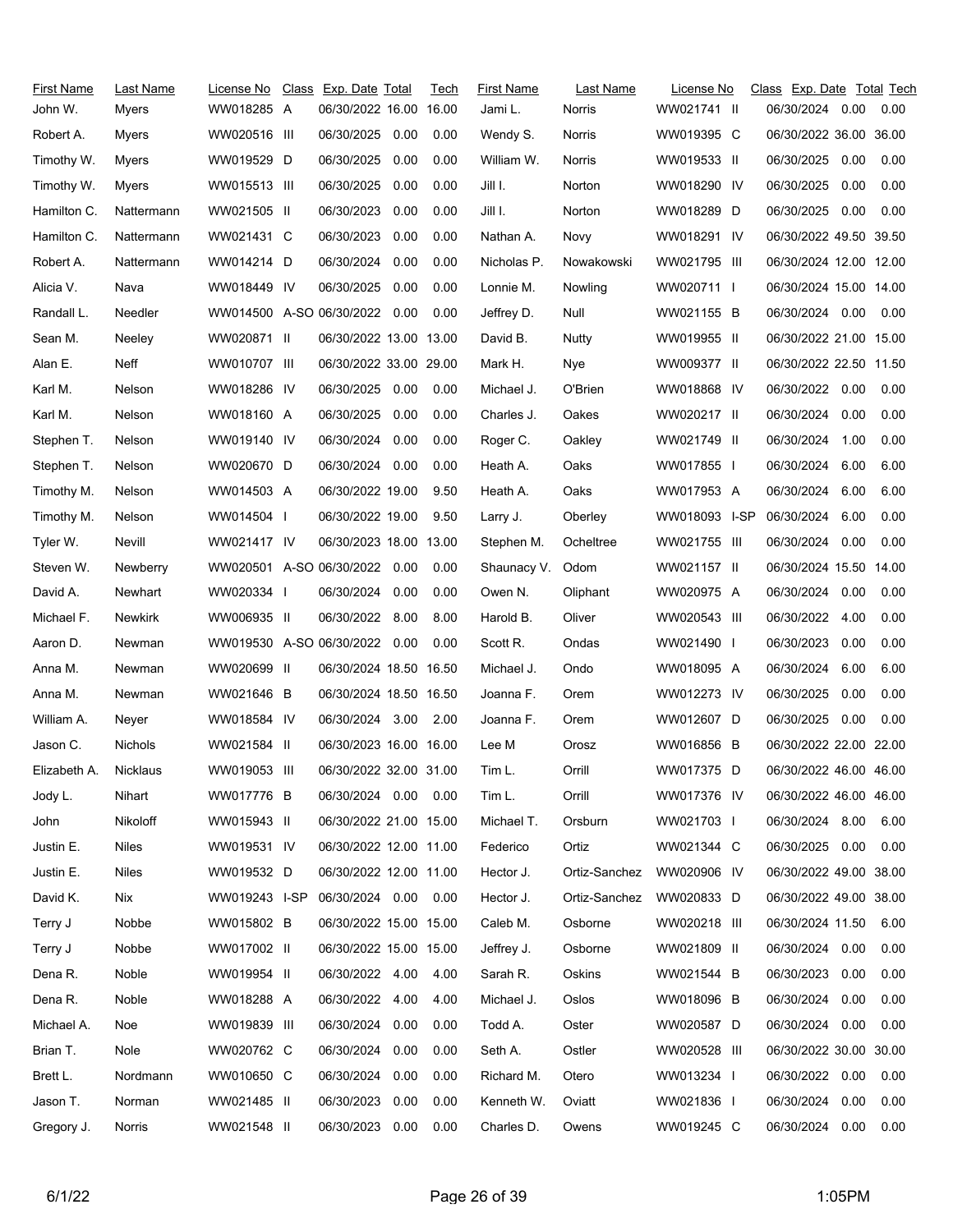| <b>First Name</b>      | Last Name | License No   | Class Exp. Date Total         |      | Tech | <b>First Name</b> | Last Name       | License No                           | Class Exp. Date Total Tech |      |      |
|------------------------|-----------|--------------|-------------------------------|------|------|-------------------|-----------------|--------------------------------------|----------------------------|------|------|
| Robert E.              | Paajanen  | WW020648 II  | 06/30/2024                    | 0.00 | 0.00 | Joshua R.         | Peach           | WW021727 III                         | 06/30/2024                 | 0.00 | 0.00 |
| Christopher A. Pace    |           | WW020791 I   | 06/30/2022 11.00              |      | 9.00 | Mark D.           | Peacock         | WW013736 D                           | 06/30/2022                 | 0.00 | 0.00 |
| William A.             | Pace      | WW015324 IV  | 06/30/2022                    | 0.00 | 0.00 | Dannie L.         | Peaslee         | WW021780 II                          | 06/30/2024                 | 2.00 | 2.00 |
| Elvis A.               | Pack      | WW021820 I   | 06/30/2024 0.00               |      | 0.00 | Nathaniel B.      | Peck            | WW021663 B                           | 06/30/2024                 | 0.00 | 0.00 |
| Debra L.               | Padgett   | WW017896 D   | 06/30/2024                    | 3.00 | 3.00 | Clifford L.       | Pemberton       | WW018870 I                           | 06/30/2022                 | 0.00 | 0.00 |
| Debra L.               | Padgett   | WW018099 IV  | 06/30/2024                    | 3.00 | 3.00 | Everardo          | Pena            | WW019443 IV                          | 06/30/2025                 | 0.00 | 0.00 |
| Jac L.                 | Padgett   | WW021037 A   | 06/30/2024 0.00               |      | 0.00 | James E.          | Pence           | WW019249 II                          | 06/30/2024                 | 9.00 | 8.00 |
| Matthew W.             | Palfi     | WW021601 II  | 06/30/2023 15.00 12.00        |      |      | Robert W.         | Pendleton       | WW019398 A-SO 06/30/2022 4.50        |                            |      | 4.50 |
| Ashley                 | Pallo     | WW021484 I   | 06/30/2023 14.00 11.50        |      |      | Adam J.           | Penrod          | WW018296 III                         | 06/30/2022 31.00 31.00     |      |      |
| Alan D.                | Pancake   |              | WW020717 A-SO 06/30/2024 0.00 |      | 0.00 | Donald R.         | Penzenik        | WW009592 B                           | 06/30/2022 0.00            |      | 0.00 |
| Donald J.              | Papai     | WW020634 III | 06/30/2024 25.00 24.00        |      |      | Jeremy T.         | Pequignot       | WW021798 I                           | 06/30/2024 0.00            |      | 0.00 |
| Eric E.                | Parker    | WW020943 II  | 06/30/2022 0.00               |      | 0.00 | Frederick M.      | Perez           | WW020887 IV                          | 06/30/2022 44.00 44.00     |      |      |
| James E.               | Parker    | WW018765 I   | 06/30/2024                    | 0.00 | 0.00 | Timothy           | Perez           | WW021668 I                           | 06/30/2024 25.00 25.00     |      |      |
| Scott R.               | Parker    | WW013778 I   | 06/30/2025                    | 0.00 | 0.00 | Chase             | Perry           | WW021808 I                           | 06/30/2024 0.00            |      | 0.00 |
| Scott R.               | Parker    | WW014512 D   | 06/30/2025                    | 0.00 | 0.00 | Keith C.          | Perry           | WW021459 IV                          | 06/30/2023 30.50 28.50     |      |      |
| Steven A.              | Parker    | WW021602 III | 06/30/2023                    | 9.00 | 2.00 | Michael P.        | Perry           | WW015472 III                         | 06/30/2022 20.00 20.00     |      |      |
| Vincent J.             | Parker    | WW012912 D   | 06/30/2024 13.50              |      | 9.50 | Roger D.          | Perry           | WW018593 I                           | 06/30/2024 15.50 13.50     |      |      |
| Nicholas P.            | Parkman   | WW021821 II  | 06/30/2024 0.00               |      | 0.00 | Dale M.           | Pershing        | WW015200 A-SO 06/30/2022 0.00        |                            |      | 0.00 |
| Christopher D. Parks   |           | WW019802 C   | 06/30/2024 27.00 12.00        |      |      | Jake D.           | Personett       | WW021065 I                           | 06/30/2024                 | 5.00 | 1.00 |
| Daniel A.              | Parks     | WW018588 III | 06/30/2024 18.00 15.00        |      |      | Brian J.          | Peters          | WW015626 III                         | 06/30/2024                 | 0.00 | 0.00 |
| Jeremy R.              | Parr      | WW019566 I   | 06/30/2022 0.00               |      | 0.00 | Brian J.          | Peters          | WW015625 C                           | 06/30/2024                 | 0.00 | 0.00 |
| Justin M.              | Parsons   | WW021311     | 06/30/2022                    | 0.00 | 0.00 | Henry             | Peterson        | WW018103 B                           | 06/30/2024                 | 0.00 | 0.00 |
| Ryan S.                | Paschal   | WW020219 IV  | 06/30/2024                    | 6.00 | 5.00 | Robert J          | Petrella        | WW016082 D                           | 06/30/2024                 | 0.00 | 0.00 |
| Ryan S.                | Paschal   | WW020220 D   | 06/30/2024                    | 6.00 | 5.00 | Lon M.            | Petts           | WW014120 D                           | 06/30/2024                 | 0.00 | 0.00 |
| Kenneth C.             | Paschall  | WW021465 I   | 06/30/2023                    | 0.00 | 0.00 | James W.          | Pevlor          | WW016426 A                           | 06/30/2022 19.00 17.00     |      |      |
| April N.               | Pasco     | WW020962 II  | 06/30/2022 17.00 17.00        |      |      | James W.          | Pevlor          | WW013796 I                           | 06/30/2022 19.00 17.00     |      |      |
| Timothy E.             | Pasco     | WW021160 II  | 06/30/2024 8.00               |      | 8.00 | Darren M.         | Pflaumer        | WW020010 I                           | 06/30/2022 21.50 21.00     |      |      |
| Christopher M. Patchon |           | WW019958 D   | 06/30/2025                    | 0.00 | 0.00 | Dustin L.         | Pflum           | WW018104 D                           | 06/30/2024 0.00            |      | 0.00 |
| Elmer R.               | Pate      |              | WW016145 A-SO 06/30/2024 0.00 |      | 0.00 | Steven E.         | Phebus          | WW015809 B                           | 06/30/2022                 | 0.00 | 0.00 |
| Samir P.               | Patel     | WW021715     | 06/30/2024 25.00 25.00        |      |      | Steven E.         | Phebus          | WW016077 I                           | 06/30/2022                 | 0.00 | 0.00 |
| Fawn A.                | Patterson | WW021387 II  | 06/30/2022 40.50 30.00        |      |      | Larry S.          | Phegley         | WW017001 III                         | 06/30/2025                 | 0.00 | 0.00 |
| Todd A.                | Patterson | WW021327 B   | 06/30/2025 0.00               |      | 0.00 | Brandon M.        | Phifer          | WW020485 IV                          | 06/30/2022 13.00 13.00     |      |      |
| David                  | Pattison  | WW017411 II  | 06/30/2022 17.00 17.00        |      |      | Brian L.          | Phillips        | WW021320 II                          | 06/30/2022 40.00 40.00     |      |      |
| DeJuan L.              | Patton    | WW020132 IV  | 06/30/2022 1.00               |      | 1.00 | Donald W.         | <b>Phillips</b> | WW011275 I                           | 06/30/2024 10.00           |      | 3.00 |
| Lonnie J.              | Patton    | WW018293 III | 06/30/2025 0.00               |      | 0.00 | Edwin R.          | <b>Phillips</b> | WW018875 A-SO 06/30/2022 27.00 16.50 |                            |      |      |
| Craig A.               | Paul      | WW020948 III | 06/30/2022 43.00 43.00        |      |      | Frank B.          | Phillips        | WW014002 B                           | 06/30/2022 0.00            |      | 0.00 |
| Darla S.               | Paul      |              | WW015470 A-SO 06/30/2022 2.00 |      | 0.00 | Kevin S.          | Phillips        | WW021801 I                           | 06/30/2024                 | 0.00 | 0.00 |
| Lee J.                 | Paulsen   | WW020417 A   | 06/30/2022 16.00 16.00        |      |      | Michael C.        | <b>Phillips</b> | WW020935 A-SO 06/30/2022             |                            | 0.00 | 0.00 |
| Kenneth W.             | Paxson    | WW008970 C   | 06/30/2024                    | 0.00 | 0.00 | Roger J.          | <b>Phillips</b> | WW021612 I                           | 06/30/2023 13.00 10.00     |      |      |
| Kenneth W.             | Paxson    | WW008969 III | 06/30/2024                    | 0.00 | 0.00 | Telpri J.         | Piccirilli      | WW019672 A                           | 06/30/2024                 | 6.00 | 6.00 |
| Drexel G.              | Payne     | WW020801 B   | 06/30/2025                    | 0.00 | 0.00 | Mark M.           | Pierce          | WW021380 I                           | 06/30/2022 0.00            |      | 0.00 |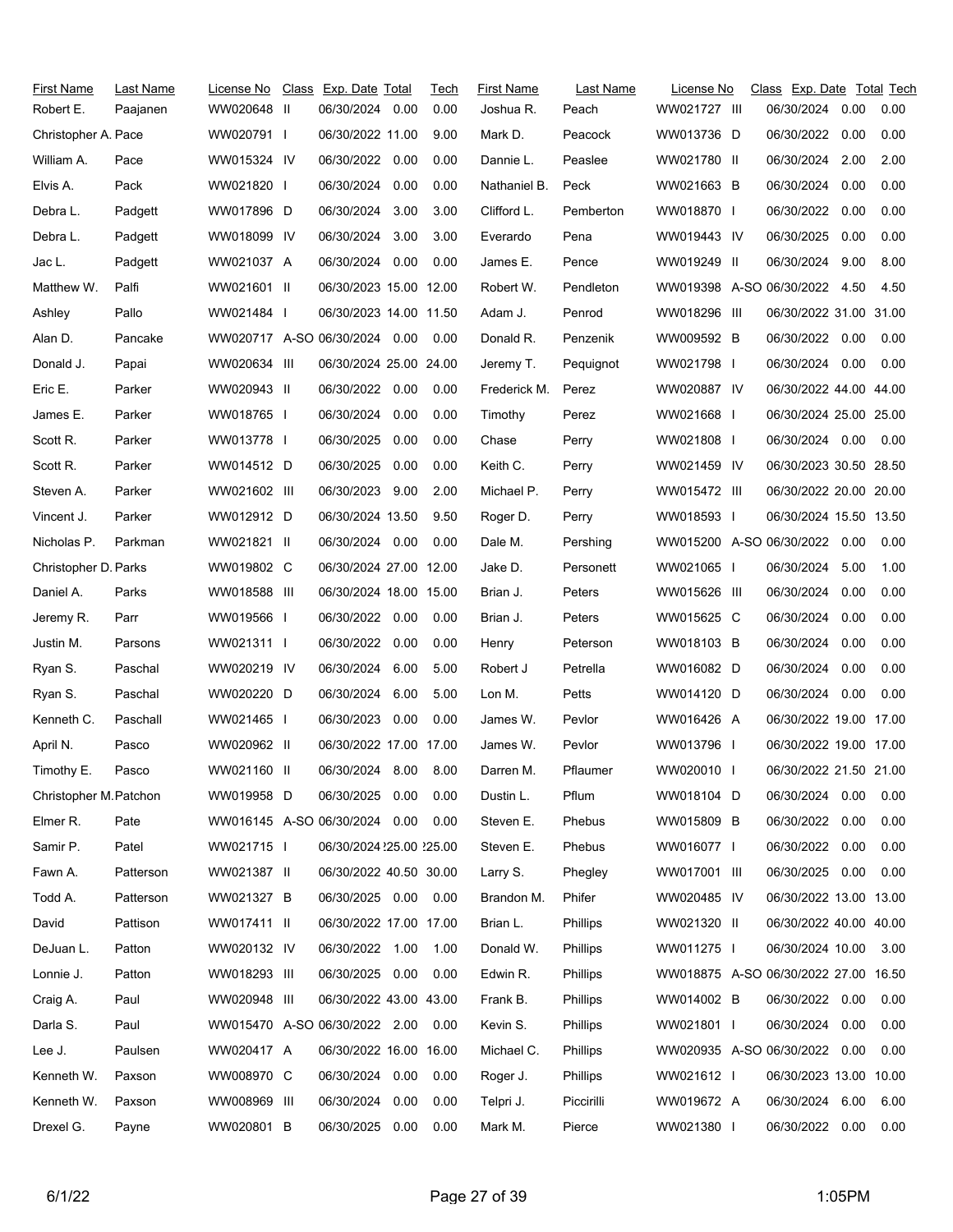| <b>First Name</b><br>Mark M. | Last Name<br>Pierce | License No<br><b>WWA00508</b>        | Class Exp. Date Total<br>08/20/2026 | 0.00 | Tech<br>0.00 | First Name<br>Curtis  | Last Name<br>Prater | License No<br>WW020089 D             | Class Exp. Date Total Tech<br>06/30/2025 | 0.00 | 0.00 |
|------------------------------|---------------------|--------------------------------------|-------------------------------------|------|--------------|-----------------------|---------------------|--------------------------------------|------------------------------------------|------|------|
| Christopher P. Pieszchala    |                     | WW019147 A-SO 06/30/2024             |                                     | 0.00 | 0.00         | Curtis                | Prater              | WW020090 IV                          | 06/30/2025                               | 0.00 | 0.00 |
| Jeffery S.                   | Ping                | WW011276                             | 06/30/2024 10.00 10.00              |      |              | James T.              | Prater              | WW020224 I-SP                        | 06/30/2024                               | 0.00 | 0.00 |
| Patrick R.                   | Pinkerton           | WW013925 II                          | 06/30/2022 66.50 36.00              |      |              | Christopher T. Previs |                     | WW017083 IV                          | 06/30/2022 10.00 10.00                   |      |      |
| Clinton H.                   | Pinkston            | WWA00520                             | 12/08/2026 0.00                     |      | 0.00         | Douglas E.            | Price               | WW017583 II                          | 06/30/2024                               | 1.00 | 0.00 |
| David                        | Pittenger           | WW017072 I                           | 06/30/2022 15.00 15.00              |      |              | Gary J.               | Pride               | WW010429 I                           | 06/30/2024                               | 0.00 | 0.00 |
| Rodger W.                    | Pittman             | WW021241 A-SO 06/30/2022 11.50 11.00 |                                     |      |              | Gary J.               | Pride               | WW017282 A                           | 06/30/2024 0.00                          |      | 0.00 |
| Anthony                      | Pitzulo             | WW006941 IV                          | 06/30/2022 0.00                     |      | 0.00         | Steve W.              | Pridemore           | WW017495 A-SO 06/30/2022 38.00 14.00 |                                          |      |      |
| Clinton                      | <b>Planck</b>       | WW021183 C                           | 06/30/2024 15.00 14.00              |      |              | Robert C.             | Pruett              | WW021494 B                           | 06/30/2023 25.00 25.00                   |      |      |
| Michael E.                   | Plasterer           | WW017891 II                          | 06/30/2024 4.50                     |      | 1.50         | Alan                  | Pryor               | WW015784 B                           | 06/30/2022                               | 0.00 | 0.00 |
| Tucker D.                    | Pletcher            | WWA00484                             | 10/20/2025                          | 0.00 | 0.00         | Chrysostomos Psyllos  |                     | WW021389 A-SO 06/30/2022 0.00        |                                          |      | 0.00 |
| Brad A.                      | Plummer             | WW021743 I                           | 06/30/2024                          | 0.00 | 0.00         | Frank A.              | Pugh                | WW015017 II                          | 06/30/2024 13.00                         |      | 7.00 |
| Donald W.                    | Plummer             | WW021397 II                          | 06/30/2022 25.00 20.00              |      |              | Raymond J.            | Putman              | WW021725 IV                          | 06/30/2024                               | 0.00 | 0.00 |
| Kevin C.                     | Plyman              | WW020531 I                           | 06/30/2025                          | 0.00 | 0.00         | Grazyna               | Pycinski            | WW019257 IV                          | 06/30/2024                               | 0.00 | 0.00 |
| Charles E.                   | Polarek             | WW013927 IV                          | 06/30/2025                          | 0.00 | 0.00         | Larry D.              | Pyke                | WW020642 A                           | 06/30/2024                               | 0.00 | 0.00 |
| Robert A.                    | Poling              | WW017323 II                          | 06/30/2022 20.00 20.00              |      |              | Scott                 | Quaas               | WW019258 A-SO 06/30/2024             |                                          | 0.00 | 0.00 |
| Erik C.                      | Ponder              | WW020389 A-SO 06/30/2024 0.00        |                                     |      | 0.00         | Eric R.               | Qualkinbush         | WW021334 A                           | 06/30/2022                               | 5.00 | 5.00 |
| Christopher M. Pontorno      |                     | WW014302 C                           | 06/30/2024 0.00                     |      | 0.00         | Randy L.              | Quick               | WW020651 D                           | 06/30/2024                               | 0.00 | 0.00 |
| Jacob A.                     | Pool                | WW021692 II                          | 06/30/2024                          | 9.00 | 9.00         | William R.            | Quick               | WW018880 C                           | 06/30/2022                               | 0.00 | 0.00 |
| Gary L.                      | Poole               | WW021679 A                           | 06/30/2024 15.00 15.00              |      |              | William R.            | Quick               | WW018879 III                         | 06/30/2022                               | 0.00 | 0.00 |
| Edward G.                    | Popovich            | WW016218 I                           | 06/30/2024 10.00 10.00              |      |              | Daniel E.             | Rabe                | WW016524 IV                          | 06/30/2024 23.50 18.50                   |      |      |
| Aaron P.                     | Popplewell          | WW020222 IV                          | 06/30/2024 12.00 12.00              |      |              | Daniel E.             | Rabe                | WW016525 D                           | 06/30/2024 23.50 18.50                   |      |      |
| Jose L.                      | Porras              | WW011280 II                          | 06/30/2024 0.00                     |      | 0.00         | Terry L.              | Raber               | WW020578 II                          | 06/30/2022 2.00                          |      | 0.00 |
| Steven R.                    | Porras              | WW020782 IV                          | 06/30/2025                          | 0.00 | 0.00         | Ayanna M.             | Ragin               | WW019403 A-SO 06/30/2022             |                                          | 0.00 | 0.00 |
| David B.                     | Porter              | WW021436 C                           | 06/30/2023                          | 0.00 | 0.00         | Ricky L.              | Rahm                | WW019674 C                           | 06/30/2024                               | 0.00 | 0.00 |
| Robert J.                    | Porter              | WW015631 II                          | 06/30/2024                          | 9.00 | 2.00         | David S               | Rainey              | WW017077 III                         | 06/30/2022 40.00 32.50                   |      |      |
| Kenneth J.                   | Porwit              | WW014357 III                         | 06/30/2024 6.00                     |      | 6.00         | Jonathan W.           | Rains               | WW017340 I                           | 06/30/2022 10.00 10.00                   |      |      |
| Joseph A.                    | Potts               | WW021233 IV                          | 06/30/2024 16.50 16.00              |      |              | Charles V.            | Raisor              | WW021729 III                         | 06/30/2024                               | 0.00 | 0.00 |
| Michael R.                   | Pouch               | WW019149 I                           | 06/30/2024 5.00                     |      | 0.00         | Charles V.            | Raisor              | WW010843 A                           | 06/30/2024                               | 0.00 | 0.00 |
| Steve C.                     | Poulos              | WW014303 IV                          | 06/30/2024 0.00                     |      | 0.00         | Matthew S.            | Ramer               | WW021413 IV                          | 06/30/2025                               | 0.00 | 0.00 |
| Lee E.                       | Poulson             | WW012619 II                          | 06/30/2022 17.00 14.00              |      |              | Brandy S.             | Ranard              | WW020681 D                           | 06/30/2024 9.00                          |      | 3.00 |
| James R.                     | Powell              | WW019151 IV                          | 06/30/2025                          | 0.00 | 0.00         | Brandy S.             | Ranard              | WW019404 I                           | 06/30/2022 38.00 20.50                   |      |      |
| James R.                     | Powell              | WW019402 C                           | 06/30/2025                          | 0.00 | 0.00         | Terrill D.            | Rangeloff           | WW019806 IV                          | 06/30/2024 24.00 23.00                   |      |      |
| Leonard D.                   | Powell              | WW019959 D                           | 06/30/2022                          | 0.00 | 0.00         | Terrill D.            | Rangeloff           | WW019260 D                           | 06/30/2024 24.00 23.00                   |      |      |
| Daniel B.                    | Powers              | WW021832 A-SO 06/30/2024             |                                     | 0.00 | 0.00         | Ray E.                | Rankin              | WW019962 II                          | 06/30/2022 15.00 15.00                   |      |      |
| Daniel L.                    | Powers              | WW019253 III                         | 06/30/2024 0.00                     |      | 0.00         | Luke R.               | Rasche              | WW021254 A-SO 06/30/2022 36.50 21.00 |                                          |      |      |
| Cynthia A.                   | Pownell             | WW013739 II                          | 06/30/2022 20.00 20.00              |      |              | Katrina L.            | Raubuch             | WW019536 II                          | 06/30/2022 9.00                          |      | 2.00 |
| Cynthia A.                   | Pownell             | WW019254 C                           | 06/30/2024 0.00                     |      | 0.00         | Rasik H.              | Raval               | WW008313 D                           | 06/30/2024 30.00 29.00                   |      |      |
| Cody J.                      | Poynter             | WW021330 IV                          | 06/30/2022                          | 0.00 | 0.00         | Alan D.               | Ray                 | WW012787 A                           | 06/30/2024 0.00                          |      | 0.00 |
| Cody J.                      | Poynter             | WW021346 D                           | 06/30/2022 0.00                     |      | 0.00         | Michael J.            | Rea                 | WW020995 I                           | 06/30/2024                               | 0.00 | 0.00 |
| Lawrence A.                  | Prange              | WW019152 IV                          | 06/30/2024 13.50 12.50              |      |              | Jerry L.              | Reamer              | WW010432 B                           | 06/30/2025 0.00                          |      | 0.00 |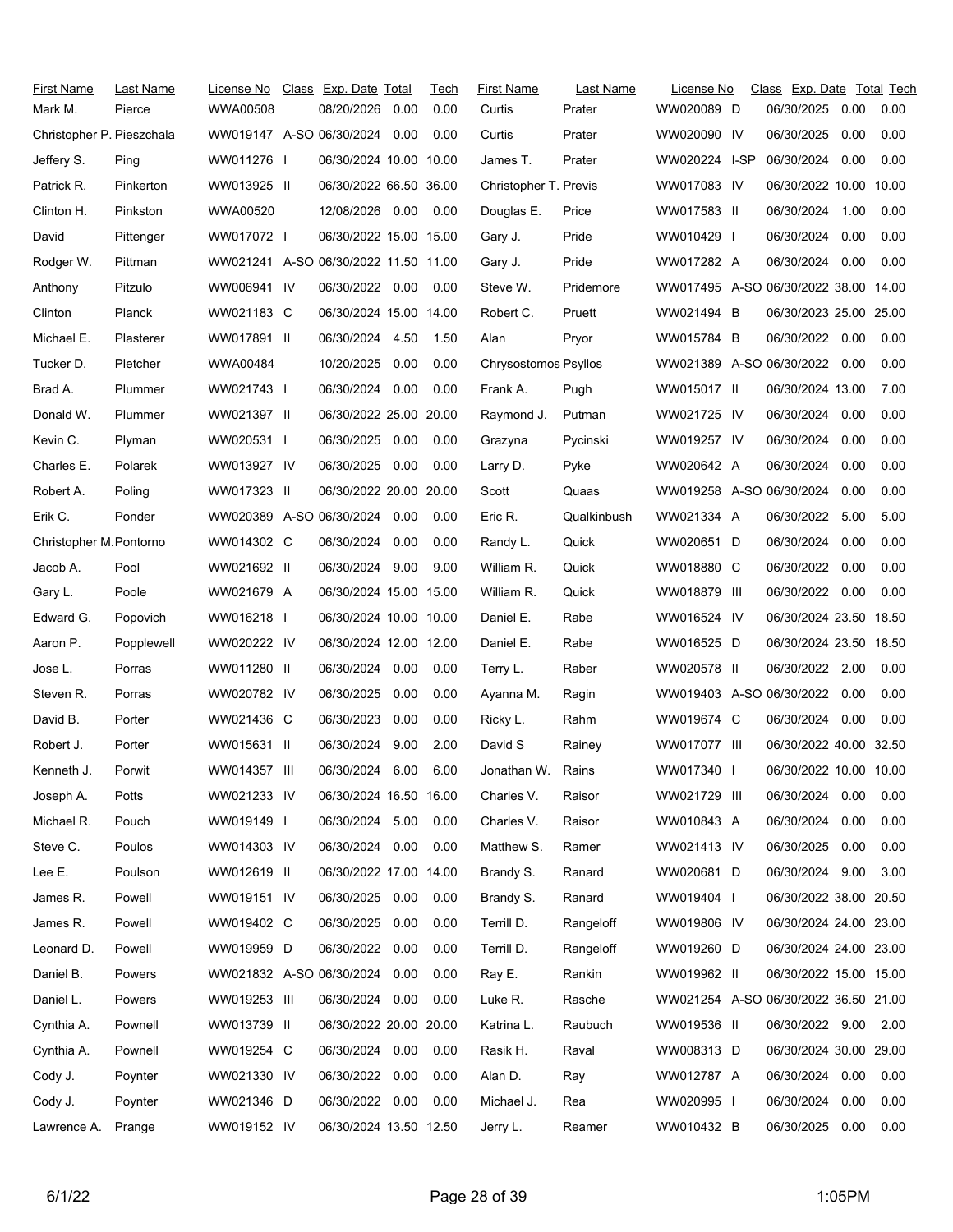| First Name  | Last Name     | License No    | Class Exp. Date Total  |      | Tech | <b>First Name</b> | Last Name  | License No                    | Class Exp. Date Total Tech |      |      |
|-------------|---------------|---------------|------------------------|------|------|-------------------|------------|-------------------------------|----------------------------|------|------|
| Lance E.    | Redding       | WW019537 D    | 06/30/2022             | 0.00 | 0.00 | Dirk E.           | Rhoads     | WW021393 II                   | 06/30/2022 15.00 15.00     |      |      |
| Justin G.   | Redman        | WW020336 B    | 06/30/2024             | 6.00 | 6.00 | Kevin M.          | Rhoads     | WW015474 IV                   | 06/30/2022 32.00 30.00     |      |      |
| Mark D.     | Reece         | WW021379 D    | 06/30/2025             | 0.00 | 0.00 | Kevin M.          | Rhoads     | WW015475 D                    | 06/30/2022 32.00 30.00     |      |      |
| Mark D.     | Reece         | WW021349 IV   | 06/30/2025             | 0.00 | 0.00 | Vincent L.        | Rhodes     | WW016792 C                    | 06/30/2024 18.00 17.00     |      |      |
| Vincent M.  | Reece         | WW021553 B    | 06/30/2023             | 2.50 | 0.50 | Joshua P.         | Rice       | WW015351 II                   | 06/30/2022                 | 0.00 | 0.00 |
| Scott A.    | Reecer        | WW016980 B    | 06/30/2022 44.00 44.00 |      |      | Scott A.          | Rice       | WW020716 A-SO 06/30/2024      |                            | 0.00 | 0.00 |
| Scott A.    | Reecer        | WW018107 III  | 06/30/2024 15.00 15.00 |      |      | Cathy A.          | Rich       | WW016013 IV                   | 06/30/2022 0.00            |      | 0.00 |
| Annette M.  | Reed          | WW015919 I    | 06/30/2022 12.00 12.00 |      |      | James E.          | Richards   | WW013146 A                    | 06/30/2022 48.00 48.00     |      |      |
| Annette M.  | Reed          | WW016087 A    | 06/30/2022 12.00 12.00 |      |      | James E.          | Richards   | WW008978 III                  | 06/30/2024 21.00 21.00     |      |      |
| Carl D.     | Reed          | WW021772 IV   | 06/30/2024 25.00       |      | 9.00 | Kirk E.           | Richards   | WW014124 III                  | 06/30/2024 15.00 15.00     |      |      |
| Gary L.     | Reed          | WW021522 C    | 06/30/2023 9.00        |      | 5.00 | Benjamin J.       | Richardson | WW018599 I                    | 06/30/2024 0.00            |      | 0.00 |
| Nathan L.   | Reed          | WW020621 I    | 06/30/2024             | 0.00 | 0.00 | Nathan E.         | Richardson | WW021170 I                    | 06/30/2024                 | 0.00 | 0.00 |
| William D.  | Reed          | WW006437 III  | 06/30/2024 6.00        |      | 6.00 | Robert A.         | Richardson | WW020932 A-SO 06/30/2025      |                            | 0.00 | 0.00 |
| William J.  | Reed          | WW017861 I    | 06/30/2024             | 2.00 | 1.00 | Shannon R.        | Richardson | WW016447 C                    | 06/30/2024                 | 0.00 | 0.00 |
| Christopher | Reeder        | WW018108 D    | 06/30/2024 0.00        |      | 0.00 | Jeffrey A.        | Richey     | WW021096 III                  | 06/30/2024                 | 6.00 | 3.00 |
| Robert B.   | Reeder        | WW019017 II   | 06/30/2022             | 0.00 | 0.00 | Jon C.            | Richey     | WW014945 II                   | 06/30/2024                 | 0.00 | 0.00 |
| Thomas E.   | Reeder        | WW020337 C    | 06/30/2024             | 0.00 | 0.00 | Samuel N.         | Richey     | WW015476 IV                   | 06/30/2022 2.00            |      | 2.00 |
| Carolyn     | Reese         | WW020269 B    | 06/30/2024             | 5.00 | 5.00 | Joey D.           | Rieger     | WW021416 III                  | 06/30/2023 10.00 10.00     |      |      |
| Carolyn     | Reese         | WW020270 II   | 06/30/2024             | 5.00 | 5.00 | Corey A.          | Rieman     | WW019407 I                    | 06/30/2022 0.00            |      | 0.00 |
| Micky R.    | Reese         | WW019049 IV   | 06/30/2022 77.50 65.00 |      |      | John A.           | Rigdon     | WW015512 D                    | 06/30/2022 35.50 25.00     |      |      |
| Micky R.    | Reese         | WW015811 B    | 06/30/2022 77.50 65.00 |      |      | John A.           | Rigdon     | WW015287 IV                   | 06/30/2022 35.50 25.00     |      |      |
| Jennifer L. | Reichenbacker | WW021700 II   | 06/30/2024 9.00        |      | 9.00 | Cynthia J.        | Riggs      | WW014764 A-SO 06/30/2022 0.00 |                            |      | 0.00 |
| Michael K.  | Reid          | WW021540 I    | 06/30/2023             | 6.00 | 6.00 | Douglas J.        | Riggs      | WW019807 B                    | 06/30/2024                 | 0.00 | 0.00 |
| Daniel D.   | Reinhart      | WW020225 I-SP | 06/30/2024 0.00        |      | 0.00 | Michael J.        | Riggs      | WW015725 A                    | 06/30/2022 16.00 16.00     |      |      |
| Wade R.     | Reiser        | WW021562 I    | 06/30/2023 24.00 14.00 |      |      | Michael J.        | Riggs      | WW015930 I                    | 06/30/2022 16.00 16.00     |      |      |
| Brian C.    | Reising       | WW021169 D    | 06/30/2024 23.00 21.00 |      |      | Andrew J.         | Riley      | WW019153 IV                   | 06/30/2024 26.00 17.50     |      |      |
| Brian C.    | Reising       | WW021110 IV   | 06/30/2024 23.00 21.00 |      |      | Harry             | Riley      | WW020949 I                    | 06/30/2025 0.00            |      | 0.00 |
| Randall B.  | Reitzel       | WW013745 II   | 06/30/2022 13.00       |      | 8.00 | Eric              | Ringer     | WW021804 II                   | 06/30/2024                 | 0.00 | 0.00 |
| Zachary A.  | Reller        | WW020338 I    | 06/30/2024 0.00        |      | 0.00 | Bobby D.          | Rinks      | WW020341 B                    | 06/30/2024                 | 0.00 | 0.00 |
| Zachary A.  | Reller        | WW020339 A    | 06/30/2024 0.00        |      | 0.00 | Matthew M.        | Rippey     | WW015131 III                  | 06/30/2024                 | 0.00 | 0.00 |
| Jill M.     | Remington     | WW020963 II   | 06/30/2022 17.00 17.00 |      |      | Danny L.          | Risner     | WW018600 I                    | 06/30/2024 46.50 43.50     |      |      |
| Kendra L.   | Replogle      | WW021525 II   | 06/30/2023             | 5.00 | 5.00 | Karen M.          | Risner     | WW020886 A-SO 06/30/2025      |                            | 0.00 | 0.00 |
| Mark R.     | Rettelle      | WW015683 B    | 06/30/2024 0.00        |      | 0.00 | Garrie L.         | Ritchie    | WW020905 II                   | 06/30/2025 0.00            |      | 0.00 |
| Matt A.     | Reuss         | WW018109 II   | 06/30/2024 13.00 12.00 |      |      | Chad F.           | Ritter     | WW019020 II                   | 06/30/2022 27.00 12.00     |      |      |
| Arren W.    | Reust         | WW021002 III  | 06/30/2024 0.00        |      | 0.00 | Cory L.           | Ritter     | WW021456 III                  | 06/30/2023 25.00 16.00     |      |      |
| Alois       | Rey           | WW021145 B    | 06/30/2024             | 0.00 | 0.00 | Jerry L.          | Ritter     | WW015679 I                    | 06/30/2024                 | 0.00 | 0.00 |
| Billy M.    | Reynolds      | WW019261 III  | 06/30/2024 0.00        |      | 0.00 | Jerry L.          | Ritter     | WW014947 A                    | 06/30/2024                 | 0.00 | 0.00 |
| Chad W.     | Reynolds      | WW016429 I    | 06/30/2024 10.00 10.00 |      |      | Jon C.            | Ritter     | WW020873 A-SO 06/30/2022      |                            | 0.00 | 0.00 |
| Dale W.     | Reynolds      | WW015776 B    | 06/30/2025 0.00        |      | 0.00 | Larry             | Rivers     | WW016574 C                    | 06/30/2024                 | 0.00 | 0.00 |
| Darrell L   | Reynolds      | WW016060 II   | 06/30/2024 15.00 14.00 |      |      | Roger A.          | Roahrig    | WW018301 B                    | 06/30/2022                 | 0.00 | 0.00 |
| Larry G.    | Reynolds      | WW017265 C    | 06/30/2022 0.00 0.00   |      |      | Roger A.          | Roahrig    | WW018300 II                   | 06/30/2022                 | 0.00 | 0.00 |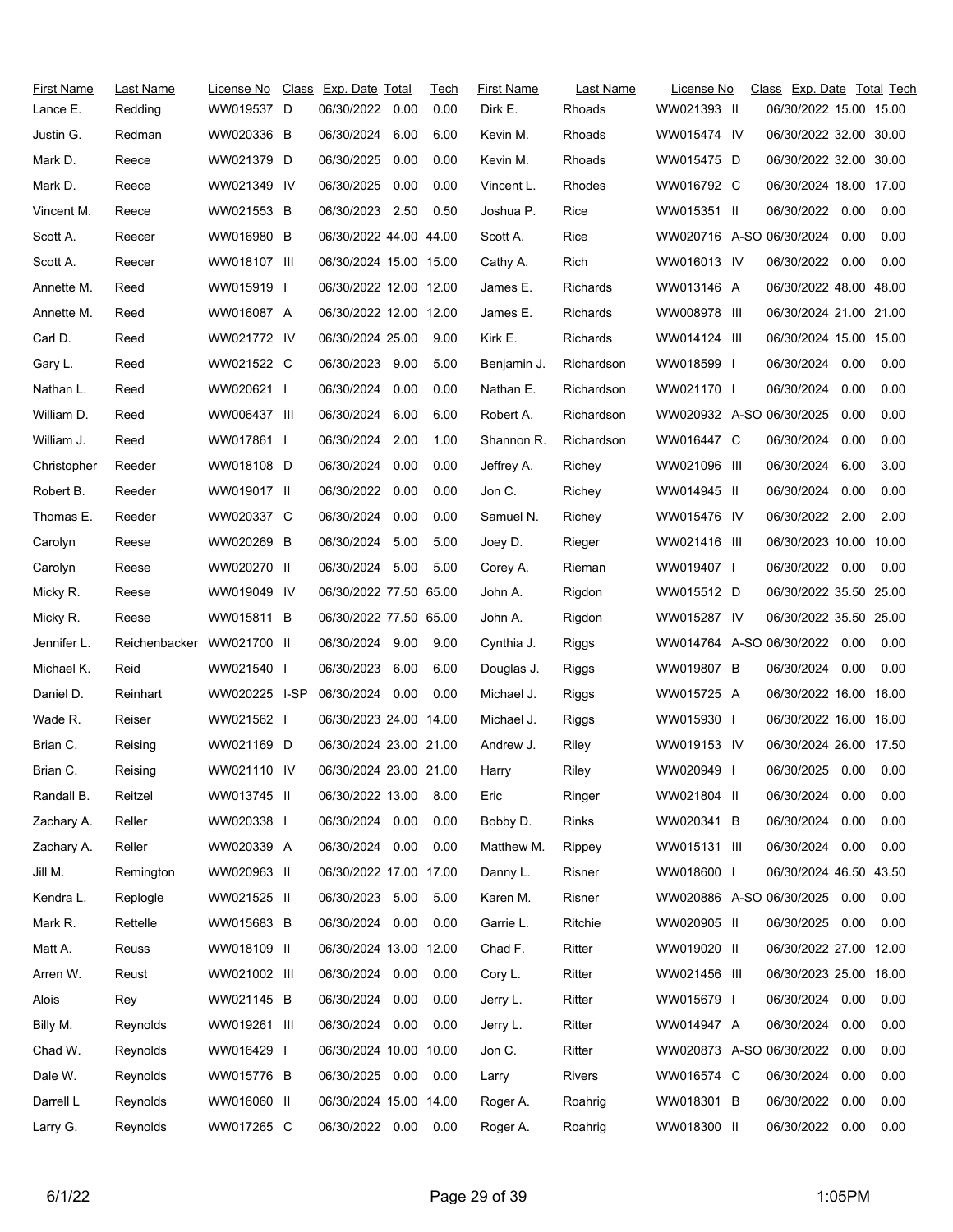| First Name<br>Rick V. | Last Name<br><b>Robbins</b> | License No<br>WW020430 II | Class Exp. Date Total<br>06/30/2022 41.50 38.50 |      | Tech | <b>First Name</b><br>Thomas J. | Last Name<br>Rozelle | License No<br>WW021604 II     | Class Exp. Date Total Tech<br>06/30/2023 22.50 21.00 |      |      |
|-----------------------|-----------------------------|---------------------------|-------------------------------------------------|------|------|--------------------------------|----------------------|-------------------------------|------------------------------------------------------|------|------|
| Rick V.               | <b>Robbins</b>              |                           | WW019409 A-SO 06/30/2022 41.50 38.50            |      |      | Becky S                        | Ruark                | WW017094 IV                   | 06/30/2022 39.00 36.50                               |      |      |
| John L.               | Roberson                    | WW019411 C                | 06/30/2022 15.00                                |      | 9.00 | Becky S                        | Ruark                | WW017095 D                    | 06/30/2022 39.00 36.50                               |      |      |
| John L.               | Roberson                    | WW019410 III              | 06/30/2022 15.00                                |      | 9.00 | Mark                           | Ruby                 | WW016788 I                    | 06/30/2024 8.00                                      |      | 0.00 |
| Mychelle E.           | Roberson                    | WW018738 I                | 06/30/2024 4.50                                 |      | 4.50 | Mark                           | Ruby                 | WW021075 C                    | 06/30/2024 8.00                                      |      | 0.00 |
| Alex M.               | Roberts                     | WW021639 C                | 06/30/2023                                      | 0.00 | 0.00 | M. Allen                       | Ruddick              | WW019971 IV                   | 06/30/2022 43.00 36.00                               |      |      |
| Anthony J.            | Robertson                   | WW021091                  | 06/30/2024 12.00 12.00                          |      |      | M. Allen                       | Ruddick              | WW014306 D                    | 06/30/2024 28.00 24.00                               |      |      |
| Dorothy R.            | Robinette                   | WW013242 IV               | 06/30/2025                                      | 0.00 | 0.00 | Paul S.                        | Ruegamer             | WW010192 D                    | 06/30/2022 0.00                                      |      | 0.00 |
| Dorothy R.            | Robinette                   | WW013747 D                | 06/30/2025 0.00                                 |      | 0.00 | Henry                          | Ruiz                 | WW017567 A                    | 06/30/2022 16.50                                     |      | 6.50 |
| Matthew K.            | Robinette                   | WW021174 II               | 06/30/2024 14.00 14.00                          |      |      | Henry                          | Ruiz                 | WW016040 II                   | 06/30/2024 10.00                                     |      | 2.00 |
| Brian J.              | Robinson                    | WW019967 IV               | 06/30/2022 32.50 23.00                          |      |      | Eric S.                        | Rupley               | WW020763 II                   | 06/30/2024 0.00                                      |      | 0.00 |
| James S.              | Robinson                    | WW021403 II               | 06/30/2022 20.00 16.00                          |      |      | Shane A.                       | Russell              | WW021105 B                    | 06/30/2024 18.00 15.50                               |      |      |
| Scott D.              | Robinson                    | WW014814 IV               | 06/30/2022 40.00 40.00                          |      |      | Shane A.                       | Russell              | WW021306 III                  | 06/30/2025                                           | 0.00 | 0.00 |
| Scott D.              | Robinson                    | WW011574 C                | 06/30/2022 40.00 40.00                          |      |      | Elias                          | Russi                | WW009394 III                  | 06/30/2022 39.50 25.00                               |      |      |
| David A.              | Rockey                      | WW013566 II               | 06/30/2024 0.00                                 |      | 0.00 | Elias                          | Russi                | WW009774 D                    | 06/30/2022 39.50 25.00                               |      |      |
| Karen A.              | Rodenburg                   | WW015638 D                | 06/30/2024 30.00 30.00                          |      |      | Andrew J.                      | Russian              | WW015642 A                    | 06/30/2024 0.00                                      |      | 0.00 |
| Karen A.              | Rodenburg                   | WW015639 IV               | 06/30/2024 30.00 30.00                          |      |      | Kevin A.                       | Rybak                | WW021165 D                    | 06/30/2024                                           | 0.00 | 0.00 |
| David A.              | Rodgers                     | WW019968 II               | 06/30/2022 51.00 30.50                          |      |      | Kevin A.                       | Rybak                | WW021168 IV                   | 06/30/2024 0.00                                      |      | 0.00 |
| Louie L.              | Rodgers                     | WW015935 II               | 06/30/2022 6.00                                 |      | 6.00 | Mark J.                        | Rzepnicki            | WW007897 D                    | 06/30/2022 22.00 10.00                               |      |      |
| James H.              | Rodocker                    | WW020369 B                | 06/30/2024 0.00                                 |      | 0.00 | Mark J.                        | Rzepnicki            | WW007798 IV                   | 06/30/2022 22.00 10.00                               |      |      |
| Octavio J.            | Rodriguez                   | WW021648 A-SO 06/30/2024  |                                                 | 0.00 | 0.00 | Mark A.                        | Saalman              | WW011579 A-SO 06/30/2022      |                                                      | 0.00 | 0.00 |
| Kristopher M. Roedel  |                             | WW021615 B                | 06/30/2023 10.00                                |      | 9.00 | David O.                       | Sacksteder           | WW021252 D                    | 06/30/2025                                           | 0.00 | 0.00 |
| Bobby J.              | Rogers                      | WW013929 IV               | 06/30/2024 0.00                                 |      | 0.00 | Leigh                          | Salgado              | WW021088 A                    | 06/30/2024                                           | 0.00 | 0.00 |
| Bobby J.              | Rogers                      | WW014949 D                | 06/30/2024 0.00                                 |      | 0.00 | Leigh                          | Salgado              | WW021071 I                    | 06/30/2024                                           | 0.00 | 0.00 |
| Terry D.              | Rogers                      | WW017236 I                | 06/30/2022 10.00 10.00                          |      |      | Alfonso                        | Salinas              | WW019263 IV                   | 06/30/2024                                           | 0.00 | 0.00 |
| Joshua K.             | Rogge                       | WW021467 III              | 06/30/2023 31.50 28.50                          |      |      | Deanna                         | Salyers              | WW015608 II                   | 06/30/2024 10.00                                     |      | 8.00 |
| Kimberly L.           | Rohr                        | WW021717 D                | 06/30/2024 0.00                                 |      | 0.00 | Mark L.                        | Salyers              | WW009611 II                   | 06/30/2025 0.00                                      |      | 0.00 |
| Kimberly L.           | Rohr                        | WW020394 IV               | 06/30/2024 9.00                                 |      | 9.00 | Thomas R.                      | Sampson              | WW016663 B                    | 06/30/2024 0.00                                      |      | 0.00 |
| Bryan J.              | Rosberg                     | WW017882 I                | 06/30/2024 17.00 16.00                          |      |      | Adam M.                        | Sams                 | WW020094 II                   | 06/30/2022 31.00 11.00                               |      |      |
| Bryan J.              | Rosberg                     | WW018741 C                | 06/30/2024 9.00                                 |      | 9.00 | James E.                       | Samsel               | WW014128 I                    | 06/30/2024 0.00                                      |      | 0.00 |
| Tim                   | Rose                        | WW009825 A                | 06/30/2024 0.00                                 |      | 0.00 | Leah C.                        | Samson               | WW020539 B                    | 06/30/2022 4.00                                      |      | 4.00 |
| Tim                   | Rose                        | WW009178 II               | 06/30/2024                                      | 0.00 | 0.00 | John B.                        | Sanders              | WW019415 D                    | 06/30/2022 27.00 26.00                               |      |      |
| Billy J.              | Ross                        | WW021207 II               | 06/30/2024 2.00                                 |      | 2.00 | Joseph L.                      | Sanders              | WW018604 II                   | 06/30/2024 0.00                                      |      | 0.00 |
| Charles J.            | Ross                        | WW015477 B                | 06/30/2022 15.00 15.00                          |      |      | Joshua D.                      | Sanders              | WW020563 A-SO 06/30/2022      |                                                      | 0.00 | 0.00 |
| Johnny J.             | Rosselli                    | WW016282 II               | 06/30/2024 0.00                                 |      | 0.00 | Matthew T.                     | Sanders              | WW020415 D                    | 06/30/2022                                           | 0.00 | 0.00 |
| Spencer M.            | Rossow                      | WW021659 II               | 06/30/2024 20.00 10.50                          |      |      | Trent S.                       | Sanders              | WW012419 A-SO 06/30/2022 6.00 |                                                      |      | 6.00 |
| Ronald D.             | Rothgerber                  | WW011575 C                | 06/30/2022 23.00 19.00                          |      |      | Ronald L.                      | Sandlin              | WW015718 I-SP                 | 06/30/2022                                           | 0.00 | 0.00 |
| Robert D.             | Roudebush                   | WW020122 IV               | 06/30/2022 33.00 31.00                          |      |      | Adriana                        | Sandoval             | WWA00424                      | 08/22/2024                                           | 0.00 | 0.00 |
| Robert D.             | Roudebush                   | WW020123 D                | 06/30/2022 33.00 31.00                          |      |      | Chad L.                        | Sappingfield         | WW019690 II                   | 06/30/2024                                           | 2.00 | 2.00 |
| Ratul                 | Roy                         | WW021471 B                | 06/30/2023 0.00                                 |      | 0.00 | Robert S.                      | Sartell              | WW013467 A                    | 06/30/2024                                           | 0.00 | 0.00 |
| Carl A.               | Royer                       | WW020583 III              | 06/30/2024 0.00                                 |      | 0.00 | Robert S.                      | Sartell              | WW010033 IV                   | 06/30/2024                                           | 0.00 | 0.00 |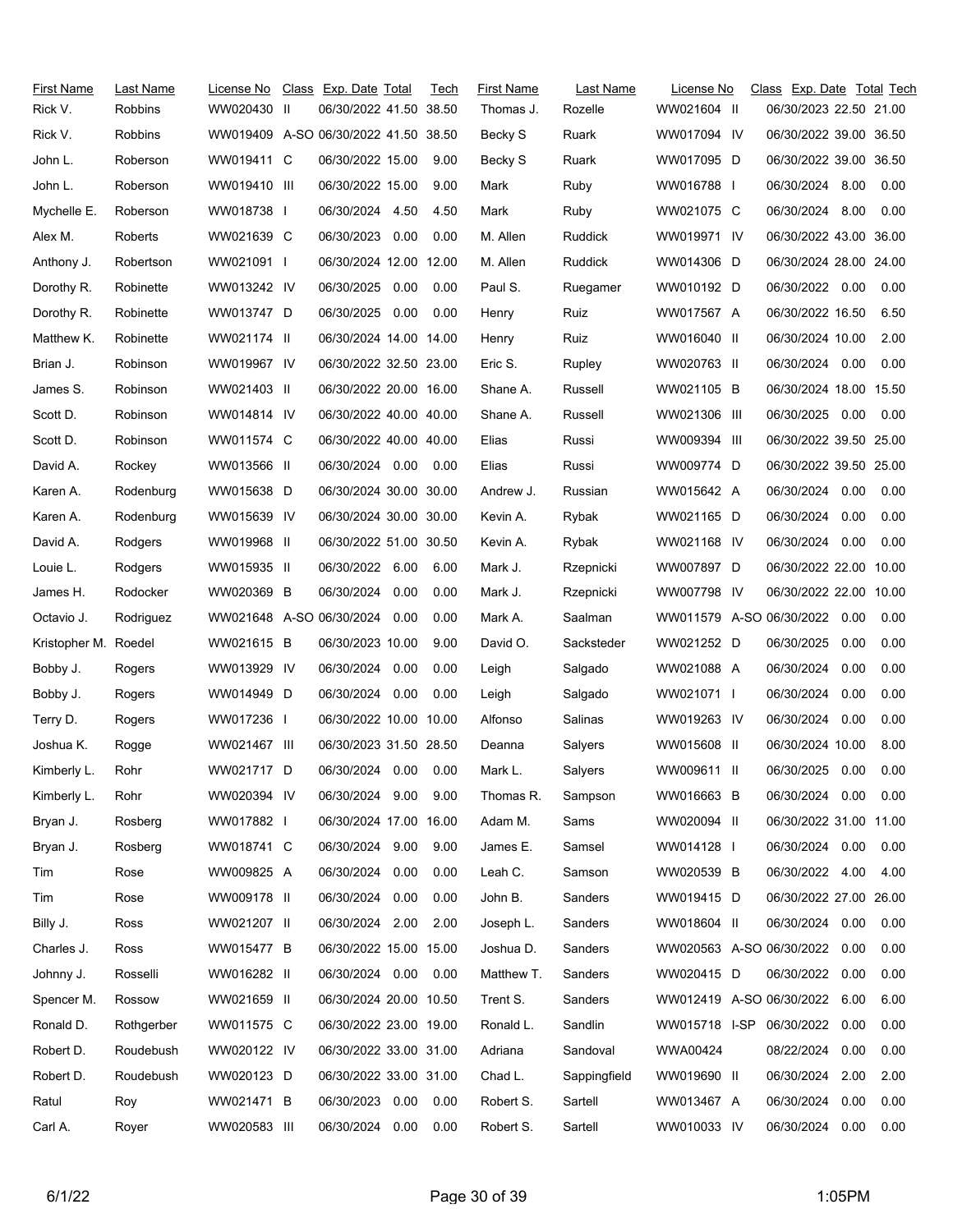| First Name   | Last Name      | License No                     | Class Exp. Date Total  |      | Tech | <b>First Name</b>    | Last Name  | License No                     | Class Exp. Date Total Tech |      |      |
|--------------|----------------|--------------------------------|------------------------|------|------|----------------------|------------|--------------------------------|----------------------------|------|------|
| Todd M.      | Sattison       | WW018605 III                   | 06/30/2024 22.00 16.50 |      |      | Gregory B.           | Schwindler | WW019974 D                     | 06/30/2025                 | 0.00 | 0.00 |
| James R.     | Saucerman      | WW015133 A-SO 06/30/2024 11.00 |                        |      | 1.00 | Michael R.           | Scobbie    | WW017578 A                     | 06/30/2025                 | 0.00 | 0.00 |
| Matthew      | Saul           | WW014953 D                     | 06/30/2024             | 0.00 | 0.00 | Michael R.           | Scobbie    | WW017825 III                   | 06/30/2024                 | 0.00 | 0.00 |
| Bradley A.   | Saunders       | WW021082 A-SO 06/30/2024 0.00  |                        |      | 0.00 | Christopher T. Scott |            | WW020461 B                     | 06/30/2025                 | 0.00 | 0.00 |
| Lonnie R.    | Saunders       | WW021680 D                     | 06/30/2024             | 0.00 | 0.00 | Jerry E.             | Scott      | WW019065 II                    | 06/30/2022 12.00 12.00     |      |      |
| Christie K.  | Sawyer         | WW015429 D                     | 06/30/2022 24.00       |      | 0.00 | Michael A.           | Scott      | WW019416 III                   | 06/30/2022                 | 0.00 | 0.00 |
| Christie K.  | Sawyer         | WW011521 IV                    | 06/30/2022 24.00       |      | 0.00 | Patrick D.           | Scott      | WW016747 B                     | 06/30/2022                 | 0.00 | 0.00 |
| George M.    | Sawyer         | WW014955 D                     | 06/30/2024 0.00        |      | 0.00 | Paul E.              | Scott      | WW019158 IV                    | 06/30/2024                 | 3.00 | 0.00 |
| George M.    | Sawyer         | WW015179 IV                    | 06/30/2024             | 0.00 | 0.00 | Shawn M.             | Scott      | WW020917 I                     | 06/30/2022 10.00           |      | 9.00 |
| Nathaniel E. | Sawyer         | WW021782 C                     | 06/30/2024             | 0.00 | 0.00 | Dennis J.            | Searcy     | WW020422 IV                    | 06/30/2022 30.00 30.00     |      |      |
| Ronnie L.    | Sawyer         | WW018883 IV                    | 06/30/2025             | 0.00 | 0.00 | Dennis J.            | Searcy     | WW020423 D                     | 06/30/2022 30.00 30.00     |      |      |
| Roger L.     | Schaefer       | WW010440 II                    | 06/30/2022 18.00 10.00 |      |      | Robert C.            | See        | WW020957 III                   | 06/30/2022 34.50 12.50     |      |      |
| Gregory D.   | Schanick       | WW013934 III                   | 06/30/2022 6.00        |      | 6.00 | Grover R.            | Sefton     | WW014543 D                     | 06/30/2022 0.00            |      | 0.00 |
| Steve        | Schapker       | WW020392 A                     | 06/30/2024             | 0.00 | 0.00 | Patrick R.           | Selig      | WWA00459                       | 06/06/2025                 | 0.00 | 0.00 |
| Barry L.     | Scherer        | WW009613 I                     | 06/30/2022 10.00       |      | 5.00 | Paul H               | Sembach    | WW017143 I-SP                  | 06/30/2022 9.00            |      | 4.00 |
| Eric C.      | Schlechtweg    | WW021228 III                   | 06/30/2024 0.00        |      | 0.00 | Gregory              | Semmler    | WW021099 II                    | 06/30/2024                 | 3.00 | 3.00 |
| Derek D.     | Schlemmer      | WWA00505                       | 07/16/2026 15.00 15.00 |      |      | Sherry S.            | Sepiol     | WW020234 IV                    | 06/30/2024                 | 0.00 | 0.00 |
| Bruce A.     | Schlosser      | WW006706 III                   | 06/30/2022 31.00 28.00 |      |      | Daniel W.            | Settle     | WW015479 A-SO 06/30/2022 10.50 |                            |      | 5.50 |
| Jennifer D.  | Schlotthauer   | WW020895 A-SO 06/30/2022 5.00  |                        |      | 5.00 | Steven B.            | Settle     | WW018457 I                     | 06/30/2022                 | 0.00 | 0.00 |
| Tyler R.     | Schluttenhofer | WW021569 A                     | 06/30/2023 0.00        |      | 0.00 | James R.             | Settles    | WW016825 D                     | 06/30/2024                 | 0.00 | 0.00 |
| Donald R.    | Schmaltz       | WW007801 II                    | 06/30/2022 10.00       |      | 6.00 | James R.             | Settles    | WW016130 IV                    | 06/30/2024                 | 0.00 | 0.00 |
| Terry J.     | Schmelz        | WW021585                       | 06/30/2023 3.50        |      | 1.00 | Joe T.               | Seward     | WW005269 II                    | 06/30/2022 15.00 15.00     |      |      |
| David P.     | Schmidt        | WW019973 A                     | 06/30/2022 37.50 37.50 |      |      | Ricky J.             | Seward     | WW014544 II                    | 06/30/2022 15.00 11.00     |      |      |
| David P.     | Schmidt        | WW021620 III                   | 06/30/2023 40.00 39.00 |      |      | Jackie L.            | Sewell     | WW013417 II                    | 06/30/2024 0.00            |      | 0.00 |
| Steven J.    | Schmitt        | WW020579 I                     | 06/30/2024             | 0.00 | 0.00 | Teresa M.            | Sexton     | WW020760 I                     | 06/30/2024                 | 0.00 | 0.00 |
| Carl R.      | Schmutte       | WW008811 IV                    | 06/30/2022             | 0.00 | 0.00 | Wendi H.             | Sexton     | WW021339 I                     | 06/30/2025                 | 0.00 | 0.00 |
| Carl R.      | Schmutte       | WW008730 D                     | 06/30/2022 0.00        |      | 0.00 | Todd A.              | Shady      | WW020735 A-SO 06/30/2024 11.00 |                            |      | 5.00 |
| Jonas P.     | Schoenherr     | WW021412 B                     | 06/30/2022 0.00        |      | 0.00 | Christie C.          | Shaffer    | WWA00477                       | 09/18/2025 18.00 18.00     |      |      |
| Devin J.     | Schorsch       | WW021794 I                     | 06/30/2024 0.00        |      | 0.00 | Robert S             | Shail      | WW017658 I                     | 06/30/2024 4.00            |      | 4.00 |
| Zachary      | Schortgen      | WW021307 IV                    | 06/30/2022 31.00 27.00 |      |      | Lauren B.            | Shapley    | WW020412                       | 06/30/2025                 | 0.00 | 0.00 |
| Tom          | Schreiber      | WW020425 IV                    | 06/30/2022 10.00 10.00 |      |      | Hitesh               | Sharma     | WW021004 I                     | 06/30/2024 15.00 15.00     |      |      |
| Larry E.     | Schrock        | WW014307 II                    | 06/30/2024 0.00        |      | 0.00 | Ronald               | Shaw       | WW013247 I                     | 06/30/2025                 | 0.00 | 0.00 |
| Larry E.     | Schrock        | WW014613 A                     | 06/30/2022 14.00 12.00 |      |      | James E.             | Shawgo     | WW011852 I                     | 06/30/2022 0.00            |      | 0.00 |
| Allen J.     | Schultz        | WW021776 II                    | 06/30/2024 5.00        |      | 5.00 | Carrie               | Shearer    | WW020592 A-SO 06/30/2024       |                            | 0.00 | 0.00 |
| Mark A.      | Schultz        | WW020469 D                     | 06/30/2025             | 0.00 | 0.00 | Brian D              | Sheets     | WW016983 I                     | 06/30/2022 0.00            |      | 0.00 |
| Mark A.      | Schultz        | WW020343 IV                    | 06/30/2025             | 0.00 | 0.00 | Thomas M             | Sheline    | WW014308 I                     | 06/30/2024                 | 9.00 | 1.00 |
| Scott W.     | Schutte        | WW015183 IV                    | 06/30/2024             | 0.00 | 0.00 | Thomas M             | Sheline    | WW017127 A                     | 06/30/2024 9.00            |      | 1.00 |
| Scott W.     | Schutte        | WW015184 D                     | 06/30/2024 0.00        |      | 0.00 | Todd M.              | Shell      | WW017949 A                     | 06/30/2024 16.00 16.00     |      |      |
| Randy T.     | Schwartz       | WW020444 II                    | 06/30/2022 21.00 20.00 |      |      | Todd M.              | Shell      | WW018116 II                    | 06/30/2024 16.00 16.00     |      |      |
| Dennis J.    | Schweigert     | WW014130 A                     | 06/30/2024 8.00        |      | 3.00 | Bryan E.             | Shelley    | WW017755 II                    | 06/30/2024 0.00            |      | 0.00 |
| Benjamin M.  | Schwenk        | WW021281 B                     | 06/30/2025 0.00        |      | 0.00 | Chris W.             | Shelton    | WW005926 IV                    | 06/30/2022 19.50 15.00     |      |      |
|              |                |                                |                        |      |      |                      |            |                                |                            |      |      |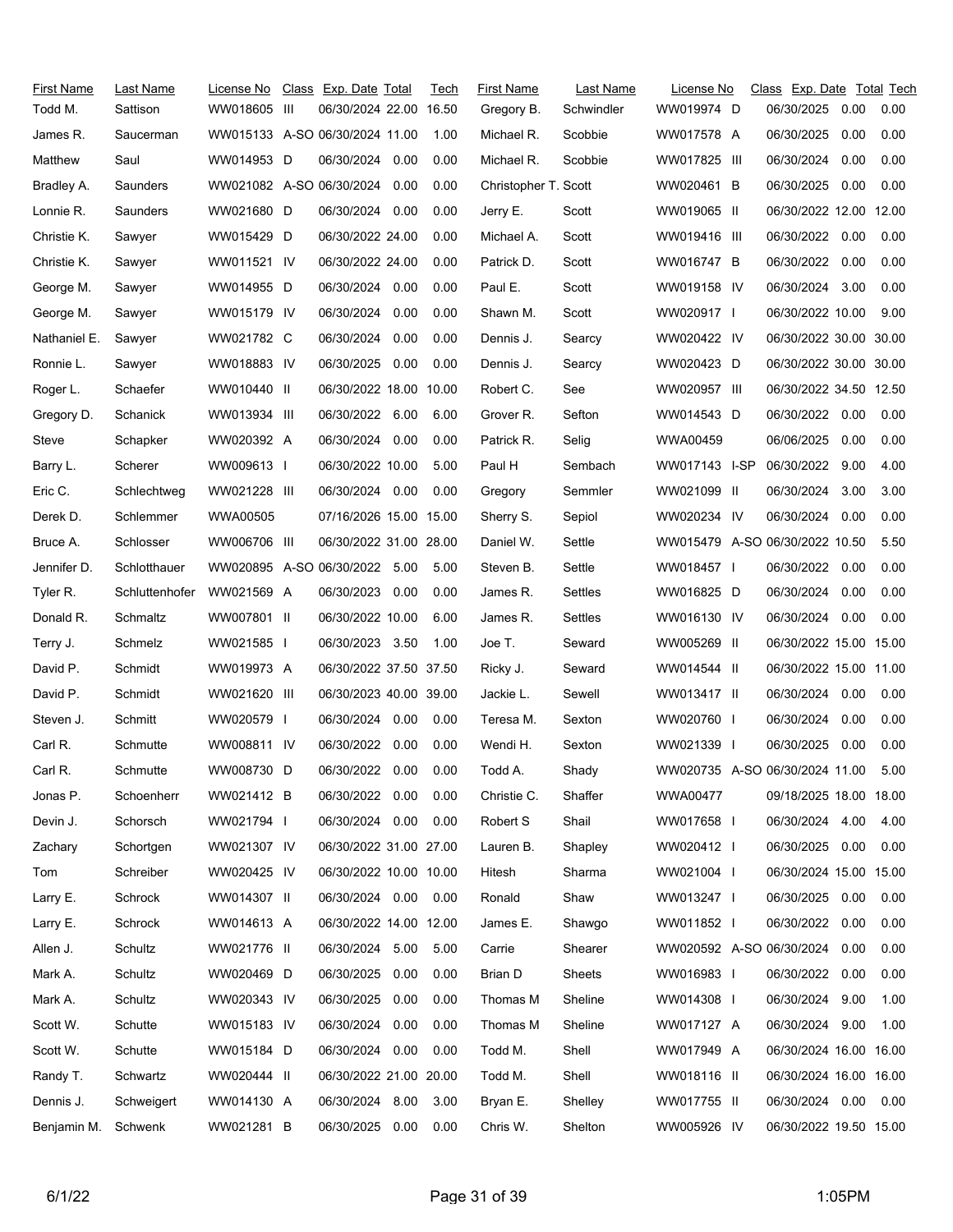| First Name             | Last Name  | License No Class Exp. Date Total |                        |      | Tech | <b>First Name</b>    | Last Name    | License No   | Class Exp. Date Total Tech |      |      |
|------------------------|------------|----------------------------------|------------------------|------|------|----------------------|--------------|--------------|----------------------------|------|------|
| Jason G.               | Shelton    | WW020126 I                       | 06/30/2025             | 0.00 | 0.00 | Jeffrey J            | Sieradzki    | WW009187 II  | 06/30/2024                 | 2.00 | 0.00 |
| Lewis S.               | Shelton    | WW020344 II                      | 06/30/2024 15.00 15.00 |      |      | Michael S.           | Sieradzki    | WW011589 I   | 06/30/2022                 | 9.00 | 9.00 |
| Brian K.               | Sheltz     | WW018888 III                     | 06/30/2025             | 0.00 | 0.00 | Randall L.           | Sikes        | WW016003 IV  | 06/30/2022                 | 0.00 | 0.00 |
| David A.               | Shenefield | WW008418 IV                      | 06/30/2024             | 0.00 | 0.00 | Michael A.           | Silver       | WW021176 A   | 06/30/2024                 | 0.00 | 0.00 |
| David A.               | Shenefield | WW008994 D                       | 06/30/2024             | 0.00 | 0.00 | Joseph H.            | Sinnett      | WW021684 II  | 06/30/2024                 | 0.00 | 0.00 |
| Josh B.                | Shepherd   | WW019977 I                       | 06/30/2022 16.50 10.50 |      |      | Scott M.             | Siple        | WWA00357     | 01/12/2023 18.00           |      | 9.00 |
| Marion L.              | Shepherd   | WW020494 I                       | 06/30/2022 18.00 18.00 |      |      | Sammy H.             | Sirhan       | WW020817 C   | 06/30/2022 0.00            |      | 0.00 |
| Joe E.                 | Sheppard   | WW012108 II                      | 06/30/2024 0.00        |      | 0.00 | Jamey R.             | Sisson       | WW019809 D   | 06/30/2024 16.00 16.00     |      |      |
| Joe E.                 | Sheppard   | WW011855 A                       | 06/30/2022 20.00 20.00 |      |      | Jacob P.             | Sizemore     | WW018889 III | 06/30/2025                 | 0.00 | 0.00 |
| Jacob W.               | Sheridan   | WW021661 I-SP                    | 06/30/2024 0.00        |      | 0.00 | Russell              | Sizemore     | WW014133 I   | 06/30/2024 8.00            |      | 2.00 |
| Kaitlyn J.             | Sherman    | WW021195 IV                      | 06/30/2024             | 5.00 | 5.00 | Brett A.             | Skirvin      | WW021550 IV  | 06/30/2023 22.50 22.50     |      |      |
| Michael C.             | Sherrill   | WW019159 D                       | 06/30/2024             | 0.00 | 0.00 | Richard A.           | Skowron      | WW020385 B   | 06/30/2024 0.00            |      | 0.00 |
| Emma K.                | Sherwood   | WW017632 A                       | 06/30/2022 13.00 13.00 |      |      | Kent E.              | Slater       | WW015977 II  | 06/30/2022 10.00 10.00     |      |      |
| Emma K.                | Sherwood   | WW016910 I                       | 06/30/2022 13.00 13.00 |      |      | Mark J.              | Slaton       | WW013935 D   | 06/30/2022 30.00 20.00     |      |      |
| Jerry                  | Sherwood   | WW009930                         | 06/30/2022 13.00 13.00 |      |      | Donald               | Slawnikowski | WW013936 IV  | 06/30/2022 40.00 40.00     |      |      |
| Jerry                  | Sherwood   | WW017572 A                       | 06/30/2022 13.00 13.00 |      |      | Paul A.              | Slipetz      | WW012426 B   | 06/30/2022 0.00            |      | 0.00 |
| Robert J.              | Shiflett   | WW020096 I                       | 06/30/2022 0.00        |      | 0.00 | Brad K.              | Sloan        | WW019266 IV  | 06/30/2024 14.00 10.00     |      |      |
| Jeffrey A.             | Shipbaugh  | WW020705 A-SO 06/30/2024         |                        | 0.00 | 0.00 | Darren J.            | Sluder       | WW020503 I   | 06/30/2022 36.50 17.50     |      |      |
| Thomas R.              | Shiveley   | WW014309 II                      | 06/30/2022             | 0.00 | 0.00 | Donald S.            | Smales       | WW007996 IV  | 06/30/2022                 | 0.00 | 0.00 |
| Thomas R.              | Shiveley   | WW014548 C                       | 06/30/2022 0.00        |      | 0.00 | Donald S.            | Smales       | WW008506 D   | 06/30/2022                 | 0.00 | 0.00 |
| Michael J.             | Shoda      | WW016239 II                      | 06/30/2024 16.50       |      | 9.00 | George R.            | Small        | WW020909 B   | 06/30/2022 15.00 15.00     |      |      |
| Mark A.                | Shoemaker  | WW015801 B                       | 06/30/2022             | 0.00 | 0.00 | Brian D.             | Smid         | WW021345 D   | 06/30/2025 0.00            |      | 0.00 |
| Robert E.              | Shoemaker  | WW016002 III                     | 06/30/2022 5.00        |      | 5.00 | Alice M.             | Smith        | WW019694 IV  | 06/30/2024 26.00 26.00     |      |      |
| Gregory L.             | Shook      | WW006235 D                       | 06/30/2024             | 7.00 | 2.00 | Alice M.             | Smith        | WW017965 A   | 06/30/2024 26.00 26.00     |      |      |
| Gregory L.             | Shook      | WW006394 IV                      | 06/30/2024             | 7.00 | 2.00 | Benjamin M.          | Smith        | WW020847 II  | 06/30/2022 15.00 15.00     |      |      |
| Kevin N.               | Shook      | WW020673 III                     | 06/30/2024             | 0.00 | 0.00 | Camarie L.           | Smith        | WW021458 III | 06/30/2023 40.00 30.50     |      |      |
| Darci M.               | Short      | WW021478 B                       | 06/30/2023             | 0.00 | 0.00 | Camarie L.           | Smith        | WW021457 B   | 06/30/2023 40.00 30.50     |      |      |
| James C.               | Shoustal   | WW013078 D                       | 06/30/2025             | 0.00 | 0.00 | Christopher B. Smith |              | WW019027 II  | 06/30/2022 14.50 13.50     |      |      |
| James C.               | Shoustal   | WW013079 IV                      | 06/30/2025             | 0.00 | 0.00 | Daniel D.            | Smith        | WW021171 I   | 06/30/2024                 | 0.00 | 0.00 |
| Timothy J.             | Showalter  | WW018117                         | 06/30/2024 10.50       |      | 0.00 | David A.             | Smith        | WW011316 II  | 06/30/2024                 | 0.00 | 0.00 |
| Robin D.               | Shrader    | WW021656 D                       | 06/30/2024 30.00 21.00 |      |      | David B.             | Smith        | WW019029 III | 06/30/2024                 | 0.00 | 0.00 |
| Robin D.               | Shrader    | WW020585 IV                      | 06/30/2024 30.00 21.00 |      |      | David B.             | Smith        | WW019161 C   | 06/30/2024                 | 0.00 | 0.00 |
| Denise L.              | Shreve     | WW018610 D                       | 06/30/2024 0.00 0.00   |      |      | Dawn M.              | Smith        | WW021263 I   | 06/30/2025                 | 0.00 | 0.00 |
| Macon M.               | Shroyer    | WW021611 IV                      | 06/30/2023 38.00 37.00 |      |      | Donald E.            | Smith        | WW021396 II  | 06/30/2022 18.00 15.00     |      |      |
| Daniel L.              | Shull      | WW020822 II                      | 06/30/2022 10.00 10.00 |      |      | Dwane A.             | Smith        | WW021759 IV  | 06/30/2024 23.00 23.00     |      |      |
| Christopher R. Shumate |            | WW021333 A                       | 06/30/2022 23.00 22.00 |      |      | Dwane A.             | Smith        | WW020878 D   | 06/30/2025                 | 0.00 | 0.00 |
| Charles B.             | Shurig     | WW020640 A                       | 06/30/2024  0.00  0.00 |      |      | Grant D.             | Smith        | WW020098 I   | 06/30/2025                 | 0.00 | 0.00 |
| Charles B.             | Shurig     | WW018459 II                      | 06/30/2022 15.00 15.00 |      |      | Jeffrey H.           | Smith        | WW008507 C   | 06/30/2022                 | 0.00 | 0.00 |
| Connie S.              | Sichts     | WW015482 II                      | 06/30/2025             | 0.00 | 0.00 | Jeffrey H.           | Smith        | WW014770 IV  | 06/30/2022                 | 0.00 | 0.00 |
| Michael P.             | Siefert    | WW014310 II                      | 06/30/2024             | 9.50 | 8.00 | Jon C.               | Smith        | WW019695 II  | 06/30/2024 24.00 16.50     |      |      |
| Michael P.             | Siefert    | WW014010 A                       | 06/30/2024 9.50        |      | 8.00 | Jordan R.            | Smith        | WW021242 I   | 06/30/2022 17.00 12.00     |      |      |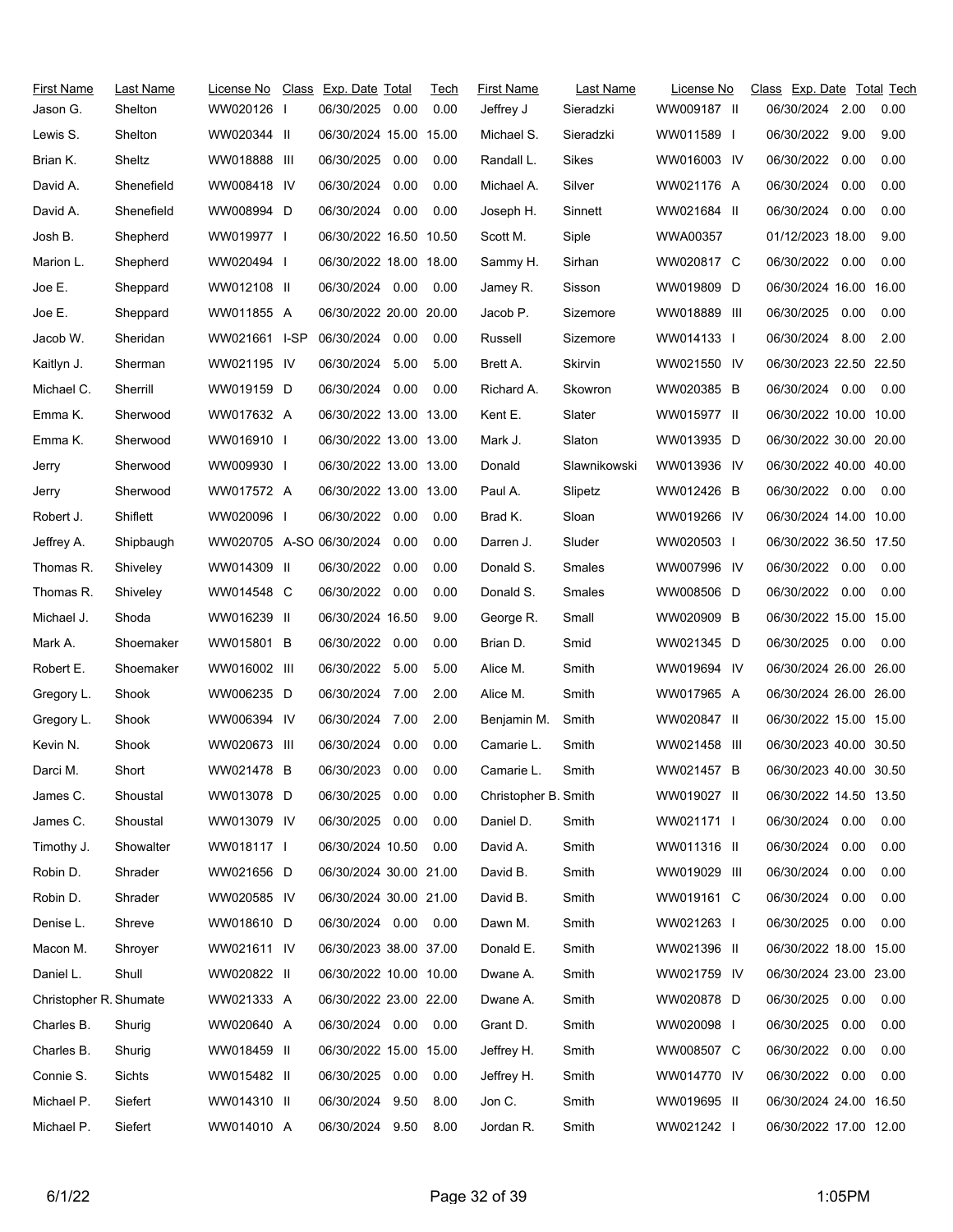| <b>First Name</b>    | Last Name  | License No   | Class Exp. Date Total         | Tech | <b>First Name</b>         | Last Name  | License No               | Class Exp. Date Total Tech |      |      |
|----------------------|------------|--------------|-------------------------------|------|---------------------------|------------|--------------------------|----------------------------|------|------|
| Ken A.               | Smith      | WW014619 B   | 06/30/2022 15.00 15.00        |      | Kenneth L.                | Sprague    | WW020692 III             | 06/30/2024 15.00 15.00     |      |      |
| Kenneth P.           | Smith      | WW018462 IV  | 06/30/2022 42.00 29.50        |      | Michelus W.               | Sprague    | WW021058 I               | 06/30/2024 0.00            |      | 0.00 |
| Kent M.              | Smith      |              | WW013580 A-SO 06/30/2024 0.00 | 0.00 | Wesley A.                 | Spray      | WW018746 A               | 06/30/2024                 | 0.00 | 0.00 |
| Leon F.              | Smith      | WW021119 IV  | 06/30/2024<br>0.00            | 0.00 | Erik                      | Sprenne    | WW020347 A-SO 06/30/2024 |                            | 0.00 | 0.00 |
| Matthew J.           | Smith      | WW021537 I   | 0.00<br>06/30/2023            | 0.00 | Chauncre                  | Sprouse    | WW020969 B               | 06/30/2025                 | 0.00 | 0.00 |
| Michael D.           | Smith      | WW021630 III | 06/30/2023<br>0.00            | 0.00 | Chauncre                  | Sprouse    | WW020970 II              | 06/30/2025                 | 0.00 | 0.00 |
| Michael W.           | Smith      | WW019696 B   | 06/30/2024 0.00               | 0.00 | Stephen L.                | Spurgeon   | WW010458 D               | 06/30/2022 24.00 23.00     |      |      |
| Michelle D.          | Smith      | WW018306 D   | 06/30/2022 36.50 22.00        |      | Stephanie J.              | Stacy      | WW019814 B               | 06/30/2024 0.00            |      | 0.00 |
| Michelle D.          | Smith      | WW018305 IV  | 06/30/2022 36.50 22.00        |      | Stephen P.                | Stacy      | WW019980 II              | 06/30/2022 19.00 16.00     |      |      |
| Nicholas S.          | Smith      | WW021827 III | 06/30/2024 0.00               | 0.00 | Leonard E.                | Stafford   | WW018616 IV              | 06/30/2024 35.50 24.00     |      |      |
| Philip K.            | Smith      | WW020509 II  | 06/30/2022 17.50 12.00        |      | Richard N.                | Stair      | WW021153 C               | 06/30/2024 20.00 20.00     |      |      |
| Rex D.               | Smith      | WW008647     | 06/30/2022 14.00 13.00        |      | Kirk A.                   | Staley     | WW016774 IV              | 06/30/2022 31.50 26.00     |      |      |
| Sally B.             | Smith      | WW019849 I   | 06/30/2024 0.00               | 0.00 | Randalee A.               | Staley     | WW015533 A               | 06/30/2022 0.00            |      | 0.00 |
| Sharnta L.           | Smith      | WW019546 III | 06/30/2022 19.50 19.00        |      | Randalee A.               | Staley     | WW020564 II              | 06/30/2022                 | 0.00 | 0.00 |
| Stephen D.           | Smith      | WW019421 II  | 06/30/2025 0.00               | 0.00 | Marvin E.                 | Stalter    | WW021622 II              | 06/30/2023                 | 2.00 | 2.00 |
| Timothy A.           | Smith      | WW012429 I   | 06/30/2022 15.00 10.00        |      | David R.                  | Stamp      | WW012432 D               | 06/30/2022                 | 0.00 | 0.00 |
| Willie H.            | Smith      | WW007810 II  | 06/30/2022 0.00               | 0.00 | Dustin E.                 | Standish   | WW021227 III             | 06/30/2024                 | 0.00 | 0.00 |
| Zeke L.              | Smith      | WW021706 IV  | 06/30/2024 0.00               | 0.00 | Dustin E.                 | Standish   | WWA00466                 | 07/21/2025 40.00 40.00     |      |      |
| Zeke L.              | Smith      | WW020860 D   | 06/30/2022<br>0.00            | 0.00 | Christopher T. Standridge |            | WW018894 II              | 06/30/2022 15.50 15.00     |      |      |
| Pat K.               | Smoker     | WW020691 IV  | 06/30/2024 7.00               | 6.00 | Steven M.                 | Stanford   | WW021388 D               | 06/30/2025 0.00            |      | 0.00 |
| Jerry R.             | Snavely    | WW019269 I   | 06/30/2024 20.00 15.00        |      | Steven M.                 | Stanford   | WW021434 IV              | 06/30/2023 38.00 36.00     |      |      |
| Thadd S.             | Snedeker   | WW018119 II  | 06/30/2024 16.00 16.00        |      | Patrick D.                | Stankovich | WW021704 I               | 06/30/2024 0.00            |      | 0.00 |
| Thadd S.             | Snedeker   | WW017605 A   | 06/30/2022 32.00 32.00        |      | Cory                      | Stanley    | WW021675 I               | 06/30/2024 15.00 13.00     |      |      |
| Tanner A.            | Snell      | WW021001     | 06/30/2024 5.00               | 5.00 | Gary                      | Stanley    | WW014142 I               | 06/30/2024 15.00 15.00     |      |      |
| Nicholas L.          | Snodgrass  | WW020764 I   | 06/30/2024 0.00               | 0.00 | James C.                  | Stansberry | WW021094 A               | 06/30/2024 15.00 15.00     |      |      |
| Brooks C.            | Snyder     | WW017424 B   | 06/30/2024 15.00 14.00        |      | Anthony L.                | Stark      | WW021266 A               | 06/30/2022                 | 0.00 | 0.00 |
| Jacob N.             | Snyder     | WW021652 III | 06/30/2024 15.00 15.00        |      | Keven L.                  | Staton     | WWA00475                 | 09/11/2025                 | 0.00 | 0.00 |
| Kristopher D. Snyder |            | WW020519 B   | 06/30/2022 16.00 16.00        |      | Stephen P.                | Stazak     | WW015343 I-SP            | 06/30/2022 0.00            |      | 0.00 |
| Russell T.           | Snyder     | WW018614 B   | 06/30/2024 0.00               | 0.00 | Ryan W.                   | Stearns    | WW019033 II              | 06/30/2025 0.00            |      | 0.00 |
| Russell T.           | Snyder     | WW018310 III | 06/30/2022<br>1.50            | 0.00 | Ricky R.                  | Steele     | WW016875 A               | 06/30/2022 15.00 15.00     |      |      |
| William E.           | Soltwedel  | WW020931 II  | 06/30/2025<br>0.00            | 0.00 | Shawn M.                  | Steele     | WWA00519                 | 12/03/2026 31.50 31.00     |      |      |
| Jim A.               | Soper      | WW011862 II  | 06/30/2025<br>0.00            | 0.00 | Shawn M.                  | Steele     | WW021766 III             | 06/30/2024 10.00 10.00     |      |      |
| Sarah E.             | Sorg       | WW021023 I   | 06/30/2024<br>2.50            | 1.00 | Peter M.                  | Stefanatos | WW014963 I               | 06/30/2024 6.00            |      | 6.00 |
| Mardanna             | Soto       | WW019813 D   | 06/30/2024 0.00               | 0.00 | Michelle J.               | Stegmiller | WW021672 III             | 06/30/2024 16.00 16.00     |      |      |
| Brian D.             | Southard   | WW020101 II  | 06/30/2022 15.00 15.00        |      | Edward J.                 | Stehno     | WW020007 B               | 06/30/2022 0.00            |      | 0.00 |
| Scott A              | Spahr      | WW014315 II  | 06/30/2024 0.00               | 0.00 | Robert A.                 | Steinberg  | WW018313 I               | 06/30/2022 14.00 14.00     |      |      |
| Scott A              | Spahr      | WW017274 A   | 06/30/2024<br>0.00            | 0.00 | Samantha S. Steiner       |            | WW020395 A               | 06/30/2024 0.00            |      | 0.00 |
| William E.           | Spicer     | WW021122 B   | 06/30/2024<br>0.00            | 0.00 | Vince A.                  | Stennett   | WW015372 II              | 06/30/2022 10.00 10.00     |      |      |
| Jeremy D.            | Sponseller | WW020880 III | 06/30/2022<br>0.00            | 0.00 | Vince A.                  | Stennett   | WW016394 C               | 06/30/2024 0.00            |      | 0.00 |
| Joshua M.            | Sporleder  | WW020424 IV  | 06/30/2022 20.00 15.00        |      | Raymond E.                | Stephenson | WW013584 I               | 06/30/2024 2.00            |      | 2.00 |
| Timothy J.           | Spradlin   | WW021524     | 06/30/2023 0.00               | 0.00 | Douglas K.                | Steury     | WW013250 I               | 06/30/2022 19.00           |      | 8.00 |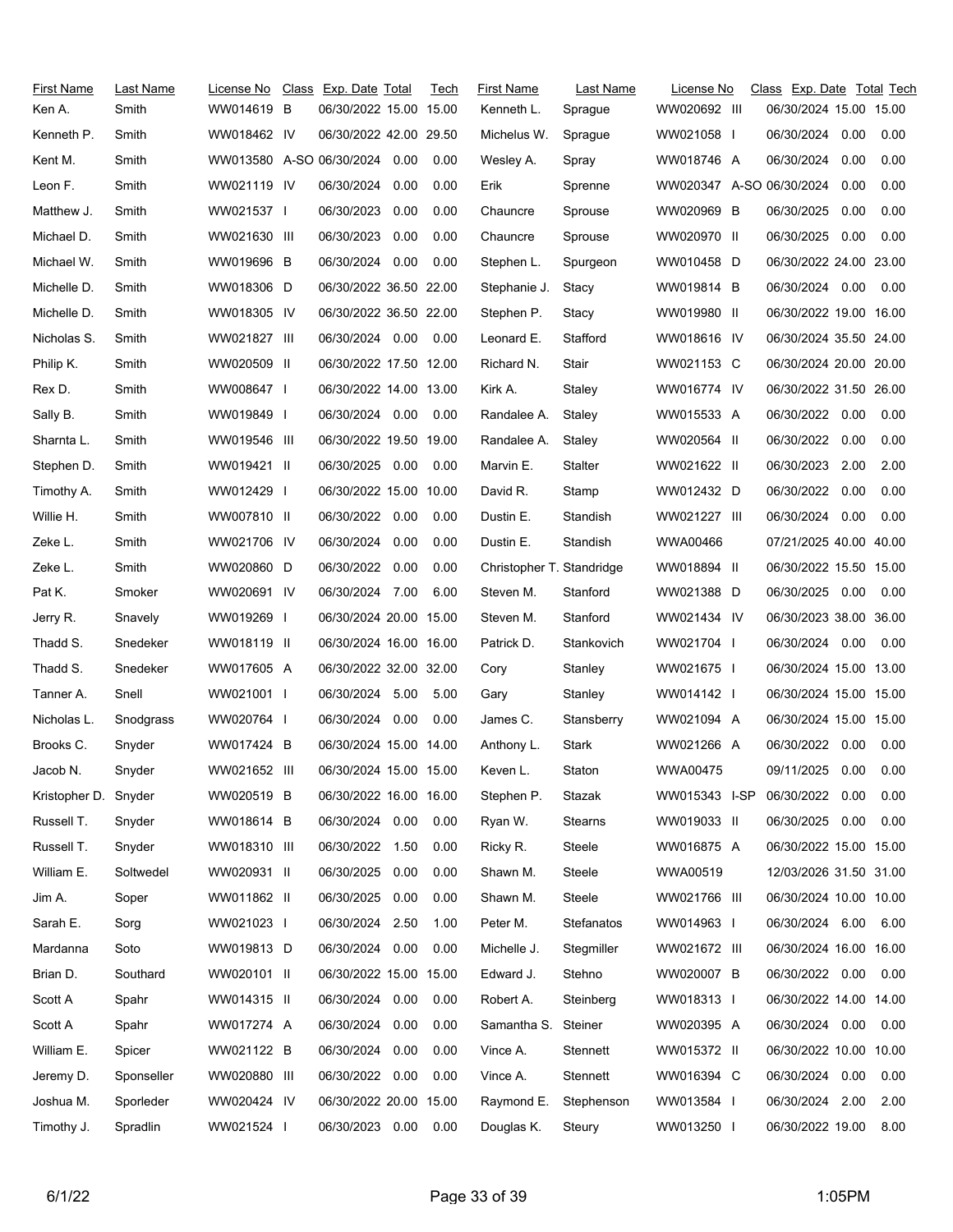| <b>First Name</b><br>Lores T. | Last Name<br>Steury | License No<br>WW021404 IV            | Class Exp. Date Total<br>06/30/2022 32.50 22.00 |      | Tech | <b>First Name</b><br>William A. | Last Name<br>Sturgess | License No<br>WWA00514        | Class Exp. Date Total Tech<br>10/26/2026 | 0.00 | 0.00 |
|-------------------------------|---------------------|--------------------------------------|-------------------------------------------------|------|------|---------------------------------|-----------------------|-------------------------------|------------------------------------------|------|------|
| Benjamin P.                   | Stevens             | WW019164                             | 06/30/2024 14.00 14.00                          |      |      | Jordan T.                       | Sturgill              | WW021575 II                   | 06/30/2023                               | 0.00 | 0.00 |
| Bradley J.                    | Stevens             | WW018468 I                           | 06/30/2022 0.00                                 |      | 0.00 | Justen                          | Stutz                 | WW020696 B                    | 06/30/2024                               | 0.00 | 0.00 |
| Daniel H.                     | Stevens             | WW019815 IV                          | 06/30/2024 16.00 16.00                          |      |      | Erik R.                         | Stutzman              | WW021613 II                   | 06/30/2023                               | 9.00 | 7.00 |
| Daniel H.                     | Stevens             | WW019816 D                           | 06/30/2024 16.00 16.00                          |      |      | Jacob                           | Sudlow                | WW021744 A                    | 06/30/2024                               | 0.00 | 0.00 |
| Dewayne E.                    | Stevens             | WW015146 II                          | 06/30/2024 12.50 12.00                          |      |      | Rich D.                         | Sudlow                | WW015964 II                   | 06/30/2022 31.00 22.00                   |      |      |
| Edward A.                     | Stewart             | WW021020 IV                          | 06/30/2024 8.50                                 |      | 8.50 | Rich D.                         | Sudlow                | WW015778 B                    | 06/30/2022 31.00 22.00                   |      |      |
| Frank D.                      | Stewart             | WW008731 C                           | 06/30/2022 38.50 27.50                          |      |      | Carissa L.                      | Sullivan              | WW018930 II                   | 06/30/2025                               | 0.00 | 0.00 |
| William D.                    | Stewart             | WW015148 A-SO 06/30/2024 10.00 2.00  |                                                 |      |      | Chadney J.                      | Sullivan              | WW021277 I                    | 06/30/2025                               | 0.00 | 0.00 |
| Timothy A.                    | Stickler            | WW020349 IV                          | 06/30/2024 18.00 13.50                          |      |      | John S.                         | Summerfield           | WW008733 C                    | 06/30/2022                               | 0.00 | 0.00 |
| Timothy A.                    | Stickler            | WW020348 D                           | 06/30/2024 18.00 13.50                          |      |      | James W.                        | Summers               | WW021619 II                   | 06/30/2023                               | 0.00 | 0.00 |
| Tara E.                       | Still               | WW021532 A-SO 06/30/2023 0.00        |                                                 |      | 0.00 | Ervan E.                        | Sunderhaus            | WW009631 II                   | 06/30/2022                               | 0.00 | 0.00 |
| Michael S.                    | Stirn               | WW017502 A-SO 06/30/2022 7.00        |                                                 |      | 2.00 | Ervan E.                        | Sunderhaus            | WW009630 B                    | 06/30/2022                               | 0.00 | 0.00 |
| Danny W.                      | Stogsdill           | WW021464 IV                          | 06/30/2023                                      | 9.00 | 9.00 | John J.                         | Supper                | WW013253 II                   | 06/30/2022 22.00                         |      | 6.00 |
| Chris D.                      | Stone               | WW015747 A-SO 06/30/2022 5.00        |                                                 |      | 5.00 | Joshua R.                       | Surber                | WW021208 I                    | 06/30/2024 17.00 16.00                   |      |      |
| Jaden L.                      | Stone               | WW021424 I-SP                        | 06/30/2023 30.25 18.00                          |      |      | Logan W.                        | Sutherland            | WW020667                      | 06/30/2024 9.00                          |      | 9.00 |
| Scott V.                      | Stoner              | WW011607 D                           | 06/30/2022 0.00                                 |      | 0.00 | Michael S.                      | Sutter                | WW021785 A                    | 06/30/2024 15.00 15.00                   |      |      |
| Brenda S.                     | Stopher             | WW021660 B                           | 06/30/2024 19.50 11.00                          |      |      | Gary J.                         | Sutton                | WW013087 A                    | 06/30/2025 0.00                          |      | 0.00 |
| Roger B.                      | Storms              | WW021814 D                           | 06/30/2024 0.00                                 |      | 0.00 | Robert L.                       | Swaim                 | WW021167 II                   | 06/30/2024 12.00 12.00                   |      |      |
| Chad A.                       | Stott               | WW019425 C                           | 06/30/2022 30.00 30.00                          |      |      | Jena C                          | Swartout              | WW016955 D                    | 06/30/2022 0.00                          |      | 0.00 |
| Chad A.                       | Stott               | WW020103 III                         | 06/30/2022 30.00 30.00                          |      |      | Scott E.                        | Swearingen            | WW020493 II                   | 06/30/2022 16.00 16.00                   |      |      |
| Justin M.                     | Stouder             | WW018895 I                           | 06/30/2022 0.00                                 |      | 0.00 | Scott E.                        | Swearingen            | WW020492 B                    | 06/30/2022 16.00 16.00                   |      |      |
| Kevin J.                      | Stout               | WW021528 IV                          | 06/30/2023 42.00 14.00                          |      |      | Thomas J.                       | Swenson               | WW021072 I                    | 06/30/2024 1.00                          |      | 0.00 |
| Jerry L.                      | <b>Stowers</b>      | WW018469 A                           | 06/30/2022 10.00 10.00                          |      |      | Jeffrey D.                      | Swick                 | WW017780 A                    | 06/30/2024                               | 5.00 | 5.00 |
| Daniel E.                     | Straight            | WW012647 B                           | 06/30/2022 22.00 22.00                          |      |      | Jeremy J.                       | Swopes                | WW016451 C                    | 06/30/2024                               | 0.00 | 0.00 |
| Scott A.                      | Straw               | WW020615 A                           | 06/30/2024 15.00 15.00                          |      |      | Joshua R.                       | Sztuk                 | WW021645 A                    | 06/30/2024                               | 0.00 | 0.00 |
| Stephen J.                    | Streeter            | WW014776 II                          | 06/30/2025 0.00                                 |      | 0.00 | Stanley J.                      | Szymkowiak            | WW020239                      | 06/30/2024                               | 0.00 | 0.00 |
| Robert L.                     | Streib              | WW015488 A-SO 06/30/2022 0.00        |                                                 |      | 0.00 | Chrissy                         | Taft                  | WW019819 A-SO 06/30/2024 0.00 |                                          |      | 0.00 |
| Jason L.                      | Stricker            | WW018896 A-SO 06/30/2022 10.00 10.00 |                                                 |      |      | Bradley W.                      | Talley                | WW013425 IV                   | 06/30/2024 12.00 12.00                   |      |      |
| Glenn W.                      | Strickland          | WW019699 II                          | 06/30/2024 0.00                                 |      | 0.00 | Bradley W.                      | Talley                | WW014562 D                    | 06/30/2022 28.00 28.00                   |      |      |
| Desiree                       | Strohm              | WW019423 B                           | 06/30/2022 0.00                                 |      | 0.00 | Ted O.                          | Tapp                  | WW006146 I                    | 06/30/2024  0.00  0.00                   |      |      |
| Jeffrey L.                    | Strong              | WW021064                             | 06/30/2024 22.00 22.00                          |      |      | Richard C.                      | Tardy                 | WW010736 IV                   | 06/30/2022 42.00 19.00                   |      |      |
| Zachary M.                    | Strunk              | WW021733 I                           | 06/30/2024 0.00                                 |      | 0.00 | Richard C.                      | Tardy                 | WW017326 D                    | 06/30/2022 34.00 11.00                   |      |      |
| Mark A.                       | Stuckey             | WW018620 I                           | 06/30/2024                                      | 0.00 | 0.00 | Randy L.                        | Tarrance              | WW019426 C                    | 06/30/2022 31.00 22.00                   |      |      |
| Michael E.                    | Stuckey             | WW019981 II                          | 06/30/2022 6.50                                 |      | 5.00 | Adam P.                         | Tate                  | WW021481 A-SO 06/30/2023 0.00 |                                          |      | 0.00 |
| Michael E.                    | Stuckey             | WW020104 B                           | 06/30/2022 6.50                                 |      | 5.00 | Cynthia E.                      | Tate                  | WW017405 II                   | 06/30/2022 15.00 14.00                   |      |      |
| Jesse W.                      | Studebaker          | WW019548 I                           | 06/30/2022 15.00 14.00                          |      |      | Anthony L.                      | Taylor                | WW013591 III                  | 06/30/2024 0.00                          |      | 0.00 |
| Rick L.                       | Studebaker          | WW014172 B                           | 06/30/2024 0.00                                 |      | 0.00 | Anthony L.                      | Taylor                | WW013590 C                    | 06/30/2024                               | 0.00 | 0.00 |
| Paul J.                       | Stultz              | WW020438 D                           | 06/30/2024                                      | 0.00 | 0.00 | Clarence J.                     | Taylor                | WW013996 III                  | 06/30/2022 16.00 16.00                   |      |      |
| Paul J.                       | Stultz              | WW020259 IV                          | 06/30/2024                                      | 0.00 | 0.00 | David E.                        | Taylor                | WW019168 A                    | 06/30/2024                               | 5.00 | 5.00 |
| David M.                      | Stump               | WW021483 I                           | 06/30/2023                                      | 0.00 | 0.00 | David S.                        | Taylor                | WW011613 B                    | 06/30/2025                               | 0.00 | 0.00 |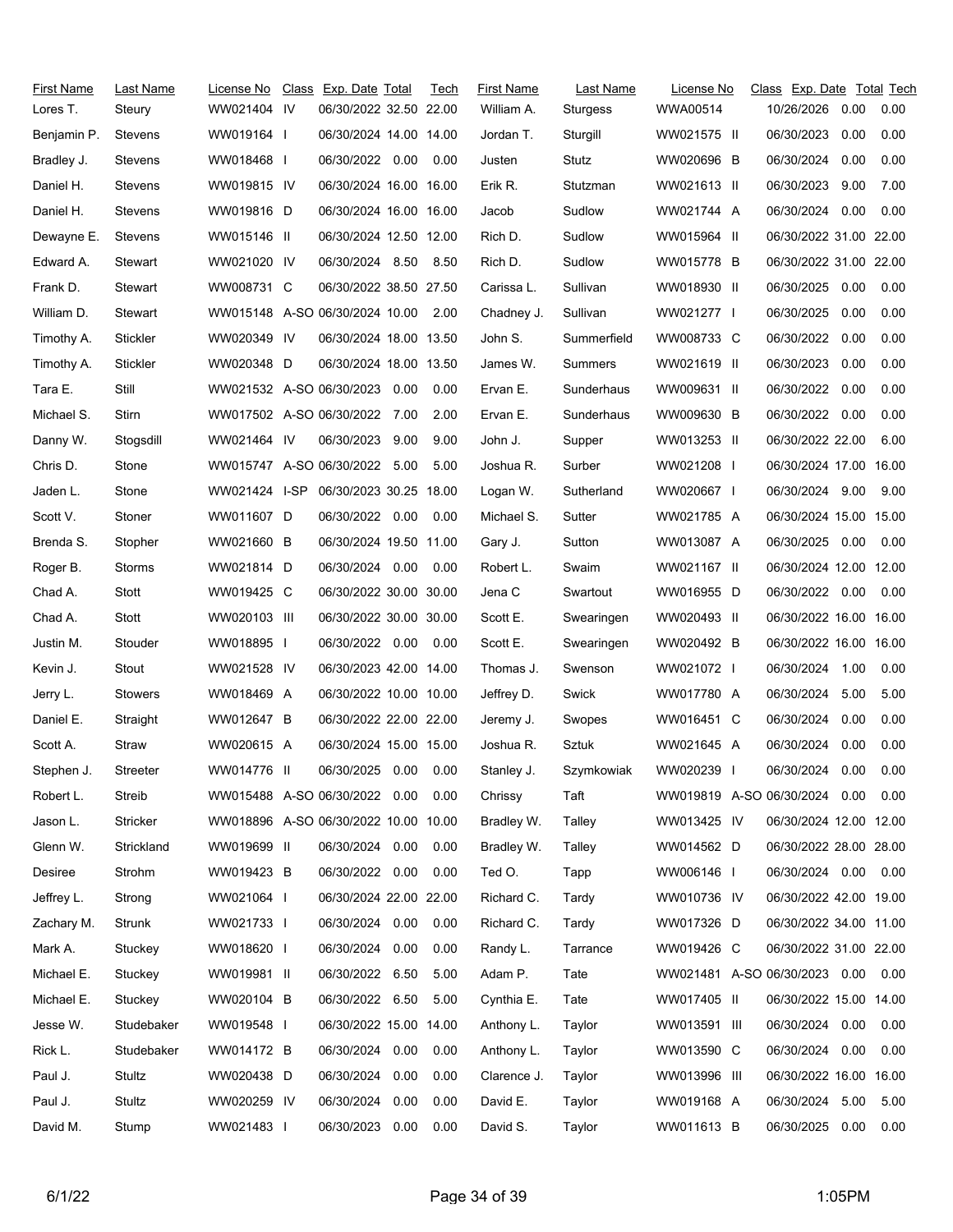| First Name<br>David S. | Last Name<br>Taylor | License No<br>WW021372 B      | Class Exp. Date Total<br>06/30/2022 17.00 15.00 |      | Tech | <b>First Name</b><br>Lawrence E. | Last Name<br>Titus | License No<br>WW021819 I | Class Exp. Date Total Tech<br>06/30/2024 | 0.00     | 0.00 |
|------------------------|---------------------|-------------------------------|-------------------------------------------------|------|------|----------------------------------|--------------------|--------------------------|------------------------------------------|----------|------|
| Mark A.                | Taylor              | WW003746 I                    | 06/30/2022 4.50                                 |      | 1.00 | Trent A.                         | Titus              | WW013952 A               | 06/30/2025                               | 0.00     | 0.00 |
| Matthew                | Taylor              | WW011653 I                    | 06/30/2022                                      | 0.00 | 0.00 | Trent A.                         | Titus              | WW019041 IV              | 06/30/2025                               | 0.00     | 0.00 |
| Matthew                | Taylor              | WW012937 A                    | 06/30/2022 0.00                                 |      | 0.00 | Stephen R.                       | Tolliver           | WW014212 D               | 06/30/2024                               | 0.00     | 0.00 |
| Thomas F.              | Taylor              | WW012128 II                   | 06/30/2024 0.00                                 |      | 0.00 | Stephen R.                       | Tolliver           | WW010858 IV              | 06/30/2024                               | 0.00     | 0.00 |
| Todd A.                | Taylor              | WW020414 II                   | 06/30/2022 17.00 17.00                          |      |      | Mark E.                          | Tooley             | WW016853 D               | 06/30/2024 16.00 15.00                   |          |      |
| William T.             | Teague              | WW017732 A-SO 06/30/2024 0.00 |                                                 |      | 0.00 | Christopher E. Toothman          |                    | WW020518 II              | 06/30/2025                               | 0.00     | 0.00 |
| Kimberly A.            | Teeters             | WW015492 A                    | 06/30/2022 5.50                                 |      | 5.50 | Ed J.                            | Torongeau          | WW019454 III             | 06/30/2022                               | 0.00     | 0.00 |
| Benjamin A.            | Terpening           | WWA00368                      | 04/16/2023 15.50 11.00                          |      |      | Garrett S                        | Towell             | WW017148 IV              | 06/30/2024                               | 0.00     | 0.00 |
| Joshua B.              | Terry               | WW021316 B                    | 06/30/2022 52.00 50.50                          |      |      | Garrett S                        | Towell             | WW018125 B               | 06/30/2024                               | 0.00     | 0.00 |
| Joshua B.              | Terry               | WW021315 II                   | 06/30/2022 52.00 50.50                          |      |      | Robert D.                        | Townsend           | WW019275 A               | 06/30/2024                               | 0.00     | 0.00 |
| Joseph R.              | Thaxton             | WW007569 III                  | 06/30/2024 7.00                                 |      | 7.00 | Sara C.                          | Tracey             | WW021093 A-SO 06/30/2024 |                                          | 0.00     | 0.00 |
| Joseph R.              | Thaxton             | WW020359 C                    | 06/30/2024 7.00                                 |      | 7.00 | Lauren M.                        | Trapp              | WW021603 D               | 06/30/2023                               | 0.00     | 0.00 |
| Bryan A.               | Thomas              | WW021790 I                    | 06/30/2024 5.00                                 |      | 5.00 | Richard F.                       | Trapp              | WW012652 D               | 06/30/2025                               | 0.00     | 0.00 |
| James FranklinThomas   |                     | WW020240 III                  | 06/30/2024 43.00 43.00                          |      |      | Scott A.                         | Trausch            | WW019276 I               | 06/30/2024                               | 0.00     | 0.00 |
| Jason J.               | Thomas              | WW021791 I                    | 06/30/2024 0.00                                 |      | 0.00 | Jason M.                         | <b>Trissler</b>    | WW015847 D               | 06/30/2022                               | 0.00     | 0.00 |
| Rex                    | Thomas              | WW020610                      | 06/30/2024                                      | 0.00 | 0.00 | Katie J.                         | Trobaugh           | WW021338 IV              | 06/30/2022101.00 100.00                  |          |      |
| Stephen A.             | Thomas              | WW021802                      | 06/30/2024 0.00                                 |      | 0.00 | John S.                          | Trotter            | WW004173 II              | 06/30/2022 23.00                         |          | 9.00 |
| Caleb L.               | Thomasson           | WW021689 II                   | 06/30/2024                                      | 8.00 | 6.00 | John F.                          | Trout              | WW021642 D               | 06/30/2024                               | 0.00     | 0.00 |
| Aloysius A.            | Thompson            | WW012834 I                    | 06/30/2024 0.00                                 |      | 0.00 | Paul                             | Troy               | WW020107 B               | 06/30/2022 0.00                          |          | 0.00 |
| Craig A.               | Thompson            | WW020364 II                   | 06/30/2024                                      | 0.00 | 0.00 | Cory E.                          | Trueblood          | WW019700 IV              | 06/30/2024 18.00 15.00                   |          |      |
| David D                | Thompson            | WW017193 II                   | 06/30/2025 0.00                                 |      | 0.00 | Cory E.                          | Trueblood          | WW020350 D               | 06/30/2024 18.00 15.00                   |          |      |
| Jarrett W.             | Thompson            | WW021089 III                  | 06/30/2024 15.50 10.50                          |      |      | Jay T.                           | Tucker             | WW013095 II              | 06/30/2022 5.00                          |          | 5.00 |
| Kimberly M.            | Thompson            | WW017394 D                    | 06/30/2022 40.75 31.50                          |      |      | Zachariah H.                     | Tucker             | WW020576 II              | 06/30/2022 10.00 10.00                   |          |      |
| Kimberly M.            | Thompson            | WW017238 IV                   | 06/30/2022 40.75 31.50                          |      |      | Randall W.                       | Tuell              | WW014567 I               | 06/30/2022 14.00 13.50                   |          |      |
| Larry D.               | Thompson            | WW021246 II                   | 06/30/2022 22.00 22.00                          |      |      | Robert W.                        | Tuell              | WW016625 I               | 06/30/2024                               | 0.00     | 0.00 |
| Ray J.                 | Thompson            | WW019551 IV                   | 06/30/2022 33.50 29.00                          |      |      | Aaron D.                         | Turner             | WW019701 B               | 06/30/2024 16.00 15.00                   |          |      |
| Stephen                | Thompson            | WW021147                      | 06/30/2024 2.00                                 |      | 0.00 | David M.                         | Turner             | WW003376 D               | 06/30/2024 16.00 15.00                   |          |      |
| Scott L.               | Thorn               | WW019274 II                   | 06/30/2024 9.00                                 |      | 0.00 | David M.                         | Turner             | WW003610 II              | 06/30/2024 16.00 15.00                   |          |      |
| Dennis D.              | Thurston            | WW007209 II                   | 06/30/2024                                      | 0.00 | 0.00 | Michael B.                       | Turner             | WW021322 III             | 06/30/2022 31.50 22.00                   |          |      |
| Charles T.             | Tice                | WW021297 I-SP                 | 06/30/2022 8.00                                 |      | 8.00 | Michael B.                       | Turner             | <b>WWA00487</b>          | 11/06/2025 31.50 22.00                   |          |      |
| Steven R.              | Tice                | WW021734 III                  | 06/30/2024 21.00 21.00                          |      |      | Thomas L.                        | Turner             | WW021616 II              | 06/30/2023 10.00 10.00                   |          |      |
| Jacob G.               | Tiefel              | WW021392 II                   | 06/30/2022 41.00 26.00                          |      |      | Timothy S.                       | Turner             | WW021691 B               | 06/30/2024                               | $0.00\,$ | 0.00 |
| Darren A.              | Tiger               | WW014780 IV                   | 06/30/2022 0.00                                 |      | 0.00 | George G.                        | Turpin             | WW020241 II              | 06/30/2024                               | 0.00     | 0.00 |
| Darren A.              | Tiger               | WW014781 D                    | 06/30/2022 0.00                                 |      | 0.00 | George G.                        | Turpin             | WW020242 B               | 06/30/2024                               | 0.00     | 0.00 |
| Dennis D.              | Timmons             | WW021803 II                   | 06/30/2024 0.00                                 |      | 0.00 | James C.                         | Turpin             | WW013097 A               | 06/30/2022                               | 5.00     | 3.00 |
| Steven L.              | Timms               | WW014200 D                    | 06/30/2024                                      | 0.00 | 0.00 | James C.                         | Turpin             | WW013809 I               | 06/30/2022 5.00                          |          | 3.00 |
| Norman D.              | Tincher             | WW009418 III                  | 06/30/2022 6.00                                 |      | 5.00 | Jordan S.                        | Turpin             | WW020809 I               | 06/30/2022 15.00 15.00                   |          |      |
| Daniel B.              | Tingle              | WW013781 III                  | 06/30/2022 7.00                                 |      | 0.00 | Jonathan M.                      | Tweedy             | WW020965 I               | 06/30/2022 16.00 15.50                   |          |      |
| Thomas                 | Tinsman             | WW019040 II                   | 06/30/2022 16.00 15.00                          |      |      | William                          | Tyndall            | WW017553 II              | 06/30/2025                               | 0.00     | 0.00 |
| Blake A.               | Tippmann            | WW020668 B                    | 06/30/2024 0.00                                 |      | 0.00 | William                          | Tyndall            | WW017552 B               | 06/30/2025                               | 0.00     | 0.00 |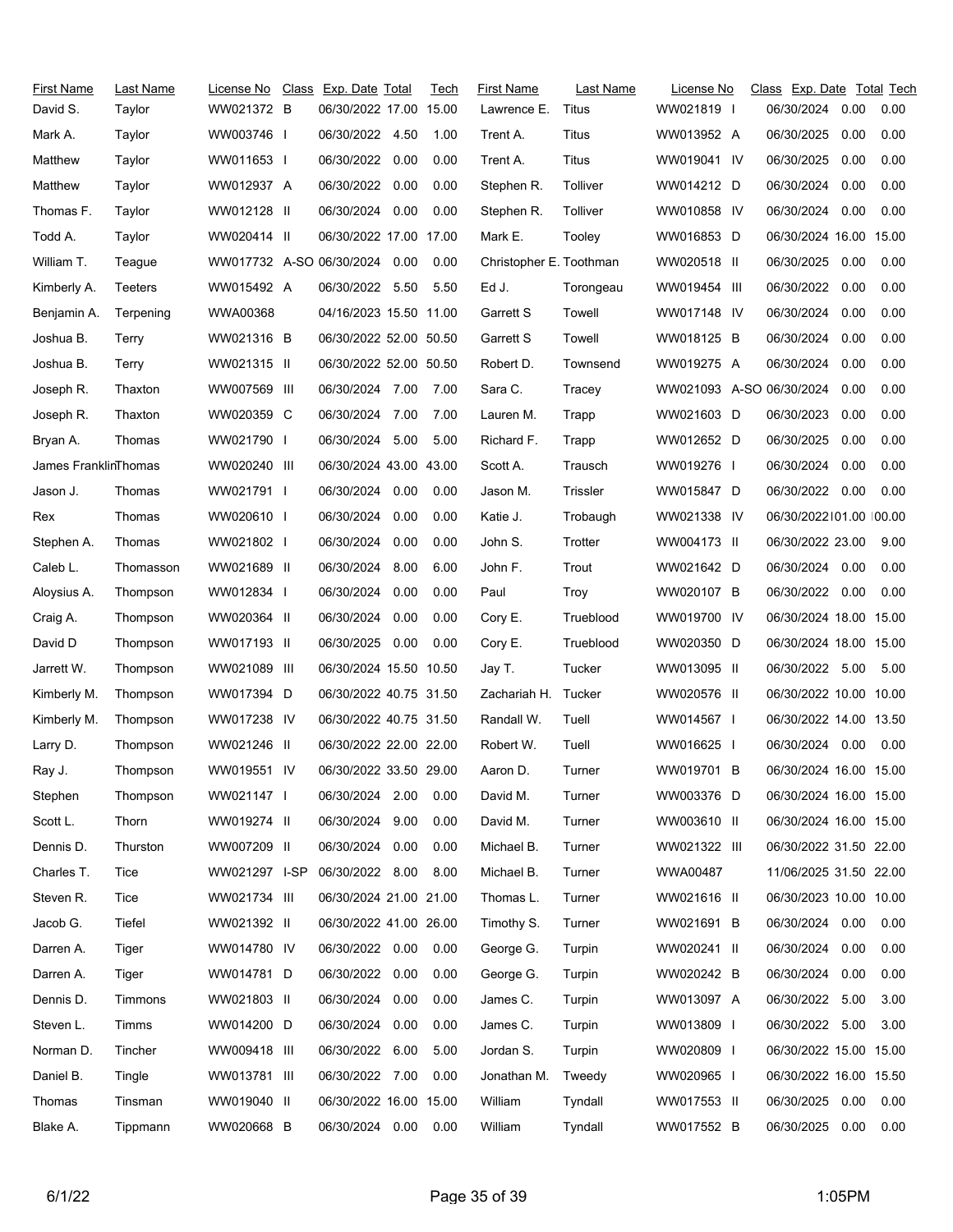| First Name<br>Dale A.  | Last Name<br>Tyree | License No<br>WW021232 B | Class Exp. Date Total<br>06/30/2024 18.00 18.00 |      | Tech | First Name<br>Steven B. | Last Name<br>Wade | License No<br>WW018129 III    | Class Exp. Date Total Tech<br>06/30/2024 | 0.00 | 0.00 |
|------------------------|--------------------|--------------------------|-------------------------------------------------|------|------|-------------------------|-------------------|-------------------------------|------------------------------------------|------|------|
| Todd F.                | Ulrich             | WW019278 IV              | 06/30/2024 0.00                                 |      | 0.00 | Steven B.               | Wade              | WW018628 C                    | 06/30/2024                               | 0.00 | 0.00 |
| Andrew S.              | Underwood          | WW021391 I               | 06/30/2022 12.00 12.00                          |      |      | William B               | Wade              | WW016911 III                  | 06/30/2025                               | 0.00 | 0.00 |
| Scot E.                | Unger              | WW013957 I               | 06/30/2022 15.00 15.00                          |      |      | Gregory S.              | Wagner            | WW021454 I-SP                 | 06/30/2023                               | 0.00 | 0.00 |
| Dennis P.              | Unterreiner        | WW018126 IV              | 06/30/2024 17.50 16.00                          |      |      | Michael W.              | Wagner            | WW011875 III                  | 06/30/2025                               | 0.00 | 0.00 |
| Cheyenne               | Urban              | WW020570 I               | 06/30/2022 10.00 10.00                          |      |      | William L.              | Wagner            | WW021453 III                  | 06/30/2023 25.00 25.00                   |      |      |
| Thomas M.              | Uslar              | WW008515 B               | 06/30/2022 0.00                                 |      | 0.00 | Cleon K.                | Wagoner           | WW011876 I                    | 06/30/2022 19.00 19.00                   |      |      |
| Jeffrey A.             | Vachon             | WW014568 D               | 06/30/2022 46.50 34.00                          |      |      | Jeremy M.               | Waite             | WW020726 I                    | 06/30/2024 0.00                          |      | 0.00 |
| Jeffrey A.             | Vachon             | WW014324 IV              | 06/30/2024 18.50 16.00                          |      |      | Dennis K.               | Wakeman           | WW019565 III                  | 06/30/2022 3.50                          |      | 3.50 |
| Jonathan B.            | Valenta            | WW020352 IV              | 06/30/2024 0.00                                 |      | 0.00 | Ty W.                   | Walford           | WW021374 B                    | 06/30/2022 16.00 16.00                   |      |      |
| Jeffry L.              | Van Syoc           | WW021497 II              | 06/30/2023 28.00 16.50                          |      |      | Billy L.                | Walker            | WW020410 II                   | 06/30/2024 16.50                         |      | 8.00 |
| Michael G.             | Van Syoc           | WW021292 II              | 06/30/2025 0.00                                 |      | 0.00 | Brent A.                | Walker            | WW021405 IV                   | 06/30/2022 40.50 28.00                   |      |      |
| Wade D.                | Vance              | WW021826 II              | 06/30/2024 0.00                                 |      | 0.00 | Joshua                  | Walker            | WW021085 III                  | 06/30/2024 24.00 24.00                   |      |      |
| Lindsay N.             | Vandall            | WW019010 C               | 06/30/2022 39.00 33.50                          |      |      | Artemus L.              | Wallace           | WW016012 IV                   | 06/30/2022 0.00                          |      | 0.00 |
| Brian                  | Vandivier          | WW015000 C               | 06/30/2024 0.00                                 |      | 0.00 | Bryan R.                | Wallace           | WW018474 III                  | 06/30/2022 0.00                          |      | 0.00 |
| Brandon N.             | Vanes              | WWA00549                 | 02/09/2028 0.00                                 |      | 0.00 | Drew E.                 | Wallace           | WW020246 III                  | 06/30/2024 33.00 16.50                   |      |      |
| Victor L.              | VanGilder          | WW020565 A               | 06/30/2022 10.00 10.00                          |      |      | Ericka G.               | Wallace           | WW013961 IV                   | 06/30/2022 44.00 27.50                   |      |      |
| Kevin                  | VanSickle          | WW014326 IV              | 06/30/2024 10.00 10.00                          |      |      | Jason V.                | Wallace           | WW019991 IV                   | 06/30/2022 44.00 38.00                   |      |      |
| Richard W.             | VanSickle          | WW014632 A               | 06/30/2022 23.50 23.00                          |      |      | Jason V.                | Wallace           | WW019705 B                    | 06/30/2024 15.00 15.00                   |      |      |
| Richard W.             | VanSickle          | WW011333 III             | 06/30/2024 6.50 6.00                            |      |      | Mark A.                 | Wallace           | WW013314 B                    | 06/30/2024 0.00                          |      | 0.00 |
| Brian A.               | Vaughn             | WW021443 I-SP            | 06/30/2023 20.00 20.00                          |      |      | Michael J.              | Wallace           | WW021470 IV                   | 06/30/2023 20.25 18.00                   |      |      |
| Brian G.               | Vaughn             | WW018127 I               | 06/30/2024 12.50                                |      | 7.00 | Ryan R.                 | Walls             | WW014152 A                    | 06/30/2024 6.00                          |      | 0.00 |
| William J.             | Vaughn             | WW021526 III             | 06/30/2023 12.50 11.50                          |      |      | Ryan R.                 | Walls             | WW017297 II                   | 06/30/2022                               | 6.00 | 0.00 |
| Russell L.             | Vaught             | WW018773 III             | 06/30/2024 0.00                                 |      | 0.00 | Steven R.               | Walsh             | WW021218 I                    | 06/30/2024 1.00                          |      | 0.00 |
| Russell L.             | Vaught             | WW013978 A               | 06/30/2022 24.00 18.00                          |      |      | Dale                    | Walters           | WW021112 II                   | 06/30/2024 16.00 16.00                   |      |      |
| Kurtis T.              | Veach              | WW019173 B               | 06/30/2024 5.00                                 |      | 5.00 | Richard J.              | Walters           | WW012663 D                    | 06/30/2022 30.00 30.00                   |      |      |
| Kurtis T.              | Veach              | WW019172 II              | 06/30/2024 5.00                                 |      | 5.00 | Richard J.              | Walters           | WW012138 IV                   | 06/30/2024  0.00  0.00                   |      |      |
| Katrina A.             | Vedo               | WW021439 II              | 06/30/2023 30.50 21.50                          |      |      | Nick L.                 | Walton            | WW020779 B                    | 06/30/2024 10.00                         |      | 9.00 |
| Antonio                | Vega               | WW019429 I               | 06/30/2022 32.00 32.00                          |      |      | Terry A.                | Wampler           | WW020980 IV                   | 06/30/2024 15.00                         |      | 6.00 |
| Alice R.               | Vehslage           | WW012657 I               | 06/30/2022 8.00                                 |      | 8.00 | Gerald D.               | Wamsher           | WW012664 I                    | 06/30/2022 10.00 10.00                   |      |      |
| Alice R.               | Vehslage           | WW012695 A               | 06/30/2024                                      | 0.00 | 0.00 | Marc K.                 | Wanner            | WW019822 A-SO 06/30/2024 0.00 |                                          |      | 0.00 |
| Cristina M.            | Vigil              | WW020793 l               | 06/30/2022                                      | 0.00 | 0.00 | Kurt J.                 | Wanninger         | WW018131 II                   | 06/30/2024 18.50                         |      | 2.00 |
| Cristina M.            | Vigil              | WW020794 A               | 06/30/2022 0.00                                 |      | 0.00 | Kenneth T.              | Wanstrath         | WW012813 A-SO 06/30/2024      |                                          | 0.00 | 0.00 |
| Anthony M.             | Vogel              | WW019988 II              | 06/30/2022 43.00 43.00                          |      |      | Gerald W.               | Ward              | WW020373 II                   | 06/30/2024                               | 2.00 | 2.00 |
| Christopher P. Vogeler |                    | WW018754 II              | 06/30/2024 0.00                                 |      | 0.00 | Paul A.                 | Warfield          | WW020994 III                  | 06/30/2024 13.00 12.00                   |      |      |
| Christopher P. Vogeler |                    | WW018755 B               | 06/30/2024 0.00                                 |      | 0.00 | Carla J.                | Warner            | WW021527 IV                   | 06/30/2023 7.00                          |      | 6.00 |
| Christian J.           | Volk               |                          | WW014569 A-SO 06/30/2022 22.00 14.00            |      |      | Danny J.                | Warner            | WW017201 I-SP                 | 06/30/2025                               | 0.00 | 0.00 |
| Denise K.              | Vollmer            | WW009480 D               | 06/30/2022 0.00                                 |      | 0.00 | Mark                    | Washer            | WW016422 C                    | 06/30/2024                               | 0.00 | 0.00 |
| Kendra M.              | Vondersaar         | WW021781 IV              | 06/30/2024                                      | 0.00 | 0.00 | Tara M.                 | Washington        | WW020533 IV                   | 06/30/2025                               | 0.00 | 0.00 |
| Michael A.             | Voyak              | WW020429 I               | 06/30/2025                                      | 0.00 | 0.00 | James L.                | Wathen            | WW016173 D                    | 06/30/2024                               | 0.00 | 0.00 |
| Joshua R.              | Wade               | WW021709 II              | 06/30/2024                                      | 0.00 | 0.00 | Benjamin J.             | Watkins           | WW021409 I                    | 06/30/2022                               | 0.00 | 0.00 |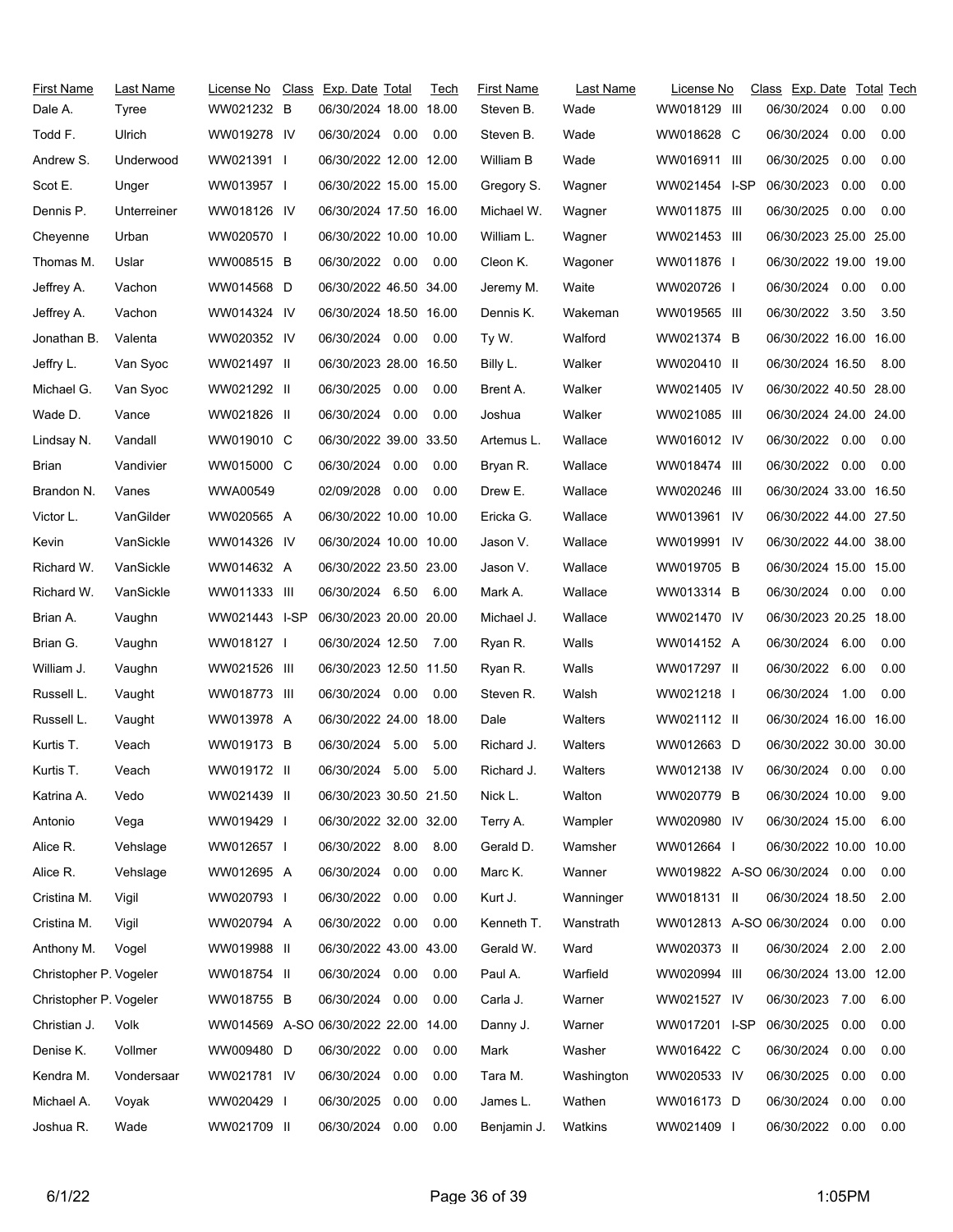| First Name  | Last Name                 | License No                    | Class Exp. Date Total  |      | Tech | <b>First Name</b> | Last Name   | License No               | Class Exp. Date Total Tech |      |      |
|-------------|---------------------------|-------------------------------|------------------------|------|------|-------------------|-------------|--------------------------|----------------------------|------|------|
| Scot S.     | Watkins                   | WW019708 D                    | 06/30/2024 21.00 19.50 |      |      | Greg A.           | Werbianskyj | WW021580 I               | 06/30/2023                 | 0.00 | 0.00 |
| Scot S.     | Watkins                   | WW019462 IV                   | 06/30/2025 0.00        |      | 0.00 | Mark              | Werline     | WW020934 A               | 06/30/2022                 | 0.00 | 0.00 |
| Chad D.     | Watson                    | WW021825 II                   | 06/30/2024             | 0.00 | 0.00 | Joseph J.         | Werner      | WW011630 II              | 06/30/2025                 | 0.00 | 0.00 |
| Joshua A.   | Watson                    | WW021492 II                   | 06/30/2023 25.50 23.50 |      |      | Laura J.          | Werner      | WW017991 II              | 06/30/2024 10.50 10.50     |      |      |
| Joshua A.   | Watson                    | WW021206 B                    | 06/30/2024 5.50        |      | 3.50 | Justin E.         | Wesolowski  | WW021665 II              | 06/30/2024 0.00            |      | 0.00 |
| Rex F.      | Watters                   | WW006743                      | 06/30/2022 0.00        |      | 0.00 | Kenneth L.        | Wetzel      | WW019557 I               | 06/30/2022 11.00 10.50     |      |      |
| Adam B.     | Watts                     | WW021046 A-SO 06/30/2024      |                        | 0.00 | 0.00 | David K.          | Whaley      | WW019434 I               | 06/30/2022 10.00 10.00     |      |      |
| Gregg A.    | Watts                     | WW019282 II                   | 06/30/2024             | 0.00 | 0.00 | Rusty W.          | Wheat       | WW019997 I               | 06/30/2022 0.00            |      | 0.00 |
| Gregg A.    | Watts                     | WW019281 B                    | 06/30/2024 0.00        |      | 0.00 | Rusty W.          | Wheat       | WW020420 B               | 06/30/2022                 | 0.00 | 0.00 |
| Jeffrey T.  | Watts                     | WW021746 IV                   | 06/30/2024 10.00 10.00 |      |      | Ethan C.          | Wheatley    | WW019180 I               | 06/30/2024                 | 0.00 | 0.00 |
| Melvin H.   | Watts                     | WW018133 III                  | 06/30/2024 15.00 15.00 |      |      | Ethan C.          | Wheatley    | WW019826 B               | 06/30/2024 0.00            |      | 0.00 |
| Dean A.     | Wayer                     | WW015501 II                   | 06/30/2022 13.00 13.00 |      |      | John D.           | Wheatley    | WW019181 IV              | 06/30/2024 16.00 15.00     |      |      |
| Dean A.     | Wayer                     | WW015738 A                    | 06/30/2022 13.00 13.00 |      |      | John D.           | Wheatley    | WW006028 D               | 06/30/2024 16.00 15.00     |      |      |
| Jason D.    | Weaver                    | WW021225 I                    | 06/30/2024 0.00        |      | 0.00 | Richard N.        | Wheatley    | WW021624 I               | 06/30/2023 11.00 10.00     |      |      |
| Robin A.    | Weaver                    | WW021273 III                  | 06/30/2022 2.00        |      | 1.00 | David M.          | Whedon      | WW018760 D               | 06/30/2024 0.00            |      | 0.00 |
| Terry A.    | Weaver                    | WW021600 II                   | 06/30/2023 17.00 17.00 |      |      | Donnie L.         | Wheeler     | WW021323 I               | 06/30/2022                 | 0.00 | 0.00 |
| Bryan E.    | Webb                      | WW019994 C                    | 06/30/2025 0.00        |      | 0.00 | Richard A.        | Wheeler     | WW011631 C               | 06/30/2022 43.00 35.75     |      |      |
| Laura A.    | Webb                      | WW015172 A                    | 06/30/2024 3.50        |      | 0.00 | Richard A.        | Wheeler     | WW020523 IV              | 06/30/2022 43.00 35.75     |      |      |
| Laura A.    | Webb                      | WW015157 I                    | 06/30/2024             | 3.50 | 0.00 | Troy L            | Wheeler     | WW017103 IV              | 06/30/2022 29.00 26.50     |      |      |
| Richard L.  | Webb                      | WW020114                      | 06/30/2022 16.00 14.00 |      |      | William H.        | Wheeler     | WW017719 D               | 06/30/2024 0.00            |      | 0.00 |
| Robert M.   | Webb                      | WW020272 III                  | 06/30/2024 0.00        |      | 0.00 | Jenifer N.        | Whipker     | WW018328 II              | 06/30/2022 11.00           |      | 6.50 |
| Ty W.       | Webb                      | WW021547 II                   | 06/30/2023 20.00 19.50 |      |      | William B         | Whipple     | WW017126 B               | 06/30/2025                 | 0.00 | 0.00 |
| Gregory W.  | Weber                     | WW019709 I                    | 06/30/2024 26.00 25.00 |      |      | Darrin L.         | Whisman     | WW016972 B               | 06/30/2022 0.00            |      | 0.00 |
| Gregory W.  | Weber                     | WW019710 A                    | 06/30/2024 26.00 25.00 |      |      | Patrick J.        | Whitaker    | WW020248 IV              | 06/30/2024 32.00 30.00     |      |      |
| Mark K.     | Weber                     | WW018635                      | 06/30/2024             | 0.00 | 0.00 | Jim R.            | White       | WW016758 C               | 06/30/2025 0.00            |      | 0.00 |
| Carmen M.   | Wegener                   | WW019442 A-SO 06/30/2025      |                        | 0.00 | 0.00 | Keith D.          | White       | WW021493 II              | 06/30/2023 15.00 15.00     |      |      |
| Michael T.  | Wegrzyn                   | WW021235 III                  | 06/30/2022 0.00        |      | 0.00 | Mark A.           | White       | WW014332 D               | 06/30/2024 0.00            |      | 0.00 |
| James G.    | Wehr                      | WW015748 A-SO 06/30/2022 0.00 |                        |      | 0.00 | Mark A.           | White       | WW014359 IV              | 06/30/2024                 | 0.00 | 0.00 |
| Margaret A. | Weinzapfel-BeckWW012440 D |                               | 06/30/2025 0.00        |      | 0.00 | William M.        | White       | WW009045 III             | 06/30/2024                 | 0.00 | 0.00 |
| Lancerd W.  | Weirick                   | WW019824 C                    | 06/30/2024 26.00 18.00 |      |      | Chad D.           | Whitehead   | WW011632 C               | 06/30/2025                 | 0.00 | 0.00 |
| Glendal W.  | Weiss                     | WW021012 II                   | 06/30/2024 0.00        |      | 0.00 | Andrew J.         | Whitfield   | WW021577 II              | 06/30/2023 20.00 19.50     |      |      |
| Tyler T.    | Weldon                    | WW020824 III                  | 06/30/2025             | 0.00 | 0.00 | Jason W.          | Whitlock    | WW019043 II              | 06/30/2022 29.00 13.00     |      |      |
| Jason L.    | Wells                     | WW021435 C                    | 06/30/2023             | 0.00 | 0.00 | Thomas J.         | Whitlow     | WWA00350                 | 09/28/2022 0.00            |      | 0.00 |
| Jerry R.    | Welsh                     | WW010176 II                   | 06/30/2022             | 0.00 | 0.00 | William D         | Whitman     | WW013968 IV              | 06/30/2022                 | 0.00 | 0.00 |
| Nicholas C. | Welte                     | WW017222 B                    | 06/30/2022             | 0.00 | 0.00 | William D         | Whitman     | WW014976 D               | 06/30/2022                 | 0.00 | 0.00 |
| Darren F.   | Wendel                    | WW020938 A-SO 06/30/2022      |                        | 0.00 | 0.00 | Ryan P.           | Whitney     | WW020805 A-SO 06/30/2022 |                            | 0.00 | 0.00 |
| Dustin D.   | Wendel                    | WW018912 A                    | 06/30/2022             | 0.00 | 0.00 | William E.        | Wiesehan    | WW021643 A               | 06/30/2024                 | 0.00 | 0.00 |
| John S.     | Wendelburg                | WW021710 II                   | 06/30/2024             | 0.00 | 0.00 | Eric B.           | Wiesner     | WW015949 II              | 06/30/2025                 | 0.00 | 0.00 |
| Jason       | Wenning                   | WWA00527                      | 04/04/2027             | 0.00 | 0.00 | Nicole L.         | Wiethop     | WW021353 II              | 06/30/2022                 | 6.00 | 6.00 |
| Gavin A.    | Wentz                     | WW021447                      | 06/30/2023 10.00 10.00 |      |      | Rick D.           | Wiggam      | WW017627 I               | 06/30/2024                 | 0.00 | 0.00 |
| Kevin       | Wenzel                    | WW019433 II                   | 06/30/2025  0.00  0.00 |      |      | Rick D.           | Wiggam      | WW017950 A               | 06/30/2024                 | 0.00 | 0.00 |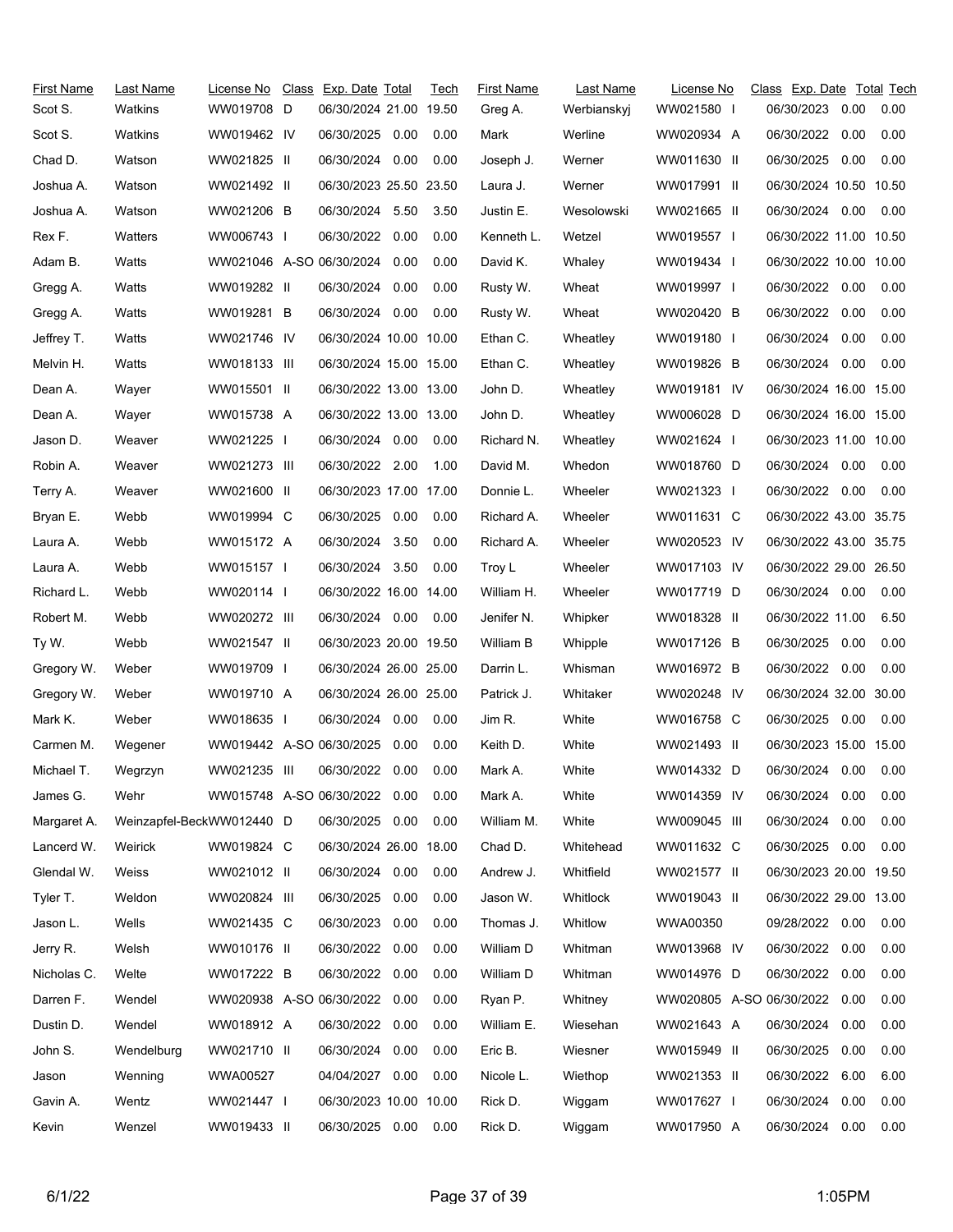| WW014014 I<br>WW021508 I<br>06/30/2023 15.00 15.00<br>Ricky L.<br>Wilcox<br>0.00<br>Matthew L.<br>Wohlford<br>06/30/2024 9.00<br>Michael E.<br>Wilder<br>WW021109 I<br>06/30/2024<br>0.00<br>0.00<br>John<br>Wojcik<br>WW020732 IV<br>9.00<br>06/30/2022<br>0.00<br>06/30/2023 16.00 16.00<br>Sydney R.<br>Wilder<br>WW020544 II<br>0.00<br>Wojihoski<br>WW021442 I<br>Jerome J.<br>06/30/2024 0.00<br>07/23/2026<br>0.00<br>Randall W.<br>Wilkening<br>WW020251 I<br>0.00<br>Amberly<br>Wolfram<br>WWA00506<br>0.00<br>Will<br>06/30/2022 22.00 21.50<br>06/30/2025<br>Bryon S.<br>WW011883 III<br>Eric J.<br>Wolter<br>WW019563 IV<br>0.00<br>0.00<br>WW011688 A<br>06/30/2022 22.00 21.50<br>06/30/2025<br>Bryon S.<br>Will<br>Wolter<br>WW019562 D<br>0.00<br>0.00<br>Eric J.<br>Martin S.<br>Wille<br>WW013266 B<br>06/30/2022 14.00 14.00<br>WW011889 B<br>06/30/2022 26.00 19.50<br>Anthony J.<br>Wood<br>06/30/2022 25.00 18.50<br>Robin W.<br>Willey<br>WW021215 III<br>06/30/2024 15.00<br>8.00<br>Anthony J.<br>Wood<br>WW013268 III<br>WW018478 IV<br>06/30/2022 0.00<br>Craig A.<br>06/30/2025<br>0.00<br>0.00<br>Kolten H.<br>Wood<br>WW021286 II<br>0.00<br>Williams<br>Darrell M.<br>WW002942 B<br>0.00<br>Wood<br>WW014581 A-SO 06/30/2022 2.50<br>1.50<br>Williams<br>06/30/2024<br>0.00<br>Larry A.<br>06/30/2022 7.00<br>Eddie J.<br>Williams<br>WW021125 I<br>06/30/2024<br>9.00<br>9.00<br>Arthur D.<br>Woodall<br>WW006749 II<br>7.00<br>06/30/2024<br>Johnny<br>Williams<br>WW021154 III<br>06/30/2024 0.00<br>0.00<br>Donald T.<br>Woodard<br>WW012933 IV<br>0.00<br>0.00<br>0.00<br>Williams<br>WWA00445<br>02/05/2025 33.50 26.50<br>Woodlock<br>WW019831  <br>06/30/2024<br>0.00<br>Johnny<br>Jay<br>06/30/2024<br>0.00<br>06/30/2024 10.00<br>Kenneth S.<br>Williams<br>WW012315 II<br>0.00<br>Daniel M.<br>Woodruff<br>WW014157 IV<br>0.00<br>9.50<br>9.00<br>WW012468 A<br>06/30/2025<br>0.00<br>Kevin M.<br>Williams<br>WW020254 I<br>06/30/2024<br>Daniel M.<br>Woodruff<br>0.00<br>06/30/2022<br>David W.<br>WW018332 I-SP<br>06/30/2022<br>Mark A.<br>Williams<br>WW011633 I<br>5.00<br>5.00<br>Woods<br>0.00<br>0.00<br>06/30/2022 6.00<br>WW019287 III<br>06/30/2024 14.00 10.00<br>Robert E.<br>Williams<br>WW020571 I-SP<br>6.00<br>Timothy S.<br>Woodward<br>WW019285 IV<br>06/30/2024 7.00<br>06/30/2024 0.00<br>William M.<br>Williams<br>4.00<br>Daniel B.<br>Wooten<br>WW020372 II<br>0.00<br>WW019288 A-SO 06/30/2024<br>0.00<br>Travis L<br>Williamson<br>WW016956 III<br>06/30/2025<br>0.00<br>0.00<br>Wooton<br>0.00<br>Danny<br>4.50<br>Faith A.<br>WW020678 I<br>06/30/2024 10.00<br>4.00<br>James H.<br>Worstell<br>WW021438 A-SO 06/30/2023<br>4.50<br>Willoughby<br>Amy L.<br>Wilson<br>WW019436 D<br>06/30/2022 20.00 19.00<br>Christopher A. Wright<br>WW020277 A-SO 06/30/2024 11.00<br>7.50<br>Andrew C.<br>Wilson<br>WW019561 II<br>06/30/2025<br>0.00<br>0.00<br>Dustin H.<br>WW016036 D<br>06/30/2024<br>0.00<br>0.00<br>Wright<br>0.00<br>WW021370 A-SO 06/30/2022<br>Bruce W.<br>Wilson<br>WW021682 III<br>06/30/2024<br>0.00<br>Eric R.<br>Wright<br>0.00<br>0.00<br>0.00<br>06/30/2022 22.00 22.00<br>Cindy R.<br>Wilson<br>WW020759 II<br>06/30/2024<br>0.00<br>WW018333 III<br>James R.<br>Wright<br>WW018769 IV<br>06/30/2024<br>0.00<br>06/30/2022 19.00 13.00<br>Erin M.<br>Wilson<br>0.00<br>Kenneth E.<br>Wright<br>WW019044 III<br>0.00<br>0.00<br>06/30/2022<br>0.00<br>James E.<br>Wilson<br>WW017573 A<br>06/30/2025<br>Kevin L.<br>Wright<br>WW012680 IV<br>0.00<br>06/30/2025<br>0.00<br>0.00<br>06/30/2022<br>0.00<br>0.00<br>James E.<br>Wilson<br>WW016759 III<br>Wright<br>WW015508 D<br>Kevin L.<br>Wright<br>Job D.<br>Wilson<br>WW018636 A-SO 06/30/2024 0.00<br>0.00<br>Larry A.<br>WW019045 II<br>06/30/2022 52.00 41.00<br>Michael E.<br>WW021262 D<br>06/30/2022 31.00 31.00<br>WW013807 IV<br>06/30/2022 0.00<br>Wilson<br>Terrence B.<br>Wright<br>0.00<br>Robert S.<br>Wilson<br>WW016180 I<br>06/30/2024 5.00<br>Wynn E.<br>WW014583 A-SO 06/30/2022<br>0.00<br>5.00<br>Wright<br>0.00<br>Thomas J.<br>Wilson<br>WW019183 A<br>06/30/2024<br>0.00<br>0.00<br>Dustin<br>Wuis<br>WW021651 III<br>06/30/2024 0.00<br>0.00<br>WW021506 A-SO 06/30/2023<br>Jimmy E<br>06/30/2022 22.00 16.00<br>Winch<br>0.00<br>0.00<br>Wyman<br>WW017197 I<br>Joe<br>Ronald G.<br>06/30/2024 4.00<br>Wingerter<br>WW020476 I<br>06/30/2025 0.00<br>0.00<br>Christina J.<br>York<br>WW019712 III<br>1.00<br>06/30/2022 21.00 18.00<br>Caitlin J.<br>06/30/2023 40.00 40.00<br>Wingler<br>WW015292 D<br>Young<br>WW021429 IV<br>WW019830 I<br>06/30/2024 0.50<br>Caitlin J.<br>WW021430 C<br>06/30/2023 40.00 40.00<br>Wendell<br>Winks<br>0.00<br>Young<br>Jared W.<br>WW021249 I<br>06/30/2025<br>0.00<br>Douglas W.<br>WW020923 A-SO 06/30/2022 5.00<br>Wiseley<br>0.00<br>Young<br>5.00<br>Witt<br>06/30/2025<br>WW007237 II<br>06/30/2024<br>James H.<br>WW010156 I<br>0.00<br>0.00<br>Mark A.<br>Young<br>5.00<br>5.00<br>06/30/2022 15.00 15.00<br>James R.<br>Witt<br>WW020595 II<br>06/30/2024 11.00 11.00<br>Patrick A.<br>Young<br>WW020119 I<br>Travis M.<br>Witt<br>WW020003 A<br>06/30/2022 10.00 10.00<br>Randy L.<br>Young<br>WW021186 II<br>06/30/2024<br>0.00<br>0.00<br>Michael J.<br>WW021290 A<br>06/30/2022 0.00<br>WW018139 II<br>06/30/2024<br>Wittman<br>0.00<br>Richard A.<br>Young<br>3.00<br>3.00<br>WW021796 A-SO 06/30/2024 0.00<br>WW017874 B<br>06/30/2024 | <b>First Name</b> | Last Name | License No | Class Exp. Date Total | Tech | <b>First Name</b> | Last Name | License No | Class Exp. Date Total Tech |      |      |
|-------------------------------------------------------------------------------------------------------------------------------------------------------------------------------------------------------------------------------------------------------------------------------------------------------------------------------------------------------------------------------------------------------------------------------------------------------------------------------------------------------------------------------------------------------------------------------------------------------------------------------------------------------------------------------------------------------------------------------------------------------------------------------------------------------------------------------------------------------------------------------------------------------------------------------------------------------------------------------------------------------------------------------------------------------------------------------------------------------------------------------------------------------------------------------------------------------------------------------------------------------------------------------------------------------------------------------------------------------------------------------------------------------------------------------------------------------------------------------------------------------------------------------------------------------------------------------------------------------------------------------------------------------------------------------------------------------------------------------------------------------------------------------------------------------------------------------------------------------------------------------------------------------------------------------------------------------------------------------------------------------------------------------------------------------------------------------------------------------------------------------------------------------------------------------------------------------------------------------------------------------------------------------------------------------------------------------------------------------------------------------------------------------------------------------------------------------------------------------------------------------------------------------------------------------------------------------------------------------------------------------------------------------------------------------------------------------------------------------------------------------------------------------------------------------------------------------------------------------------------------------------------------------------------------------------------------------------------------------------------------------------------------------------------------------------------------------------------------------------------------------------------------------------------------------------------------------------------------------------------------------------------------------------------------------------------------------------------------------------------------------------------------------------------------------------------------------------------------------------------------------------------------------------------------------------------------------------------------------------------------------------------------------------------------------------------------------------------------------------------------------------------------------------------------------------------------------------------------------------------------------------------------------------------------------------------------------------------------------------------------------------------------------------------------------------------------------------------------------------------------------------------------------------------------------------------------------------------------------------------------------------------------------------------------------------------------------------------------------------------------------------------------------------------------------------------------------------------------------------------------------------------------------------------------------------------------------------------------------------------------------------------------------------------------------------------------------------------------------------------------------------------------------------------------------------------------------------------------------------------------------------------------------------------------------------------------------------------------------------------------------------------------------------------------------------------------------------------------------------------------------------------------------------------------------------------------------------------------------------------------------------------------------------------------------------------------------------------------------------------------------------------------------------------------------------------------------------------|-------------------|-----------|------------|-----------------------|------|-------------------|-----------|------------|----------------------------|------|------|
|                                                                                                                                                                                                                                                                                                                                                                                                                                                                                                                                                                                                                                                                                                                                                                                                                                                                                                                                                                                                                                                                                                                                                                                                                                                                                                                                                                                                                                                                                                                                                                                                                                                                                                                                                                                                                                                                                                                                                                                                                                                                                                                                                                                                                                                                                                                                                                                                                                                                                                                                                                                                                                                                                                                                                                                                                                                                                                                                                                                                                                                                                                                                                                                                                                                                                                                                                                                                                                                                                                                                                                                                                                                                                                                                                                                                                                                                                                                                                                                                                                                                                                                                                                                                                                                                                                                                                                                                                                                                                                                                                                                                                                                                                                                                                                                                                                                                                                                                                                                                                                                                                                                                                                                                                                                                                                                                                                                                                                                                   |                   |           |            | 06/30/2024            | 0.00 |                   |           |            |                            |      |      |
|                                                                                                                                                                                                                                                                                                                                                                                                                                                                                                                                                                                                                                                                                                                                                                                                                                                                                                                                                                                                                                                                                                                                                                                                                                                                                                                                                                                                                                                                                                                                                                                                                                                                                                                                                                                                                                                                                                                                                                                                                                                                                                                                                                                                                                                                                                                                                                                                                                                                                                                                                                                                                                                                                                                                                                                                                                                                                                                                                                                                                                                                                                                                                                                                                                                                                                                                                                                                                                                                                                                                                                                                                                                                                                                                                                                                                                                                                                                                                                                                                                                                                                                                                                                                                                                                                                                                                                                                                                                                                                                                                                                                                                                                                                                                                                                                                                                                                                                                                                                                                                                                                                                                                                                                                                                                                                                                                                                                                                                                   |                   |           |            |                       |      |                   |           |            |                            |      |      |
|                                                                                                                                                                                                                                                                                                                                                                                                                                                                                                                                                                                                                                                                                                                                                                                                                                                                                                                                                                                                                                                                                                                                                                                                                                                                                                                                                                                                                                                                                                                                                                                                                                                                                                                                                                                                                                                                                                                                                                                                                                                                                                                                                                                                                                                                                                                                                                                                                                                                                                                                                                                                                                                                                                                                                                                                                                                                                                                                                                                                                                                                                                                                                                                                                                                                                                                                                                                                                                                                                                                                                                                                                                                                                                                                                                                                                                                                                                                                                                                                                                                                                                                                                                                                                                                                                                                                                                                                                                                                                                                                                                                                                                                                                                                                                                                                                                                                                                                                                                                                                                                                                                                                                                                                                                                                                                                                                                                                                                                                   |                   |           |            |                       |      |                   |           |            |                            |      |      |
|                                                                                                                                                                                                                                                                                                                                                                                                                                                                                                                                                                                                                                                                                                                                                                                                                                                                                                                                                                                                                                                                                                                                                                                                                                                                                                                                                                                                                                                                                                                                                                                                                                                                                                                                                                                                                                                                                                                                                                                                                                                                                                                                                                                                                                                                                                                                                                                                                                                                                                                                                                                                                                                                                                                                                                                                                                                                                                                                                                                                                                                                                                                                                                                                                                                                                                                                                                                                                                                                                                                                                                                                                                                                                                                                                                                                                                                                                                                                                                                                                                                                                                                                                                                                                                                                                                                                                                                                                                                                                                                                                                                                                                                                                                                                                                                                                                                                                                                                                                                                                                                                                                                                                                                                                                                                                                                                                                                                                                                                   |                   |           |            |                       |      |                   |           |            |                            |      |      |
|                                                                                                                                                                                                                                                                                                                                                                                                                                                                                                                                                                                                                                                                                                                                                                                                                                                                                                                                                                                                                                                                                                                                                                                                                                                                                                                                                                                                                                                                                                                                                                                                                                                                                                                                                                                                                                                                                                                                                                                                                                                                                                                                                                                                                                                                                                                                                                                                                                                                                                                                                                                                                                                                                                                                                                                                                                                                                                                                                                                                                                                                                                                                                                                                                                                                                                                                                                                                                                                                                                                                                                                                                                                                                                                                                                                                                                                                                                                                                                                                                                                                                                                                                                                                                                                                                                                                                                                                                                                                                                                                                                                                                                                                                                                                                                                                                                                                                                                                                                                                                                                                                                                                                                                                                                                                                                                                                                                                                                                                   |                   |           |            |                       |      |                   |           |            |                            |      |      |
|                                                                                                                                                                                                                                                                                                                                                                                                                                                                                                                                                                                                                                                                                                                                                                                                                                                                                                                                                                                                                                                                                                                                                                                                                                                                                                                                                                                                                                                                                                                                                                                                                                                                                                                                                                                                                                                                                                                                                                                                                                                                                                                                                                                                                                                                                                                                                                                                                                                                                                                                                                                                                                                                                                                                                                                                                                                                                                                                                                                                                                                                                                                                                                                                                                                                                                                                                                                                                                                                                                                                                                                                                                                                                                                                                                                                                                                                                                                                                                                                                                                                                                                                                                                                                                                                                                                                                                                                                                                                                                                                                                                                                                                                                                                                                                                                                                                                                                                                                                                                                                                                                                                                                                                                                                                                                                                                                                                                                                                                   |                   |           |            |                       |      |                   |           |            |                            |      |      |
|                                                                                                                                                                                                                                                                                                                                                                                                                                                                                                                                                                                                                                                                                                                                                                                                                                                                                                                                                                                                                                                                                                                                                                                                                                                                                                                                                                                                                                                                                                                                                                                                                                                                                                                                                                                                                                                                                                                                                                                                                                                                                                                                                                                                                                                                                                                                                                                                                                                                                                                                                                                                                                                                                                                                                                                                                                                                                                                                                                                                                                                                                                                                                                                                                                                                                                                                                                                                                                                                                                                                                                                                                                                                                                                                                                                                                                                                                                                                                                                                                                                                                                                                                                                                                                                                                                                                                                                                                                                                                                                                                                                                                                                                                                                                                                                                                                                                                                                                                                                                                                                                                                                                                                                                                                                                                                                                                                                                                                                                   |                   |           |            |                       |      |                   |           |            |                            |      |      |
|                                                                                                                                                                                                                                                                                                                                                                                                                                                                                                                                                                                                                                                                                                                                                                                                                                                                                                                                                                                                                                                                                                                                                                                                                                                                                                                                                                                                                                                                                                                                                                                                                                                                                                                                                                                                                                                                                                                                                                                                                                                                                                                                                                                                                                                                                                                                                                                                                                                                                                                                                                                                                                                                                                                                                                                                                                                                                                                                                                                                                                                                                                                                                                                                                                                                                                                                                                                                                                                                                                                                                                                                                                                                                                                                                                                                                                                                                                                                                                                                                                                                                                                                                                                                                                                                                                                                                                                                                                                                                                                                                                                                                                                                                                                                                                                                                                                                                                                                                                                                                                                                                                                                                                                                                                                                                                                                                                                                                                                                   |                   |           |            |                       |      |                   |           |            |                            |      |      |
|                                                                                                                                                                                                                                                                                                                                                                                                                                                                                                                                                                                                                                                                                                                                                                                                                                                                                                                                                                                                                                                                                                                                                                                                                                                                                                                                                                                                                                                                                                                                                                                                                                                                                                                                                                                                                                                                                                                                                                                                                                                                                                                                                                                                                                                                                                                                                                                                                                                                                                                                                                                                                                                                                                                                                                                                                                                                                                                                                                                                                                                                                                                                                                                                                                                                                                                                                                                                                                                                                                                                                                                                                                                                                                                                                                                                                                                                                                                                                                                                                                                                                                                                                                                                                                                                                                                                                                                                                                                                                                                                                                                                                                                                                                                                                                                                                                                                                                                                                                                                                                                                                                                                                                                                                                                                                                                                                                                                                                                                   |                   |           |            |                       |      |                   |           |            |                            |      |      |
|                                                                                                                                                                                                                                                                                                                                                                                                                                                                                                                                                                                                                                                                                                                                                                                                                                                                                                                                                                                                                                                                                                                                                                                                                                                                                                                                                                                                                                                                                                                                                                                                                                                                                                                                                                                                                                                                                                                                                                                                                                                                                                                                                                                                                                                                                                                                                                                                                                                                                                                                                                                                                                                                                                                                                                                                                                                                                                                                                                                                                                                                                                                                                                                                                                                                                                                                                                                                                                                                                                                                                                                                                                                                                                                                                                                                                                                                                                                                                                                                                                                                                                                                                                                                                                                                                                                                                                                                                                                                                                                                                                                                                                                                                                                                                                                                                                                                                                                                                                                                                                                                                                                                                                                                                                                                                                                                                                                                                                                                   |                   |           |            |                       |      |                   |           |            |                            |      |      |
|                                                                                                                                                                                                                                                                                                                                                                                                                                                                                                                                                                                                                                                                                                                                                                                                                                                                                                                                                                                                                                                                                                                                                                                                                                                                                                                                                                                                                                                                                                                                                                                                                                                                                                                                                                                                                                                                                                                                                                                                                                                                                                                                                                                                                                                                                                                                                                                                                                                                                                                                                                                                                                                                                                                                                                                                                                                                                                                                                                                                                                                                                                                                                                                                                                                                                                                                                                                                                                                                                                                                                                                                                                                                                                                                                                                                                                                                                                                                                                                                                                                                                                                                                                                                                                                                                                                                                                                                                                                                                                                                                                                                                                                                                                                                                                                                                                                                                                                                                                                                                                                                                                                                                                                                                                                                                                                                                                                                                                                                   |                   |           |            |                       |      |                   |           |            |                            |      |      |
|                                                                                                                                                                                                                                                                                                                                                                                                                                                                                                                                                                                                                                                                                                                                                                                                                                                                                                                                                                                                                                                                                                                                                                                                                                                                                                                                                                                                                                                                                                                                                                                                                                                                                                                                                                                                                                                                                                                                                                                                                                                                                                                                                                                                                                                                                                                                                                                                                                                                                                                                                                                                                                                                                                                                                                                                                                                                                                                                                                                                                                                                                                                                                                                                                                                                                                                                                                                                                                                                                                                                                                                                                                                                                                                                                                                                                                                                                                                                                                                                                                                                                                                                                                                                                                                                                                                                                                                                                                                                                                                                                                                                                                                                                                                                                                                                                                                                                                                                                                                                                                                                                                                                                                                                                                                                                                                                                                                                                                                                   |                   |           |            |                       |      |                   |           |            |                            |      |      |
|                                                                                                                                                                                                                                                                                                                                                                                                                                                                                                                                                                                                                                                                                                                                                                                                                                                                                                                                                                                                                                                                                                                                                                                                                                                                                                                                                                                                                                                                                                                                                                                                                                                                                                                                                                                                                                                                                                                                                                                                                                                                                                                                                                                                                                                                                                                                                                                                                                                                                                                                                                                                                                                                                                                                                                                                                                                                                                                                                                                                                                                                                                                                                                                                                                                                                                                                                                                                                                                                                                                                                                                                                                                                                                                                                                                                                                                                                                                                                                                                                                                                                                                                                                                                                                                                                                                                                                                                                                                                                                                                                                                                                                                                                                                                                                                                                                                                                                                                                                                                                                                                                                                                                                                                                                                                                                                                                                                                                                                                   |                   |           |            |                       |      |                   |           |            |                            |      |      |
|                                                                                                                                                                                                                                                                                                                                                                                                                                                                                                                                                                                                                                                                                                                                                                                                                                                                                                                                                                                                                                                                                                                                                                                                                                                                                                                                                                                                                                                                                                                                                                                                                                                                                                                                                                                                                                                                                                                                                                                                                                                                                                                                                                                                                                                                                                                                                                                                                                                                                                                                                                                                                                                                                                                                                                                                                                                                                                                                                                                                                                                                                                                                                                                                                                                                                                                                                                                                                                                                                                                                                                                                                                                                                                                                                                                                                                                                                                                                                                                                                                                                                                                                                                                                                                                                                                                                                                                                                                                                                                                                                                                                                                                                                                                                                                                                                                                                                                                                                                                                                                                                                                                                                                                                                                                                                                                                                                                                                                                                   |                   |           |            |                       |      |                   |           |            |                            |      |      |
|                                                                                                                                                                                                                                                                                                                                                                                                                                                                                                                                                                                                                                                                                                                                                                                                                                                                                                                                                                                                                                                                                                                                                                                                                                                                                                                                                                                                                                                                                                                                                                                                                                                                                                                                                                                                                                                                                                                                                                                                                                                                                                                                                                                                                                                                                                                                                                                                                                                                                                                                                                                                                                                                                                                                                                                                                                                                                                                                                                                                                                                                                                                                                                                                                                                                                                                                                                                                                                                                                                                                                                                                                                                                                                                                                                                                                                                                                                                                                                                                                                                                                                                                                                                                                                                                                                                                                                                                                                                                                                                                                                                                                                                                                                                                                                                                                                                                                                                                                                                                                                                                                                                                                                                                                                                                                                                                                                                                                                                                   |                   |           |            |                       |      |                   |           |            |                            |      |      |
|                                                                                                                                                                                                                                                                                                                                                                                                                                                                                                                                                                                                                                                                                                                                                                                                                                                                                                                                                                                                                                                                                                                                                                                                                                                                                                                                                                                                                                                                                                                                                                                                                                                                                                                                                                                                                                                                                                                                                                                                                                                                                                                                                                                                                                                                                                                                                                                                                                                                                                                                                                                                                                                                                                                                                                                                                                                                                                                                                                                                                                                                                                                                                                                                                                                                                                                                                                                                                                                                                                                                                                                                                                                                                                                                                                                                                                                                                                                                                                                                                                                                                                                                                                                                                                                                                                                                                                                                                                                                                                                                                                                                                                                                                                                                                                                                                                                                                                                                                                                                                                                                                                                                                                                                                                                                                                                                                                                                                                                                   |                   |           |            |                       |      |                   |           |            |                            |      |      |
|                                                                                                                                                                                                                                                                                                                                                                                                                                                                                                                                                                                                                                                                                                                                                                                                                                                                                                                                                                                                                                                                                                                                                                                                                                                                                                                                                                                                                                                                                                                                                                                                                                                                                                                                                                                                                                                                                                                                                                                                                                                                                                                                                                                                                                                                                                                                                                                                                                                                                                                                                                                                                                                                                                                                                                                                                                                                                                                                                                                                                                                                                                                                                                                                                                                                                                                                                                                                                                                                                                                                                                                                                                                                                                                                                                                                                                                                                                                                                                                                                                                                                                                                                                                                                                                                                                                                                                                                                                                                                                                                                                                                                                                                                                                                                                                                                                                                                                                                                                                                                                                                                                                                                                                                                                                                                                                                                                                                                                                                   |                   |           |            |                       |      |                   |           |            |                            |      |      |
|                                                                                                                                                                                                                                                                                                                                                                                                                                                                                                                                                                                                                                                                                                                                                                                                                                                                                                                                                                                                                                                                                                                                                                                                                                                                                                                                                                                                                                                                                                                                                                                                                                                                                                                                                                                                                                                                                                                                                                                                                                                                                                                                                                                                                                                                                                                                                                                                                                                                                                                                                                                                                                                                                                                                                                                                                                                                                                                                                                                                                                                                                                                                                                                                                                                                                                                                                                                                                                                                                                                                                                                                                                                                                                                                                                                                                                                                                                                                                                                                                                                                                                                                                                                                                                                                                                                                                                                                                                                                                                                                                                                                                                                                                                                                                                                                                                                                                                                                                                                                                                                                                                                                                                                                                                                                                                                                                                                                                                                                   |                   |           |            |                       |      |                   |           |            |                            |      |      |
|                                                                                                                                                                                                                                                                                                                                                                                                                                                                                                                                                                                                                                                                                                                                                                                                                                                                                                                                                                                                                                                                                                                                                                                                                                                                                                                                                                                                                                                                                                                                                                                                                                                                                                                                                                                                                                                                                                                                                                                                                                                                                                                                                                                                                                                                                                                                                                                                                                                                                                                                                                                                                                                                                                                                                                                                                                                                                                                                                                                                                                                                                                                                                                                                                                                                                                                                                                                                                                                                                                                                                                                                                                                                                                                                                                                                                                                                                                                                                                                                                                                                                                                                                                                                                                                                                                                                                                                                                                                                                                                                                                                                                                                                                                                                                                                                                                                                                                                                                                                                                                                                                                                                                                                                                                                                                                                                                                                                                                                                   |                   |           |            |                       |      |                   |           |            |                            |      |      |
|                                                                                                                                                                                                                                                                                                                                                                                                                                                                                                                                                                                                                                                                                                                                                                                                                                                                                                                                                                                                                                                                                                                                                                                                                                                                                                                                                                                                                                                                                                                                                                                                                                                                                                                                                                                                                                                                                                                                                                                                                                                                                                                                                                                                                                                                                                                                                                                                                                                                                                                                                                                                                                                                                                                                                                                                                                                                                                                                                                                                                                                                                                                                                                                                                                                                                                                                                                                                                                                                                                                                                                                                                                                                                                                                                                                                                                                                                                                                                                                                                                                                                                                                                                                                                                                                                                                                                                                                                                                                                                                                                                                                                                                                                                                                                                                                                                                                                                                                                                                                                                                                                                                                                                                                                                                                                                                                                                                                                                                                   |                   |           |            |                       |      |                   |           |            |                            |      |      |
|                                                                                                                                                                                                                                                                                                                                                                                                                                                                                                                                                                                                                                                                                                                                                                                                                                                                                                                                                                                                                                                                                                                                                                                                                                                                                                                                                                                                                                                                                                                                                                                                                                                                                                                                                                                                                                                                                                                                                                                                                                                                                                                                                                                                                                                                                                                                                                                                                                                                                                                                                                                                                                                                                                                                                                                                                                                                                                                                                                                                                                                                                                                                                                                                                                                                                                                                                                                                                                                                                                                                                                                                                                                                                                                                                                                                                                                                                                                                                                                                                                                                                                                                                                                                                                                                                                                                                                                                                                                                                                                                                                                                                                                                                                                                                                                                                                                                                                                                                                                                                                                                                                                                                                                                                                                                                                                                                                                                                                                                   |                   |           |            |                       |      |                   |           |            |                            |      |      |
|                                                                                                                                                                                                                                                                                                                                                                                                                                                                                                                                                                                                                                                                                                                                                                                                                                                                                                                                                                                                                                                                                                                                                                                                                                                                                                                                                                                                                                                                                                                                                                                                                                                                                                                                                                                                                                                                                                                                                                                                                                                                                                                                                                                                                                                                                                                                                                                                                                                                                                                                                                                                                                                                                                                                                                                                                                                                                                                                                                                                                                                                                                                                                                                                                                                                                                                                                                                                                                                                                                                                                                                                                                                                                                                                                                                                                                                                                                                                                                                                                                                                                                                                                                                                                                                                                                                                                                                                                                                                                                                                                                                                                                                                                                                                                                                                                                                                                                                                                                                                                                                                                                                                                                                                                                                                                                                                                                                                                                                                   |                   |           |            |                       |      |                   |           |            |                            |      |      |
|                                                                                                                                                                                                                                                                                                                                                                                                                                                                                                                                                                                                                                                                                                                                                                                                                                                                                                                                                                                                                                                                                                                                                                                                                                                                                                                                                                                                                                                                                                                                                                                                                                                                                                                                                                                                                                                                                                                                                                                                                                                                                                                                                                                                                                                                                                                                                                                                                                                                                                                                                                                                                                                                                                                                                                                                                                                                                                                                                                                                                                                                                                                                                                                                                                                                                                                                                                                                                                                                                                                                                                                                                                                                                                                                                                                                                                                                                                                                                                                                                                                                                                                                                                                                                                                                                                                                                                                                                                                                                                                                                                                                                                                                                                                                                                                                                                                                                                                                                                                                                                                                                                                                                                                                                                                                                                                                                                                                                                                                   |                   |           |            |                       |      |                   |           |            |                            |      |      |
|                                                                                                                                                                                                                                                                                                                                                                                                                                                                                                                                                                                                                                                                                                                                                                                                                                                                                                                                                                                                                                                                                                                                                                                                                                                                                                                                                                                                                                                                                                                                                                                                                                                                                                                                                                                                                                                                                                                                                                                                                                                                                                                                                                                                                                                                                                                                                                                                                                                                                                                                                                                                                                                                                                                                                                                                                                                                                                                                                                                                                                                                                                                                                                                                                                                                                                                                                                                                                                                                                                                                                                                                                                                                                                                                                                                                                                                                                                                                                                                                                                                                                                                                                                                                                                                                                                                                                                                                                                                                                                                                                                                                                                                                                                                                                                                                                                                                                                                                                                                                                                                                                                                                                                                                                                                                                                                                                                                                                                                                   |                   |           |            |                       |      |                   |           |            |                            |      |      |
|                                                                                                                                                                                                                                                                                                                                                                                                                                                                                                                                                                                                                                                                                                                                                                                                                                                                                                                                                                                                                                                                                                                                                                                                                                                                                                                                                                                                                                                                                                                                                                                                                                                                                                                                                                                                                                                                                                                                                                                                                                                                                                                                                                                                                                                                                                                                                                                                                                                                                                                                                                                                                                                                                                                                                                                                                                                                                                                                                                                                                                                                                                                                                                                                                                                                                                                                                                                                                                                                                                                                                                                                                                                                                                                                                                                                                                                                                                                                                                                                                                                                                                                                                                                                                                                                                                                                                                                                                                                                                                                                                                                                                                                                                                                                                                                                                                                                                                                                                                                                                                                                                                                                                                                                                                                                                                                                                                                                                                                                   |                   |           |            |                       |      |                   |           |            |                            |      |      |
|                                                                                                                                                                                                                                                                                                                                                                                                                                                                                                                                                                                                                                                                                                                                                                                                                                                                                                                                                                                                                                                                                                                                                                                                                                                                                                                                                                                                                                                                                                                                                                                                                                                                                                                                                                                                                                                                                                                                                                                                                                                                                                                                                                                                                                                                                                                                                                                                                                                                                                                                                                                                                                                                                                                                                                                                                                                                                                                                                                                                                                                                                                                                                                                                                                                                                                                                                                                                                                                                                                                                                                                                                                                                                                                                                                                                                                                                                                                                                                                                                                                                                                                                                                                                                                                                                                                                                                                                                                                                                                                                                                                                                                                                                                                                                                                                                                                                                                                                                                                                                                                                                                                                                                                                                                                                                                                                                                                                                                                                   |                   |           |            |                       |      |                   |           |            |                            |      |      |
|                                                                                                                                                                                                                                                                                                                                                                                                                                                                                                                                                                                                                                                                                                                                                                                                                                                                                                                                                                                                                                                                                                                                                                                                                                                                                                                                                                                                                                                                                                                                                                                                                                                                                                                                                                                                                                                                                                                                                                                                                                                                                                                                                                                                                                                                                                                                                                                                                                                                                                                                                                                                                                                                                                                                                                                                                                                                                                                                                                                                                                                                                                                                                                                                                                                                                                                                                                                                                                                                                                                                                                                                                                                                                                                                                                                                                                                                                                                                                                                                                                                                                                                                                                                                                                                                                                                                                                                                                                                                                                                                                                                                                                                                                                                                                                                                                                                                                                                                                                                                                                                                                                                                                                                                                                                                                                                                                                                                                                                                   |                   |           |            |                       |      |                   |           |            |                            |      |      |
|                                                                                                                                                                                                                                                                                                                                                                                                                                                                                                                                                                                                                                                                                                                                                                                                                                                                                                                                                                                                                                                                                                                                                                                                                                                                                                                                                                                                                                                                                                                                                                                                                                                                                                                                                                                                                                                                                                                                                                                                                                                                                                                                                                                                                                                                                                                                                                                                                                                                                                                                                                                                                                                                                                                                                                                                                                                                                                                                                                                                                                                                                                                                                                                                                                                                                                                                                                                                                                                                                                                                                                                                                                                                                                                                                                                                                                                                                                                                                                                                                                                                                                                                                                                                                                                                                                                                                                                                                                                                                                                                                                                                                                                                                                                                                                                                                                                                                                                                                                                                                                                                                                                                                                                                                                                                                                                                                                                                                                                                   |                   |           |            |                       |      |                   |           |            |                            |      |      |
|                                                                                                                                                                                                                                                                                                                                                                                                                                                                                                                                                                                                                                                                                                                                                                                                                                                                                                                                                                                                                                                                                                                                                                                                                                                                                                                                                                                                                                                                                                                                                                                                                                                                                                                                                                                                                                                                                                                                                                                                                                                                                                                                                                                                                                                                                                                                                                                                                                                                                                                                                                                                                                                                                                                                                                                                                                                                                                                                                                                                                                                                                                                                                                                                                                                                                                                                                                                                                                                                                                                                                                                                                                                                                                                                                                                                                                                                                                                                                                                                                                                                                                                                                                                                                                                                                                                                                                                                                                                                                                                                                                                                                                                                                                                                                                                                                                                                                                                                                                                                                                                                                                                                                                                                                                                                                                                                                                                                                                                                   |                   |           |            |                       |      |                   |           |            |                            |      |      |
|                                                                                                                                                                                                                                                                                                                                                                                                                                                                                                                                                                                                                                                                                                                                                                                                                                                                                                                                                                                                                                                                                                                                                                                                                                                                                                                                                                                                                                                                                                                                                                                                                                                                                                                                                                                                                                                                                                                                                                                                                                                                                                                                                                                                                                                                                                                                                                                                                                                                                                                                                                                                                                                                                                                                                                                                                                                                                                                                                                                                                                                                                                                                                                                                                                                                                                                                                                                                                                                                                                                                                                                                                                                                                                                                                                                                                                                                                                                                                                                                                                                                                                                                                                                                                                                                                                                                                                                                                                                                                                                                                                                                                                                                                                                                                                                                                                                                                                                                                                                                                                                                                                                                                                                                                                                                                                                                                                                                                                                                   |                   |           |            |                       |      |                   |           |            |                            |      |      |
|                                                                                                                                                                                                                                                                                                                                                                                                                                                                                                                                                                                                                                                                                                                                                                                                                                                                                                                                                                                                                                                                                                                                                                                                                                                                                                                                                                                                                                                                                                                                                                                                                                                                                                                                                                                                                                                                                                                                                                                                                                                                                                                                                                                                                                                                                                                                                                                                                                                                                                                                                                                                                                                                                                                                                                                                                                                                                                                                                                                                                                                                                                                                                                                                                                                                                                                                                                                                                                                                                                                                                                                                                                                                                                                                                                                                                                                                                                                                                                                                                                                                                                                                                                                                                                                                                                                                                                                                                                                                                                                                                                                                                                                                                                                                                                                                                                                                                                                                                                                                                                                                                                                                                                                                                                                                                                                                                                                                                                                                   |                   |           |            |                       |      |                   |           |            |                            |      |      |
|                                                                                                                                                                                                                                                                                                                                                                                                                                                                                                                                                                                                                                                                                                                                                                                                                                                                                                                                                                                                                                                                                                                                                                                                                                                                                                                                                                                                                                                                                                                                                                                                                                                                                                                                                                                                                                                                                                                                                                                                                                                                                                                                                                                                                                                                                                                                                                                                                                                                                                                                                                                                                                                                                                                                                                                                                                                                                                                                                                                                                                                                                                                                                                                                                                                                                                                                                                                                                                                                                                                                                                                                                                                                                                                                                                                                                                                                                                                                                                                                                                                                                                                                                                                                                                                                                                                                                                                                                                                                                                                                                                                                                                                                                                                                                                                                                                                                                                                                                                                                                                                                                                                                                                                                                                                                                                                                                                                                                                                                   |                   |           |            |                       |      |                   |           |            |                            |      |      |
|                                                                                                                                                                                                                                                                                                                                                                                                                                                                                                                                                                                                                                                                                                                                                                                                                                                                                                                                                                                                                                                                                                                                                                                                                                                                                                                                                                                                                                                                                                                                                                                                                                                                                                                                                                                                                                                                                                                                                                                                                                                                                                                                                                                                                                                                                                                                                                                                                                                                                                                                                                                                                                                                                                                                                                                                                                                                                                                                                                                                                                                                                                                                                                                                                                                                                                                                                                                                                                                                                                                                                                                                                                                                                                                                                                                                                                                                                                                                                                                                                                                                                                                                                                                                                                                                                                                                                                                                                                                                                                                                                                                                                                                                                                                                                                                                                                                                                                                                                                                                                                                                                                                                                                                                                                                                                                                                                                                                                                                                   |                   |           |            |                       |      |                   |           |            |                            |      |      |
|                                                                                                                                                                                                                                                                                                                                                                                                                                                                                                                                                                                                                                                                                                                                                                                                                                                                                                                                                                                                                                                                                                                                                                                                                                                                                                                                                                                                                                                                                                                                                                                                                                                                                                                                                                                                                                                                                                                                                                                                                                                                                                                                                                                                                                                                                                                                                                                                                                                                                                                                                                                                                                                                                                                                                                                                                                                                                                                                                                                                                                                                                                                                                                                                                                                                                                                                                                                                                                                                                                                                                                                                                                                                                                                                                                                                                                                                                                                                                                                                                                                                                                                                                                                                                                                                                                                                                                                                                                                                                                                                                                                                                                                                                                                                                                                                                                                                                                                                                                                                                                                                                                                                                                                                                                                                                                                                                                                                                                                                   | Lew S.            |           |            |                       |      |                   |           |            |                            |      |      |
|                                                                                                                                                                                                                                                                                                                                                                                                                                                                                                                                                                                                                                                                                                                                                                                                                                                                                                                                                                                                                                                                                                                                                                                                                                                                                                                                                                                                                                                                                                                                                                                                                                                                                                                                                                                                                                                                                                                                                                                                                                                                                                                                                                                                                                                                                                                                                                                                                                                                                                                                                                                                                                                                                                                                                                                                                                                                                                                                                                                                                                                                                                                                                                                                                                                                                                                                                                                                                                                                                                                                                                                                                                                                                                                                                                                                                                                                                                                                                                                                                                                                                                                                                                                                                                                                                                                                                                                                                                                                                                                                                                                                                                                                                                                                                                                                                                                                                                                                                                                                                                                                                                                                                                                                                                                                                                                                                                                                                                                                   |                   |           |            |                       |      |                   |           |            |                            |      |      |
|                                                                                                                                                                                                                                                                                                                                                                                                                                                                                                                                                                                                                                                                                                                                                                                                                                                                                                                                                                                                                                                                                                                                                                                                                                                                                                                                                                                                                                                                                                                                                                                                                                                                                                                                                                                                                                                                                                                                                                                                                                                                                                                                                                                                                                                                                                                                                                                                                                                                                                                                                                                                                                                                                                                                                                                                                                                                                                                                                                                                                                                                                                                                                                                                                                                                                                                                                                                                                                                                                                                                                                                                                                                                                                                                                                                                                                                                                                                                                                                                                                                                                                                                                                                                                                                                                                                                                                                                                                                                                                                                                                                                                                                                                                                                                                                                                                                                                                                                                                                                                                                                                                                                                                                                                                                                                                                                                                                                                                                                   |                   |           |            |                       |      |                   |           |            |                            |      |      |
|                                                                                                                                                                                                                                                                                                                                                                                                                                                                                                                                                                                                                                                                                                                                                                                                                                                                                                                                                                                                                                                                                                                                                                                                                                                                                                                                                                                                                                                                                                                                                                                                                                                                                                                                                                                                                                                                                                                                                                                                                                                                                                                                                                                                                                                                                                                                                                                                                                                                                                                                                                                                                                                                                                                                                                                                                                                                                                                                                                                                                                                                                                                                                                                                                                                                                                                                                                                                                                                                                                                                                                                                                                                                                                                                                                                                                                                                                                                                                                                                                                                                                                                                                                                                                                                                                                                                                                                                                                                                                                                                                                                                                                                                                                                                                                                                                                                                                                                                                                                                                                                                                                                                                                                                                                                                                                                                                                                                                                                                   |                   |           |            |                       |      |                   |           |            |                            |      |      |
|                                                                                                                                                                                                                                                                                                                                                                                                                                                                                                                                                                                                                                                                                                                                                                                                                                                                                                                                                                                                                                                                                                                                                                                                                                                                                                                                                                                                                                                                                                                                                                                                                                                                                                                                                                                                                                                                                                                                                                                                                                                                                                                                                                                                                                                                                                                                                                                                                                                                                                                                                                                                                                                                                                                                                                                                                                                                                                                                                                                                                                                                                                                                                                                                                                                                                                                                                                                                                                                                                                                                                                                                                                                                                                                                                                                                                                                                                                                                                                                                                                                                                                                                                                                                                                                                                                                                                                                                                                                                                                                                                                                                                                                                                                                                                                                                                                                                                                                                                                                                                                                                                                                                                                                                                                                                                                                                                                                                                                                                   |                   |           |            |                       |      |                   |           |            |                            |      |      |
|                                                                                                                                                                                                                                                                                                                                                                                                                                                                                                                                                                                                                                                                                                                                                                                                                                                                                                                                                                                                                                                                                                                                                                                                                                                                                                                                                                                                                                                                                                                                                                                                                                                                                                                                                                                                                                                                                                                                                                                                                                                                                                                                                                                                                                                                                                                                                                                                                                                                                                                                                                                                                                                                                                                                                                                                                                                                                                                                                                                                                                                                                                                                                                                                                                                                                                                                                                                                                                                                                                                                                                                                                                                                                                                                                                                                                                                                                                                                                                                                                                                                                                                                                                                                                                                                                                                                                                                                                                                                                                                                                                                                                                                                                                                                                                                                                                                                                                                                                                                                                                                                                                                                                                                                                                                                                                                                                                                                                                                                   |                   |           |            |                       |      |                   |           |            |                            |      |      |
|                                                                                                                                                                                                                                                                                                                                                                                                                                                                                                                                                                                                                                                                                                                                                                                                                                                                                                                                                                                                                                                                                                                                                                                                                                                                                                                                                                                                                                                                                                                                                                                                                                                                                                                                                                                                                                                                                                                                                                                                                                                                                                                                                                                                                                                                                                                                                                                                                                                                                                                                                                                                                                                                                                                                                                                                                                                                                                                                                                                                                                                                                                                                                                                                                                                                                                                                                                                                                                                                                                                                                                                                                                                                                                                                                                                                                                                                                                                                                                                                                                                                                                                                                                                                                                                                                                                                                                                                                                                                                                                                                                                                                                                                                                                                                                                                                                                                                                                                                                                                                                                                                                                                                                                                                                                                                                                                                                                                                                                                   |                   |           |            |                       |      |                   |           |            |                            |      |      |
|                                                                                                                                                                                                                                                                                                                                                                                                                                                                                                                                                                                                                                                                                                                                                                                                                                                                                                                                                                                                                                                                                                                                                                                                                                                                                                                                                                                                                                                                                                                                                                                                                                                                                                                                                                                                                                                                                                                                                                                                                                                                                                                                                                                                                                                                                                                                                                                                                                                                                                                                                                                                                                                                                                                                                                                                                                                                                                                                                                                                                                                                                                                                                                                                                                                                                                                                                                                                                                                                                                                                                                                                                                                                                                                                                                                                                                                                                                                                                                                                                                                                                                                                                                                                                                                                                                                                                                                                                                                                                                                                                                                                                                                                                                                                                                                                                                                                                                                                                                                                                                                                                                                                                                                                                                                                                                                                                                                                                                                                   | Eric M.           | Woeste    |            |                       | 0.00 | Richard A.        | Young     |            |                            | 3.00 | 3.00 |